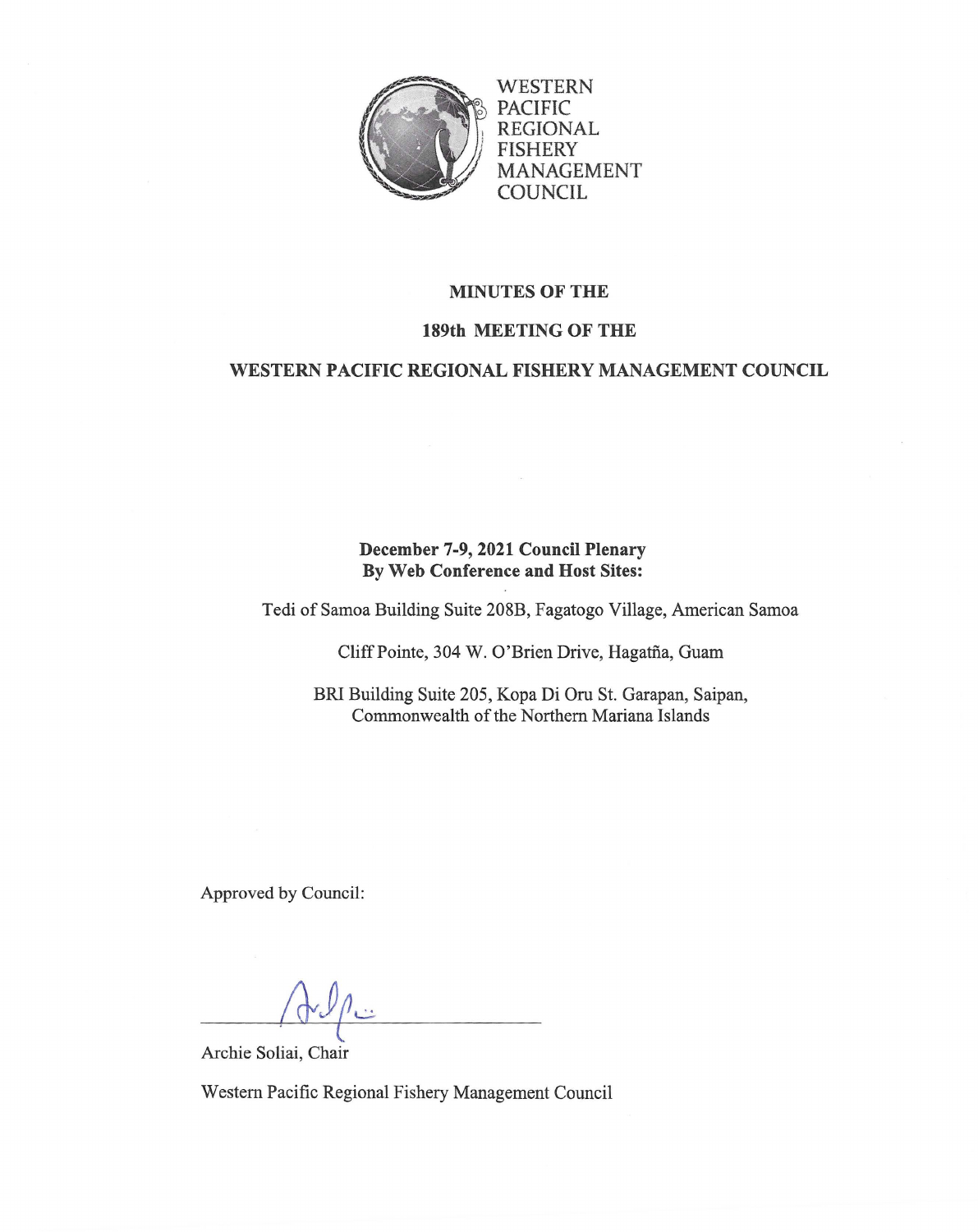# **Table of Contents**

| I.   |           |                                                                             |  |  |  |
|------|-----------|-----------------------------------------------------------------------------|--|--|--|
| II.  |           |                                                                             |  |  |  |
| III. |           |                                                                             |  |  |  |
| IV.  |           |                                                                             |  |  |  |
| V.   |           |                                                                             |  |  |  |
|      | A.        |                                                                             |  |  |  |
|      |           | 1.                                                                          |  |  |  |
|      |           | 2.                                                                          |  |  |  |
|      | <b>B.</b> |                                                                             |  |  |  |
|      | C.        |                                                                             |  |  |  |
|      |           | 1.                                                                          |  |  |  |
|      |           | 2.                                                                          |  |  |  |
|      |           | 3.                                                                          |  |  |  |
|      | D.        |                                                                             |  |  |  |
|      | E.        |                                                                             |  |  |  |
|      | F.        |                                                                             |  |  |  |
|      | G.        |                                                                             |  |  |  |
| VI.  |           |                                                                             |  |  |  |
|      | Α.        |                                                                             |  |  |  |
|      | <b>B.</b> |                                                                             |  |  |  |
|      | C.        | Report on the Center of Independent Experts Review of the Territorial Creel |  |  |  |
|      | D.        | Improving Collaboration Between Stakeholders: Territorial Bottomfish Stock  |  |  |  |
|      | Ε.        |                                                                             |  |  |  |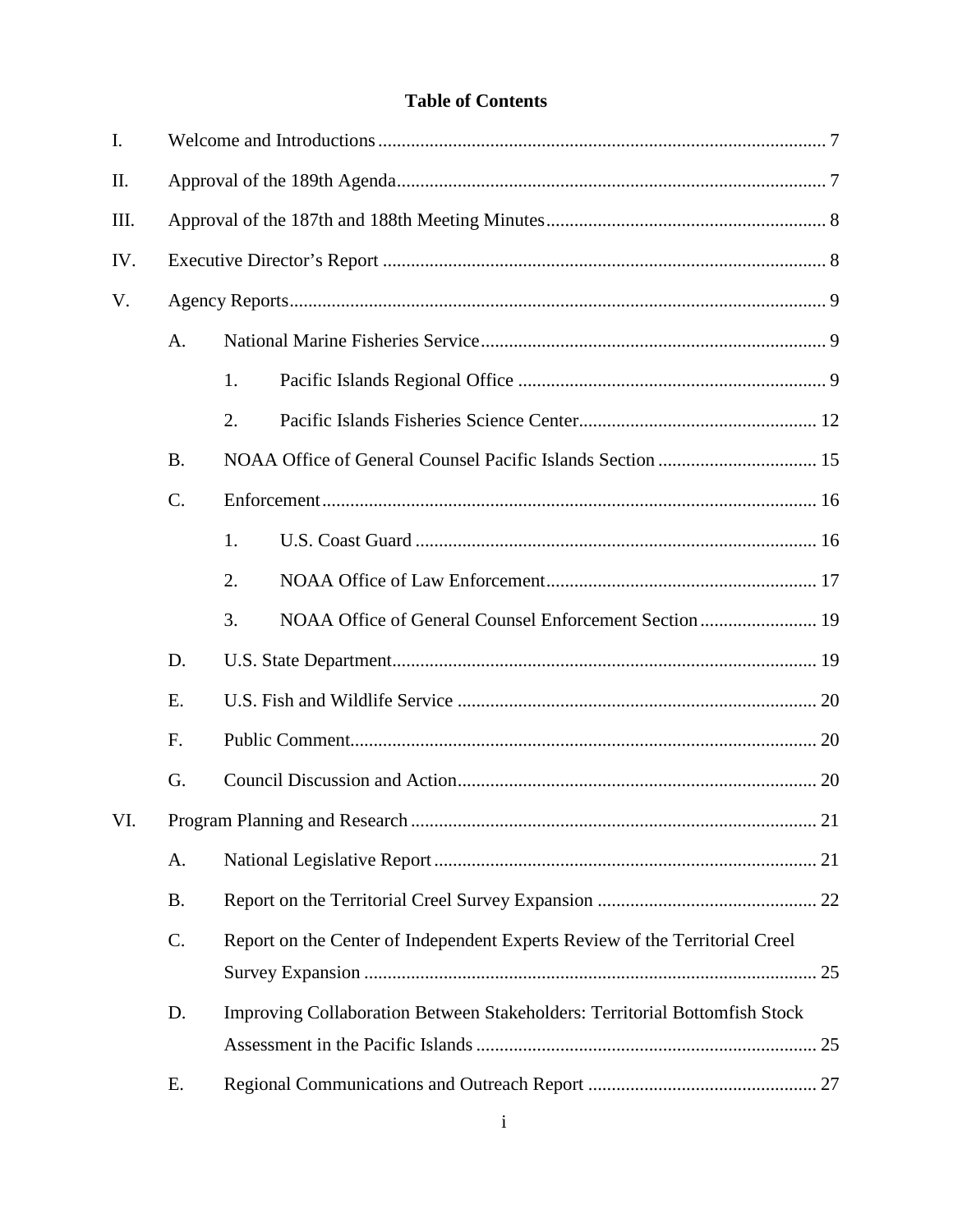|       | F.        |    |                                                                         |  |  |
|-------|-----------|----|-------------------------------------------------------------------------|--|--|
|       |           | 1. |                                                                         |  |  |
|       |           | 2. |                                                                         |  |  |
|       |           | 3. |                                                                         |  |  |
|       |           | 4. |                                                                         |  |  |
|       |           | 5. |                                                                         |  |  |
|       | G.        |    |                                                                         |  |  |
|       | H.        |    |                                                                         |  |  |
| VII.  |           |    |                                                                         |  |  |
| VIII. |           |    |                                                                         |  |  |
|       | A.        |    |                                                                         |  |  |
|       |           | 1. | Department of Agriculture / Division of Wildlife and Aquatic Resources  |  |  |
|       |           |    |                                                                         |  |  |
|       |           | 2. |                                                                         |  |  |
|       |           | 3. | Pacific Community Regional Technical Meeting on Coastal Fisheries and   |  |  |
|       | <b>B.</b> |    |                                                                         |  |  |
|       |           | 1. |                                                                         |  |  |
|       |           | 2. | Department of Lands and Natural Resources/Division of Fish and Wildlife |  |  |
|       |           |    |                                                                         |  |  |
|       | C.        |    |                                                                         |  |  |
|       |           | 1. |                                                                         |  |  |
|       |           | 2. |                                                                         |  |  |
|       |           | 3. |                                                                         |  |  |
|       |           | 4. |                                                                         |  |  |
|       | D.        |    |                                                                         |  |  |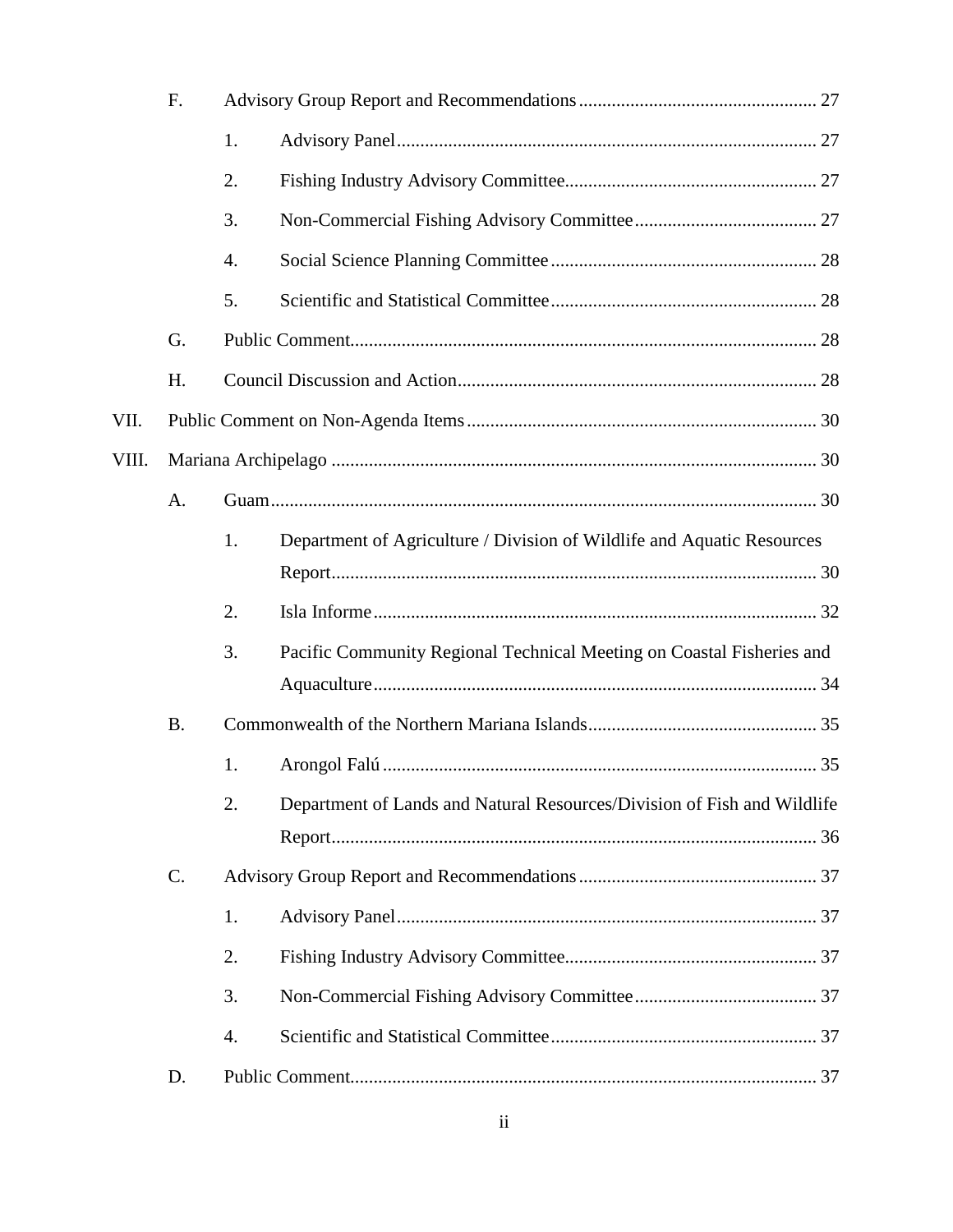|     | E.        |                                                                               |  |  |  |
|-----|-----------|-------------------------------------------------------------------------------|--|--|--|
| IX. |           |                                                                               |  |  |  |
|     | A.        |                                                                               |  |  |  |
|     | <b>B.</b> |                                                                               |  |  |  |
|     | C.        | Report on the American Samoa Bottomfish Data Workshop with Department of      |  |  |  |
|     | D.        | Scientific and Statistical Committee Report on the American Samoa Bottomfish  |  |  |  |
|     | E.        | Pacific Community Regional Technical Meeting on Coastal Fisheries and         |  |  |  |
|     | F.        |                                                                               |  |  |  |
|     |           | 1.                                                                            |  |  |  |
|     |           | 2.                                                                            |  |  |  |
|     |           | 3.                                                                            |  |  |  |
|     |           | 4.                                                                            |  |  |  |
|     | G.        |                                                                               |  |  |  |
|     | H.        |                                                                               |  |  |  |
| X.  |           |                                                                               |  |  |  |
|     | A.        |                                                                               |  |  |  |
|     |           | 1.<br>Modification of Seabird Interaction Mitigation Measures in the Deep-Set |  |  |  |
|     |           | Hawai'i Shallow-Set Longline Fishery Experimental Fishing Permit  48<br>2.    |  |  |  |
|     | <b>B.</b> |                                                                               |  |  |  |
|     |           | 1.                                                                            |  |  |  |
|     |           | 2.                                                                            |  |  |  |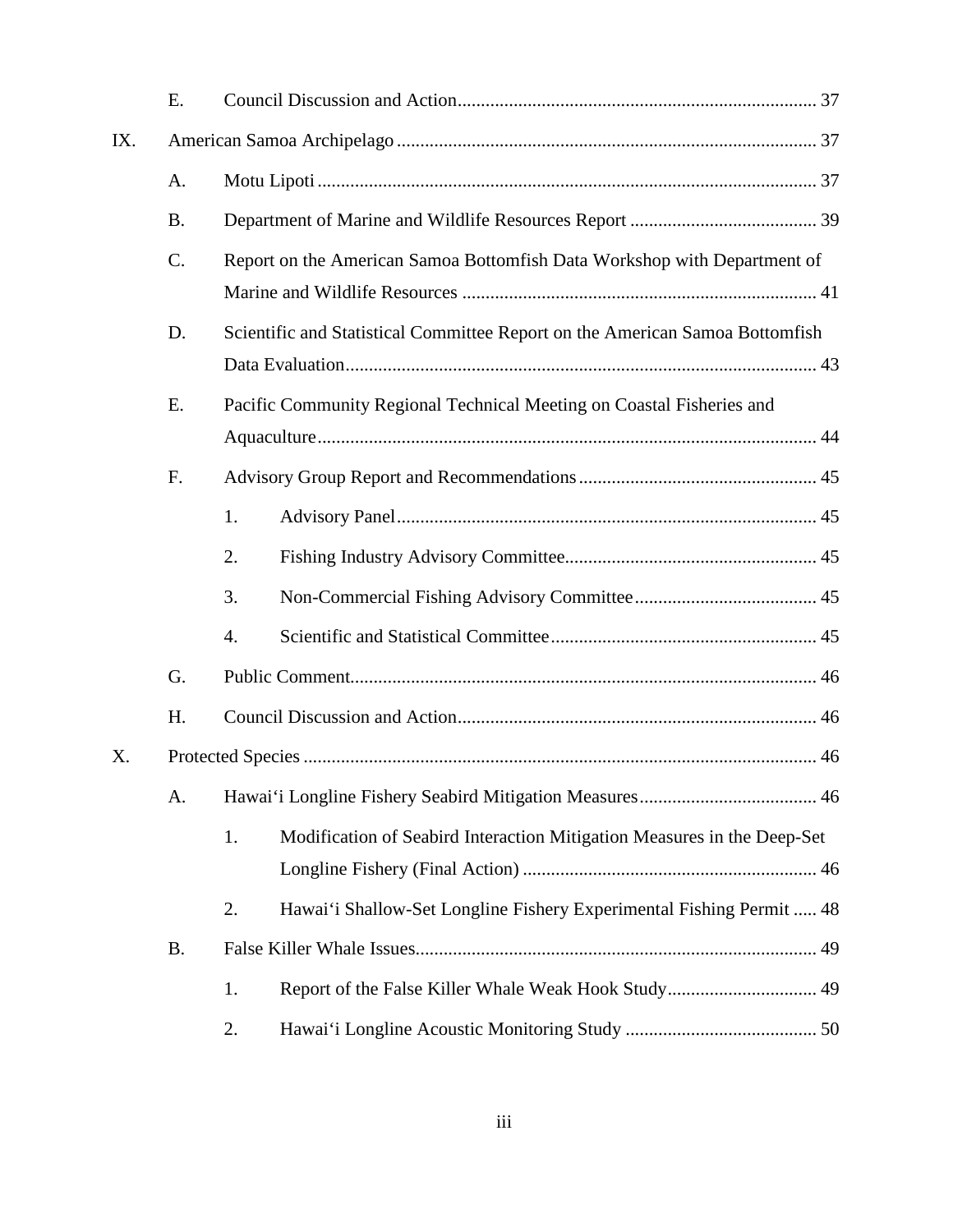|     | C.        | Endangered Species Act Consultations for the Hawai'i Deep-set Longline                                                                                         |                                                                     |  |  |
|-----|-----------|----------------------------------------------------------------------------------------------------------------------------------------------------------------|---------------------------------------------------------------------|--|--|
|     |           | Fishery, American Samoa Longline Fishery and Bottomfish Fisheries  51<br>Endangered Species Act and Marine Mammal Protection Act Updates  52<br>1.<br>2.<br>3. |                                                                     |  |  |
|     | D.        |                                                                                                                                                                |                                                                     |  |  |
|     | E.        |                                                                                                                                                                |                                                                     |  |  |
|     |           |                                                                                                                                                                |                                                                     |  |  |
|     |           |                                                                                                                                                                |                                                                     |  |  |
|     |           |                                                                                                                                                                |                                                                     |  |  |
|     |           | 4.                                                                                                                                                             |                                                                     |  |  |
|     | F.        |                                                                                                                                                                |                                                                     |  |  |
|     | G.        |                                                                                                                                                                |                                                                     |  |  |
| XI. |           |                                                                                                                                                                |                                                                     |  |  |
|     | A.        |                                                                                                                                                                |                                                                     |  |  |
|     | <b>B.</b> |                                                                                                                                                                |                                                                     |  |  |
|     | C.        |                                                                                                                                                                |                                                                     |  |  |
|     | D.        |                                                                                                                                                                |                                                                     |  |  |
|     |           | 1.                                                                                                                                                             |                                                                     |  |  |
|     | Ε.        |                                                                                                                                                                |                                                                     |  |  |
|     |           | 1.                                                                                                                                                             | Western and Central Pacific Fisheries Commission 17th Technical and |  |  |
|     |           | 2.                                                                                                                                                             | Western and Central Pacific Fisheries Commission 17th Northern      |  |  |
|     |           | 3.                                                                                                                                                             |                                                                     |  |  |
|     |           | 4.                                                                                                                                                             |                                                                     |  |  |
|     |           | 5.                                                                                                                                                             | Outcome of Western and Central Pacific Fisheries Commission 18th    |  |  |
|     |           |                                                                                                                                                                |                                                                     |  |  |
|     | F.        |                                                                                                                                                                |                                                                     |  |  |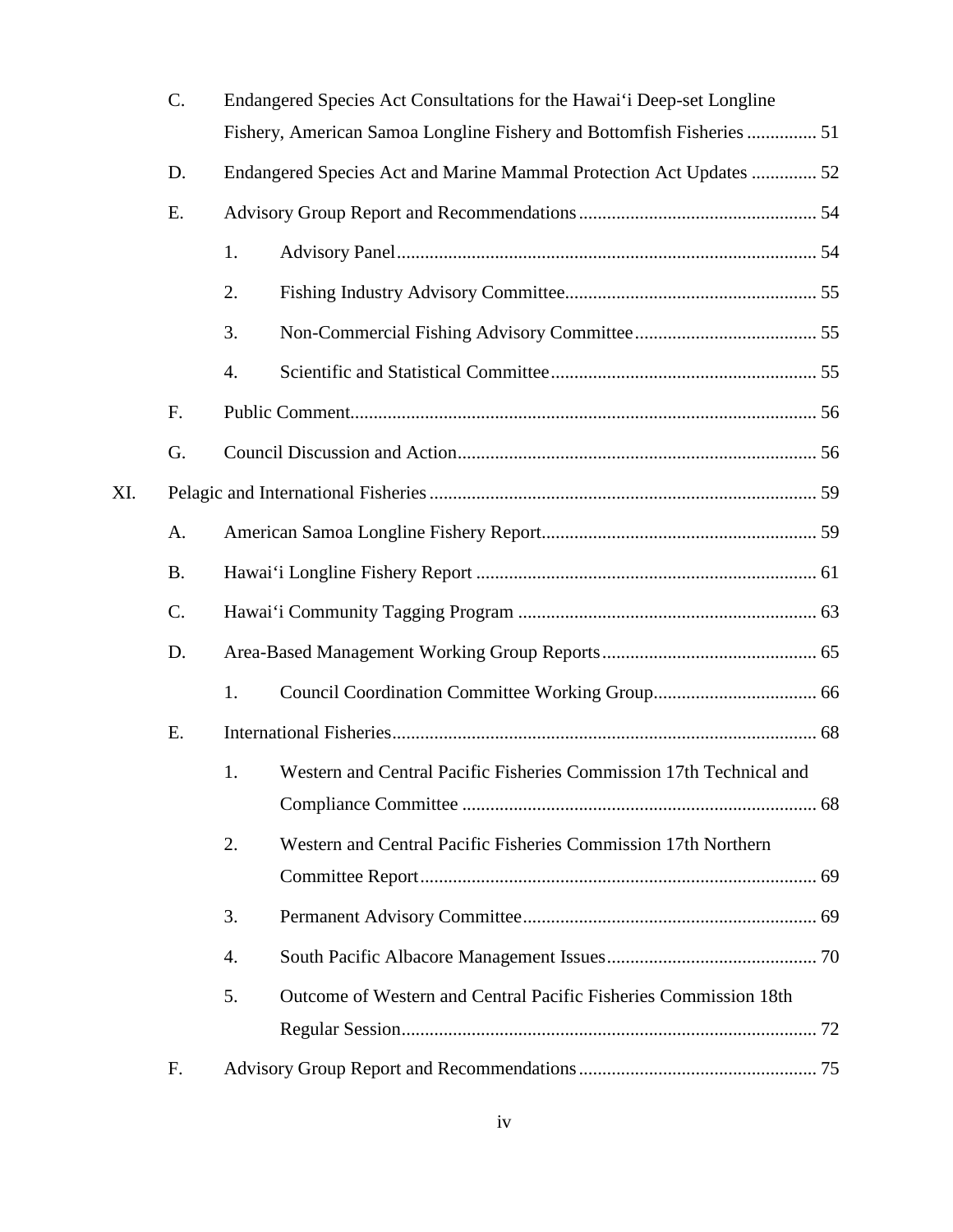|       |                 | 1.                                                                          |  |  |  |  |
|-------|-----------------|-----------------------------------------------------------------------------|--|--|--|--|
|       |                 | 2.                                                                          |  |  |  |  |
|       |                 | 3.                                                                          |  |  |  |  |
|       |                 | 4.                                                                          |  |  |  |  |
|       | G.              |                                                                             |  |  |  |  |
|       | H.              |                                                                             |  |  |  |  |
|       | I.              |                                                                             |  |  |  |  |
| XII.  |                 |                                                                             |  |  |  |  |
|       | A.              |                                                                             |  |  |  |  |
|       | <b>B.</b>       | Department of Land and Natural Resources/ Division of Aquatic Resources     |  |  |  |  |
|       |                 |                                                                             |  |  |  |  |
|       | C.              |                                                                             |  |  |  |  |
|       | D.              | Northwestern Hawaiian Islands Proposed National Marine Sanctuary Update  85 |  |  |  |  |
|       | E.              |                                                                             |  |  |  |  |
|       |                 | 1.                                                                          |  |  |  |  |
|       |                 | 2.                                                                          |  |  |  |  |
|       |                 | 3.                                                                          |  |  |  |  |
|       |                 | 4.                                                                          |  |  |  |  |
|       | F.              |                                                                             |  |  |  |  |
|       | G.              |                                                                             |  |  |  |  |
| XIII. |                 |                                                                             |  |  |  |  |
|       | A.              |                                                                             |  |  |  |  |
|       | <b>B.</b>       |                                                                             |  |  |  |  |
|       | $\mathcal{C}$ . |                                                                             |  |  |  |  |
|       | D.              |                                                                             |  |  |  |  |
|       |                 | 1.                                                                          |  |  |  |  |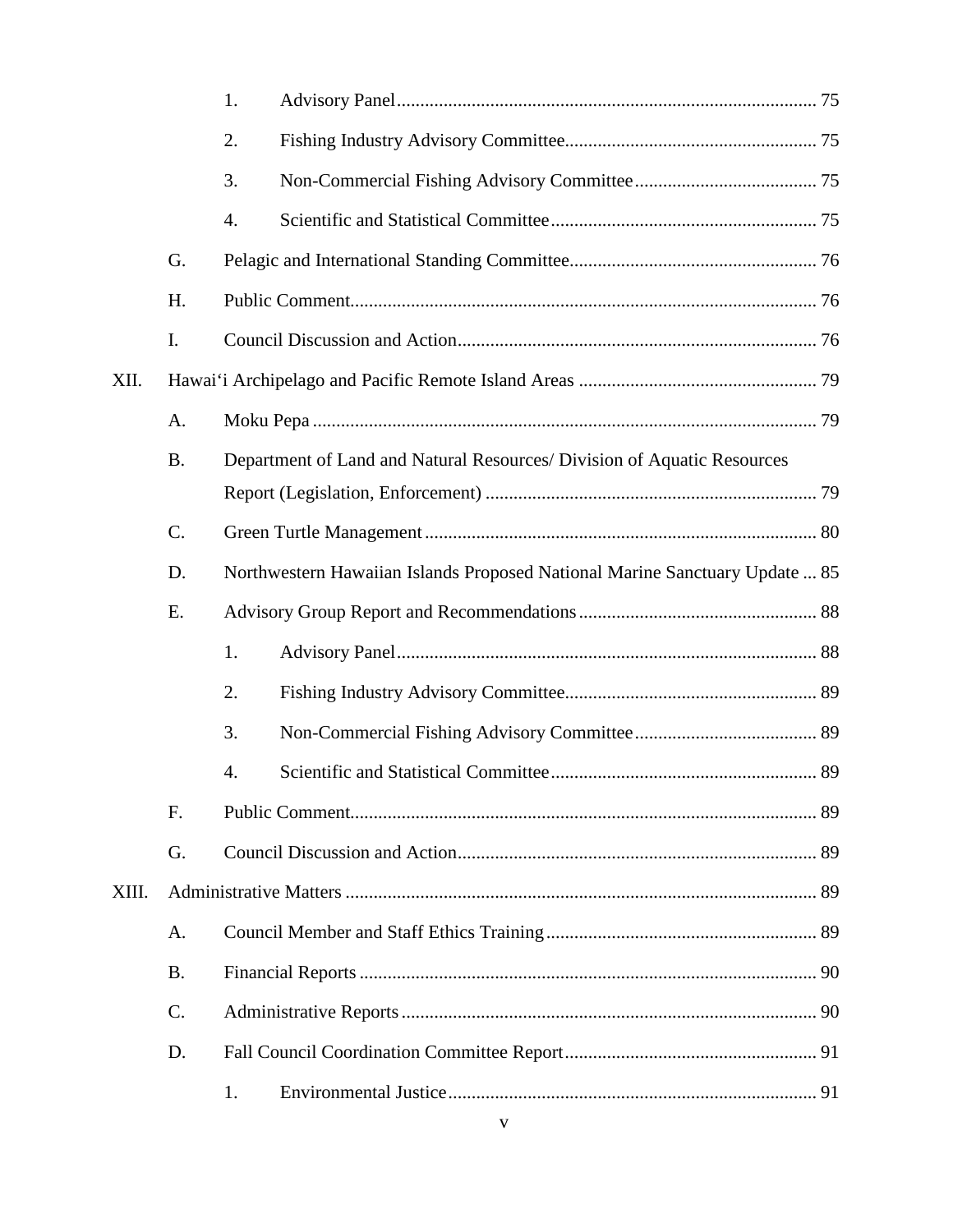| Е.             |  |  |
|----------------|--|--|
| F.             |  |  |
| G.             |  |  |
| H.             |  |  |
| I.             |  |  |
| J <sub>1</sub> |  |  |
|                |  |  |
|                |  |  |
|                |  |  |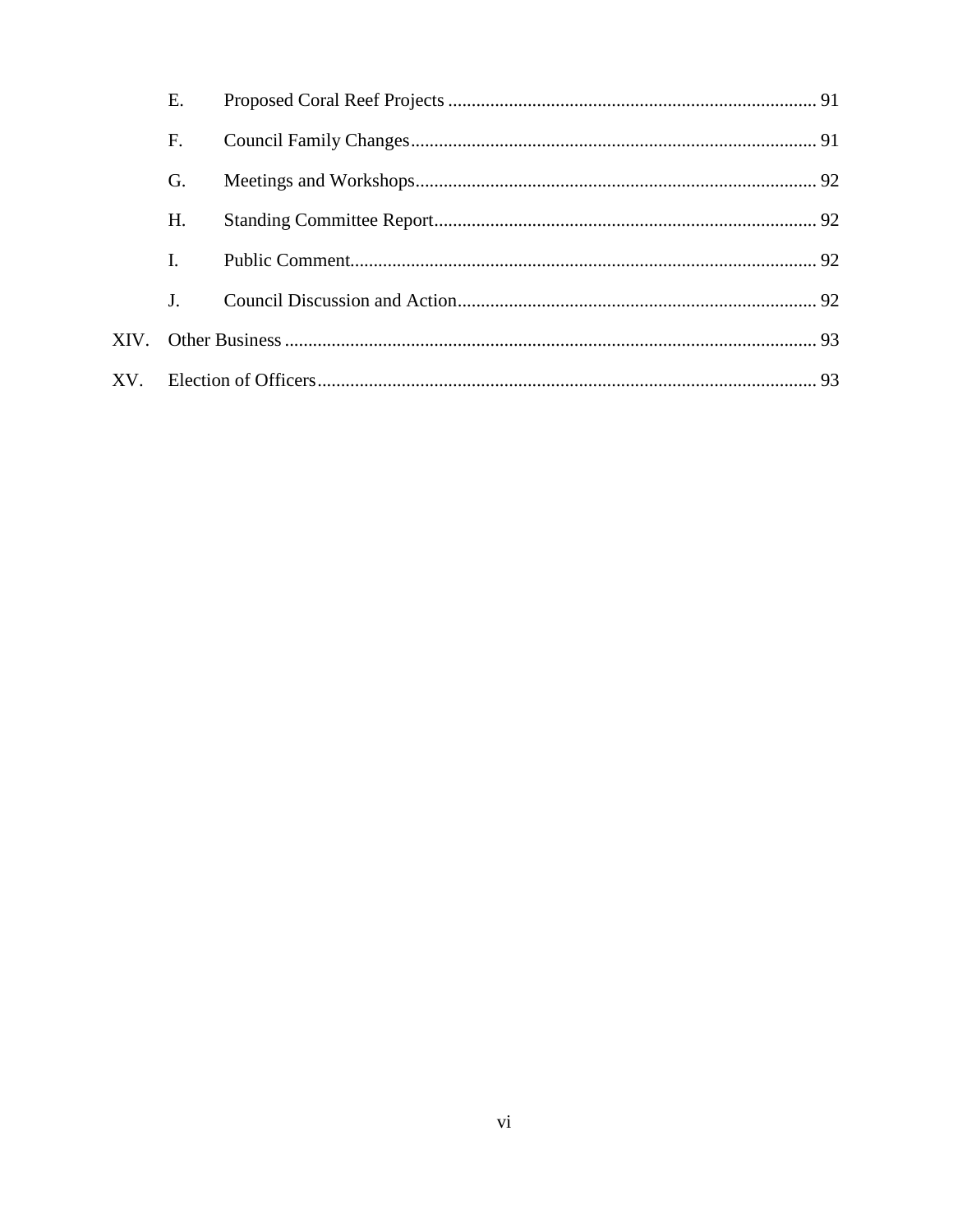## **I. Welcome and Introductions**

The following members of the Western Pacific Regional Fishery Management Council were in attendance:

- Taotasi Archie Soliai, chair (American Samoa) and American Samoa Department of Marine and Wildlife Resources (DMWR)
- John Gourley, vice chair (Commonwealth of the Northern Mariana Islands [CNMI])
- Manny Dueñas, vice chair (Guam)
- Will Sword, vice chair (American Samoa)
- Roger Dang, vice chair (Hawai'i)
- Matthew Ramsey (Hawai'i)
- Monique Amani (Guam)
- McGrew Rice (CNMI)
- Howard Dunham (American Samoa)
- David Sakoda, Hawai'i Department of Land and Natural Resources (Hawai'i DLNR) (designee for Suzanne Case)
- Michael Tenorio, CNMI Department of Lands and Natural Resources (CNMI DLNR) (designee for Anthony Benavente)
- Chelsa Muña-Brecht, Guam Department of Agriculture (DOAG)
- Michael Tosatto, National Marine Fisheries Service (NMFS) Pacific Islands Regional Office (PIRO)
- Brian Peck, U.S. Fish and Wildlife Service (USFWS)
- LCDR Jason Holstead, U.S. Coast Guard (USCG) (designee for Rear Adm. Matthew Sibley, commander for USCG District 14)
- Colin Brinkman, U.S. State Department

Also in attendance were Council Executive Director Kitty M. Simonds; Fred Tucher, Elena Onaga, Kristen Placek and Sarah Sheffield from NOAA General Counsel Pacific Islands (GCPI); Lt. George Nakoa (USCG); and James Lynch of the Scientific and Statistical Committee (SSC).

Soliai opened the 189th council meeting with a prayer.

# **II. Approval of the 189th Agenda**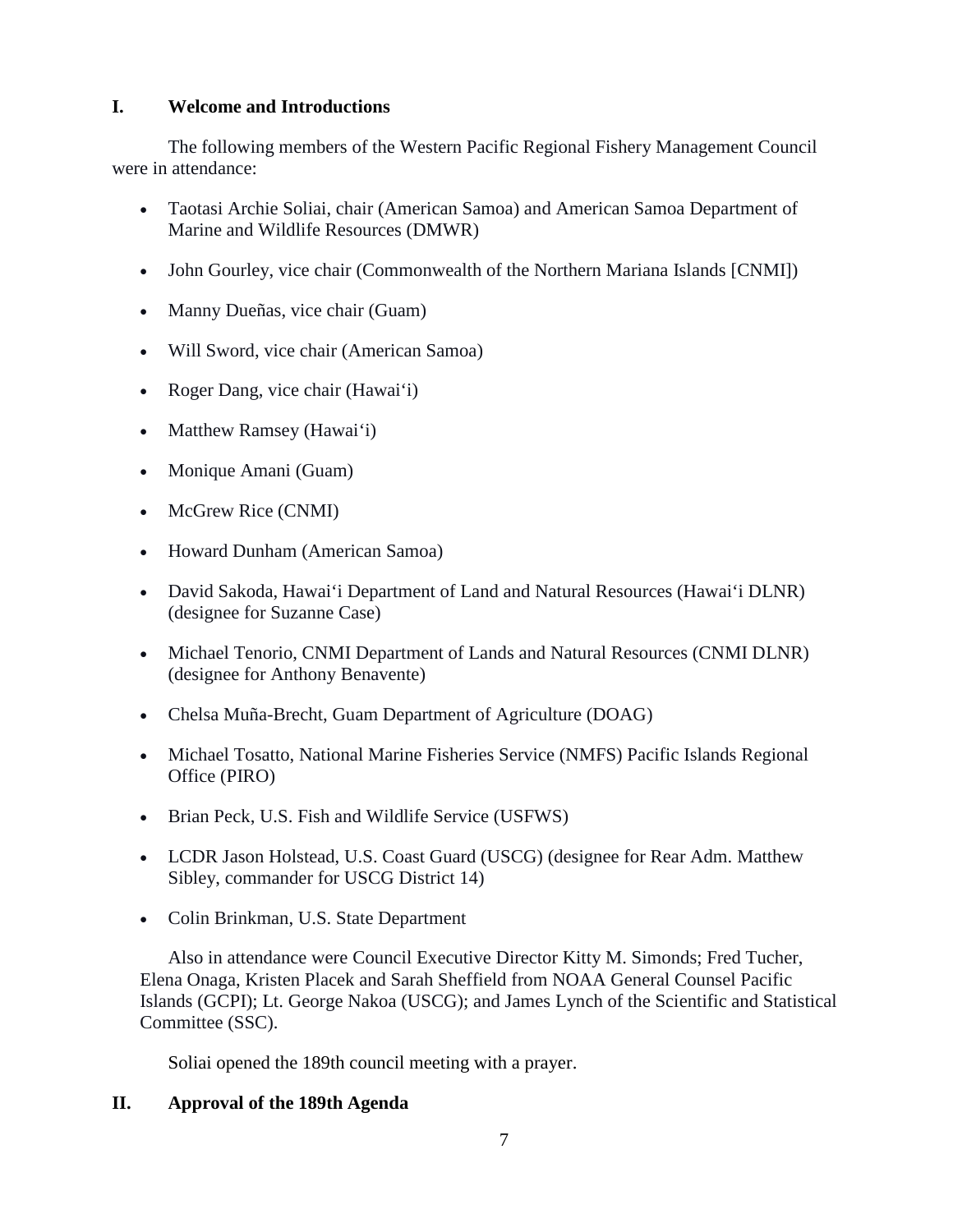The 189th meeting agenda was approved by general consent.

## **III. Approval of the 187th and 188th Meeting Minutes**

The 187th and 188th meeting minutes were approved by general consent.

#### **IV. Executive Director's Report**

Simonds presented the executive director's report. Simonds reported the Council would consider an in-person meeting in March 2022 unless otherwise indicated. She highlighted several items that the Council will discuss throughout the meeting. The Council's big action is the seabird mitigation item. They look forward to working with NMFS PIRO and the longline industry to implement tori lines in place of blue-dyed bait.

Dave Hogan from the U.S. State Department will speak to the Council regarding cultural take for the honu. Hogan serves as the U.S. negotiator at the Inter-American Tropical Tuna Commission (IATTC) meetings. He is also familiar with the Inter-American Convention for the Protection and Conservation of Sea Turtles (IAC).

The staff has been working with NMFS Headquarters and the other councils to develop an environmental justice (EJ) workshop in Hawai'i in February. The Council will hear a followup on this at the March meeting.

Simonds reported Council staff is working through the sanctuary designation process for the Papahānaumokuākea Marine National Monument (PMNM). Staff has worked with other agency staff to get questions answered on the parameters of what the Council can and cannot do on their fishing regulations. Council staff understands it must draft the fishing regulations from 50 to 200 miles in the PMNM. Currently, recreational and subsistence fishing is allowed in the monument, but the regulations are complex. The Council and Office of National Marine Sanctuaries (ONMS) staffs will present on this under the Hawai'i section.

The Western and Central Pacific Fisheries Commission (WCPFC) meeting outcomes were a disappointment. The United States did not get an increase in its tuna quota. This has been an ongoing effort for six years. Simonds said that the United States was not able to negotiate this with the other parties of the WCPFC. She said that Council Chair Soliai may also have something to report about that later regarding American Samoa's disappointment.

Simonds said Council staff will report on what happened at the House Hearing on the Reauthorization of the Magnuson-Stevens Fishery Conservation and Management Act (MSA) and the Office of the Inspector General audit during the administration section. *Civil Beat* Honolulu has released a series of articles on the Council. The staff has prepared points for the Council members for later discussion. It disappointed her that *Civil Beat* did not mention the Council's conservation work beginning in the '70s, '80s and '90s. She suggested *Civil Beat* should consider conveying the conservation activities of the Council and fishing industry to the public.

Dueñas said that the word civil means "to get along." He said that he has served on the Council several times and the Advisory Panel (AP) for many years, and he is concerned that the publication is stepping on the boundaries of discrimination. He believes that the Council has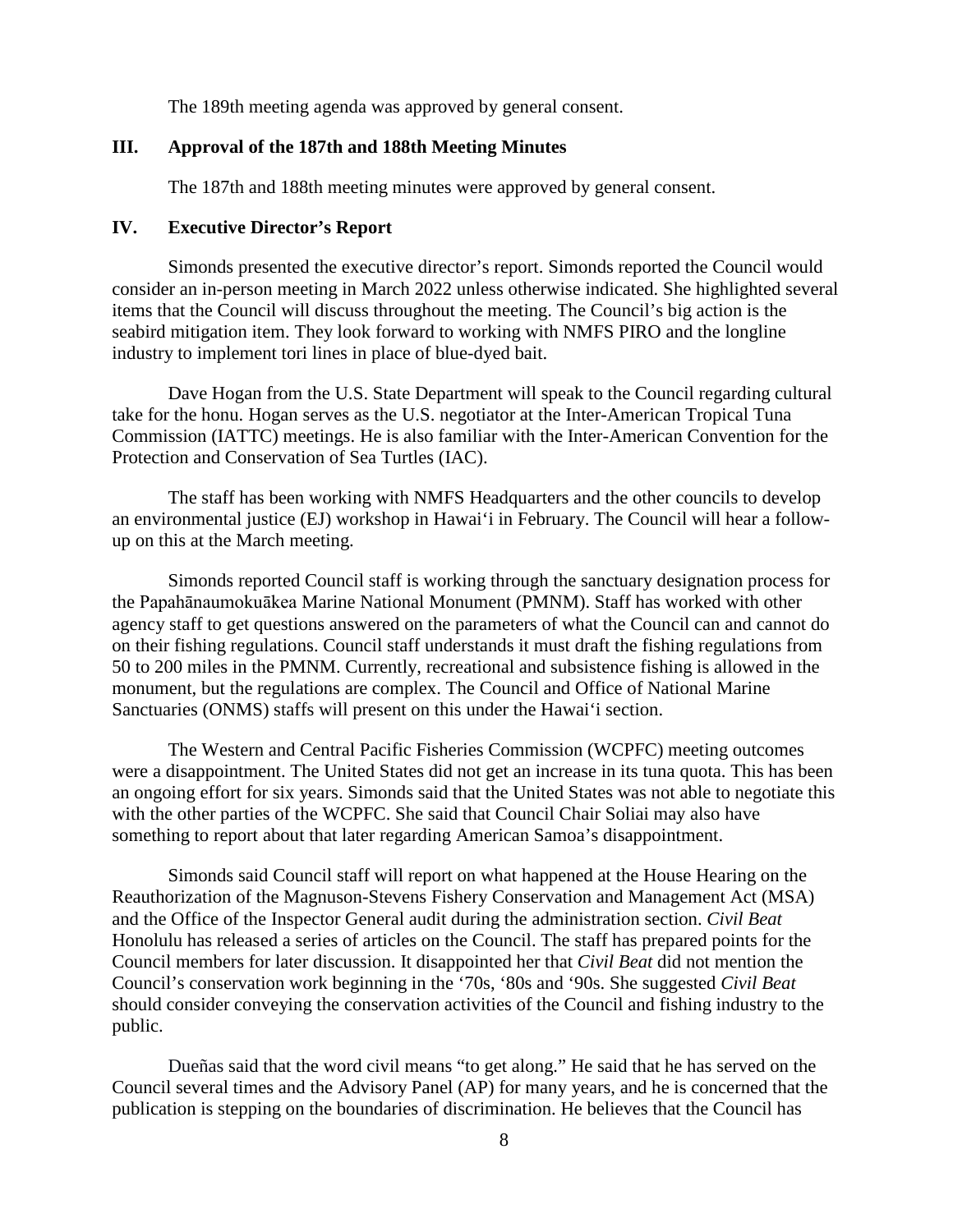always been at the forefront of conservation. It has taken action on items that would benefit the local community, which is much more than any organization. The Chamorro culture recognizes women as always being correct and in charge, especially ones of age, to be most respected. He questioned why the federal government continuously creates laws to protect the elderly, but people like *Civil Beat* trashes them.

Dueñas said that it disturbed him how *Civil Beat* wrote differently about white and brown people. He said the publication is constantly hammering the Hawaiian people as if it were a repeat of the overthrow of the Queen of Hawai'i, where the propaganda went to America and said they should take over Hawai'i. The same thing is happening in *Civil Beat* and it should change its name to something else, since it is not being civil. He recognized that President Bill Clinton apologized to the Native Hawaiians, and even that did nothing to them because they are still the same. Sword said he agrees with Dueñas's statement on recent *Civil Beat* articles, saying it should reconsider its content since the staff do not live in the islands and do not understand their lifestyle.

Dueñas said that the ban on bottom trawling in the Pacific came not from environmental nongovernmental organizations, but instead from the citizens of these island states who still do not have voting right as citizens.

#### **V. Agency Reports**

#### **A. National Marine Fisheries Service**

### **1. Pacific Islands Regional Office**

Tosatto presented the PIRO report, focusing on international activities and protected species activities. The final Recovery Plan for the Insular Main Hawaiian Islands (MHI) False Killer Whale (FKW) Distinct Population Segment (DPS) was published using a new framework, with the updated Status Review, Recovery Plan and Recovery Implementation Strategy published at the same time. The USFWS uses this framework and PIRO liked it and used it for this species.

PIRO was scheduled to hold public hearings later in the week on the proposed rule to establish time-area closures at five sites in the State of Hawai'i for the protection of Hawaiian spinner dolphins. PIRO had previously published a final rule that prohibits swimming with, and approaching Hawaiian spinner dolphins within 50 yards.

 PIRO published amendment 9 to the Council's Pacific Pelagic Fishery Ecosystem Plan (FEP), which modified the requirements and permits for the American Samoa longline limitedentry program. The major change is that the program was modified from a four-tier to a two-tier eligibility requirement system.

 The public comment period closed for the Marianas Trench Marine National Monument (MTMNM) Draft Management Plan and PIRO is working to address the public comments in its finalization of the plan. The Marianas Trench Monument Advisory Council (MTMAC) has not been re-established. The membership nominations are under consideration at the level of the Department of the Interior and Commerce with an unclear timeline. Tosatto said it would not be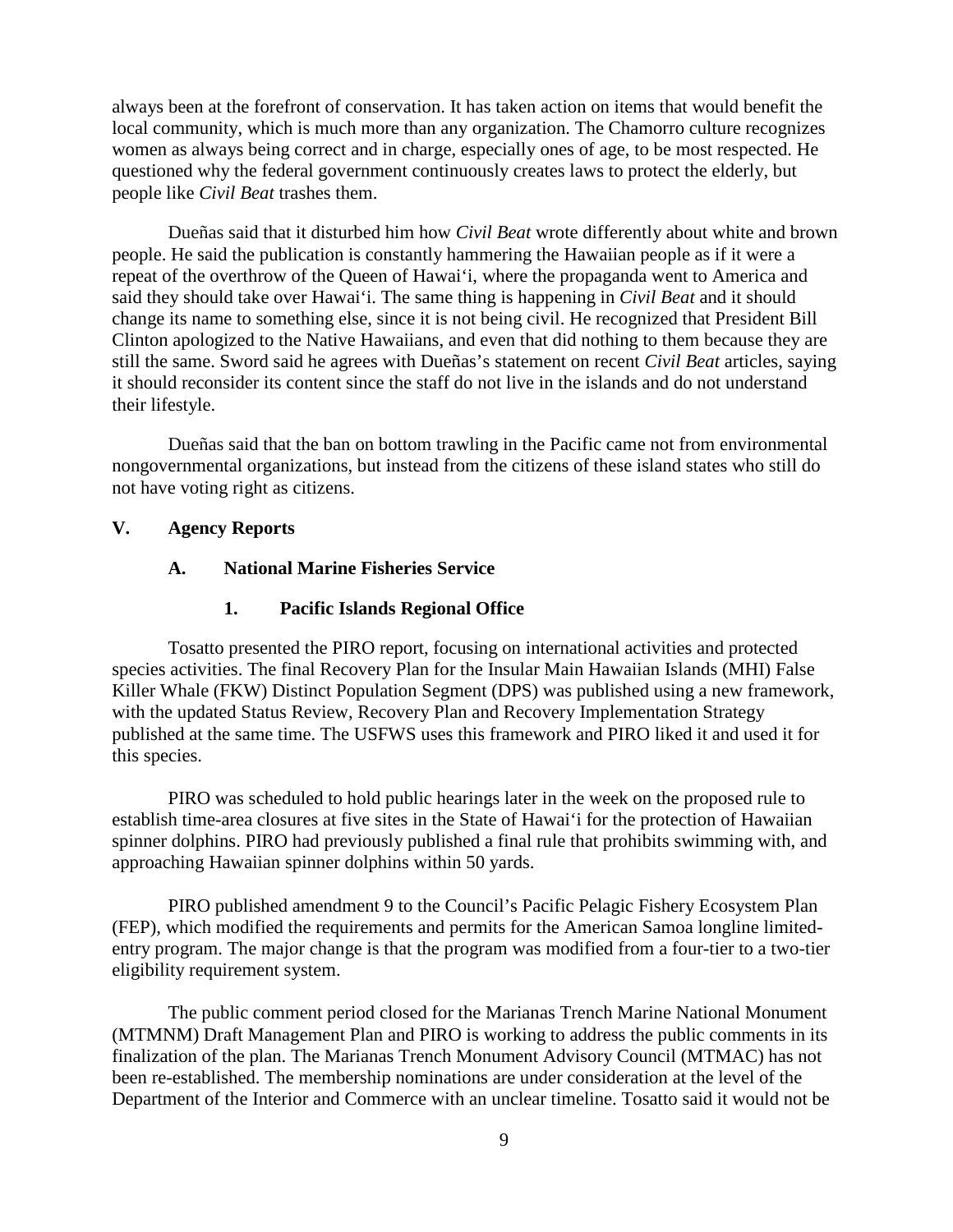fruitful to move toward finalizing the management plan until after the MTMAC is reconstituted and begins to meet to consider the public comments received on the draft plan. PIRO will work with the MTMAC to finalize the management plan.

Gourley shared his appreciation with not finalizing the management plan until the MTMAC is reconstituted. He asked for the coral critical habitat designation statutory deadline and a status update.

Tosatto said that the Endangered Species Act (ESA) requires NMFS to designate critical habitat, if determinable, at the time the species is listed under the act. When that does not happen, NMFS proceeds to designate critical habitat on a timely basis. While there is no statutory deadline truly in effect, in this case, NMFS agreed to a schedule with a potential litigant. PIRO is proceeding in a timely way to consider the comments received during the public comment period and working toward finalizing the critical habitat designation. No decision date is certain.

Gourley said the coral critical habitat group was working with the territorial governors on the Coastal Zone Management Act (CZMA) consistency determination. PIRO submitted a negative determination that was rejected by both Guam and the CNMI. NMFS and the territories discussed the federal consistency determination July 28, 2021, during a call of the All Islands Committee (AIC) for the Coral Reef Task Force. At the meeting it was said that NMFS GCPI would send a follow up letter with additional justification maintaining the negative determination. The governors of Guam, American Samoa and the CNMI submitted a Freedom of Information Act (FOIA) request Oct. 4, 2021, asking for NMFS coral critical habitat designation policy guidance. The FOIA request was fulfilled Oct. 19, 2021, with five documents—three from the public website, and two others, a guidance document and a memo. Gourley shared the guidance document and memo via the webinar screen, both of which were heavily redacted. The memo was between Rod Viera, deputy section chief for Protected Resources and Habitat, and Jenny Douglas and Ruth Ann Lowry, NOAA attorney advisors, some of which he understood could be appropriate for redaction as attorney/client privilege. Gourley asked for more federal transparency on the guidance for critical habitat designation and, in general, for regulatory schemes so there could be public accountability. Gourley noted concern for the upcoming critical habitat designation for the green sea turtle.

 Onaga said FOIA documents are released unless there are exemptions that apply. The exemption denoted as (b)(5) is the attorney/client privilege exemption under FOIA. She said the requested guidance documents were provided. The documents lay out the coral critical habitat process and the procedures from her understanding as having reviewed the released documents. The redacted documents were specific communications and requests from the client asking GCPI a particular legal question, which is what was exempted.

Gourley said his issue was with the guidance document, not the attorney/client privilege memo document. He thought federal guidance should be publically available. The reason for the FOIA was the lack of discussion given the territories' rejection of NOAA's CZMA determination and GCPI's desire to provide a follow up CZMA determination letter with the same determination as the original. There was the impression that NMFS did not have to follow CZMA.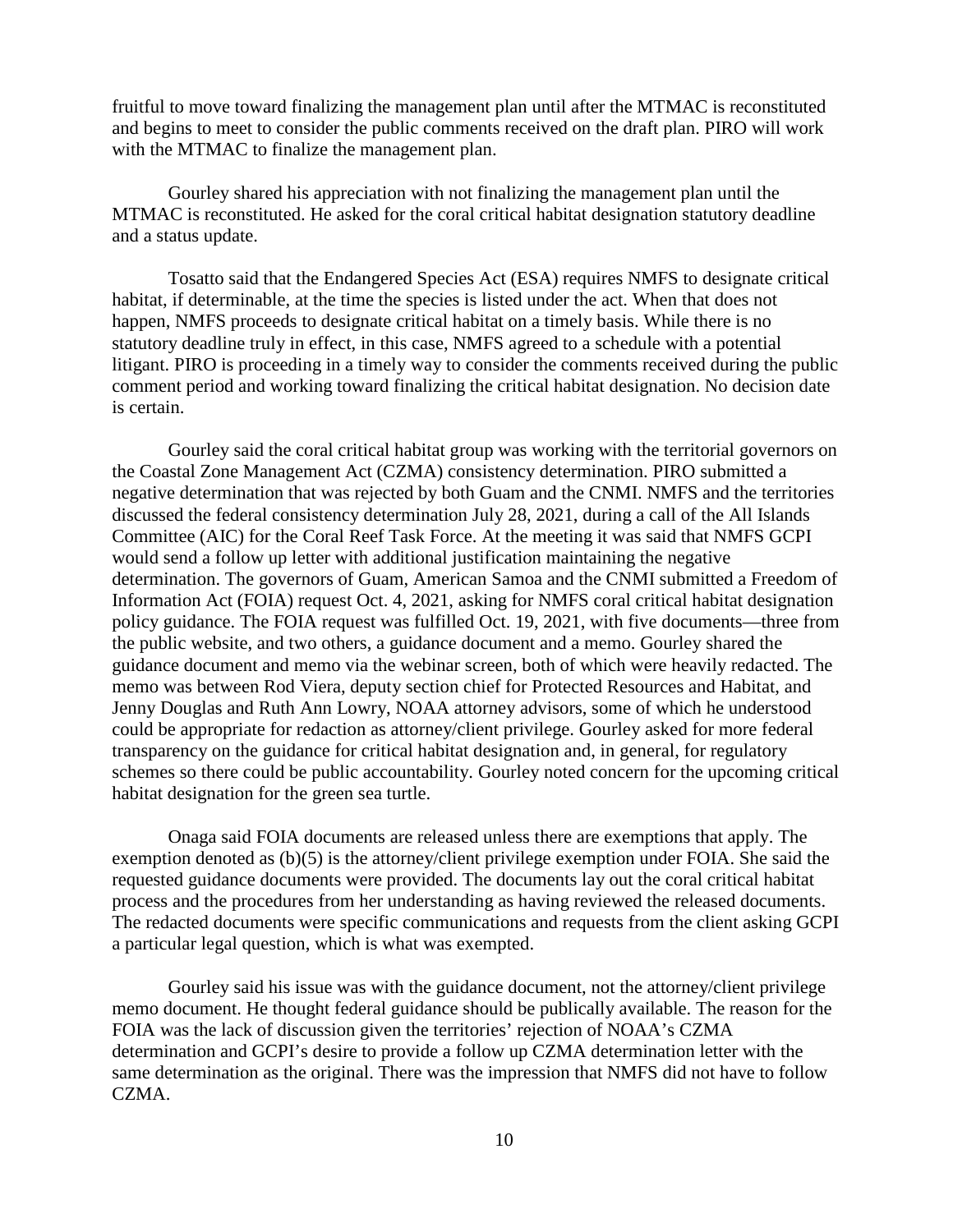Tosatto said NMFS is following FOIA and CZMA to the letter of the law. Under CZMA, the agency makes a determination, seeks concurrence in the relevant state and territories, and then with the feedback follows the law. He questioned the theatrics and the focus on only the redacted documents for those presented on screen. He was not in attendance at the AIC meeting but had met with everyone, including the governor of Guam, sharing assurances of NOAA's legal compliance. He considered the relevancy of this Council discussion, but then said NMFS would have to consult when considering fishery management actions in areas that could apply coral critical habitat, so it is relevant. He stated ongoing discussions on available science, the presence or absence of species and how the CZMA process works.

Gourley said that he did not present the other three documents since they are publically available via the NOAA website. He said the NMFS attitude in the AIC meeting triggered the FOIA request.

Tosatto said that, per CZMA, when a State or Territory does not concur, the agency then has a decision to make. The agency is working through that process with the input that it received from the Territories and will follow the CZMA with its response.

Onaga said GCPI provides guidance, and legal recommendations and advice, and does not make determinations on policy or other things. GCPI guidance does not have to be followed by its client. Unless it is providing assistance to the U.S. Department of Justice with litigation, GCPI does not dictate a necessary outcome.

Rice asked where NOAA posted the public notice for the proposed rule to establish timearea closures for the protection of Hawaiian spinner dolphins, noting that he only learned about it in an email from Ramsey that day.

 Tosatto said the public notice was provided on all the usual listservs, to previous commenters and industry groups and the usual places. PIRO focused on those individuals it had been hearing from and working with, and relied a little bit on the coconut wireless, including those at the harbor.

Rice said he sent it out broadly to be sure people received it.

Muña-Brecht reiterated Gourley's points regarding the FOIA request. She recounted the AIC meeting and believed there was NMFS legal counsel present. Guam and CNMI's stated nonconcurrence with NMFS's negative determination and provided a letter that outlined the rational for disagreement with NMFS's determination. She recounted that during the AIC meeting, NMFS said the negative determination was automatic based on guidance from legal counsel and perhaps congressional law, meaning Guam and CNMI concurrence was not needed. Guam and CNMI submitted a FOIA to understand how NMFS's position was supported, but they did not receive that information. The legible internal guidance received suggested that the negative determination is not automatic, different from the AIC conversation.

Tosatto said many federal actions are mandatory and there is a nature of that mandatory action that is automatic but there is also some discretion, and while NMFS must consider critical habitat, NMFS has discretion on how it applies. NMFS is considering the input from Guam and CNMI as it related to the CZMA consistency determination. As NMFS gets closer to decision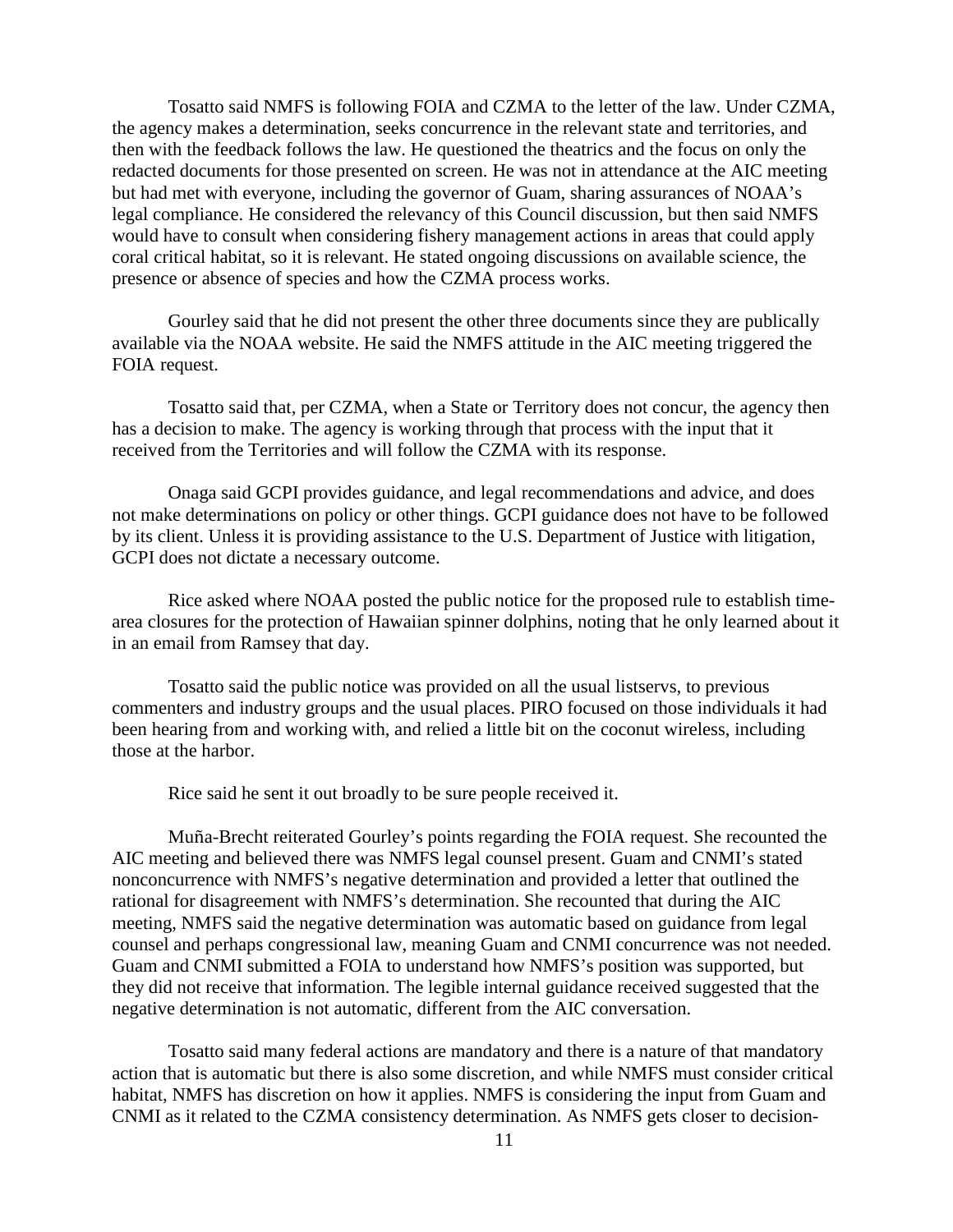making, it will provide a response to the territories explaining NMFS's status and how the agency is responding in light of the nonconcurrence from the territories.

Muña-Brecht asked what the NMFS discretion would allow for in this case.

Tosatto said that based on the analysis of the needs of the species, the criticality of the habitat, its essential features, what they are, how important they are and what areas of that species' range is critical to its survival, NMFS's discretion lies in making the ESA decision. He added that there is discretion in their determination of essential features and, thereafter, the location of critical habitat.

Dueñas asked how the proposed Hawaiian spinner dolphin time-area closure proposal would affect fishermen and tourists alike. He also asked if NMFS identified funding for a tourism facility that was promised at the time of MTMNM designation. Dueñas shared concern with any future critical habitat designation given military exemptions and a limited surrounding shallow water coralline habitat. He noted that the large monitory costs associated with CZMA and the Coral Reef Initiative have not resulted in protecting the environment. Dueñas described the realities of the military shooting range that affects sea turtle nesting habitat in comparison to more draconian fisheries regulations.

Soliai noted appreciation that NMFS published amendment 9 to the Pelagic FEP, affording more participation in this fishery. He echoed Muña-Brecht's comments on coral critical habitat and concern over the redactions. Soliai understood the attorney/client privilege reasoning and hoped that the discussion could continue productively offline.

### **2. Pacific Islands Fisheries Science Center**

Michael Seki, Pacific Islands Fisheries Science Center (PIFSC) director, provided the PIFSC report and focused the presentation on items not included in his written report. The Inouye Regional Center moved to phase one COVID-19 protocols so most of the staff was still working remotely. Only mission critical in-person activities, such as some small boat surveys and protected species response activities, were occurring.

PIFSC completed shore-based activities such as Kahekili reef fish surveys in collaboration with the State of Hawai'i, spinner dolphin surveys, coral site selection, some instrumentation testing and Hawaiian monk seal islet activities.

The Fisheries Research and Monitoring Division (FRMD) continued efforts to improve the territorial bottomfish assessments with the goal to modernize and validate the process by which data are collected and used. It planned to coordinate with the Western Pacific Fisheries Information Network in the territories. Seki noted presentations later in the agenda from Felipe Carvalho on the American Samoa bottomfish stock assessment data report and workshops and the completed Center of Independent Experts (CIE) review of the shore-based and boat-based expansion methods used to expand creel and effort surveys. FRMD began the transition of the Catchit Logit app to PIFSC. Contracted developers are working with PIFSC staff to integrate commercial receipt data with the Sellit Logit app. PIFSC staff began a potential redesign of the creel survey methodology to ensure that sampling frames, sample sizes and species information will meet the needs of the stock assessment. The Western Pacific Fisheries Information Network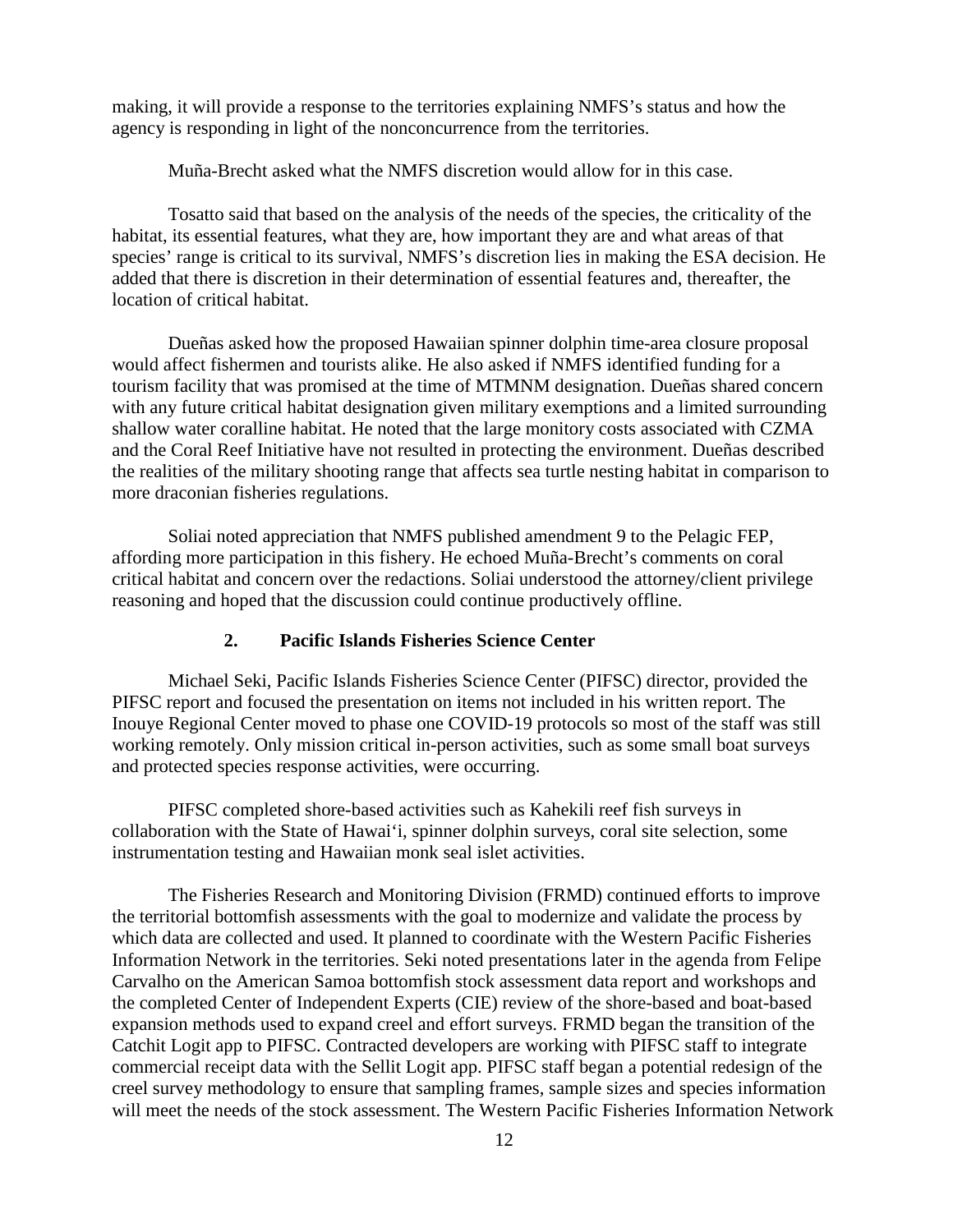was awarded additional funding and continued the multi-year process of modernizing the creel and commercial landings data collection systems.

Regarding PIFSC Life History Program (LHP) pelagic research activities, Seki noted that basic processes such as growth and reproduction are difficult to estimate for highly migratory species due to regional study limitations. To remedy for striped marlin, blue marlin and swordfish, PIFSC developed and is leading the International Billfish Biological Sampling Program. The plan standardizes the sampling design, sample processing and estimation procedures with international collaborators to provide accurate growth and maturity estimates of billfish across the North Pacific. PIFSC received sampling design guidance from the LHP and Stock Assessment Program (SAP) collaborative research that entailed a simulation study looking at the biases associated with low sample size and nonrepresentative sampling. This methodology is currently in journal review and was adopted by collaborators in Japan and Taiwan, as well as members of the International Science Committee for Tuna and Tuna-Like Species in the North Pacific (ISC) Billfish Working Group. PIFSC staff also developed the cloud-based database to track and collect the specimens with international partners. Seki said that although sampling kits were distributed to observers in October 2021, collections were delayed from the Hawai'i longline fleet due to COVID-19. Project partners include PIRO's observer program, Lynker Technologies, United Fishing Agency and the Hawaii Longline Association (HLA).

In an effort to find northern feeding grounds of bigeye tuna, the LHP worked closely with PIRO's Observer Program who collected and sent 165 samples to collaborators at the Commonwealth Scientific and Industrial Research Organization. PIFSC funded the samples' DNA analysis and sequencing, which is complete. PIFSC awaits Commonwealth Scientific and Industrial Research Organization's publication.

Michael Kinney, PIFSC LHP, completed a study to provide information that the ISC Shark Working Group could use to appropriately define fleet structure with an assessment based on size and sexual composition of the catch. The study reexamined the North Pacific fleets used for previous blue shark assessments by investigating in greater detail the size and sex composition data from observer records and scientific samples.

The PIFSC LHP staff was also involved in a study that tested the underlying assumptions and robustness of estimating abundance using close-skin mark-recapture methods. This emerging methodology was recently applied to Atlantic bluefin tuna and to southern bluefin tuna. PIFSC staff also provided advice on pelagic species tag recapture and shark aging research with international researchers.

 Seki provided an overview of the hierarchical cluster analyses used to support the development of territorial fishery management plans (FMPs) and the reevaluation of bottomfish management unit species (BMUS) complexes. Staff analyzed creel interviews for the boat-based operations in American Samoa and boat-based interviews in Guam. The cluster analysis delineated species that experienced similar fishing pressure which facilitates, alongside life history data, the determination of species complex for the FMPs. Seki provided the detailed example of the oblique-banded snapper in Guam, which showcased the additional information provided by this analysis.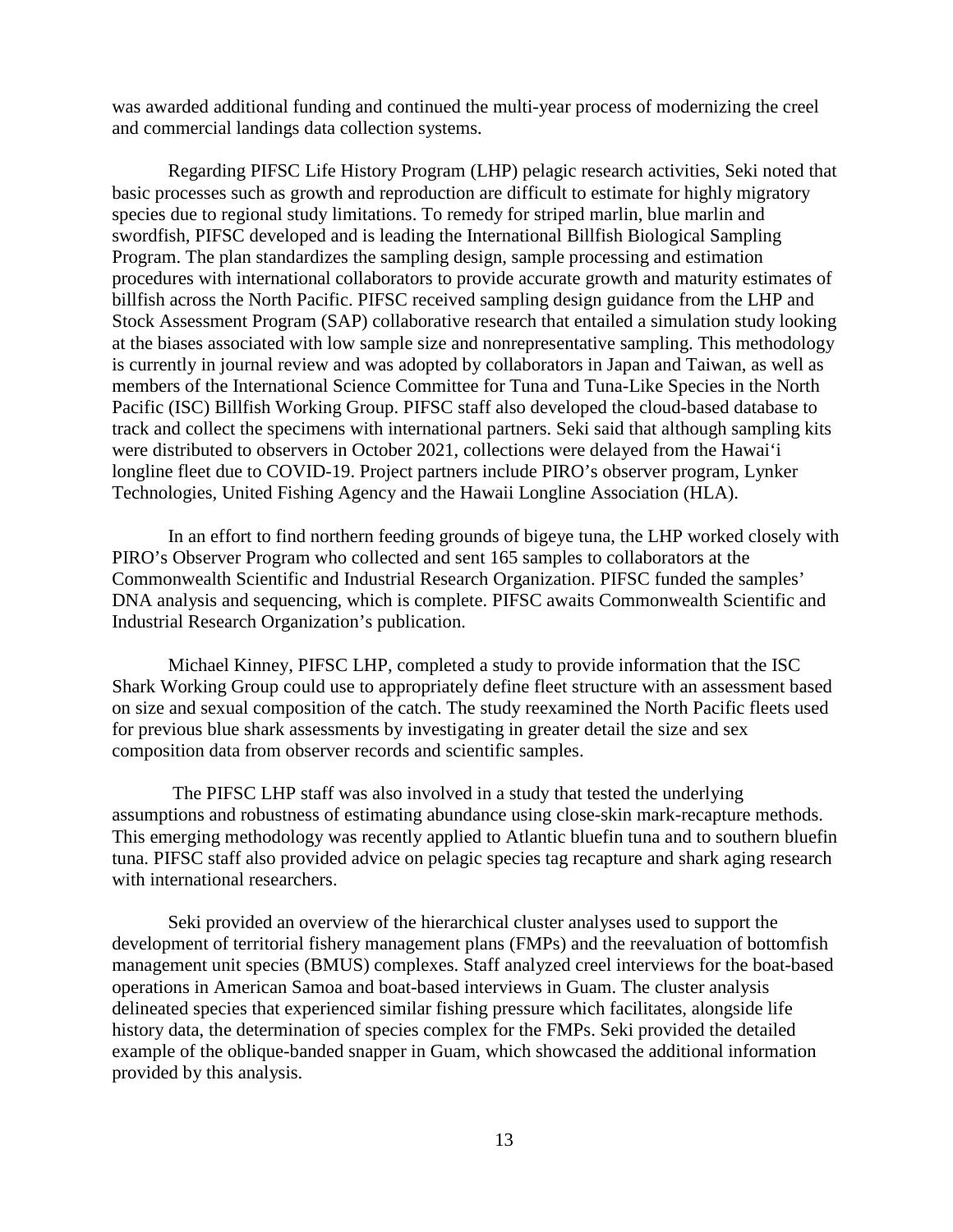PIFSC staff applied the Protected Species Ensemble Random Forest model to the U.S. purse seine fleet interactions with giant manta ray. Since 2020, the purse seine fleet has had 100% observer coverage. The observers provided the details on these interactions. The model performed well with predicting a positive occurrence with individuals recorded as *Mobula birostris*, a potentially problematic species identification due to similar physical appearances of these manta rays when encountered in the fishery. The model predicted higher probabilities of encounter with a set type, on unassociated set types, in the mid-year parameter, the sine of the Julian Day, in sets away from seamounts in areas of higher chlorophyll a concentrations and with shorter set times.

 The Hawaiian monk seal 2021 field season ended. It represented the first season completed since the onset of COVID-19. PIFSC staff members completed 57 full monk seal surveys, documented 171 pups born in PMNM and tagged 130 of them. They also tagged 43 yearlings and tagged and retagged older seals encountered in the field that had lost or damaged tags.

 The Marine Turtle Research Program staff observed more than 1,000 individual turtles on Tern Island, including 679 females. East Island is still recovering from the 2018 Hurricane Walaka. One loggerhead turtle was documented at French Frigate Shoals.

 PIFSC Socioeconomics Program staff published several papers. Minling Pan published a paper in the *North American Journal of Fisheries Management* on the maximum economic yield and nonlinear catchability. Hinling Michelle Chan published on fishing trip cost modeling, which applied the estimated trip cost model to conduct an empirical analysis to evaluate the trip cost impacts of area closures due to reaching the annual bigeye tuna catch limits in the Hawai'i longline fleet. Chan identified five trip types among all Hawai'i deep set longline trips between 2005 and 2018, and estimated their average costs. Although only a small percentage of the trips (2.9%) were affected by the closures, the percent of affected vessels was high (73%). The study concluded that vessel trips taken by the affected vessels during the Western and Central Pacific Ocean (WCPO) closures experienced longer travel distances and fishing days than the vessel trips that fished exclusively in the WCPO, the area where vessels were most likely to fish without the WCPO closures. Vessels that were affected during the Eastern Pacific Ocean closures experienced the shortest travel distances and longest fishing days. The average cost for trips taken by the affected vessels during the WCPO closures was higher than the regular WCPO trips.

 PIFSC completed the 2021 MHI bottomfish survey. Seki presented the raw numbers and thanked the partners, the Pacific Islands Fisheries Group (PIFG) and Lynker Technologies. He said it is one of the imminent surveys in the country where PIFSC incorporates advances in technology, the cameras, partnerships with commercial industry and fishers. It is independent of any of the NOAA vessels or scientists, which made it independent of COVID-19 restrictions.

 Seki announced Jenny Suter as the new FRMD lead. Suter was previously a project manager with the Pacific States Marine Fisheries Commission (PSMFC) and a data manager for NMFS Southwest Fisheries Science Center. As the regional representative for Highly Migratory Species and Quality Management and Continuous Improvement Professional Specialty Groups, she was an invited external panelists for the Pacific Insular Fisheries Monitoring, Assessment and Planning Summit several years ago.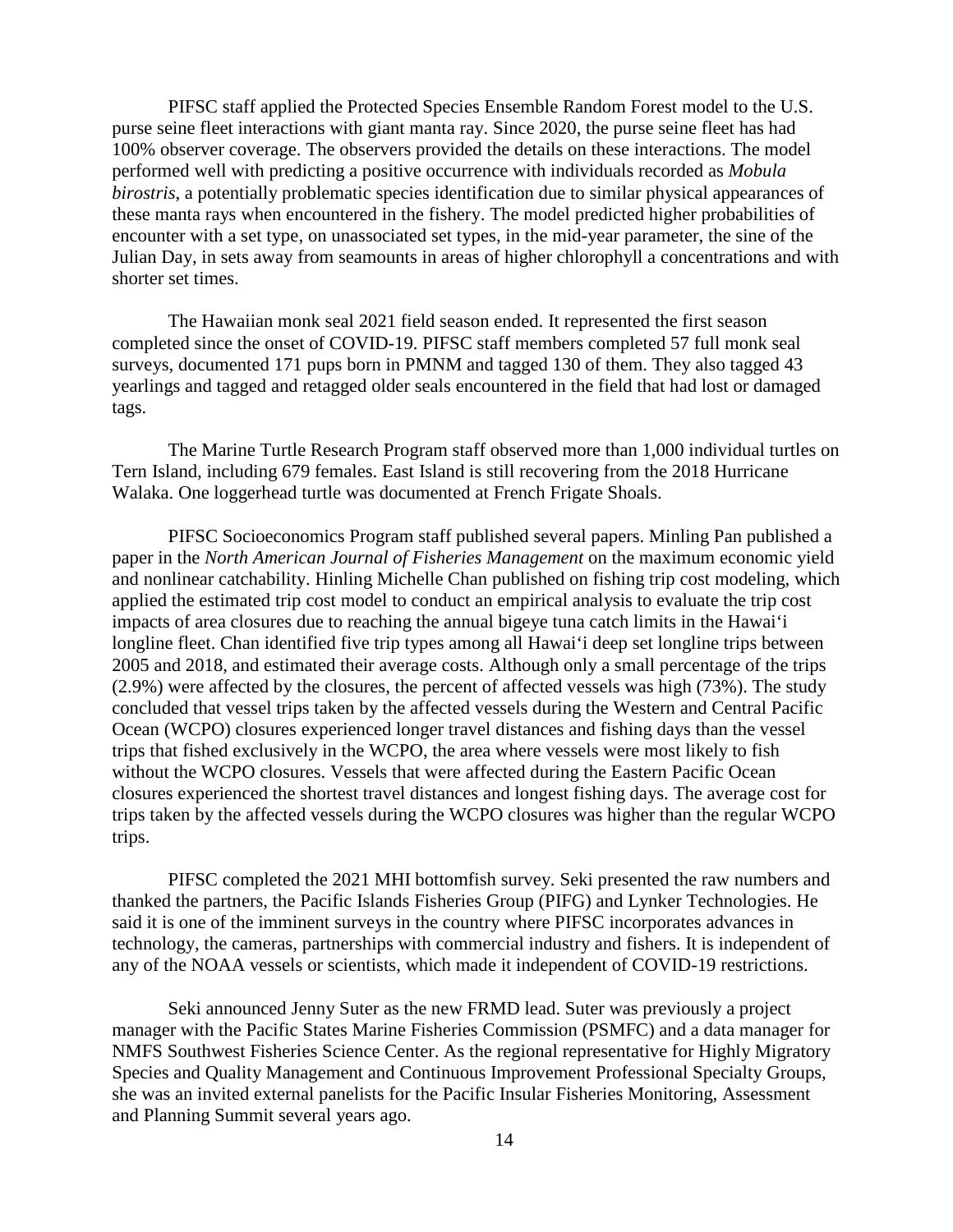Rice, aware of DNA research near California, asked if PIFSC was researching the billfish migratory patterns as part of the size and maturity study.

Seki initially said that migratory pattern DNA analysis was not part of the billfish working group's core life history work, but later confirmed with staff that fin clippings were indeed being collected.

Dueñas asked Seki to reinstate the full biosampling program for Guam, instead of the current subset. He noted the oblique-banded snapper cluster analysis that Seki highlighted and said it extended to all the fish in his area. Dueñas mentioned that Jude Martinez, a biosampling technician who graduated with a master's degree, now works for the Navy Marine Section. Martinez discovered that Guam's scribble rabbitfish is capable of eating almost every type of algae. Dueñas is looking at a government program to establish the species in the wild to manage algae. Dueñas is concerned over the overfished and overfishing status and the qualitatively determined annual catch limits (ACLs). He said that the analysis may prove PIFSC right, but the fishing communities feels it is off. Dueñas extended the invite for scientists to discuss fisheries with the communities. He noted the availability of additional marlin tag data from the International Game Fish Association.

Seki said PIFSC wanted community members from Guam and the CNMI to participate in the stock assessment workshops as a way to move forward with the next assessments planned for 2024. He hoped that PIFSC staff could travel soon to listen and get the communities' direct input.

Amani echoed Dueñas's bottomfish comment. Her community has requested a deepseven model for a while which would be better than the current 13-species model.

Soliai asked for a copy of the BMUS cluster analysis technical memorandum for review in advance of the upcoming workshops. He noted that the workshop held the previous month was good. Given shorter COVID-19 quarantine periods, Soliai shared the desire and value of holding future workshops in person.

 Simonds shared that she was pleased with Suter's background and familiarity with Councils, states, data and reporting.

### **B. NOAA Office of General Counsel Pacific Islands Section**

Onaga provided the GCPI report.

Regarding the litigation involving the Plaintiff Steven Hueter against NMFS and the Department of the Interior, the federal defendants have filed a motion to dismiss. The plaintiffs were seeking enforcement of violations of the ESA, National Marine Sanctuaries Act (NMSA) and the Ocean Dumping Act in a private marine area against the federal defendant. Plaintiffs responded Dec. 3, 2021, and the federal defendants response was due Dec. 10, 2021, relating to the motion to dismiss.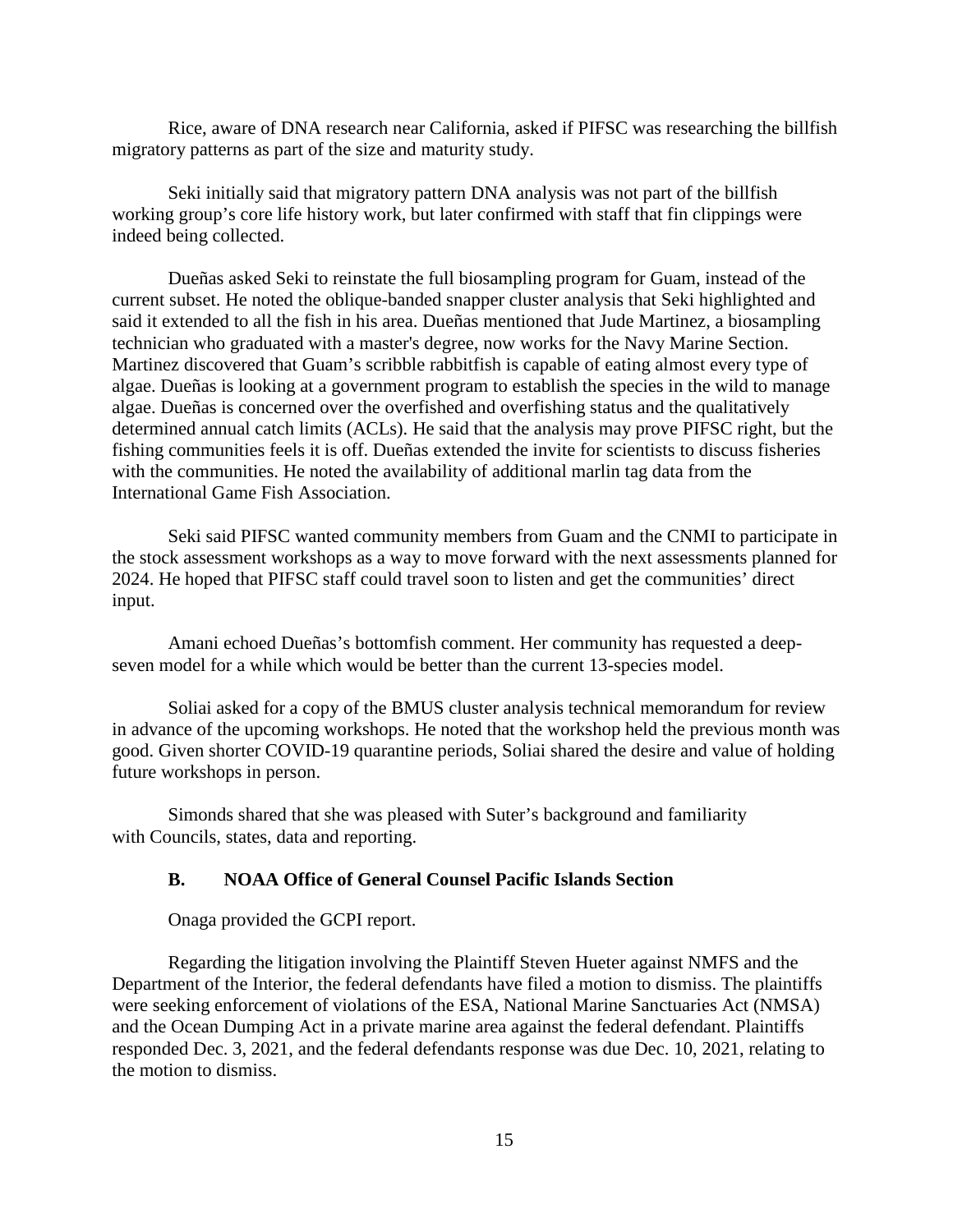Regarding the two 60-day Notices of Intent to Sue, one from the Conservation Council of Hawai'i and one from the HLA, NMFS continues to engage with periodic reports on the status of the various biological opinions, and the consultations are continuing.

Soliai asked if the Plaintiff Steven Hueter filed any response yet.

Onaga confirmed with Sheffield, GCPI lead on the case, that the plaintiff did file an opposition by the deadline. The defendant response was due Dec. 10, 2021.

### **C. Enforcement**

### **1. U.S. Coast Guard**

Holstead provided the USCG report highlights. The USCG operations for the prior threemonth period supported regional stability and maritime security in the region. There were many international fisheries patrols that encountered activities, and they focused on serving as a presence on scene alongside the U.S. purse seine and longline fishing fleets.

Rice asked if the USCG was monitoring the Russian vessels outside the U.S. exclusive economic zone (EEZ) around Guam.

Holstead confirmed that the USCG maintains a good 24/7 maritime awareness.

Muña-Brecht said that the conservation officers within Guam's law enforcement section have been in training with the USCG to patrol marine protected areas and enforce maritime regulations. There is an interest to formalize the relationship with the USCG into a memorandum of agreement for continued USCG support.

Holstead commended the forward-leaning stance between Guam's officers and the USCG enforcement officers in Guam.

Dueñas thanked the USCG for providing the Guam Police Harbor Unit with a safety vessel, with perhaps a second one on the way. He said the Guam Fishermen's Cooperative Association (GFCA) had been collecting used oil from the fishing community for 20 years but recently shut down this program after receiving a notice of violation. Dueñas explained the oil was instead coming from the marina wash down area and not from activities related to this used oil program. Dueñas shared concern with the fishing activities adjacent to the Pacific Remote Islands Marine National Monument. He said that the monuments were supposed to protect resources for U.S. interests, but U.S. vessels are in heavy competition with foreign vessels in that area. He requested increased monitoring including the use of satellite monitoring to capture vessels that may turn off their vessel monitoring systems (VMSs).

Holstead said he would follow up on the oil spill with USCG prevention staff. He also said that the USCG actively monitors the U.S. EEZ with the NOAA Office of Law Enforcement (OLE). Vessels are required under the WCPFC to have their VMS on within 100 miles of the U.S. EEZ, and if not, there is a potential violation for the flag state. Holstead reiterated that the USCG is sustaining high seas boarding and inspections efforts and will bring Dueñas's point back to staff.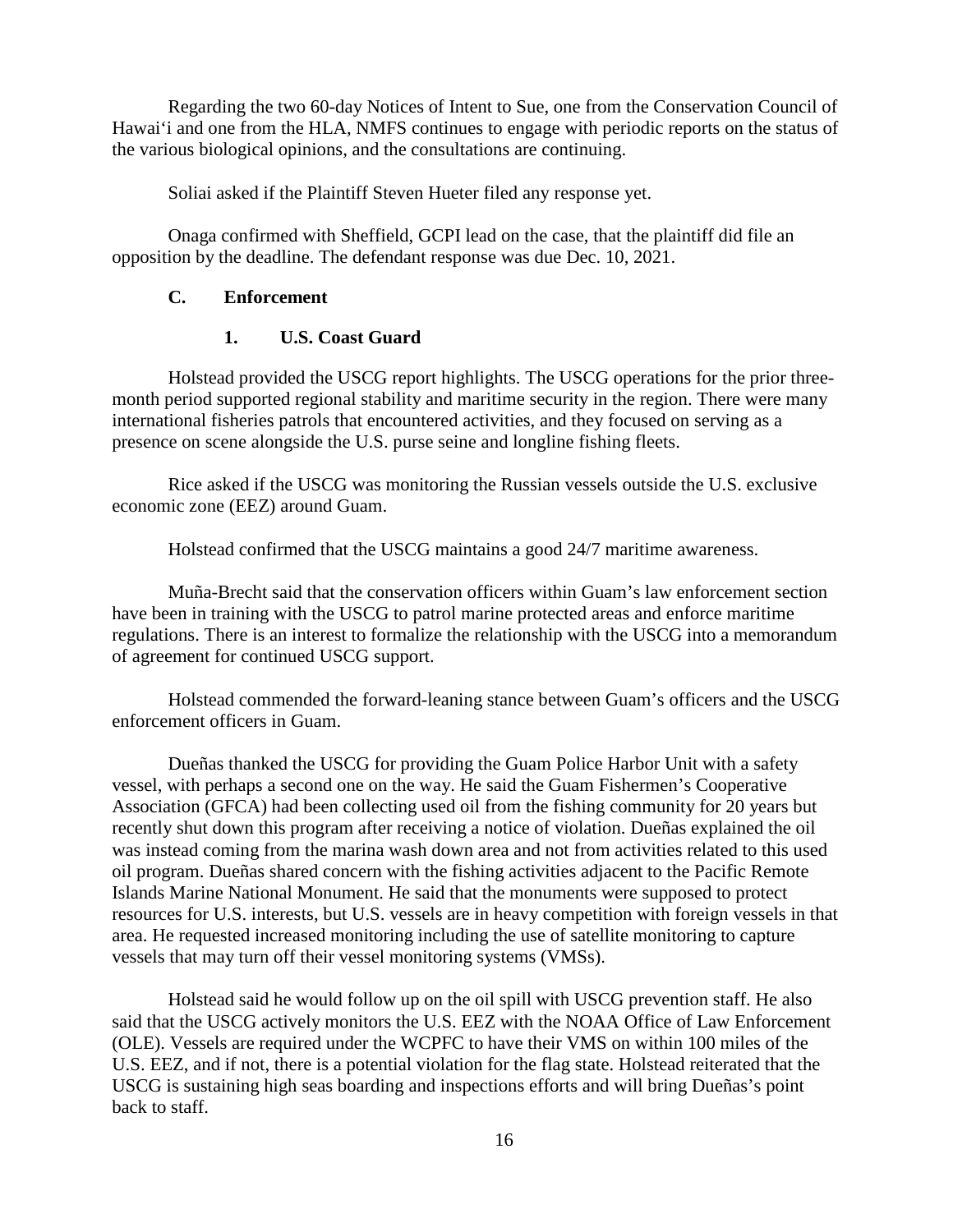Sword said there were two patrol vessels, a buoy tender and a C130, stationed at American Samoa in the last two months. He asked for the patrol radius and if the USGC boarded any vessels or had anything noteworthy to share.

Holstead said American Samoa is an operating location where USCG can leverage the resources that American Samoa provides, specifically out in Oceania and in the Central Pacific. High seas boardings and activities are under the WCPFC as part of pending investigations cannot be commented on. The USCG is restricted on their ability to conduct face-to-face boardings and interactions, so much of the focus is monitoring using radio frequencies, going alongside, boarding them or boarding them basically with the radio and filling out reports, not necessarily physically being onboard. Their cutter radius is around 2,200 nautical miles and with the use of a C130, that surveillance radius expands. The USCG also has the benefit of VMS monitoring information from the WCPFC during their operations. In using American Samoa as a base, the USCG can cover a geographic range that includes Tahiti, Fiji and Tonga.

Dunham said he had previously been boarded by the USCG, which reported he had a broken radio and he had to get out his paperwork. He appreciated the USCG doing their job with the boat inspections in the area.

Soliai congratulated Guam for securing the additional assets, and reiterated the request from American Samoa made over the last several years to the USCG for donations that would help to patrol their local waters, the U.S. EEZ around American Samoa and any incursions. Soliai reported from a credible source in Manu'a that large vessels were sighted a couple months back close to the islands, and were sending small vessels ashore.

#### **2. NOAA Office of Law Enforcement**

Martina Sagapolu provided the NOAA OLE report covering the period from Sept. 1 to Nov. 30, 2021. There were a high number of protected species incidents recorded, 79 complaints relating to fisheries and no complaints relating to sanctuaries. OLE completed an investigation involving one of the domestic fleets of commercial fishing in a closed area around the MHI, in which the respondent was assessed a civil penalty of \$7,250. OLE continued investigations of tuna species coming in from neighboring islands via containers arriving in American Samoa.

The Seafood Inspection and Monitoring Program continued work with Joint Enforcement Partners (JEA) from DMWR. A second enforcement officer was stationed in American Samoa. This new officer is working with JEA partners on these inspections and boardings involving the domestic fleet.

Sagapolu highlighted one case relating to a person who had collected a dead Hawaiian spinner dolphin in the area, conducted a ceremony and buried it away from the original site. OLE worked jointly with the Hawai'i Division of Conservation and Resources Enforcement to collect the animal and send it for further analysis to the Marine Mammal Stranding Network. Sagapolu said OLE's partners had issued a State violation for this offense.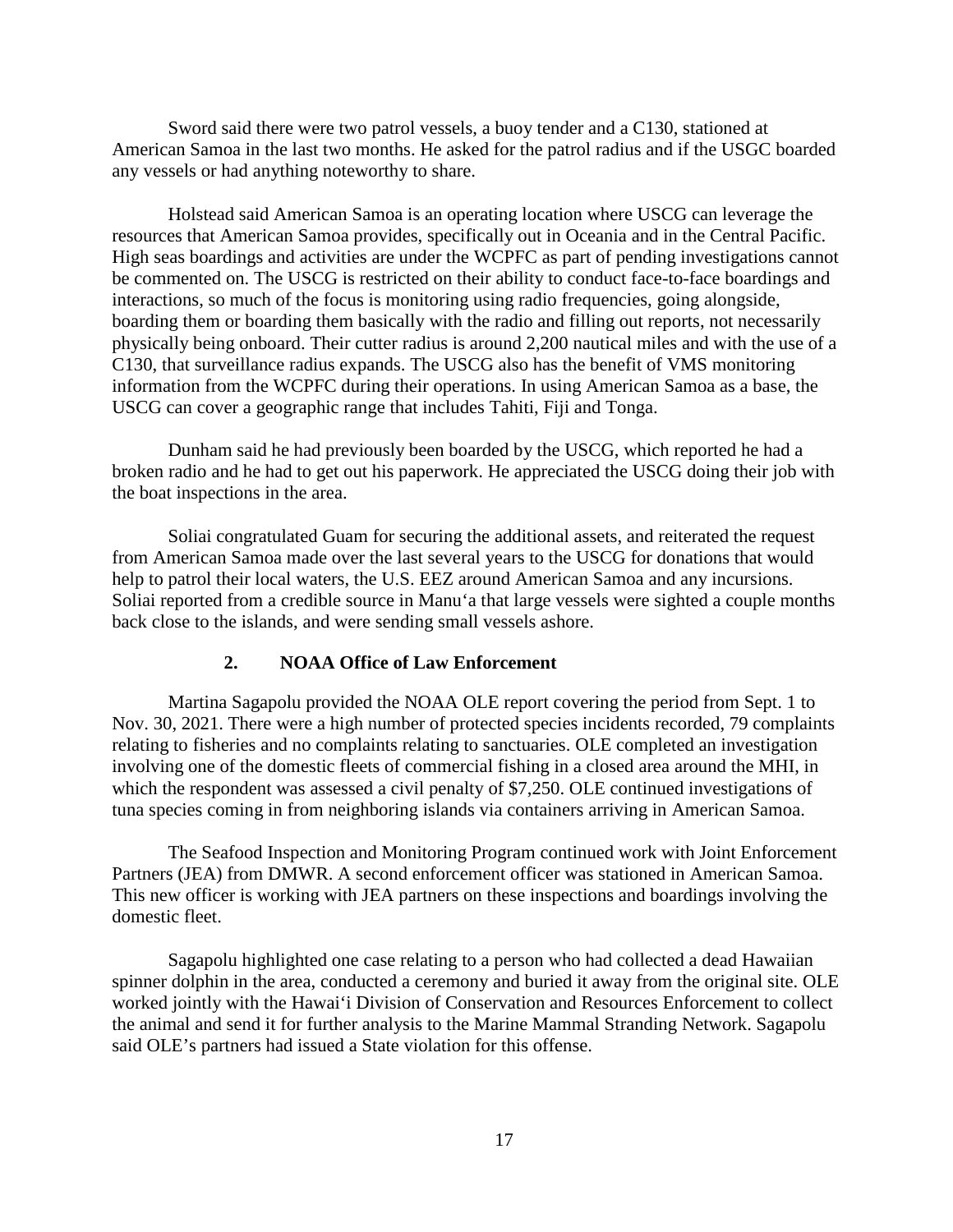OLE continued to conduct joint patrols relating to spinner dolphins, and the agency issued 22 citations and summary settlements. OLE, with JEA partners and the USCG, will continue these operations on the islands of Hawai'i and O'ahu.

OLE conducted patrols and inspections involving foreign vessels that frequent American Samoa. OLE checked the vessels' logs for compliance with regulations. Sagapolu said that there were only very minor infractions, and most of the foreign vessels were compliant. OLE noted infractions on the Port State Measures forms which were passed on to the representatives for corrective actions.

OLE conducted a joint operation with USCG when the the spinner dolphin regulations went into effect. Agents used assets from both agencies and covered both land and sea areas across the islands. OLE, working with Division of Conservation and Resources Enforcement officers from Moloka'i and Maui, continued its presence and outreach on Moloka'i to continue investigations of the 2020-2021 Hawaiian monk seal killings. OLE conducted protected species operations that would continue through March 2022, providing land and sea assets for protected species during the Hawaiian humpback whale season and continued efforts on Hawai'i and Moloka'i islands.

Rice asked for clarification on the new spinner dolphin approach rule in regard to kayaking violations.

Sagapolu said that kayaking violations depended on the officer's observations. If the spinner dolphins approached the kayaker and the kayaker stops, then it probably is not a violation, but if the kayaker continued to pursue the dolphins, then it would be borderline harassment. She added that OLE added two positions, a special agent and a uniformed officer, on Hawai'i Island. They will be looking for blatant violations, such as when individuals are educated prior to leaving the beach and they ignore this guidance by continuing to pursue a photograph opportunity or the adventure of pursuing protected wildlife. OLE also wants to have a presence on the neighbor islands, given the rise in tourists.

Dueñas asked if there was a new agent on Guam to replace a recent retiree.

Sagapolu said that the position was still in the review process and had not yet been filled. Enforcement Officer Johnny Evangelista remained assigned to Guam, and OLE hoped to get the positions filled as soon as possible.

Dueñas asked if OLE wanted to recruit at the local or national level.

Sagapolu said OLE is always looking to recruit locally and have reached out through JEA partners. There has been a lot of local interest as a couple of individuals inquired with OLE about the positions. Veteran's preference provides a challenge in the hiring process.

Dueñas thanked Sagapolu for this information and cautioned the loose use of the term poaching. He noted that that poaching issues of green sea turtles have been featured in the Guam newspapers, but he rarely sees poaching happening and would like to know if there is any report of illegal activity.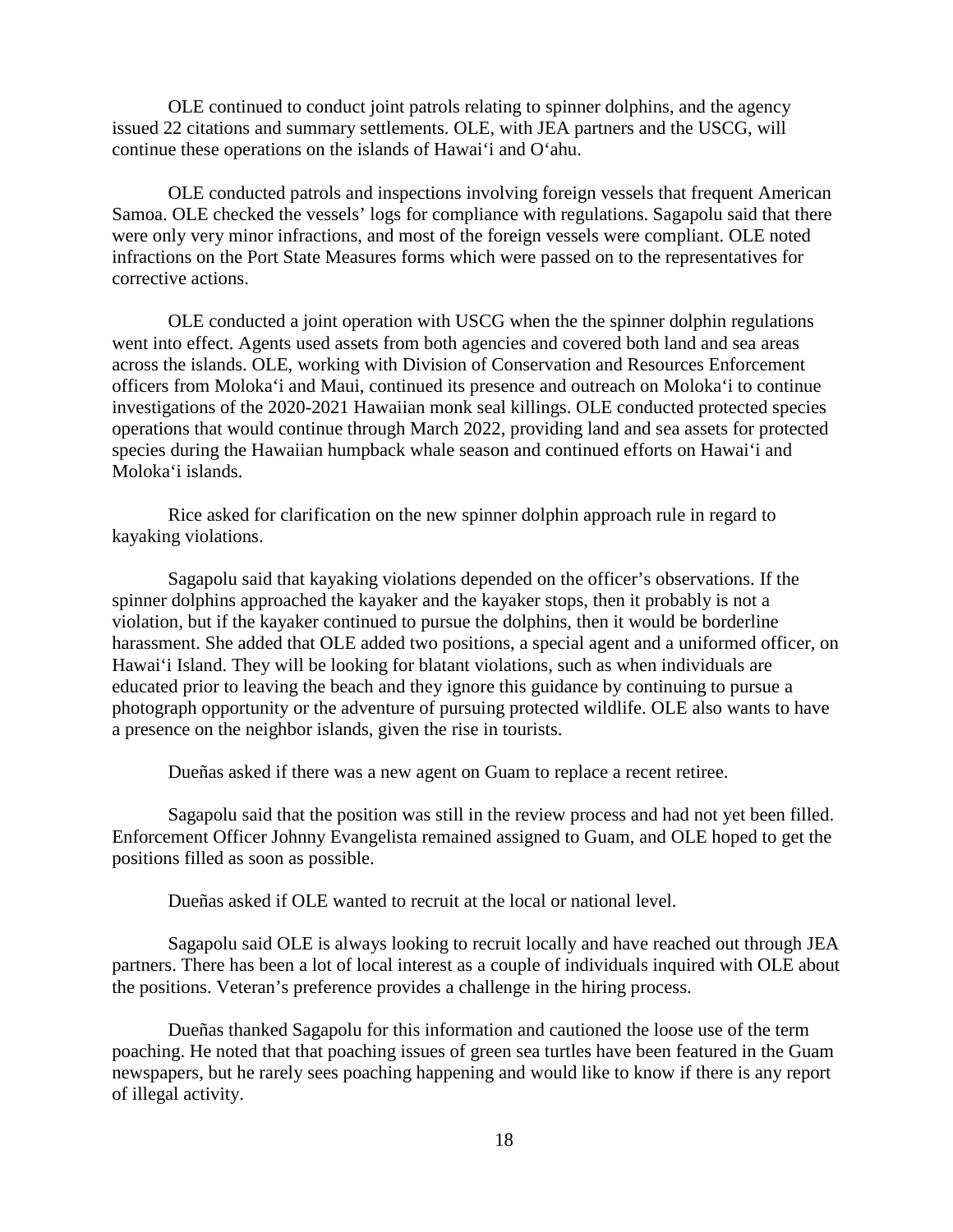#### **3. NOAA Office of General Counsel Enforcement Section**

Elizabeth O'Sullivan presented the NOAA Office of General Counsel Enforcement Section report. The Office had not yet evaluated seven cases from OLE that were pending charges. The Office issued Notice of Violations for two cases, one of which is the *F/V St. Peter*, the respondents of which are RS Fishery, and the captain. The violation was fishing in the MHI closed area, and the penalty assessed was \$7,250. The other case was the *F/V Lanikai* with Twin Nguyen Fishery. The captain was the respondent, with a violation of fishing in the MHI closed area. A penalty of \$5,750 was assessed.

#### **D. U.S. State Department**

Brinkman, foreign affairs officer of the Office of Marine Conservation, presented the U.S. State Department report. Brinkman referred to his written report for a general update and one-page summary on the South Pacific Regional Fisheries Management Organization (SPRFMO). He highlighted the plans for high seas boarding and inspection in the SPRFMO Convention Area. SPRFMO does not have the same detailed high seas boarding and inspection procedures that the WCPFC and North Pacific Fisheries Commission have, and while the SPRFMO Convention did call for such measures to be adopted within three years of the Convention going into force, the deadline passed. SPRFMO recognized that that deadline was not met and that the Convention had called for Articles 21 and 22 of the U.N. Fish Stocks Agreement to thereafter govern at-sea boarding and inspection in the Convention Area.

For several years, the United States introduced a proposal modeled primarily on the WCPFC measure in SPRFMO to address these issues. Brinkman said the U.N. Fish Stocks Agreement language lacks useful operational details and does not provide a clear framework for Taiwan to participate. This is important because Taiwan has a large fishing fleet and there is potential excitement on the high seas if Taiwan and China encounter each other without a clear framework in place. During the 2021 SPRFMO annual meeting, the U.S. delegation garnered support for its most recent proposal from all members except one. Given that the United States believes that SPRFMO needs enhanced enforcement and at-sea boarding, the United States has notified the Secretariat that it plans to operationalize the proposed measure. Brinkman said the USCG was in the middle of conducting a patrol in the Eastern Pacific that would include the SPRFMO Convention Area and hoped to conduct an at-sea SPRFMO boarding. The U.S. State Department plans to work toward a specific measure in the future and use all avenues available to ensure that SPRFMO continues to improve its conservation and management of the resources in the SPRFMO Convention Area.

Dueñas asked if the territories were included in the Convention Area and what species were covered under the SPRFMO.

Brinkman said SPRFMO covers pelagic species excluding tuna, salmon and certain classes of benthic sessile species. Unlike the WCPFC, the territories do not have independent representation.

Dueñas asked if the territories are consulted as part of the U.S. representation.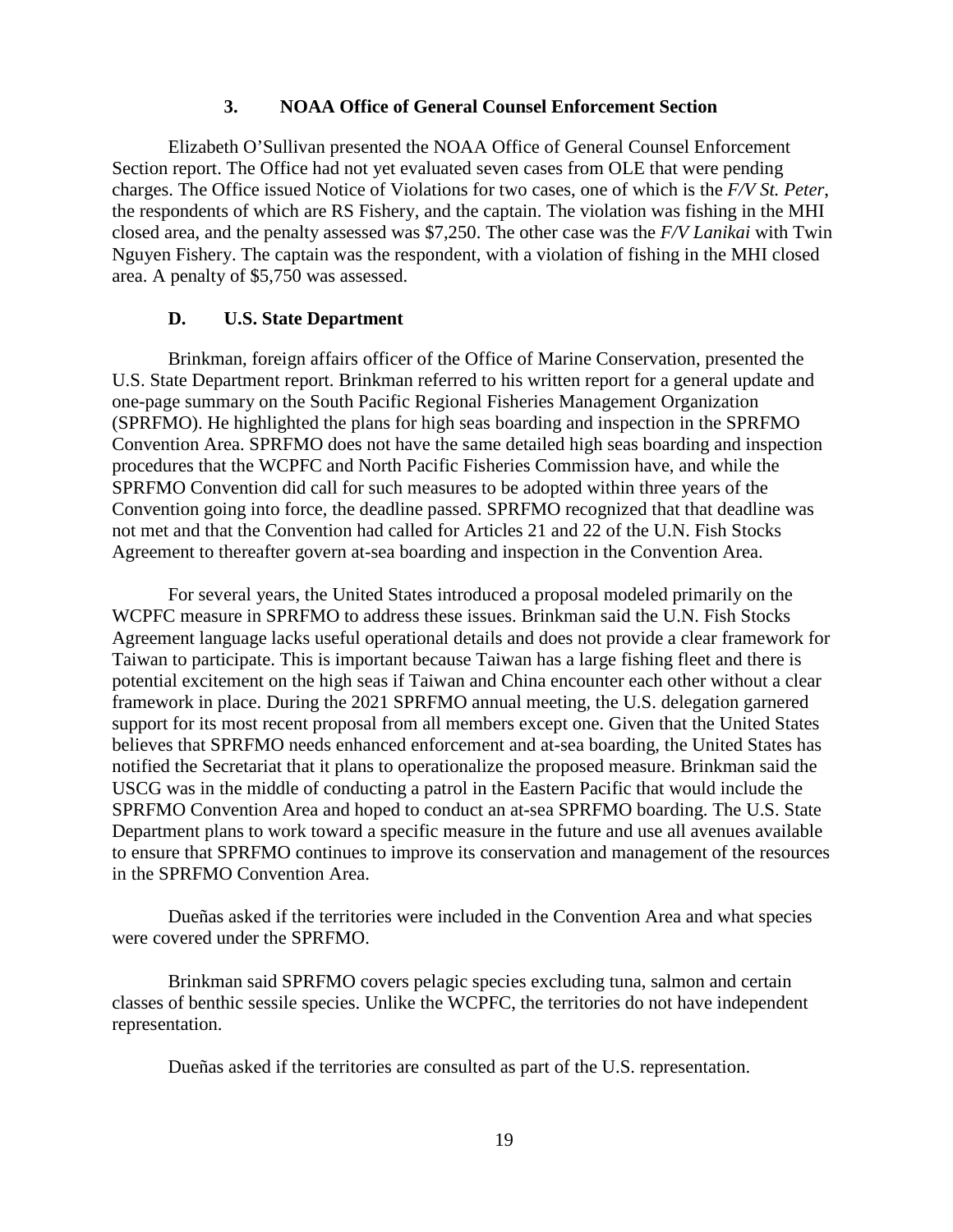Tosatto said the SPRFMO Convention Area covers the high seas and does not cover the EEZ of the coastal states or the islands states in the South Pacific. The Council recommended that its chair serve as a commissioner. The U.S. is working through that process to bring both the Council representation and potentially American Samoa on to the delegation at the same time. Tuna species are not covered. Jack mackerel and squid off the South American coast were the principle drivers for the development of SPRFMO as well as the vulnerable marine ecosystems of the seamounts throughout the region, particularly in the Australian/New Zealand area. Tosatto said pursuing high seas boarding under the U.N. Fish Stocks Agreement was important given the current framework of SPRFMO and because the United States may not ever get a measure if the one member does not agree. The United States would like to prove that the current framework under the U.N. Fish Stocks Agreement can be operationalized on the water.

Dueñas asked if sardines are included in SPRFMO, noting that their size relative to the cans have been shrinking.

Tosatto said that the largest fishery by species in the world is anchoveta off the South American coast. It is a straddling stock across many of those countries' EEZs and not yet included in the SPRFMO.

## **E. U.S. Fish and Wildlife Service**

Peck presented the USFWS report, and referred to Tosatto's presentation for the status update on the MTMNM. There is a community group helping to inform the Pacific Remote Island Marine National Monument management planning process. One of the individuals is Matthew Owens, sustainability director of TriMarine Management Company, and he is the commercial fishing representative of that community group.

Muña-Brecht asked for a status update on the letter that the Council sent requesting Guam's participation as part of the MTMAC.

Peck offered to follow up.

## **F. Public Comment**

Kenton Geer, fisherman, commented on Hawaiian spinner dolphins. He wanted to provide on-the-ground information for what may be micromanagement that looks great on paper. He said that the spinner dolphin problem was now causing a FKW and pilot whale problem with the dive boats. He said the new rule is pushing dive boats, which are the biggest offenders, to harass another species, while at the same time it is punishing everybody. The public is supposed to leave FKWs and pilot whales alone, but now they are getting covered up in tourists. Geer asked the agencies to make laws that can enforce the implications of what happens next. He said the goal was to get rid of dolphin boats inshore, but the laws are pushing the boats offshore instead into an area beyond enforcement and creating a new set of problems.

# **G. Council Discussion and Action**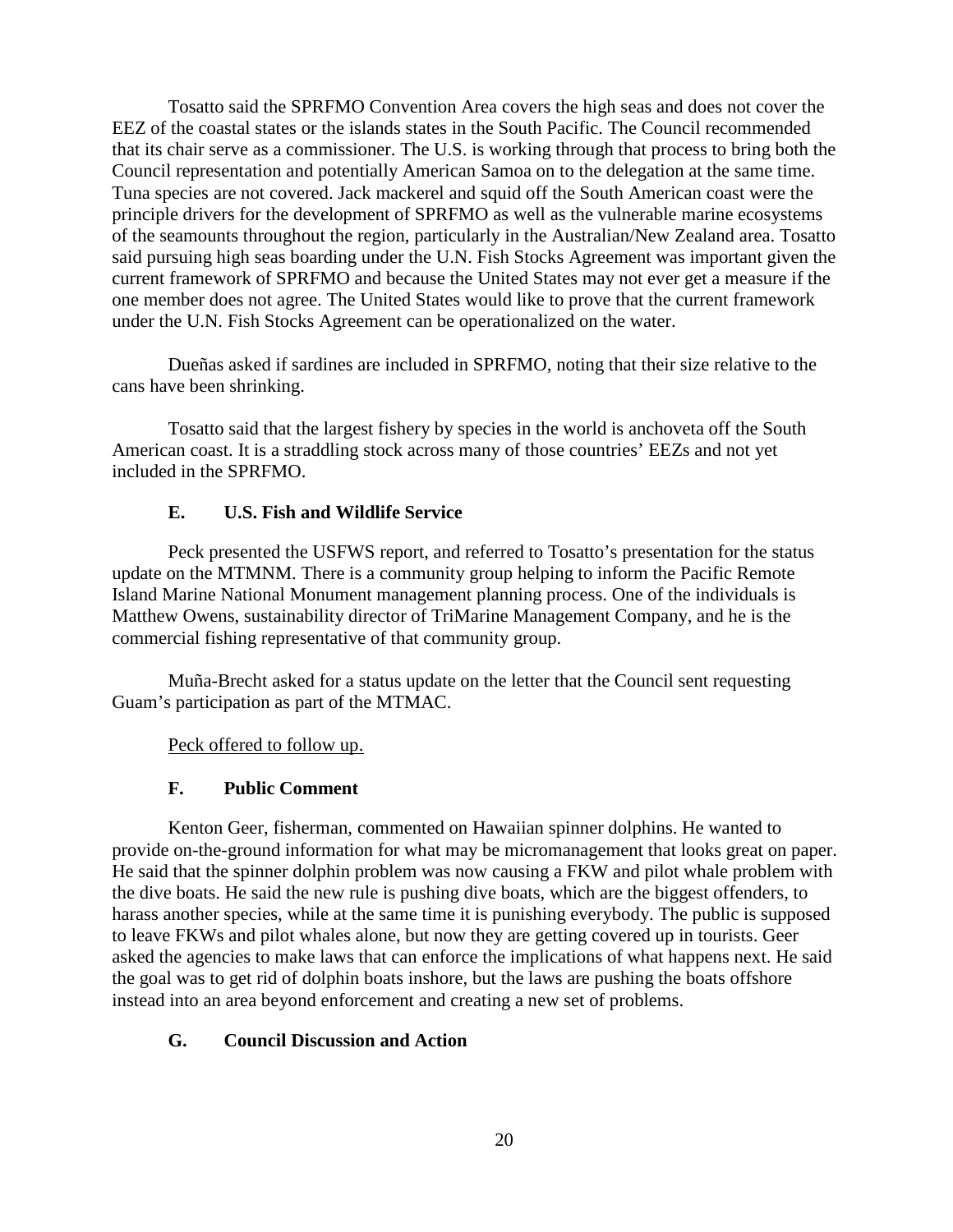*Regarding the NMFS PIFSC agency report, the Council* **requested NMFS PIFSC provide the report on the cluster analysis to reassess the species comprising the BMUS complex in the territories prior to the workshops that will be conducted in 2022.**

*Moved by Sword; seconded by Dueñas*. *Motion passed.*

#### **VI. Program Planning and Research**

#### **A. National Legislative Report**

Gourley presented the National Legislative Report, focusing on H.R. 4690, Sustaining America's Fisheries for the Future Act of 2021, introduced by Rep. Jared Huffman of California and Rep. Ed Case of Hawai'i. The congressmen requested comments on the proposed legislation from all of the regional fishery management councils (RFMCs). The Council submitted 10 pages of comments on H.R. 4690, and the Honolulu *Civil Beat* recently published an article stating that the Council opposes everything offered by the legislation. Several of the RFMCs submitted more comments than the Western Pacific Council, and the comments are generally critical of how the proposed legislation will impact fishery management through the process of the RFMCs.

On Nov. 16, 2021, a legislative hearing occurred for H.R. 59, introduced by Rep. Don Young of Alaska for the reauthorization of the MSA, H.R. 5770, Forage Fish Conservation Act, introduced by Rep. Debbie Dingell of Michigan, and H.R. 4690, which is also a bill for MSA reauthorization. The hearing consisted of two panels, one with Janet Coit, acting NMFS assistant secretary of commerce for Oceans and Atmosphere and NOAA deputy administrator, and Marc Gorelnik, chair of the Council Coordination Committee (CCC) and Pacific Fishery Management Council. Gorelnik's comments on H.R. 4690 represent the comments of each of the RFMCs and generally state that the legislation could increase the workload of the councils in ways that they cannot support, increase the risk of litigation, reduce the role and flexibility of the councils and does not appear to authorize sufficient funding to meet the proposed requirements. Gorelnik suggested that the creation of deadlines that the RFMCs cannot meet undermines their authority, and the legislation should address time requirements for proposed activities based on an understanding of the councils' responsibilities and procedural requirements under the MSA. Gourley encouraged Western Pacific Council members to read Gorelnik's testimony. Of the six second legislative hearing panelists, only William Aila, Hawaiian Homes Commission chairman, had any experience in the Pacific Islands. During the panel, Aila complained about the Council, potentially misunderstanding the Council process.

Dueñas said the premise of the FMPs through the Council process is a collaboration between the fishing community and regional scientists. With a focus on the national setting, Dueñas said that H.R. 4690 will likely be a failure. The processes that H.R. 4690 proposes negate old processes such that the Council may not be able to fulfill its obligations and work with the fishing community. Discussion surrounding H.R. 4690 states that the legislation would support commercial fisheries, but the only substantial commercial fisheries in the region are in Hawai'i and are well-managed and well-regulated. Additionally, the marine conservation plan (MCP), which local governments and communities helped to develop to support capacity and confidence building, typically include participation from native communities. In the past, the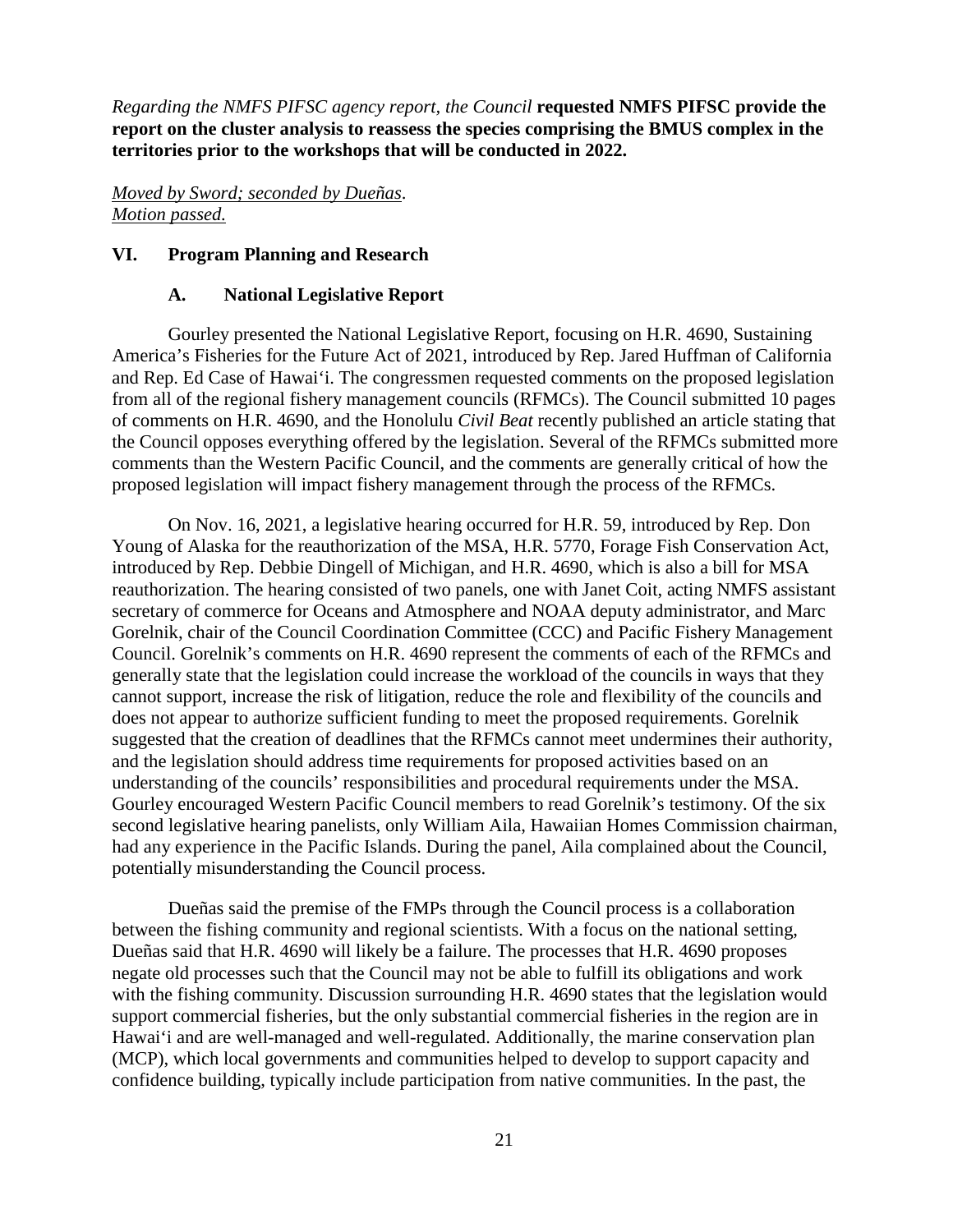Council held forums to discuss management regimes. The Council is at the forefront of conservation measures and is willing to work with both the community and scientists.

Soliai asked if the Council received a response to the comment letter sent months ago.

Simonds said the Council received no response and does not believe that it will receive a response. There may be some changes in the next draft of the legislation, and Gorelnik may receive a response.

### **B. Report on the Territorial Creel Survey Expansion**

Carvalho, Hongguag Ma and Toby Matthews, PIFSC, reported on the evaluation of the creel survey design and expansion algorithm in the territories (i.e., American Samoa, Guam and the CNMI). Carvalho introduced the effort to evaluate the creel survey design and expansion process, noting that PIFSC is working to strengthen the quality of information it uses in stock assessments for bottomfish in the territories in accordance with the MSA. In coordination with PIRO and the Council, PIFSC initiated a CIE review of the shore- and boat-based creel survey design and expansion algorithm in the territories. The CIE provides external, independent and expert reviews of NMFS's science that influences policy. Ma led a team to produce a report for the CIE review, which occurred from Aug. 23 to Sept. 22, 2021, by Jon Volstad and John Hoenig. The report has three objectives, which are to present the survey design and data expansion for creel surveys in the territories, describe survey data and detail its use to produce catch estimates and analyze the sensitivity of the expansion algorithm to two central assumptions using the Guam boat-based surveys as a case study.

Ma presented the report's findings on the design of the creel surveys and subsequent data expansion. Generally, local management agencies use access point surveys to estimate fishing effort and catch rate at major ports (e.g., Agaña Boat Basin, Agat Marina and Merizo Pier in Guam), roving surveys to collect data in regions other than the major ports and aerial surveys to estimate fishing activity outside of the areas that the roving surveys monitor. Ma also presented details of the catch expansion from creel survey data using the expansion algorithm, which PIFSC originally developed in Visual FoxPro, but recently transitioned to a MySQL database.

Matthews presented details of the creel survey data and expansion results using the Guam boat-based fishery as a case study. Since a greater number of interviews provides a better catch per unit effort (CPUE) estimate, the minimum number of interviews per expansion domain is generally three. Surveyors encountered the bottomfishing and trolling fishing methods most frequently, and the less common fishing methods often did not meet the minimum interview requirements. A greater amount of noncharter fishing activity occured than charter fishing activity, as charter fishing activity has been declining since 1995. Agaña Boat Basin and Agat Marina had most of the fishing activity, while Merizo Pier and unsampled ports had much less activity. Trolling contributed approximately 77% of total catch, while bottomfishing contributed approximately 9% of total catch. The data allowed for catch to be partitioned in many ways, such as by species.

Matthews also presented the results of the CIE review, noting that PIFSC is still currently reviewing the CIE report. Volstad concluded that the surveys are generally well-designed, the estimators for catch rate, effort and catch are reasonable, the variance estimators do not fully account for multi-stage cluster sampling designs and the assumption of simple random sampling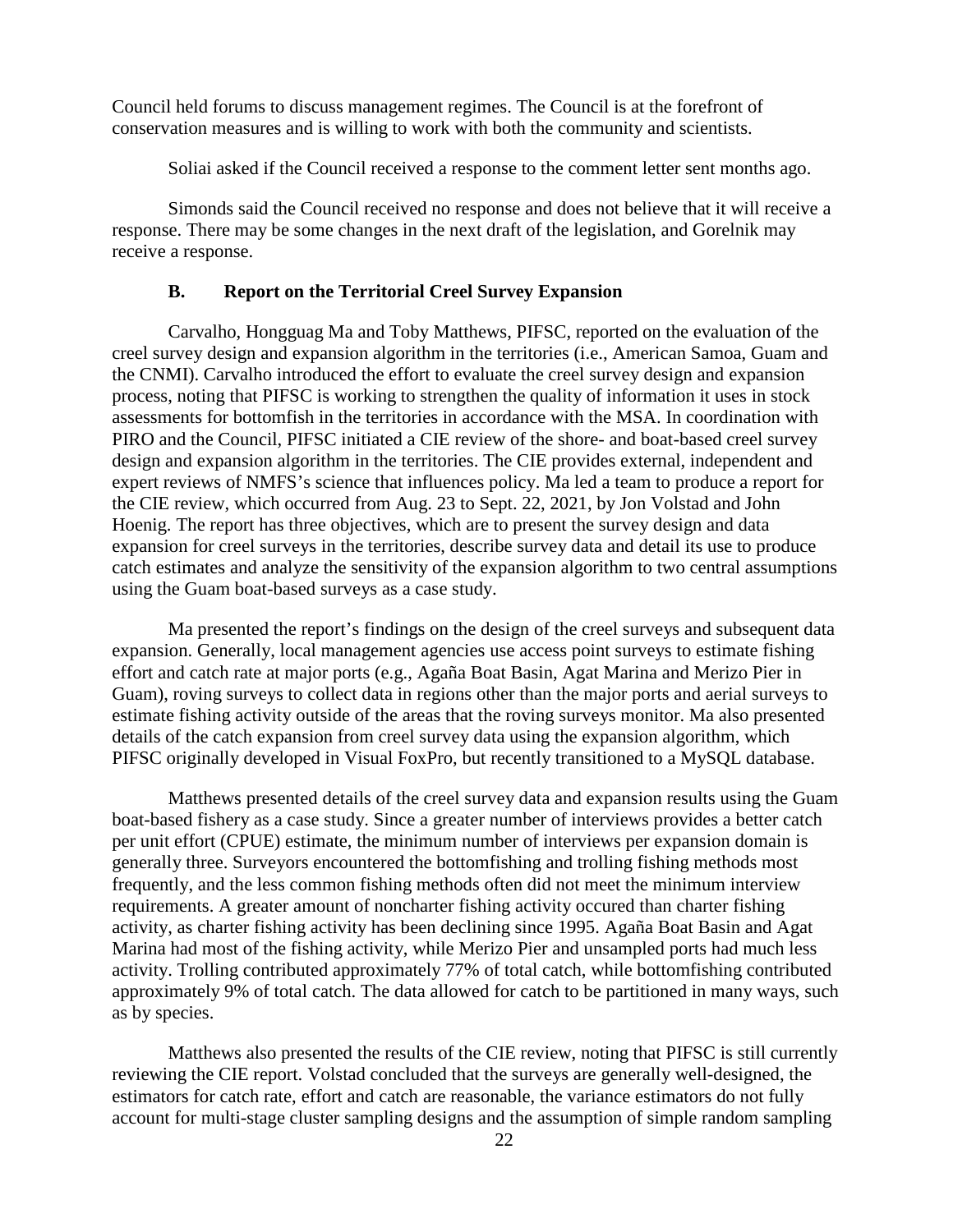seems reasonable, despite sampling likely involving some targeting to ensure coverage for rare gear types. Volstad recommended that managers modify the survey design to have survey shifts be nonoverlapping without gaps, conduct analyses that account for the stratified cluster sampling to see if variance estimators under the simple random sampling assumption are reasonable and use resampling simulations based on historical data to optimize allocation of sampling effort. Hoenig concluded that the overall survey design and implementation are reasonable, constraints on the randomization of sampling schedules induces uncertainty, the surveys resemble multistage cluster sampling and the deviation of the sampling designs likely causes variance to be underestimated. Hoenig recommended that managers should clearly describe randomization and data analysis procedures, evaluate the survey designs to see if they relate to a standard design, consider the mean of ratios estimate for catch rate calculation and perform additional sensitivity analyses to assess the impact of assumed constants.

Amani asked who is conducting the interviews in Guam, and whether creel surveys will continue or if managers are trying to move away from creel surveys and conduct different types of surveys.

Carvalho deferred to Guam Division of Aquatic and Wildlife Resources (DAWR) representatives for questions regarding survey implementation.

Muña-Brecht said creel surveys will continue, but the DAWR is working with PIFSC as part of the CIE review to determine if there are ways to improve the survey methodology or increase the survey frequency, or if there are other types of assessments that managers can conduct if creel surveys are discontinued.

Amani said that if the Council continues to support creel surveys, there needs to be new surveyors conducting surveys at different times because the current creel surveys seem to produce incorrect data. Amani said she is happy that managers are attempting to collect better information, but she asked how the Council plans to actualize these improvements.

Muña-Brecht said COVID-19 presented a challenge in that managers have not been able to meet to discuss the surveys in greater depth. Muña-Brecht asked if the CIE review only considered data through 2018.

Ma said the CIE review included data through 2019.

Muña-Brecht said she did not notice the inclusion of 2019 data.

Carvalho said the focus of the CIE review was on the survey methodology, the development of the expansion and how PIFSC generates catch and effort estimates in the territories using the expansion algorithm. The intention of the CIE review was not to check all available values from the past. PIFSC has also been conducting efforts to improve the data in the territories, and the intent is to continue improving the creel surveys since they provide the information that PIFSC uses for stock assessments. The creel survey review is an example of PIFSC's work to improve data collection to inform stock assessments, which the agency intends to work closely with management agencies in the territories to accomplish.

Dueñas said he worked with Dave Hamm and Mike Quach from PIFSC for the last 25 years on data collection. The GFCA is supportive of data collection and supported the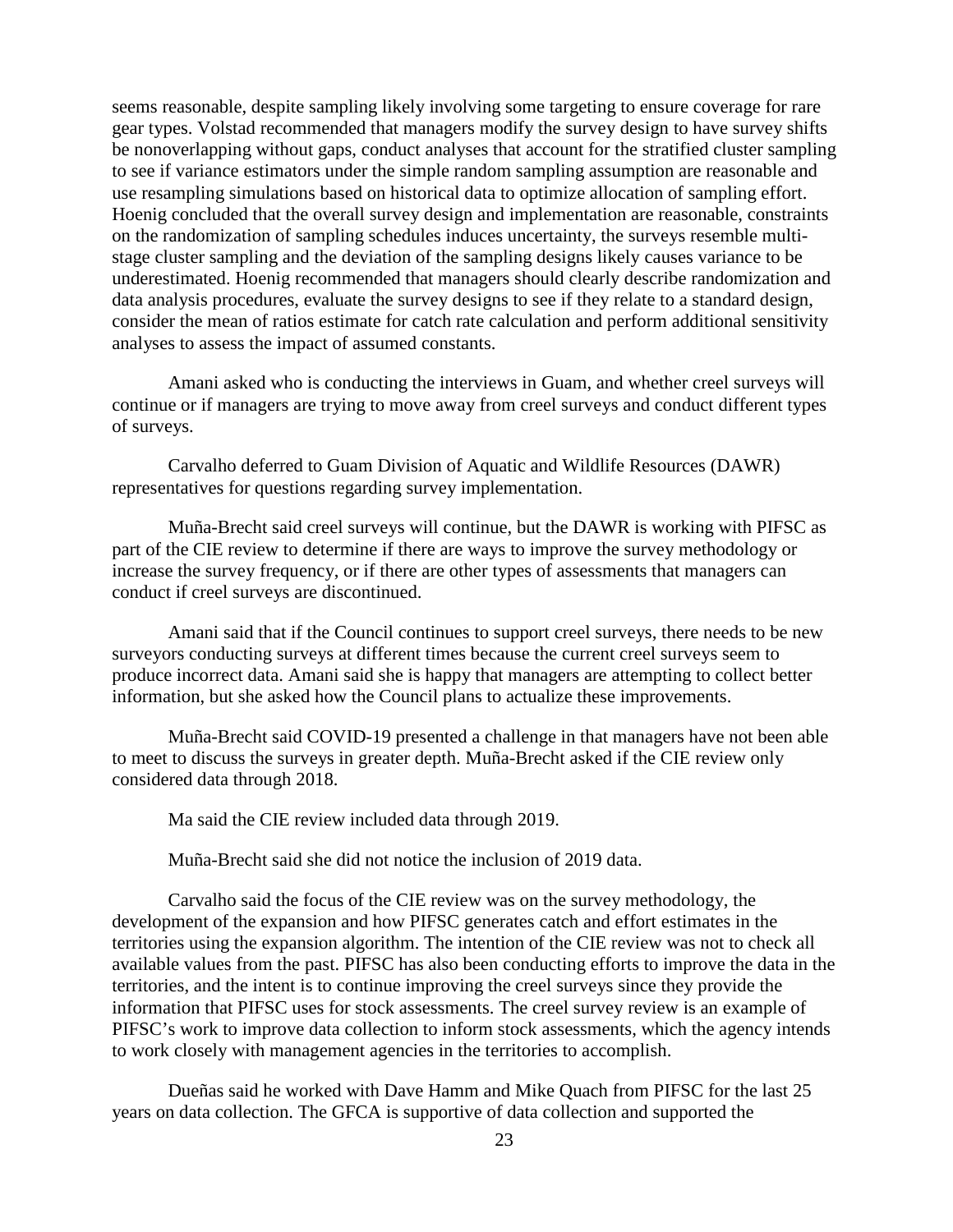biosampling program, but Dueñas said he is disappointed that PIFSC gives an abundance of credence to the creel surveys. A four-day survey does not consider when no fishers are actively fishing. Many fishers return from fishing late at night, some fishers leave early in the morning and some fishers do not use boat trailers, which make the creel survey data incomplete. Dueñas said that surveyors have interviewed him only twice in the past 40 years, and he is currently collecting information from fishers to show how many times each has been interviewed by surveyors in their history. If the data collection is inadequate, then the resulting estimates will also be inadequate. Dueñas said he has 27 years of data from the GFCA as well as 10 years of biosampling and life history data that PIFSC does not use. Dueñas said that charter fishing catch rates decreased on Guam due to the reduction of Japanese tourism, which resulted in 80% of the charter boats leaving the industry. Dueñas encouraged PIFSC staff to reach out to him as opposed to presenting misinformation.

Ma said that in the expansion method for estimating the total number of trips, the survey days are randomly selected, regardless of whether the day is a good or bad fishing day.

Dueñas said that the National Weather Service issues an average of 10 small craft warnings each month for Guam, meaning that there are some months where fishers are unable to make a fishing trip. The randomness and expansion need to account for reality.

Sword said nobody seems to be conducting surveys in American Samoa regardless of how many times he goes on fishing trips. Sword does not know if the Catchit Logit electronic reporting app will work better, but he suggested installing cameras at the access points to identify returning fishers. The creel surveys have a wealth of good information from fishers. In the territories, everyone is aware of who the fishers are, so managers would easily be able to get in contact with them if the cameras record them returning from a fishing trip.

Carvalho said PIFSC is looking for the next step in data collection. One of the CIE reviewers mentioned that no survey is perfect. PIFSC understands that there is room for improvement of the creel surveys in the territories, and the CIE review produced 55 pages of conclusions and recommendation on how PIFSC can improve the creel surveys. The review represents the beginning of PIFSC efforts, as it also plans to reach out to the local management agencies and listen to residents of the territories to reevaluate the creel survey design and implementation. PIFSC will explore the use of cameras and other methodologies to deal with some of the issues in the creel surveys for long-term improvement. PIFSC plans to work in collaboration with the local management agencies and fishing communities on this improvement. The CIE review was the first step, and the next step involves listening to surveyed fishers and talking with surveyors and the local management agencies.

Muña-Brecht asked how PIFSC defines an unsampled port and if these ports are included in the surveys.

Matthews said PIFSC defines an unsampled port on Guam as any area that is not Agaña Boat Basin, Agat Marina or Merizo Pier. Surveyors collect data for unsampled pots during the shore-based creel survey roving surveys through trailer counts, which PIFSC uses to estimate the number of fishing trips.

Muña-Brecht asked if the surveys account for fishers who do not use boat trailers, such as spearfishers.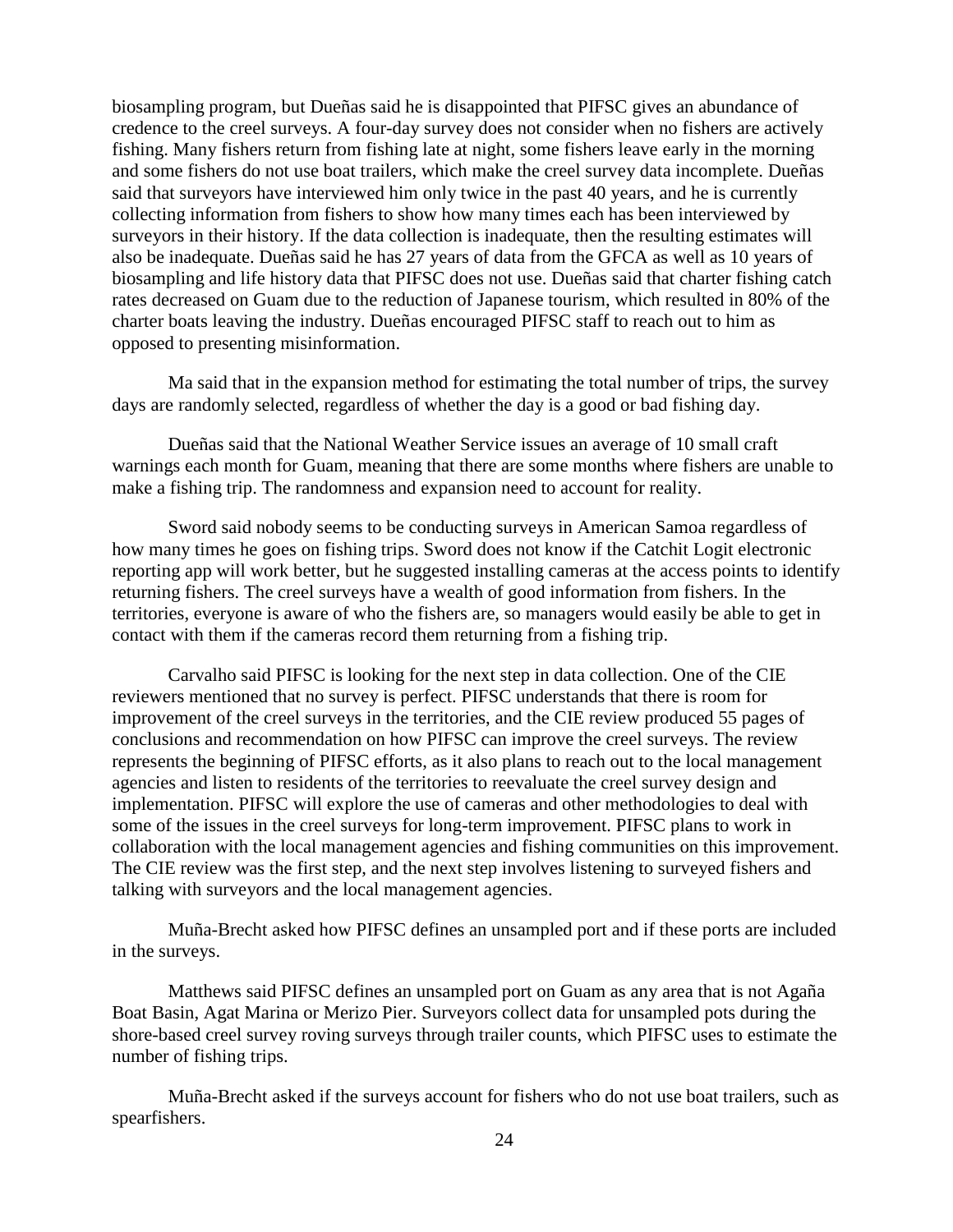Matthews said that, if a boat is put into the water without a trailer or if the boat owner takes the trailer home after the boat is put into the water, then surveyors could potentially miss those trips for unsampled ports.

Muña-Brecht asked about the variability in onaga catch in 2017.

Matthews said the years of high variability tend to be the years with high catches. One could view variability as a proportion of the catch that tends to be more constant over the years. If a year has high catch, then the associated imprecision will be proportionally high. The estimates were probably not less precise in 2017, but likely had a larger actual catch.

Muña-Brecht asked the definition of simple random sampling.

Matthews said simple random sampling refers to assigning an equal selection probability to each member of a group.

Muña-Brecht asked if PIFSC would provide the presentation to the local management agencies.

Carvalho said PIFSC would be happy to schedule a meeting with any of the groups in a smaller setting to present the entire report, and said he would work with PIFSC leadership and Muña-Brecht to schedule a presentation soon.

Soliai said he is looking forward to the analysis of the American Samoa bottomfish fishery and the associated results given that there are so few boats fishing.

Gourley said the biosampling team had conversations about the challenges with the bottomfish fishery data and the use of that data in calculating CPUE. Gourley suggested that PIFSC further examine data collection at the ports, including whether the fishers encountered sharks and whether the wind is blowing from a different direction, as these factors dictate the number of hours that a fisher will go fishing. One of Gourley's employees started to record his shark encounters and the time required to move to a different fishing site, and has moved to different bottomfish fishing sites as many as four times in a single fishing trip. Gourley said the data are variable, and he cannot imagine using such data for CPUE calculations.

## **C. Report on the Center for Independent Experts Review of the Territorial Creel Survey Expansion**

This agenda item was discussed under item 5.B.

## **D. Improving Collaboration Between Stakeholders: Territorial Bottomfish Stock Assessment in the Pacific Islands**

Mia Iwane, PIFSC, presented the results of the cooperative research project to develop a stakeholder engagement strategy in support of the territory bottomfish stock assessment improvements, using Guam as a study site. The project emerged because PIFSC identified a number of challenges that stakeholders faced when engaging with one another, including geographical separation, specialized expertise and language, and engagement capacities of tat each stakeholder. The purpose of the project was to identify pathways toward improved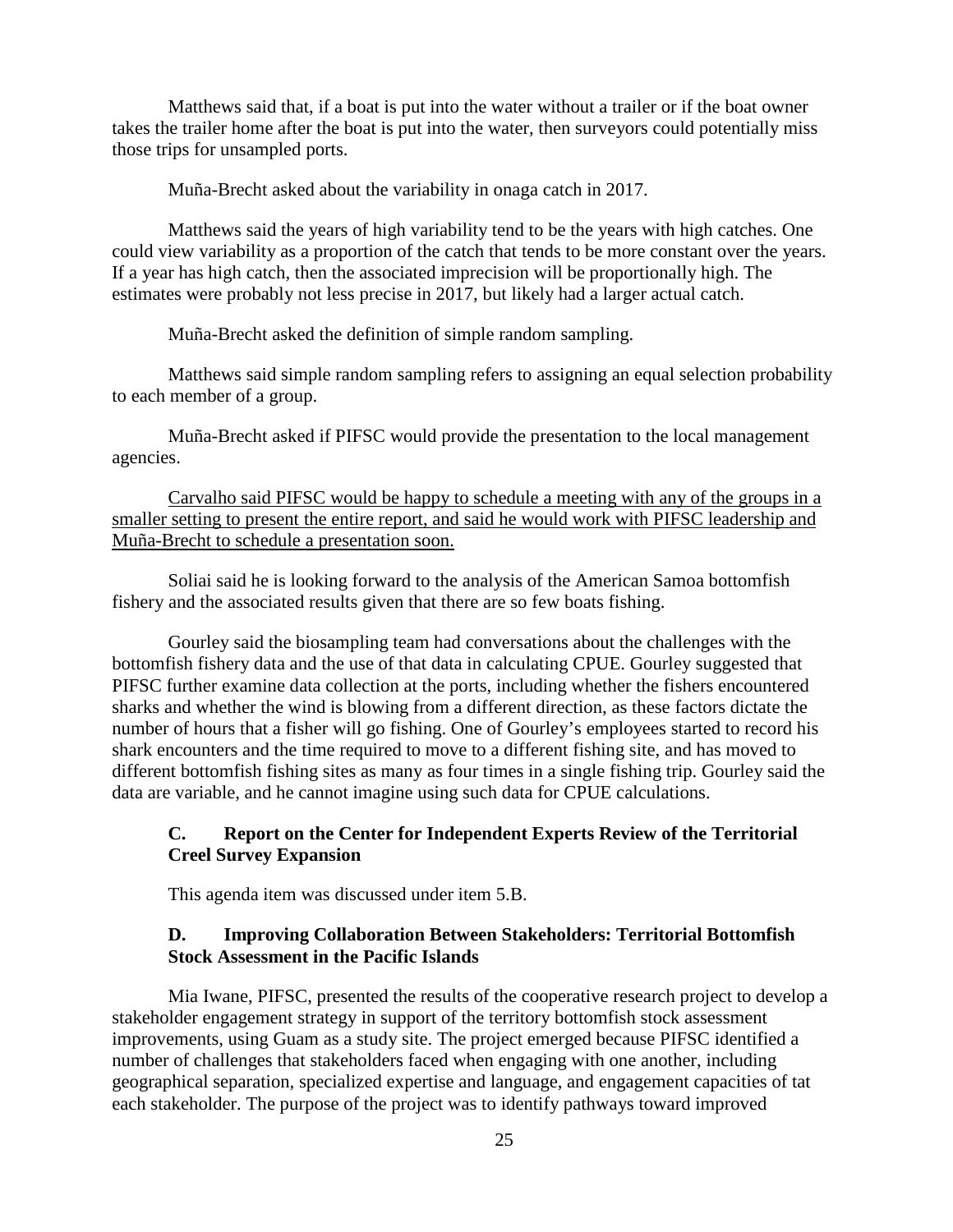engagement practices with the hope that improved engagement will allow for collaborative improvements in the science. The three research questions were about engagement challenges, identification of helpful engagement processes and potential engagement benefits. Iwane collected data by attending Council-hosted meetings and conducting 42 semi-structured interviews with people experienced in or around Guam's bottomfish fisheries, research or management. The interviews emphasized the interconnected roles and processes between the fishing community, Council, territorial management agencies and NMFS stakeholders.

Stakeholder-specific challenges inhibit the delivery of roles in the interconnected system. Fishing stakeholders have some distrust of data collection agencies, which can inhibit data flow and face high engagement costs, and cultural norms may also impede engagement. Territorial management agencies face challenging field logistics, including the fact that data reporting is voluntary, while Council stakeholders often explore the intersection between management, engagement and science. NMFS stakeholders have work that is dictated by federal law, and there is a lack of institutional support for engagement. Engagement incentives include access to data, making a difference, money and avoiding negative outcomes. Challenges exist that can impede effective communication, including "talking past each other," which may be affected by barriers such as accessibility and varied interpretations of stakeholders. Iwane noted the importance of identifying achievable goals to improve data and science through inclusive discussions, utilizing facilitators and participants that bridge stakeholder gaps in language and experience and recognizing conflict. Benefits of engagement include sharing information between stakeholders to build shared understanding and improving fisheries science and management processes from that shared understanding. Engagement can lead to improved understanding that, overall, will help the delivery of services and information.

Amani said she looks forward to collaborating on research going forward. Guam has started to improve with respect to creel surveys with new DOAG leadership and more law enforcement. The surveys require additional coordination on the survey times, and fishers need to work with the scientists to get the data right. PIFSC could also consider Catchit Logit information alongside creel survey data such that the data streams validate one another. Amani hoped that all stakeholders can work together.

Muña-Brecht said that Guam has new law enforcement personnel and reservists.

Dueñas said he would like to see more of Iwane's work with the community and for her to be an interpreter for the PIFSC SAP. Dueñas asked if there are any updates regarding the issue of shark encounters in regional fisheries and if a tagging program may start in the Mariana Archipelago, noting that such programs need to begin and move forward. Dueñas asked Iwane to encourage the PIFSC scientists to speak to the community, given that the community is the group that PIFSC is impacting and trying to understand.

Soliai echoed the comments from Dueñas and asked if Iwane has any timelines for engaging other territories.

Iwane said PIFSC intended the effort to be a pilot project that can be replicated in the other territories. The bottomfish stock status for American Samoa is the most urgent, and she did not feel comfortable starting engagement work there since she had only recently met some of the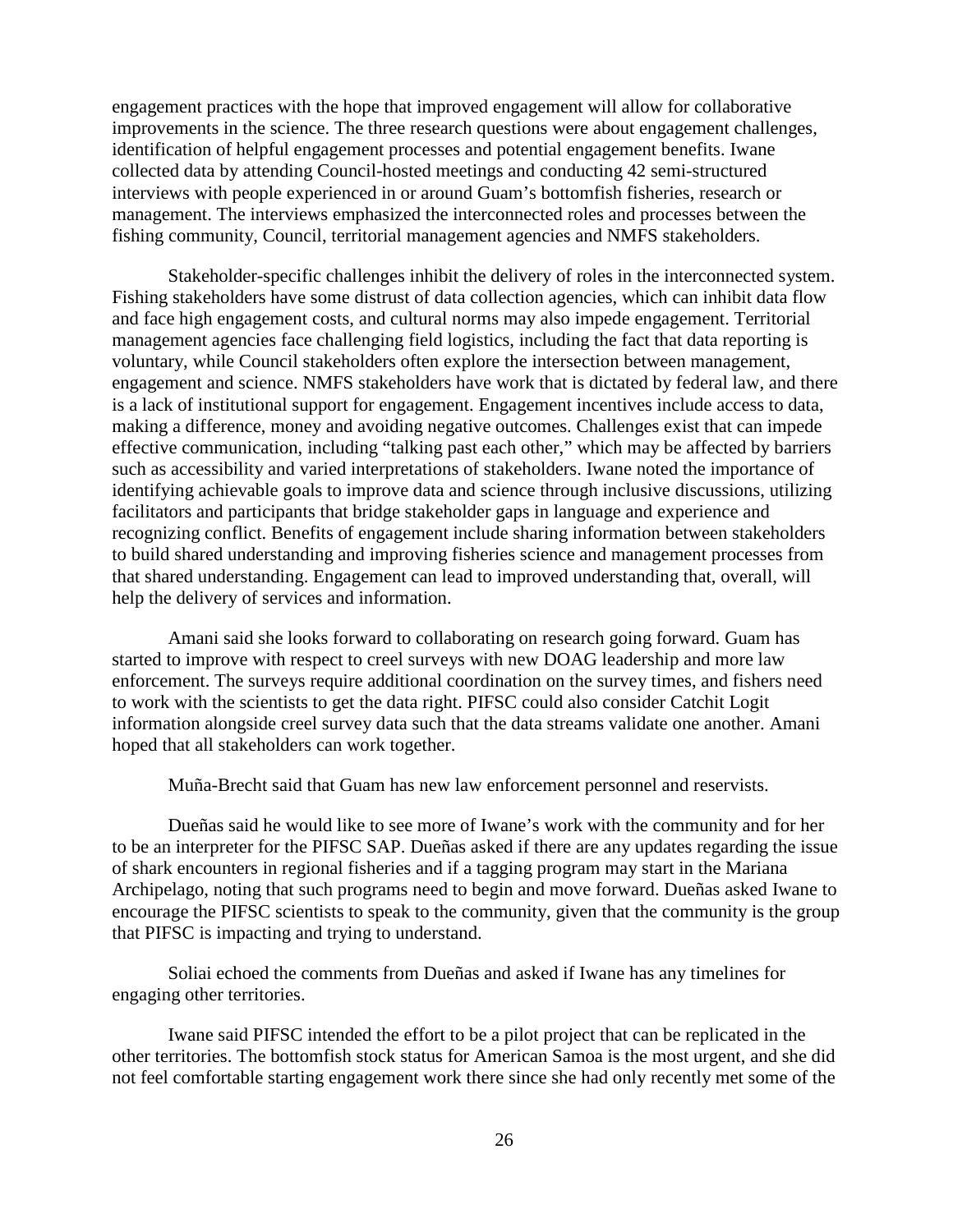stakeholders in American Samoa. Iwane said she would like to replicate this work in American Samoa, especially with the support of DMWR.

Soliai offered his support and said to let him know how they can initiate the process.

Iwane said that, even though she was not doing research or interviews with people in American Samoa, she worked with the PIFSC SAP and FRMD to plan for engagement such as data workshops. Regarding Dueñas' comments on shark encounters, the topic may be discussed further at future Council meetings, but she did not have any updates on the progress of a tagging project.

# **E. Regional Communications and Outreach Report**

Amy Vandehey, Council staff, presented an overview of the communication and outreach activities completed since the September 2021 Council meeting, which included the 2022 regional lunar calendars, the publication of the fall issue of *Pacific Islands Fisheries News*, the publication of articles in the October, November and December issues of *Hawaii Fishing News*, the production of a 30-minute film focusing on the history of open ocean fishing in the Mariana Archipelago, a press release on the 2020 Annual Stock Assessment and Fishery Evaluation Reports and associated Council staff interview segment on KITV4 and social media updates. Vandehey also highlighted regional initiatives, such as Guam's Earth Day held Nov. 13, 2021, that was postponed from April 2021, the Buds and Suds fishing tournament in American Samoa and interviews on the Go Fish! radio show with Mike Buck in Hawai'i.

Dueñas asked if the Council is making progress on the documentation of the video on honu issues in the Pacific Islands.

Vandehey said she did not have any updates.

Soliai said that the fishing tournament in American Samoa was not hosted by the National Marine Sanctuary of American Samoa, but rather South Pacific Distributors, Inc.

# **F. Advisory Group Report and Recommendations**

# **1. Advisory Panel**

There were no AP recommendations regarding program planning.

# **2. Fishing Industry Advisory Committee**

There were no Fishing Industry Advisory Committee (FIAC) recommendations regarding program planning.

# **3. Non-Commercial Fishing Advisory Committee**

Dean Sensui, Non-Commercial Fishing Advisory Committee (NCFAC) chair, presented the NCFAC report and recommendations.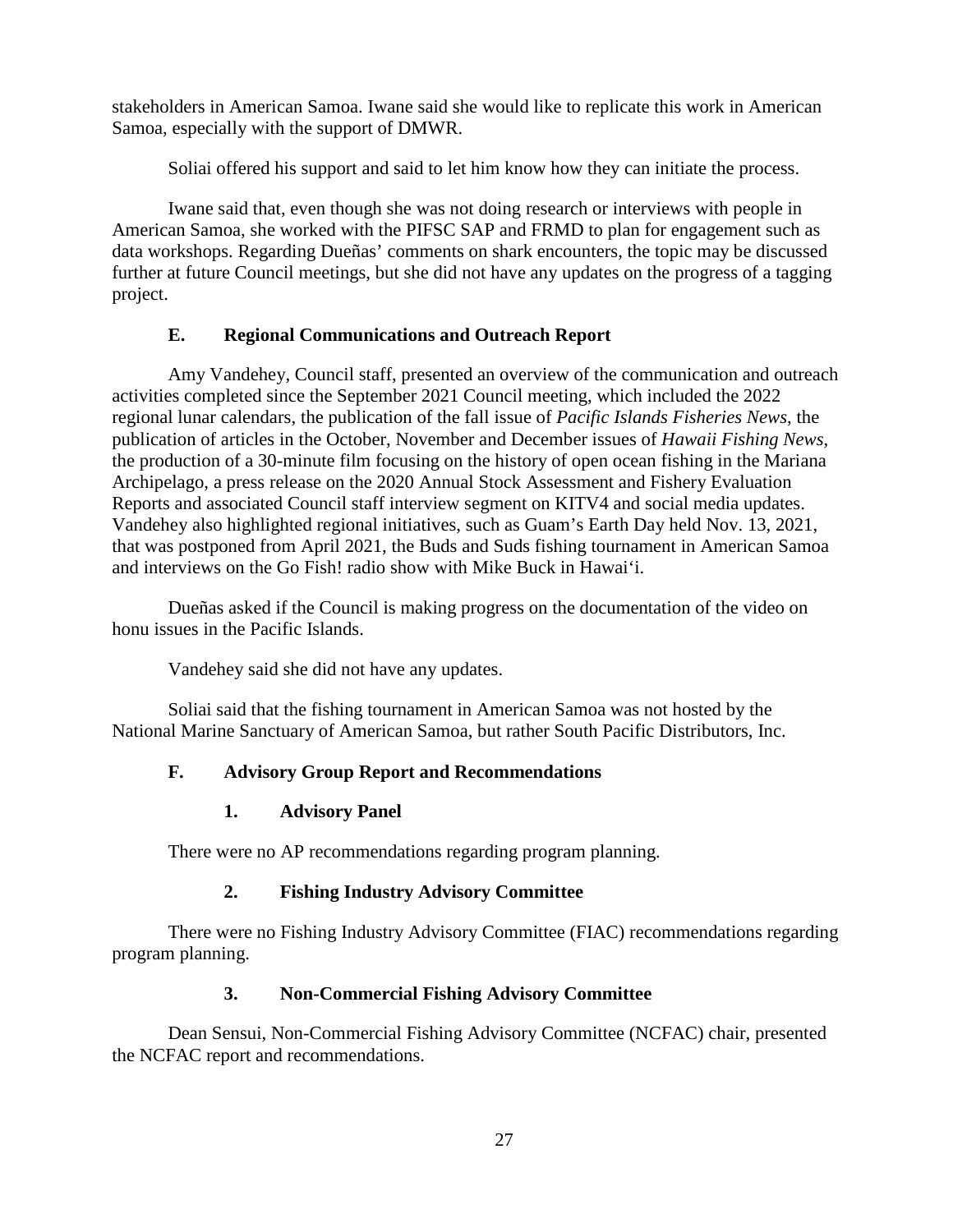*Regarding fishery allocation,* the NCFAC recommended the Council put together a working group made up of FIAC, NCFAC and others to discuss the issue of allocation and what it would look like, including the lack of enforcement.

Sensui added that, because there is a lack of user data in the noncommercial fishing sector, it would not be possible to ascertain an accurate allocation that would be fair to both the commercial and noncommercial fisheries. Establishing allocation also has a concerning reliance on historical catch data, and underserved communities that are unable to establish historical catch due to inequity would never get the opportunity to do so.

*Regarding the national recreational fishing summit*, the NCFAC recommended the Council request the summit steering committee include an update on fishermen requests from previous summits, including the progress that has been made, on the next summit agenda.

Sensui added that the NCFAC hoped that the upcoming summit would report on any progress made on the results of the previous summits, as well as the needs expressed by the fishers at those meetings.

# **4. Social Science Planning Committee**

There were no Social Science Planning Committee (SSPC) recommendations regarding program planning.

# **5. Scientific and Statistical Committee**

Lynch, SSC chair, presented the SSC recommendations.

- *Regarding the CIE review of the Territorial Creel Survey Expansion*, the SSC recommended PIFSC implement the CIE recommendation on increasing the level of survey effort for bottomfishing to reduce variability by making it a priority for the territories.
- *Regarding the territorial bottomfish stock assessment in the Pacific Islands*, the SSC supported the concept of constructive outreach and engagement by all groups involved in the management process. The SSC recommended that all management partners consider the implications of this work and to be reflexive and conscious of language in stakeholder engagement. This may become critically important in future data workshops with fishers where attention to culturally based protocols will be essential.

Lynch added that Iwane's presentation to the SSC emphasized the different language managers use in asking questions of fishers, and managers need to be careful in how they approach fisheries in order to obtain appropriate information.

# **G. Public Comment**

There were no public comments.

# **H. Council Discussion and Action**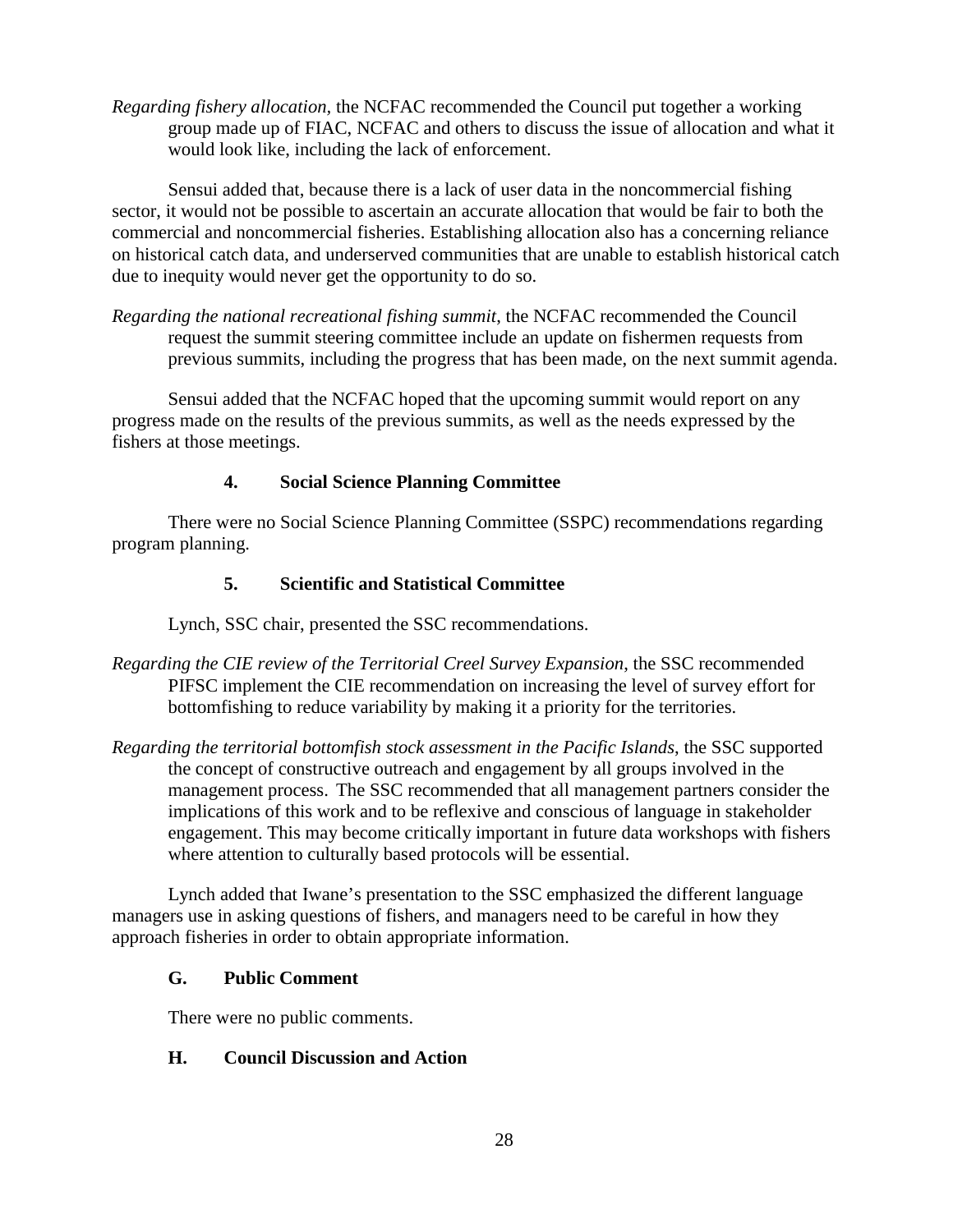*Regarding program planning, the Council* **directed staff to develop a workshop with members from the FIAC, NCFAC and AP to discuss the issue of allocation.**

## **The Council requested NMFS include an update on fishermen requests from previous recreational fishing summits, including the progress that has been made, on the next summit agenda.**

Dueñas asked if the issue of allocation is open-ended, and if a timeline exists for progress made. Dueñas said that the Council discusses the same items every Council meeting to no end.

Marlowe Sabater, Council staff, said that the CCC developed a working paper in 2016 that resulted in a NMFS policy for reviewing the allocation for its fisheries, and the Council is due for a review of that allocation. Thus, Council staff asked the NCFAC, the FIAC and the AP to examine the issue of allocation and whether it is a useful tool for the Western Pacific Region. Previously, the Council deemed that allocation is not warranted for the bottomfish and longline fisheries, so the Council is revisiting the issue to see if there are any changes to the situation.

Dueñas asked if allocation would apply to all species of fish harvested.

Sabater said allocation would apply only for federal management unit species.

Dueñas said he knows that Hawai'i has a recreational bag limit, but no commercial bag limit. Allocation may be an issue in the Mariana Archipelago, as there will likely be fishers that are concerned that other fishers are catching more than them. When the catch reaches the ACL, then the fishers that did not fish but want to fish will lose their opportunity.

Ramsey said he fully supports the recommendation, noting that he participated in two meetings of the planning committee for a recreational fishing summit where he shared a similar concern that previous achievements and requests need to be highlighted. Ramsey thanked the AP for bringing this issue to light. Ramsey said he believes someone is generating a list of past progress, but he also recognizes that it is important that fishermen's requests are also being followed up on.

## *Moved by Sword; seconded by Dunham. Motion passed.*

*Regarding the CIE review of the creel survey expansion, the Council requested PIFSC to* **implement the CIE recommendation on increasing the level of survey effort for bottomfishing to reduce variability in the catch estimates for all territories.**

### *Moved by Sword; seconded by Dueñas. Motion passed.*

*Regarding improving collaboration between stakeholders: territorial bottomfish stock assessment in the Pacific Islands, the Council* **recommended federal and territorial fishery agencies, the fishing community and other fishery stakeholders consider the implications of this engagement framework, and agencies be reflexive and conscious of language in the engagement effort. The Council also recommended that stakeholder engagement be, as much as possible, conducted in-person.**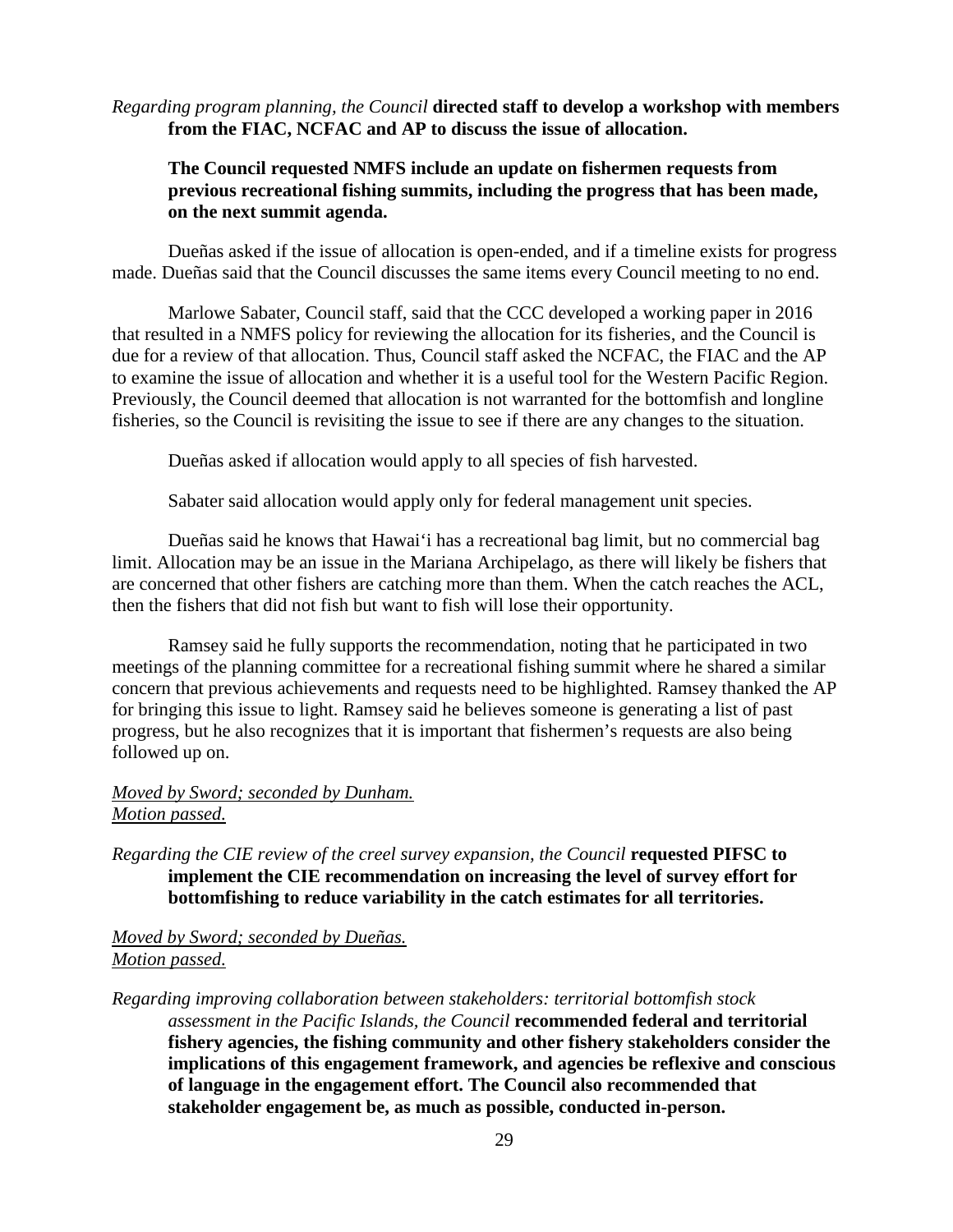## **The Council requested the PIFSC Social, Economic, Ecosystem Synthesis Program, in collaboration with the Council's Education and Outreach Program, develop a stakeholder engagement framework for American Samoa, CNMI and Hawai'i, given the differences in cultural and fishery situation.**

Dueñas said he wants to ensure that the engagement is one-on-one, in-person and inclusive of all agencies that are a part of the discussion with the fishing community. Dueñas said he is glad that PIFSC emphasized engagement with this project because fishers need to better understand how managers make decisions, what the scientists need and how the fishers can help to provide these items without additional burden. The people working on the engagement project receive a salary, but fishers struggle to stay alive. Dueñas said he does not believe that the fishing community requires a more documented exercise, but he is glad that a possibility exists for better engagement.

## *Moved by Dueñas; seconded by Sword. Motion passed.*

### **VII. Public Comment on Non-Agenda Items**

Manuel P. Dueñas II, president of the GFCA on Guam, provided public comment on integrating Catchit Logit app data into the creel survey. He said that fishermen should not hold the regulatory burden. If the management agencies incorporated Catchit Logit into the creel survey, then he feels that they would capture more information for the exercise at hand.

#### **VIII. Mariana Archipelago**

#### **A. Guam**

## **1. Department of Agriculture / Division of Wildlife and Aquatic Resources Report**

Muña-Brecht presented the Guam DAWR report. The agency achieved 100% completion of their scheduled shore-based creel and participation surveys between July and September 2021, which showed i'e (juvenile jacks), ti'ao (juvenile goatfish), tagafi (red snapper), laiguan (mullet), two species of tarakitu (jacks) and sesyun (rabbitfish) as the top seven species caught. The surveys also showed catches in the preserves when special permits were issued to allow fishing. The primary method of fishing was hook and line and the primary gear used was cast net, followed by gillnet and snorkel spear. DAWR completed all boat-based surveys, including participation surveys, during the same period. Skipjack tuna and yellowfin tuna were the most caught species, and one Pacific blue marlin was caught during this quarter. Deepwater bottomfish catches increased, with onaga as the top species caught. Weather determined what species was caught, with trolling being the most used fishing method at more than 90% of all boat-based fishing.

The proposed Talofofo boat ramp is waiting for the Guam Economic Development Authority (GEDA) to finish the design build request for the proposal package. GEDA continues to dialogue with the mayors of the villages of Talofofo and Inarajan on the matter, and the lieutenant governor's office is working to identify a funding source for the \$2 million to \$3 million cost of the design build. All documents for the Agat Marina Dock B replacement have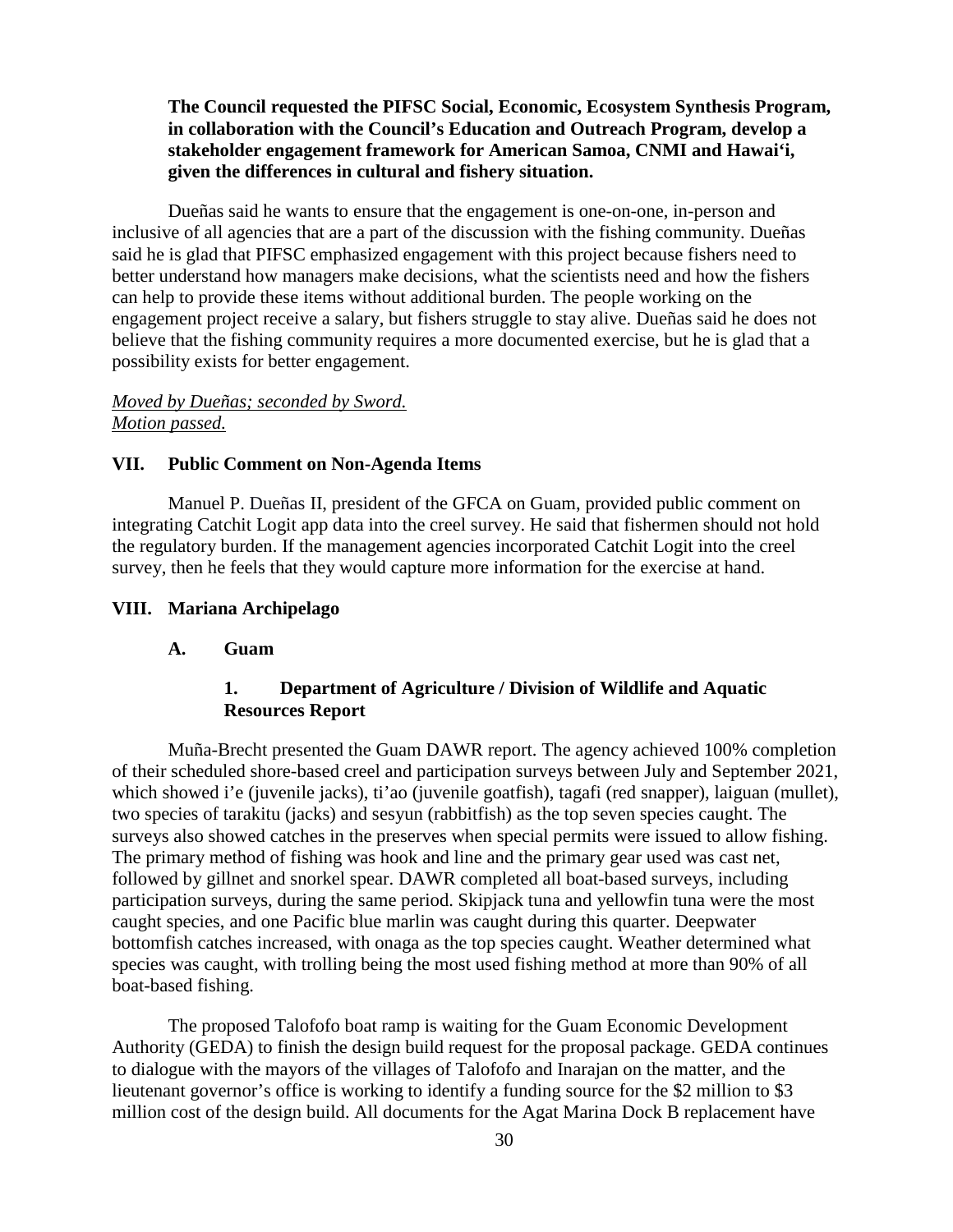been signed and the work request is with the Port Authority of Guam, which allowed DAWR to solicit for a contractor. The requisition for the Harbor of Refuge is being routed for review to be followed by an Invitation for Bid, which will take place during the first quarter of fiscal year 2022. The Merizo Pier and Ramp projects are with the Department of Public Works for bidding, and DOAG will request additional funding to replace worn-out sections of the ramp. The pier repair work includes replacement of solar lights, two of which were stolen, and is expected to begin during fiscal year 2022. Using grant funded maintenance, DAWR staff has been waterblasting boat ramps at the Agaña Boat Basin, Agat Marina and at the Merizo facility to remove algae and improve traction for boat launching.

Discussion is ongoing on fishing licenses, and the AP requested more frequent updates at its last meeting. Fishing licenses were also discussed with the community subgroup meetings of the FMP.

Special permits were issued during the last quarter to allow for seasonal take in the marine preserves. Regarding enforcement, arrest data showed that of those arrested for poaching in the marine preserves, all were male and represented different ethnic backgrounds.

All \$988,000 of the Coronavirus Aid, Relief and Economic Security (CARES) Act I funding received was paid to fishers. Those with address or misspelling issues were returned to the PSMFC for reissuance after corrections were made. 446 fishers were under the subsistence category, 12 were commercial and seven were subsistence with sales. Fishers received varied amounts based on the documents they produced, including receipts and tax documents. For CARES Act II funding, checks were received at DAWR from PSMFC for fisher name confirmation to ensure those with issues during the first round are resolved before checks are mailed. There were fewer commercial fishers, but an increase in subsistence and subsistence with sales fishers. DAWR directly called all CARES Act I applicants, resulting in more fishers submitting forms for CARES Act II.

Regarding the FMP, the local NOAA coordinator offered to assist with some of the logistics such as document maintenance and record retention. A community subgroup meeting was held at the Santa Rita mayor's office where fishers shared some of their issues and concerns, such as fish aggregating device (FAD) deployment and the need for more boat ramps. Fishers expressed support for commercial licensing, but had concerns about enforcement and monitoring. They also expressed support for bag and size limits together with mandatory catch data reporting, and more informational and educational signs. Another community subgroup meeting for the fishing industry was held at DAWR and included stakeholders from commercial businesses, the Guam Visitors Bureau and tackle shops. Six to 10 fishers joined. Additional community subgroup meetings will be hosted in different sectors of the island and another goaround to the same areas where meetings were previously held to increase fisher participation. An FMP meeting with staff was held Nov. 10, 2021, who discussed the plan's vision, goals and objectives. The FMP language is being shared at the community meetings to see if fishers agree. The plan's vision states that an adaptive, responsive and consultative approach to fisheries management is desired as it ensures fishing is low risk to Guam's aquatic resources and used in a way that optimizes benefits to the community. The goal is to rebuild fish populations and improve ecosystem health to support long-term sustainable use of the resources and ensure the residents have access to the resources they need. Each subgroup will create objectives for themselves, with stakeholders, objectives, goals and milestones.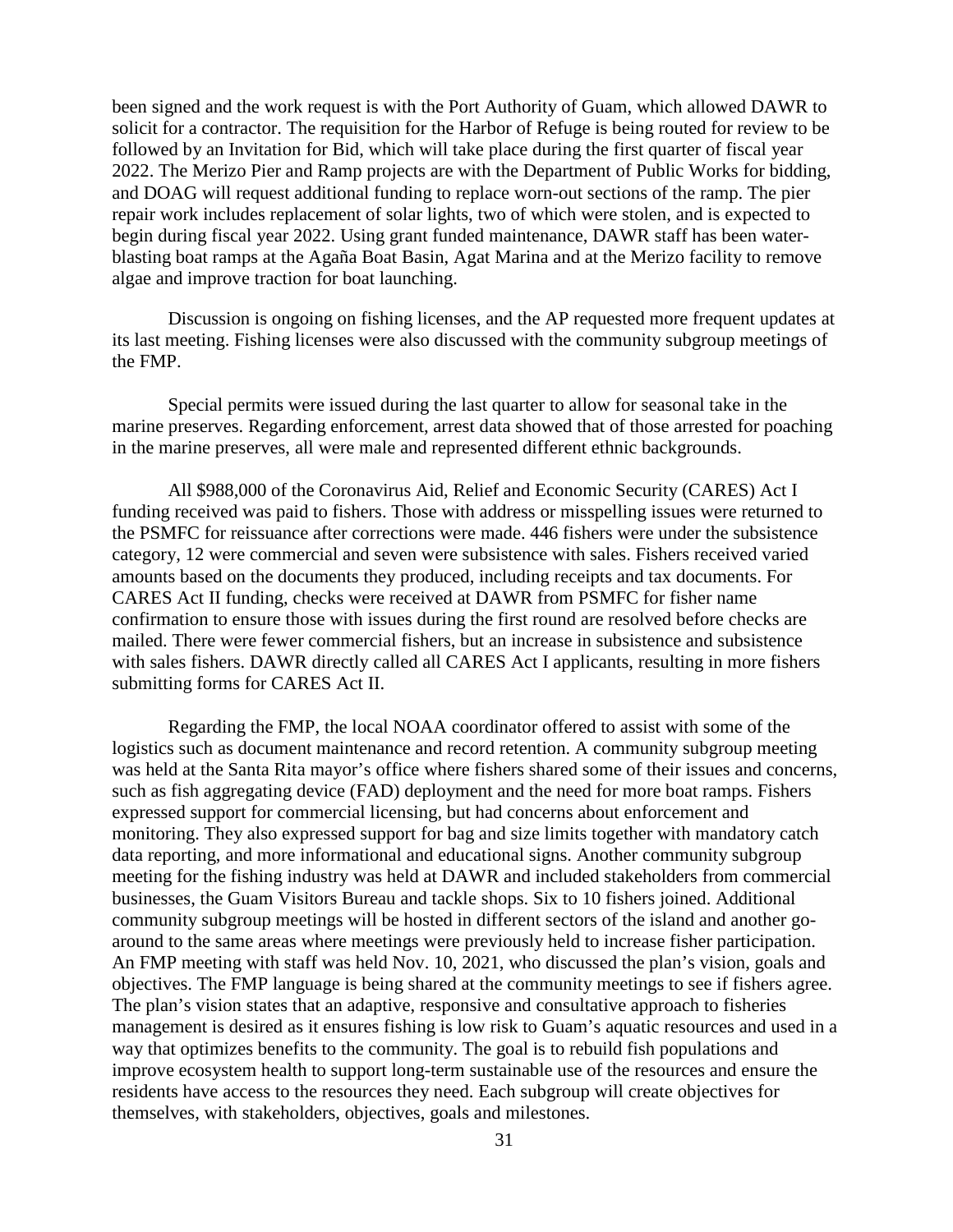The contract to deploy three FAD systems has been awarded with two buoys, No. 3 and Old NOAA, deployed Nov. 24, 2021. The third FAD was not available for deployment. The grant award and contract to purchase additional FAD systems was extended to 180 days due to delays in shipping, but will be purchased during this fiscal year, along with additional deployment contracts. FAD No. 3 was coupled with a small echo sounder buoy that will transmit data with the buoy location and biomass beneath it. DAWR and The Nature Conservancy partnered to deploy a system that will allow fishers to access the real-time data transmitted, such as how much and which species of tuna are underneath the sounder. Some of the initial biomass data were shared with fishers on the first hour of the buoy deployment, which showed aggregating fish already underneath the FAD. Some fishers reported catches from the newly deployed FAD. Requisitions to deploy 15 shallow water mooring buoys are being resubmitted for fiscal year 2022 and are the same as those the agency tried to secure purchase orders for in fiscal year 2021. All the components are already on hand.

A new program project coordinator is being assigned to replace a biologist who was hired by the U.S. Navy. He will coordinate the fishing platforms maintenance and signage. Work to attach the Fishermen's Code of Conduct at the Paseo fishing platform is continuing, and the cost estimate for each of the platforms is roughly \$40,000.

Six turtles were reported stranded. One was sighted Sept. 1, 2021, in inner Apra Harbor but was not relocated for retrieval. The USCG reported a stranded turtle Sept. 2, 2021, floating near one of their vessels in Apra Harbor. The cause of death was a vessel strike. On Sept. 16, 2021, Naval Base Guam reported another dead turtle in the harbor that died due to vessel strike. Another stranded turtle with no obvious signs of injury was reported to conservation officers in Merizo who recovered it, and it is being held at the DAWR office. A necropsy will be performed soon. A dead sea turtle was reported at Pago Bay with the cause of death difficult to determine. On Nov. 4, 2021, a report of a large and struggling sea turtle estimated to be about 15 years old was received at the Agat Marina. It had fibropapillomatosis tumors and was euthanized and necropsied on the same day. The turtle had a substantial number of tumors on its body and in its throat, and was having breathing difficulties. This was the first time a turtle with tumors was seen outside of the Piti area. All of the tumors were sampled and sent to Honolulu for testing.

### **2. Isla Informe**

Amani reported that former Council AP Chair Judith Guthertz was appointed to the Port Authority of Guam Board of Directors. Guthertz reached out to the Guam Council family to begin working together on priority projects that involve the port. Issues of interest include repairing corroded railing at the Agaña Marina, installing floating docks at the Agat Marina parallel to the road, determining if the concrete platform formerly used for derbies is repairable to allow future use and installing a boom and lighting. The list of issues also includes repairing parking lot flooding with an area to be designated parking near the launch ramp for vehicles with trailers only. Another priority is expanding and accessorizing the seaplane ramp in Apra Harbor to allow pleasure crafts to launch and recover, while increasing the use of the harbor for recreational use, especially when the waters outside the harbor are rough.

Most of Guam's charter businesses, including day tours such as dolphin watching, evening sunset cruises and fishing charters, adapted well to the loss of tourism due to COVID-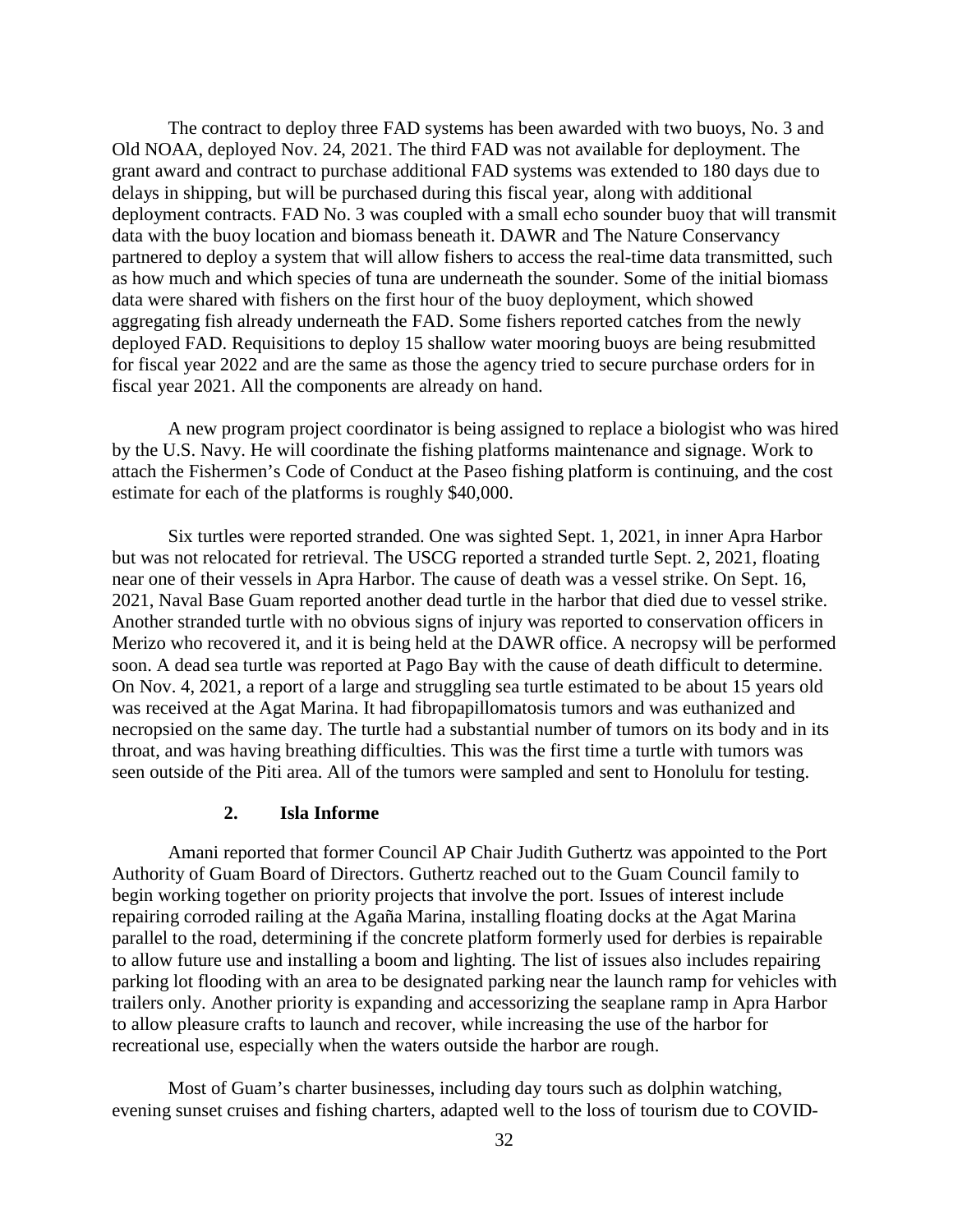19. Locals and the military filled the gap with cruises and family charters on the weekends. Fishing charters are using social media to market to locals and the military. Tourism is mostly nonexistent. Korean visitors were allowed in, but this stopped when their COVID-19 infection increased.

Amani reported that there had not been any fishing tournaments since the September 2021 Council meeting, but the Culturally Livin Natives organization plans to host a spearfishing competition in July or August 2022. The Shut up & Fish Guam organization also plans to host a fishing tournament after December 2021, but no dates are set.

Dueñas reported that Guam's catch rates have been bad the last few years. Mahimahi and wahoo, Guam's traditional seasonal fish, are bad but last year there was a decent amount of catch closer to the island with reef fish.

GFCA experienced a dramatic and impactful loss over the last two years and suffered tremendous financial shortfalls. As a nonprofit organization, GFCA does not qualify for any pandemic assistance, including CARES Act, Small Business Administration loans or the GEDA Business Assistance. Dueñas said he hopes GFCA survives 2021 and is looking at 2022 as being the death of a 44-year effort to keep fisheries alive in Guam. Gas price in the mainland is \$3.25 per gallon, whereas in Guam, it is hovering around \$4.80 per gallon and hit \$5.10 per gallon at one time. A bag of ice is up to \$2.50 each. Everything costs more. A good portion of fishermen are over 60 years old, with many in perpetual lockdown by their families. Guam had lost more than a dozen fishermen over recent years. A man recognized nationally as a corrections officer died from COVID-19, and he was an avid bottomfish fisher and was one of those who spoke of effort on onaga. From a business sense, this cannot be taken anymore. Everyone is looking for essential items like toilet paper, almost like typhoon preparedness, but are not looking for fish. Dueñas said he appreciates the Council's proactive approach to these matters.

Dueñas said that in the context of Essential Fish Habitat (EFH) and the military buildup, including all of the discussion about cumulative effects, Guam is a small island community of only 160,000 people, with less than 5% of the population that go fishing. The exaggerated impacts are concerning. It is about perpetuating a 4,000-year-old culture. Talks about rules and regulations is heard and people self-regulate. Guam has 10 small craft warnings monthly, and in some months no one can access the ocean due to bad weather. Guam's small 20-boat fleet could not have killed so many fish. He is proud for contributing to biosampling and wished the fishing community would get more support. Guam is going to lose 15 square miles of Ritidian to a military firing range and Dueñas questioned what the community will get out of the loss. He called to task Seki and the Council about sea turtle interaction, critical habitat and protecting corals. Referring to the boat ramp on the east side that Muña-Brecht mentioned, Dueñas said it should be federally funded because three firing ranges and five marine preserves are on the west side. He questioned where the fishermen are going to fish because they have been chased out by Navy gunboats. Instead, he recommended a look at FAD systems surrounding the no-fishing zones and to ask the Office of Economic Adjustment for half a million dollars a year to fund Guam's MCP. The Talofofo Boat Ramp is too far south, and the biggest concern is the safety of fishers who will always try to access the ocean. Rescue boats travel eight hours through the pounding ocean because the east side cannot be accessed to prevent drowning or loss of life.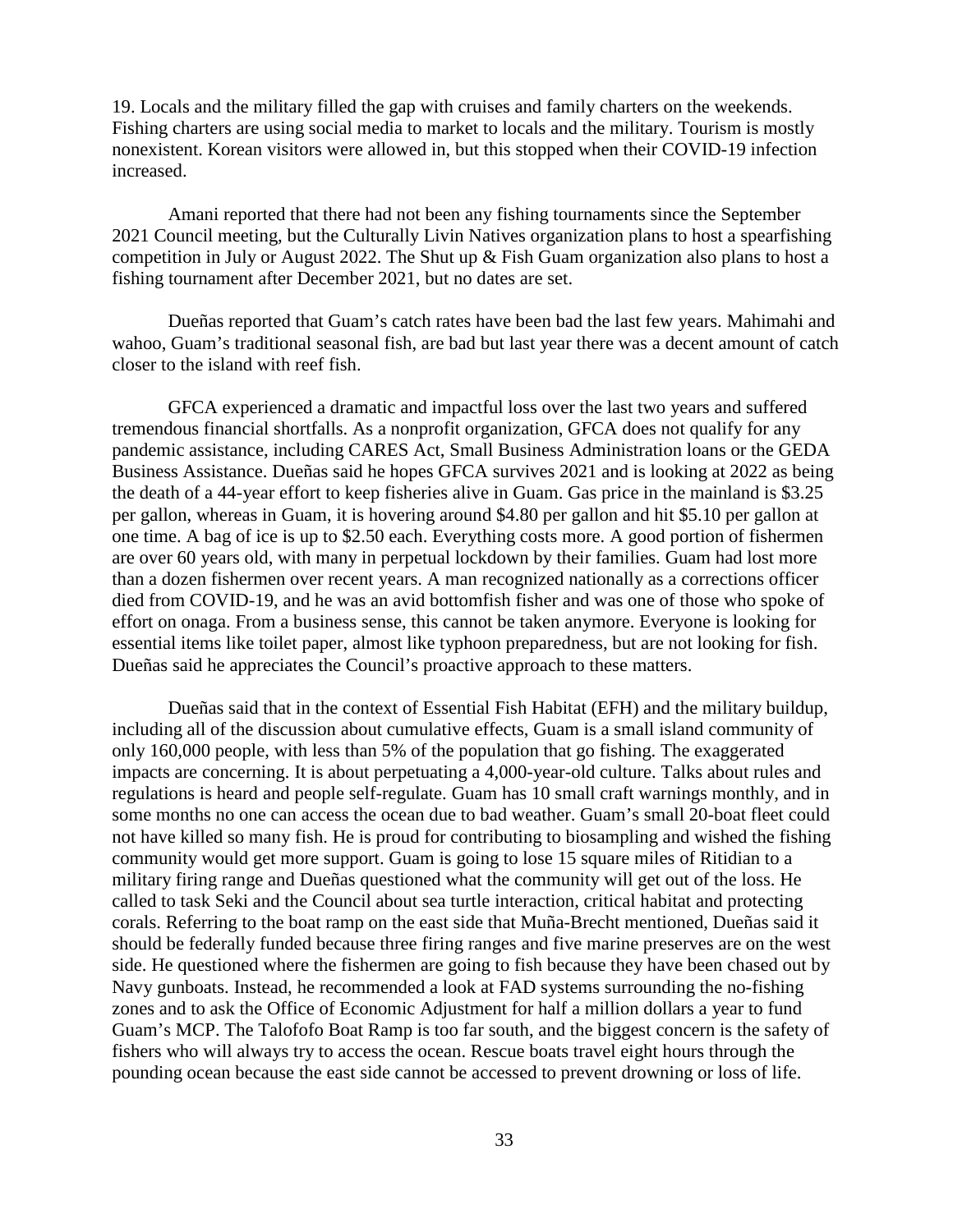On EJ, Dueñas said all one sees during Council meetings are people who talk negatively. It is best to talk positively and move forward. He noted the Council's efforts and is glad he is back on as a Council member. But he is concerned everything being done by the Council to advance peoples to build capacity is thwarted by the efforts of every agency that has its hands in the cookie jar.

Regarding EFH and coral protection for sea turtle habitat mitigation, Dueñas said it is a way for the agencies to get \$2 million from the Department of Defense. He referenced a University of Guam (UOG) professor who was contracted for a coral reef project. There are many factors affecting the fishing community. With these exercises, every cumulative impact must be addressed on how it affects the communities. He questioned the longevity of fishers noted for their daily fishing for onaga and how long they will last. All the fishers he knew as highliners or professionals are gone. It is the island's heart and sensitivity. Dueñas hopes the federal agencies aid the communities and are not a burden. He noted what will remain of Guam's fishing community will be an exhibit in the Smithsonian the way things are going. There is no respect for cultural values. When he hears Gourley mention concerns about EFH, it is not just one concern, but one of many concerns. There must be an end to the mentality to provide for the colonialism of the Mariana Archipelago and American Samoa. Provide support for them and provide solutions to keep fisheries open instead, including solutions to keep the canneries open in American Samoa. Fishermen are not rich and famous. They drive rusty vehicles with trailers that barely function and their boats don't meet the full standard of a good boat. The territories do not have the advantages of Hawai'i or the mainland. They are disenfranchised and totally in need of help. They are willing to help themselves.

### **3. Pacific Community Regional Technical Meeting on Coastal Fisheries and Aquaculture**

Muña-Brecht reported on the Pacific Community (SPC) Regional Technical Meeting on coastal fisheries and aquaculture, in which she and two DAWR staff members participated. A primary request at the meeting was support for technical workshops. The Micronesian Association for Sustainable Aquaculture, a group SPC helped create and facilitate meetings for, was also mentioned. Meetings were held for several years, including one on Guam, with plans to develop Micronesia to actively facilitate aquaculture issues, share training and technical assistance, provide brood stock and collectively purchase supplies as a region to reduce costs. However, the Micronesian Association for Sustainable Aquaculture fell apart. DAWR requested the group's history, including any documents of prior meetings, so it can work on reconstituting the organization. DAWR also requested information on strategies for how other islands deal with typhoons near open pens, life history data, coastal species and research on the culture of pelagic species such as mahimahi. DAWR asked how broodstock can be made available to the region, and about the possibility of cultivating aquaculture feed locally, within the region or between SPC member islands.

Dueñas said UOG has a robust aquaculture program raising shrimp and saltwater tilapia with feed coming from Taiwan. The program is slowly entering into Guam's economy, and there is an institution of aquaculture specialists available as a resource. A senator's family from Inarajan and Johnny Atulai have also been involved with the GFCA for 27 years and where there are aquaculture opportunities, the association seized them, no matter how good or bad the result was financially. GFCA also worked with the UOG 4-H Program on a scribbled rabbitfish study.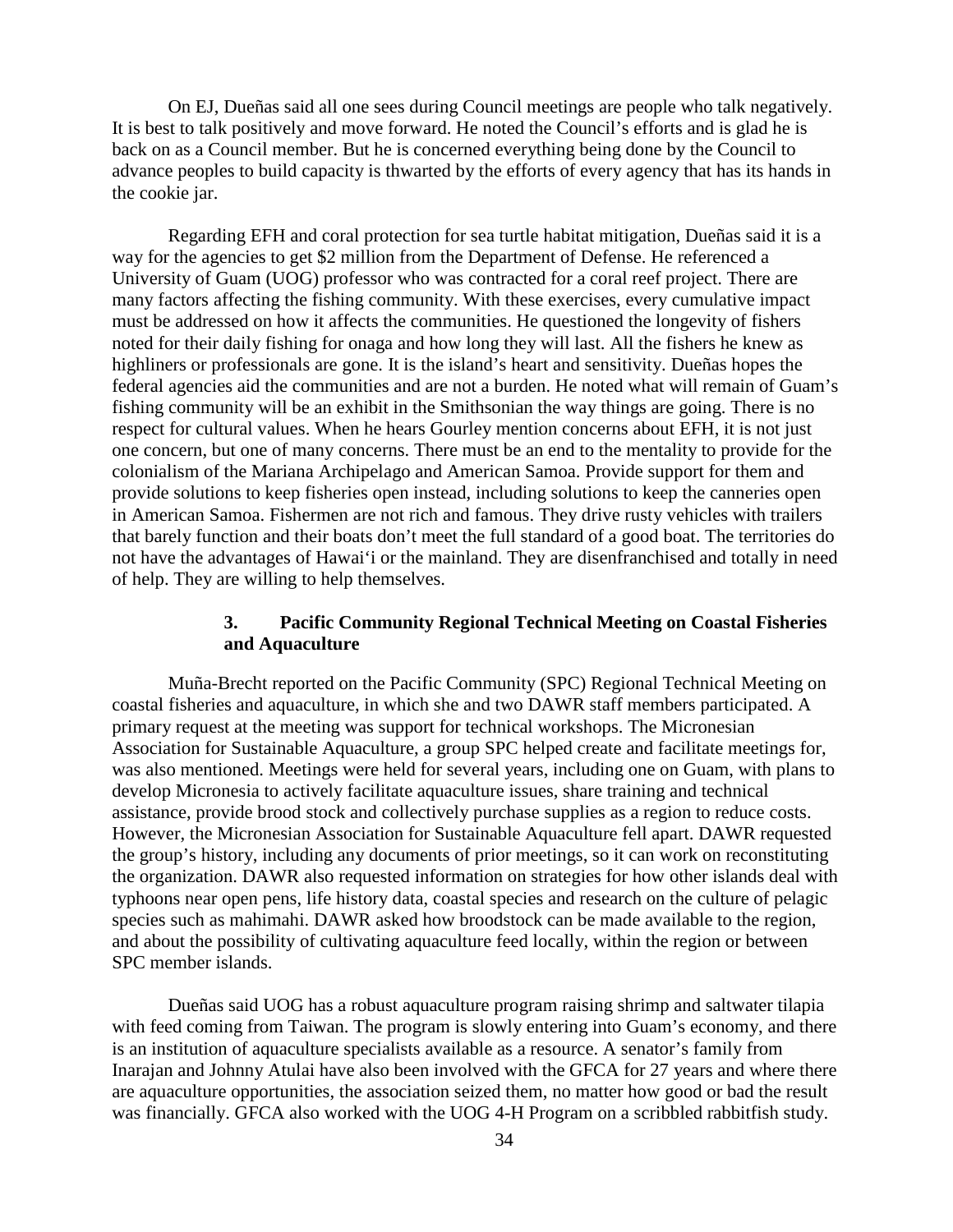That is another possibility for successful restocking. Where there are periods of heavy algal blooms, rabbitfish are released into the blooms to feed. There are many possibilities if the United States gave the local government money to support the rabbitfish project. Dueñas hoped Guam can tap into the Sport Fish Restoration Fund or the Guam Visitors Bureau money to create or rebuild the project, as it is the most advantageous for protecting the environment.

Muña-Brecht said that biologist Martinez was hired by the U.S. Navy. Jason Biggs, the new DAWR deputy chief and Martinez's masters degree thesis chair, worked on the rabbitfish project with Martinez. Biologist Frank Roberto is working on a restocking project plan with the 4-H Program with a \$133,000 grant. The plan includes work with high school students to teach them how to run the project. Roberto was encouraged to submit a Saltonstall-Kennedy grant proposal for a mariculture system, which is habitat within the cage project for aquaculture. Muña-Brecht said the UOG hatchery is now privately managed. Hui Gong Jiang, a research scientists at the hatchery, also participates in aquaculture taskforce meetings and is cultivating pathogen-free shrimp at the hatchery. The shrimp is available to local consumers but they are working to make it a primary export product. Muña-Brecht is in discussions to find ways to expand some of the work being done. As a group, the taskforce submitted a funding proposal to GEDA for a regional aquaculture innovation project to build innovation centers locally and on some of the neighboring islands for a collaborative aquaculture export process.

#### **B. Commonwealth of the Northern Mariana Islands**

#### **1. Arongol Falú**

Gourley reported that the CNMI went eight months without a single community infection of COVID-19, but the situation became out of control after Halloween, with close to 1,000 community infections. Currently there are three COVID-19-related deaths, and the variant is spreading into Tinian. The COVID-19 problem has never been very serious within the islands in the past, so the current community spread is unsettling. Governor Ralph DLG. Torres has issued a directive to close nonessential government services down for the next two weeks, until Dec. 19, 2021. Businesses have not been affected too much, although there is a 50% reduction to seating capacity. Curfew between midnight and 4 a.m. has also been reimplemented for the islands. Despite the COVID-19 situation being unnerving, the islands are still at a community variability level green and the island vaccination rate is at approximately 89%.

There have been no changes to fishing activities. The reinstated curfew may affect the spearfishermen. The reoccurring problem, however, is the lack of tourists in the CNMI, and the overall demand for fresh fish is limited to island residents. The government has started the tourism bubble concept with South Korea to help boost the economy, which seems to be succeeding despite some criticisms. The federal disaster stimulus funds are still flowing into the CNMI and provides support for the government.

The Star Marianas Commuter Airline, the only air transportation services to Tinian and Rota, has cancelled all its flights until Jan. 1, 2022. The initial thought was that the cancellation was due to the COVID-19 outbreak, however, upon closer look, it was revealed that there are some disagreements with the Commonwealth Ports Authority regarding pricing and cost.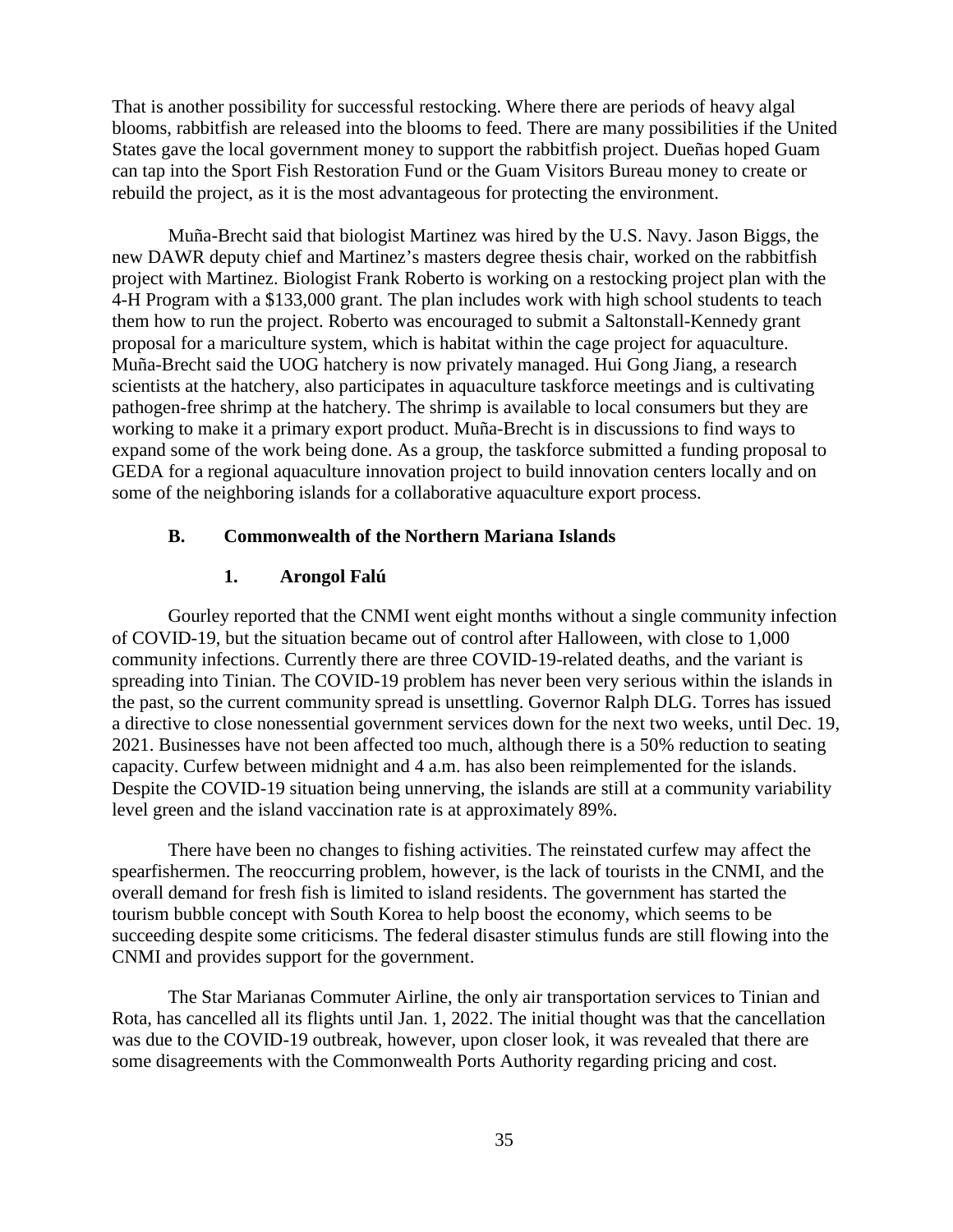### **2. Department of Lands and Natural Resources / Division of Fish and Wildlife Report**

Tenorio provided the CNMI DFW report, noting it was an initial report given the short period since the September 2021 Council meeting. The creel performance surveys are going well and shows that things are back to normal. However, due to the curfew, the surveys from midnight to 4 a.m. will be postponed. Between July to September, DFW conducted 68 boatbased creel interviews. Of those interviews, 35 were trolling, 28 were bottomfishing, four were spearfishing and one was hook and line. Under the shore-based creel program, DFW conducted 67 interviews between July and September, of which 10 were cast-net, 35 were hook-and-line fishing and two were spearfishing. Data for October were not fully entered into the system at the time the current report was prepared.

Regarding market performance, DFW collected receipts for the Commercial Purchase Data System from participating vendors, hotels and restaurants up to the month of September. The results show that there were an estimated 14,397 pounds of bottomfish, 16,250 pounds of reef fish (6,953 pounds of miscellaneous reef fish) and 69,483 pounds of pelagic fish that entered the market.

Regarding the mandatory catch recording and reporting system, the CNMI DFW director and PIFSC FRMD director held a meeting Nov. 1, 2021, to discuss the transition of the Electronic Data Reporting System to DFW. A draft data sharing memorandum of agreement is in development and is expected to be finalized and signed before December. DFW is also working to finalize the Mandatory Data Reporting and Implementation Plan.

The CNMI Office of Grants Management and State Clearing House announced that the CARES Act funds would be mailed to the fishermen and vendors Sept. 24, 2021. DFW, along with PSMFC and PIRO is working to revise the CNMI spend plan to be consistent with the Consolidated Appropriations Act, the CARES Act and NOAA's guidance. The DFW director is working directly with PSMFC to obtain the previous spend plan.

The Boating Access Program is conducting its regular marina and ramp maintenance operations on all of the CNMI boating access sites. LED light system upgrades have been made at the Smiling Cove Marina. This will improve night visibility and reduce utility costs. An extension request was submitted for the contract to repair the Rota West Harbor Marina dock system. Work is expected to begin on the Rota Marina in the following month. Three projects on the Rota Marina were completed in September 2021 to refurbish railing, install signage and repair walkways. The loading dock system and installation project for the Rota West Marina is pending.

Dueñas asked about the funding source for all the upgrades and repairs done to the different projects around the CNMI docks.

Tenorio said the funding for the installation and repair projects at Rota West Harbor Marina comes from the Sport Fish Restoration Funds. The Federal Emergency Management Agency is the funding source for projects on Tinian due to the damages incurred on the floating dock system during the typhoon.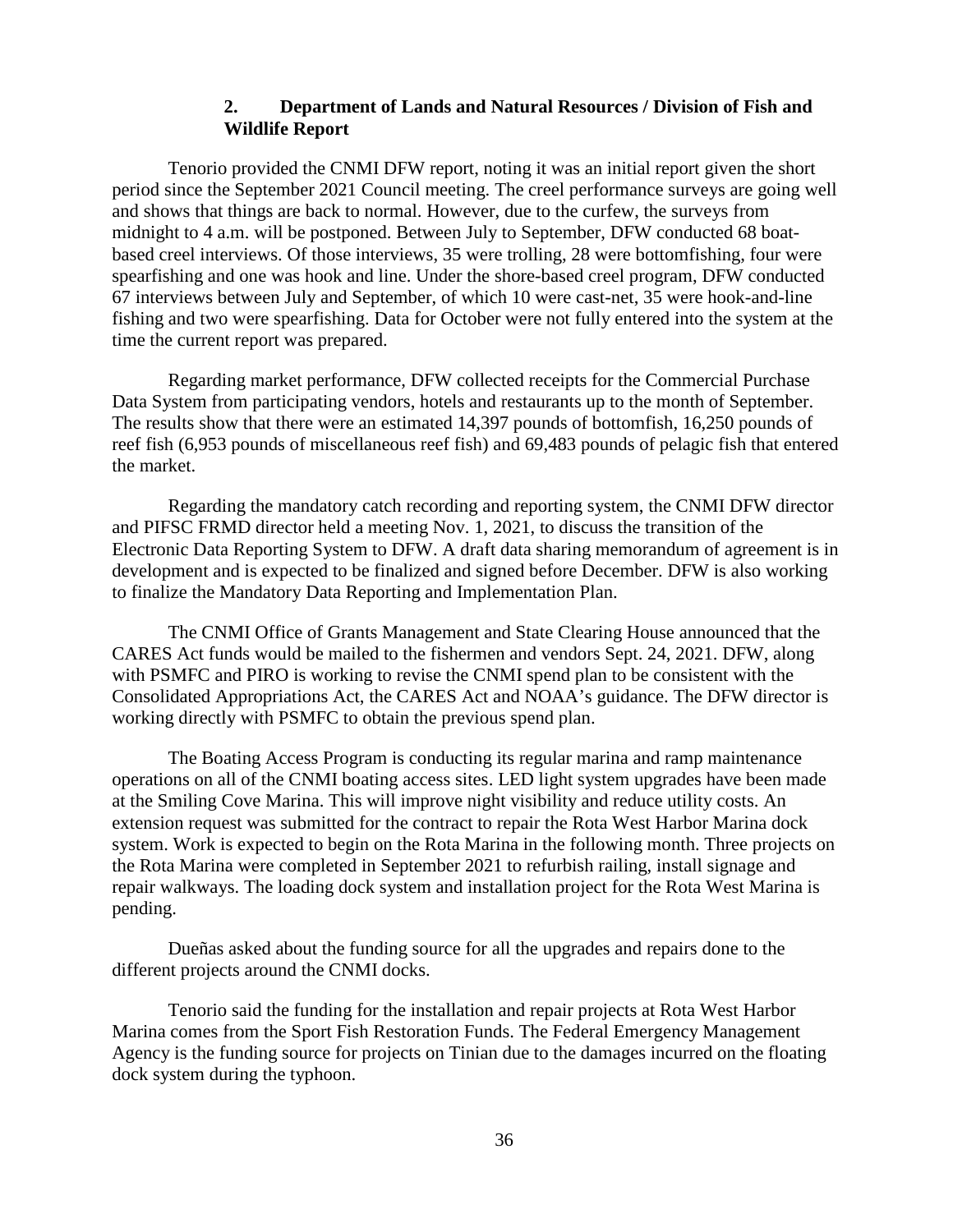Dueñas said it was commendable that the agency uses available funds like the Sport Fish Restoration Funds to help rebuld and fix the different dock sites.

# **C. Advisory Group Report and Recommendations**

# **1. Advisory Panel**

There were no AP recommendations regarding the Mariana Archipelago.

# **2. Fishing Industry Advisory Committee**

There were no FIAC recommendations regarding the Mariana Archipelago.

# **3. Non-Commercial Fishing Advisory Committee**

There were no Non-Commercial Fishing Advisory Committee recommendations regarding the Mariana Archipelago.

# **4. Scientific and Statistical Committee**

There were no SSC recommendations regarding the Mariana Archipelago.

# **D. Public Comment**

Clay Tam, AP chair, asked about the cost for deploying the FAD with the transponders that would allow fishermen to locate the device and view the associated biomass. He said the Hawai'i AP is interested in a similar smart FAD system. He also asked where the data would be stored and how they would be handled to look at fishing productivity. Tam said that such a system would be a good investment due to high fuel costs, and would increase productivity if fishermen can view what type of fish is under the buoy before leaving the harbor.

Muña-Brecht said she would gather the information and send it to Tam.

Rice asked to be included in the correspondence.

# **E. Council Discussion and Action**

There were no recommendations.

Dueñas said the Guam AP is concerned that there is not enough follow up with the group's recommendations and that it wants assurances on some of the recommendations. He asked staff to follow up with the AP members after the holidays.

# **IX. American Samoa Archipelago**

# **A. Motu Lipoti**

Dunham provided updates on American Samoa fisheries. Only two Pago Pago-based alia vessels have been fishing commercially in the last quarter, and reported catches of yellowfin and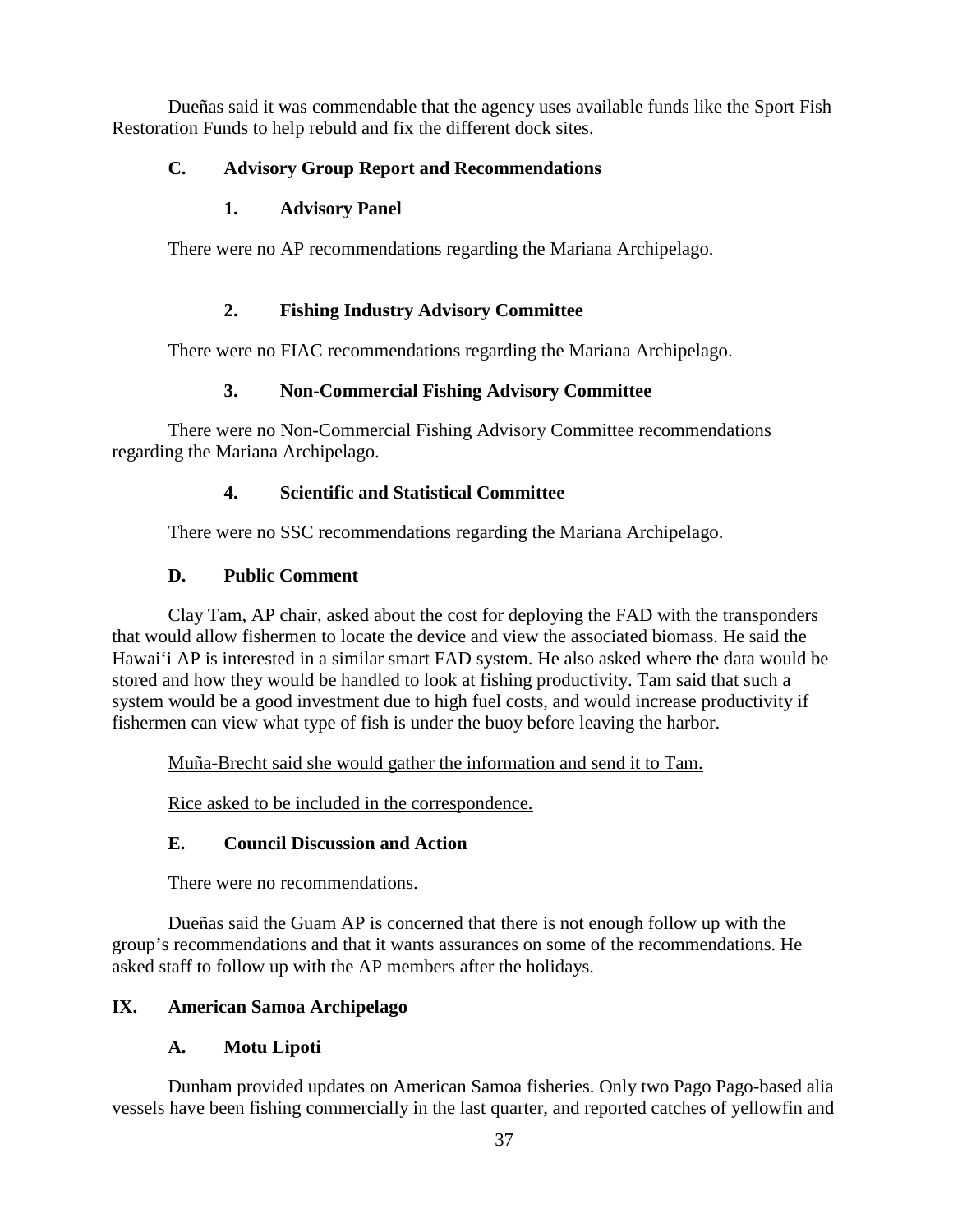skipjack tuna, masimasi (mahimahi), wahoo and rainbow runners. Additionally, eight Manu'abased alia vessels fish for subsistence. Spearfishermen continue to sell approximately 500 pounds of fish weekly to vendors and roadside markets. Floating docks remain an issue for fishermen in Tutuila and Manu'a. The Malaloa dock in Tutuila is damaged with rusted pilings, and the wharfs in Manu'a have few or no floating docks, resulting in alia vessels being tied up side-by-side and making it difficult for fishermen to maneuver in and out of the wharfs.

The American Samoa Government (ASG) Procurement Office awarded a \$3 million contract to Armstrong Consolidated Inc. to build four super alias. The first turnkey vessel is expected to arrive in April 2022. Unlike the small alias, the super alias have the capacity to reach offshore banks which are not being fished commercially. This project is funded by the U.S. Department of Commerce Economic Development Administration.

Sword reported on the Suds and Buds Fishing Tournament sponsored by South Pacific Distributors, Inc. Despite the poor weather and rough sea conditions in November 2021 making it harder for the smaller boats to get to the outer banks, fishermen were able to catch a substantial amount of fish that was sold to local vendors and restaurants. Funds raised from the sale of fish were donated to Hope House, an assisted living care home.

Dunham reported on the light rising of palolo around Tutuila in October 2021, when hundreds of Tutuila residents were sighted along the coastlines to harvest palolo. Rough currents were observed around the island of Tutuila. Residents of Manu'a reported more favorable weather and an average harvest. Palolo did not rise in November 2021.

Sword reported two fishermen fatalities since the September 2021 Council meeting. One suspected cause of death was a shark attack while spearfishing at night, and another fisherman was caught in the rough currents during the palolo harvest and drowned.

Dunham reported a rare sighting of orcas near the Manu'a Islands. Manu'a fishermen spotted the pod of orcas less than 100 m from Ofu and reported the sighting to DMWR.

Sword reported that only two FADs are currently deployed in American Samoa. FAD E near the village of Fagasa has been difficult to locate. DMWR staff is working on fabricating FAD C after FADs A and C were lost to vandalism. FAD D is still missing.

Dunham reported that PSMFC is processing the first round of CARES Act funds for American Samoa. Many of the local applicants did not satisfy requirements as provided for American Samoa in the Act. Those that did not qualify or meet the requirements for Round 1 may apply for Round 2. The application process for CARES Act Round 2 will be publicized once the distribution of the first checks has been completed.

Sword reported that StarKist Samoa resumed its second shift in late November 2021, after several months of labor shortage. ASG has approved the request from the cannery for continued guest worker recruitment from neighboring Samoa, but COVID-19 impacts to flights and transportation continue to hinder the recruitment process. The cannery is planning its annual 2-week maintenance shutdown at the end of the year.

Fewer purse seine vessels are calling into American Samoa due to FAD closures and better economic conditions elsewhere. With fewer purse seine vessels returning to the territory,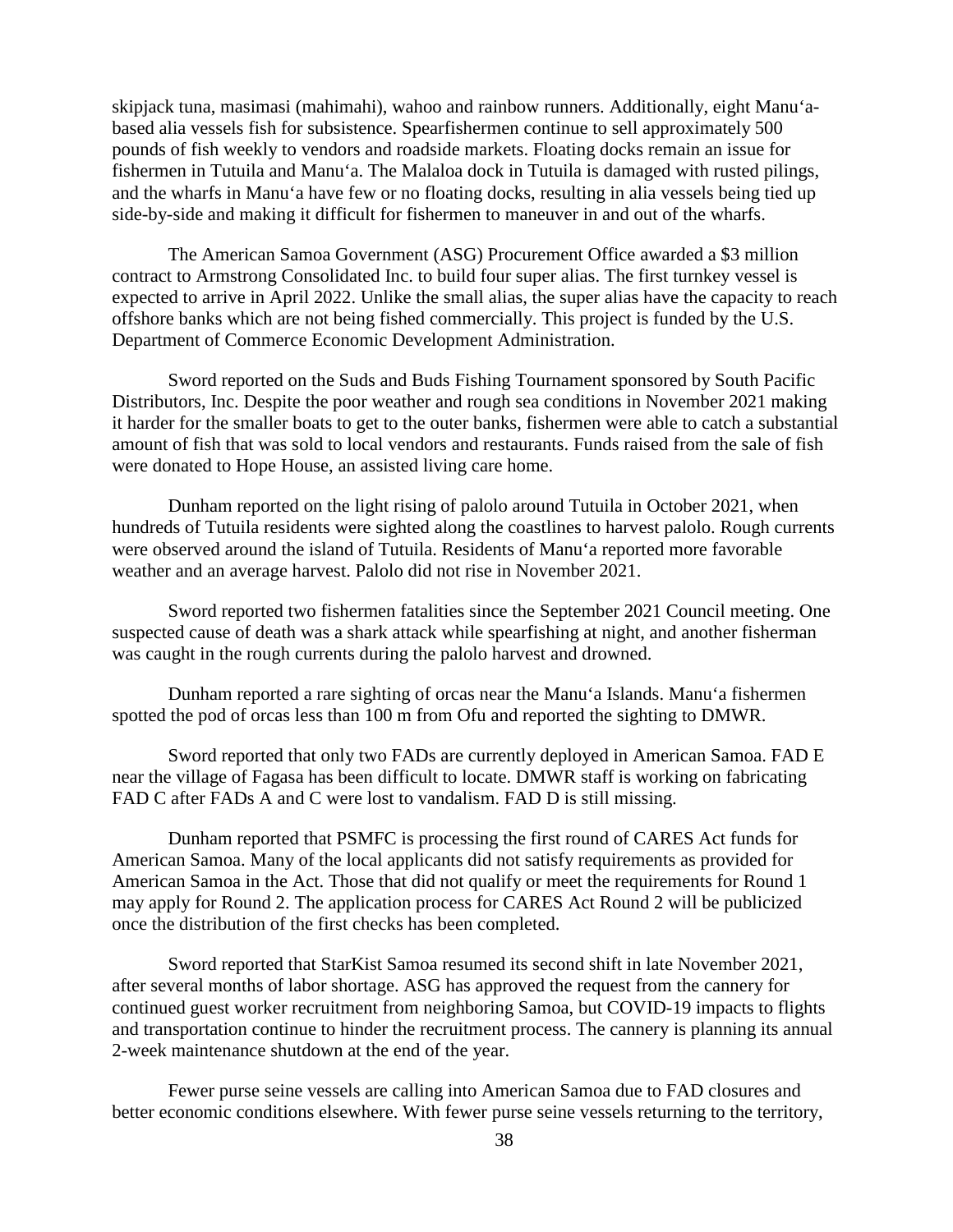American Samoa canneries continue to rely on imported fish loins for 85% of their production. Outcomes of the recent WCPFC meeting did not improve the longevity of the purse seine vessels and the canneries.

Soliai said the price for tuna in Bangkok is higher than in Ecuador for the first time in more than a year, which may bring back purse seiners to the territory.

Sword said that the price difference in the past was approximately \$500 per ton higher in Ecuador, which made it profitable for purse seiners to take the time to transit to Ecuador to offload.

Rice asked if the \$3 million funding for the super alias was coming from the ASG and if the vessels were setup for longlining and bottomfishing.

Sword said that the project was funded by U.S. Department of Commerce Economic Development Administration. The vessels are multi-use alias for longlining and bottomfishing, similar to dories used in the 1960s but larger.

Soliai added that Armstrong Consolidated Inc. designed the vessels and is contracted to fabricate and deliver the vessels to the territory.

Sword commented that the super alias will arrive around the time that the bottomfish moratorium would go into effect.

Dueñas commended the ASG for supporting efforts to enhance fisheries. He said that the multi-purpose design of the super alias makes it possible for fishermen to do both trolling and bottomfishing, and recalled that an alia that was designed in Apia had deficiencies and kept sinking. The design by Armstrong Consolidates Inc. will be more robust. The high costs for the vessels are most likely due to shipping from the U.S. west coast. He said that an emphasis on "Buy American" should be pursued at the federal level to promote American Samoa fisheries.

Ramsey asked if the national shipping delays will delay the shipping of the super alias.

Sword said that the vessels should be completed in April 2022 and it may take a month to deliver the first vessel to the territory. Most shipping vessels that come from the U.S. west coast are empty so there should not be much delay.

#### **B. Department of Marine and Wildlife Resources Report**

Domingo Ochavillo reported on DMWR activities since the September 2021 Council meeting. The shore-based subsistence fishery landed approximately 11,600 pounds from July to September 2021. Top fishing methods or gears used were spearfishing, rod and reel, and throw net. Turban snails, groupers, octopus and fringelip mullet were the most caught species for subsistence. The boat-based fishery landed more than 8,000 pounds of fish during the same period, with top species caught being skipjack and albacore tunas. The spearfish fishery landed 1,425 pounds from July to September, with top species caught being redlip parrotfish and bluespine surgeonfish. No bottomfish activity or sales were recorded during this time.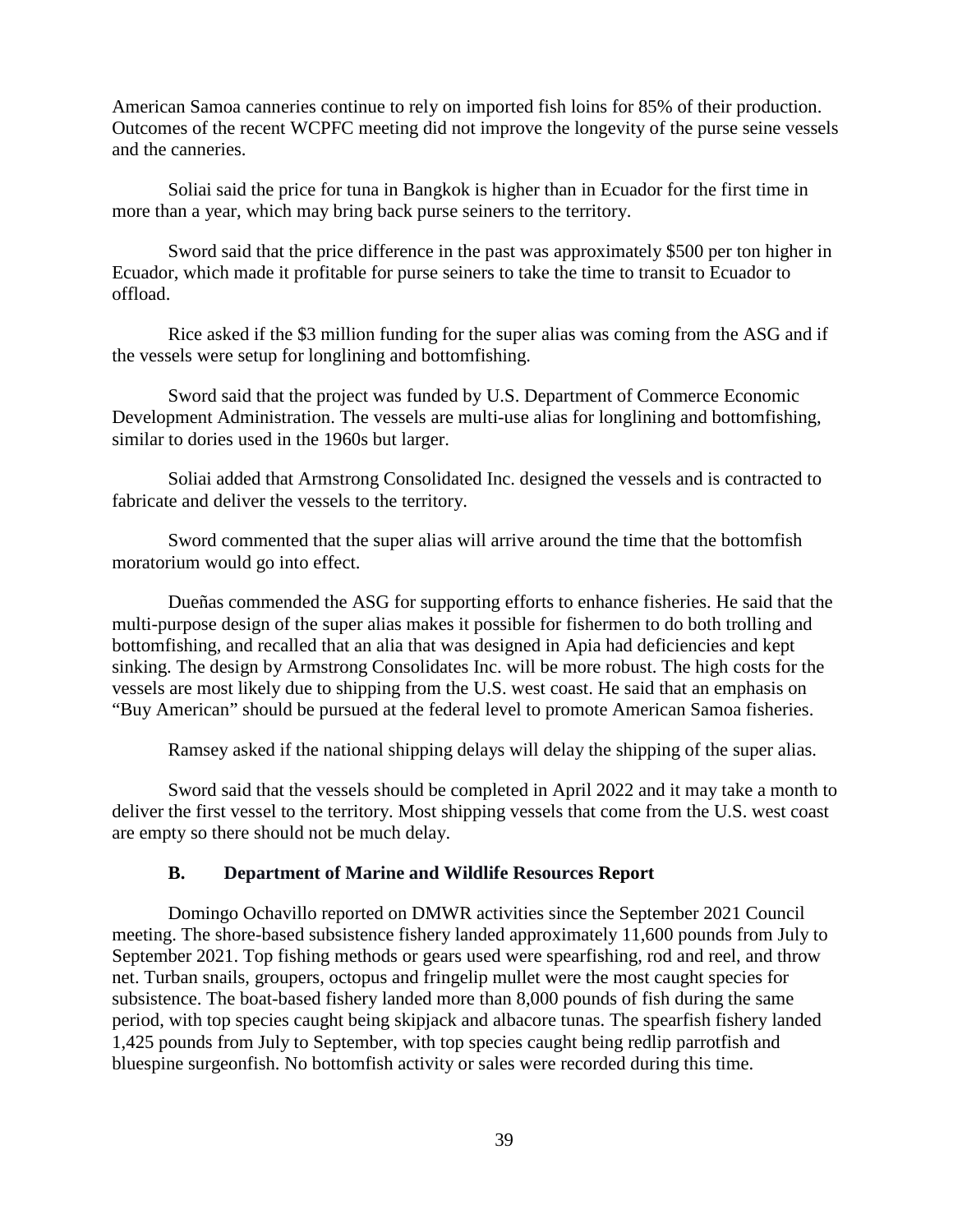DMWR is working with PIFSC to obtain life history information for several species in American Samoa. Data for *Naso unicornis* reveal that the species grows rapidly in length during its first five years. After the first five years, *N. unicornis* stops growing and spends more time spawning. Maximum age is 19 years, maximum size is approximately 49 cm and the size at reproductive maturity is 30 cm.

DMWR continues to work on the genetics of fish species in the Samoan Archipelago. With help from a molecular lab in Australia, DMWR used population markers called microsatellites to determine similarities between fish populations. Data shows that alogo and *Scarus oviceps* have a single genetic stock among Savai'i, Upolu and Tutuila. *S. oviceps* are highly targeted across the Samoan Archipelago.

OLE conducted 57 port checks, and sea and land patrols. Fifty-two fish bait containers of albacore were inspected. Staff has also assisted in the facilitation of three repatriation flights. Ochavillo also reported that the annual palolo spawning yielded very little harvest in Tutuila. There was a bigger spawning in Manu'a and Savai'i (Samoa).

Tenorio asked about the other fish species caught in the palolo net photograph shown in Ochavillo's presentation.

Sword said that goatfish and other species of fish are caught in the palolo nets, which have a fine mesh. He said that the catch in October and November were nonexistent and the handful in the net was probably the most anyone caught this year.

Dang asked if a handful of palolo is considered to be low catch, and what a typical catch looks like.

Sword said that on a good year, fishermen can catch around 140 quarts of palolo, which can be sold for approximately \$20,000.

Diana Kitiona, Council staff, said that the handful of palolo in the net shown in the photo was a combined catch of three people in one night.

Dueñas asked about the sex ratio of the fish in the life history study on *N. unicornis*.

#### Ochavillo said that he will have to check with PIFSC on that information.

Dueñas said that in Guam, the larger unicornfish are male and smaller ones are female. Due to their larger size, the males are harvested more than females. Dueñas asked what prevailing currents exist between Samoa and American Samoa, noting that in the Mariana Archipelago, the prevailing currents move from north to south and influence the movement of larvae and juvenile fish. He said that DNA research from these regions could provide insight to fish stocks found in the Samoan Archipelago.

Sword said that in Samoa, fishermen are catching Spanish mackerel that are never seen in American Samoa, which may imply that the currents are not moving from west to east. For bottomfish, Sword said that the current could be going either way, but mostly from east to west.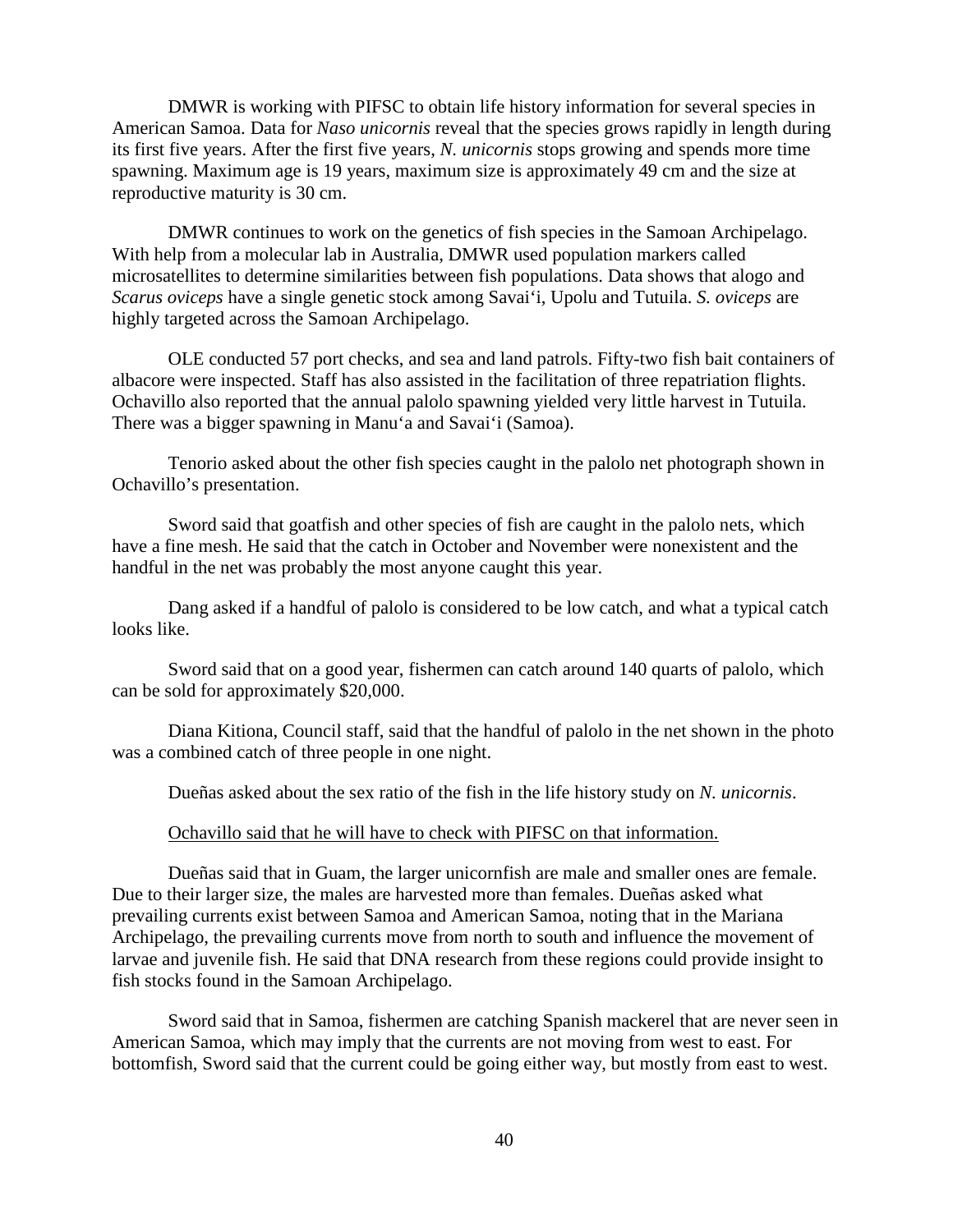#### **C. Report on the American Samoa Bottomfish Data Workshop with Department of Marine and Wildlife Resources**

Marc Nadon and Erin Bohaboy, PIFSC, presented on the available data for the bottomfish stock assessment in American Samoa, as well as on the recent bottomfish data workshops. The new benchmark assessment for American Samoa BMUS is due in February 2023, and the first step of the new Stock Assessment Improvement Plan was to generate descriptive analysis of data available for stock assessments. The next step is to conduct workshops with local agencies, SSC members and local fishermen to promote data-driven decision making. The first data workshop was held Nov. 9, 2021, with PIFSC, DMWR and Council staffs, and the second workshop Nov. 18, 2021, included PIFSC, Council staff and key members from the SSC working group. The next workshop for fishermen is planned for January 2022. The purpose of the data workshops is to review the data report and data analyses by soliciting advice from key SSC members and DWMR staff who are knowledgeable about bottomfish fisheries datasets for American Samoa. No management actions were decided at the workshop.

The current modeling approach is a surplus production model that focuses on catch and CPUE data and is run as a species complex. PIFSC is looking to move to an age-structured model that would allow the use of length and life history data. These types of models can only be run at the species level because they rely on life history parameters that are species-specific. CPUE data comes from boat-based creel surveys and diver surveys. Size data comes from boatbased creel surveys, biosampling, diver surveys and commercial purchase. Life history parameters come from fish biology labs. The surplus production models rely entirely on CPUE data. Length-based models rely on size and life history models. Integrated models can take any type of data available and are typically used to run stock synthesis.

There are six datasets available for American Samoa. The NOAA diver surveys started in 2002 with improvements on the sampling design and accounting method implemented in 2008. The surveys occurred every two years, but switched to a three-year rotation in 2012. The 2021 survey was canceled due to COVID-19. The survey is limited to depths above 30 m, which means the divers encounter a fairly limited number of BMUS. For some BMUS, these data provide good fishery-independent size data and abundance index.

The second dataset is the Commercial Purchase Program that started in 1990. This program required local vendors to report their sales by recording fisher ID, species or species group, fishing method, area where the fish was caught, weight and price. CPUE data cannot be generated from this data due to the lack of effort data associated with vendor reports. Many vendor reports do not provide number of pieces sold. Another issue with this dataset is that most of the fish are not reported at species level, but as a species group. The program was set up to complement creel surveys, so it does not provide enough information to generate size.

The third dataset is from NOAA's biosampling program from 2010 to 2015 in American Samoa. The objectives were to collect specimens for life history studies and collect length data to support assessments. The data can be used to generate size information, but not CPUE as effort was not recorded and the time series is only for five years. All 11 BMUS were observed during the biosampling, however, one species (*Pristipomoides filamentosus*) did not have a good sample size (only 24 length measurements).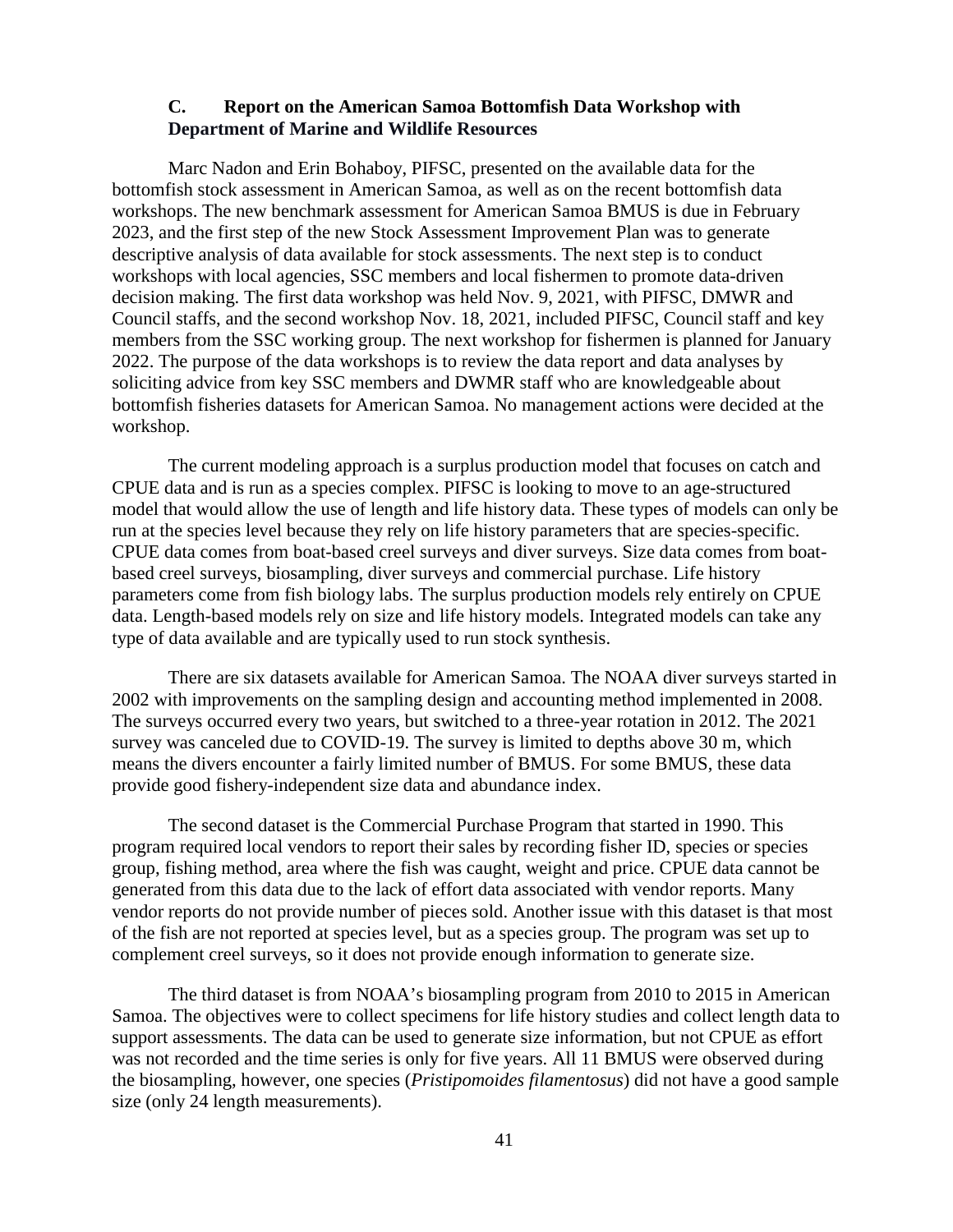The fourth dataset was the shore-based creel survey which started in 1985. This survey recorded catch from shore-based methods such as thrownet, gillnet and spearfishing. This dataset recorded few BMUS since 2005. Between 1988 and 1995, there was a high number of *P. zonatus* caught in gillnets and thrownets. Due to the low number of observations in the recent years, this dataset would not be useful for stock assessments.

The fifth dataset is the boat-based creel survey that became standardized around 1986. Creel survey samplers at DMWR estimate boat-based fishing trips and conduct creel survey interviews with fishermen. The survey records fish species, number, weight and length. This dataset is one of the main sources used for past stock assessments. The number of interviews per year is between 50 and 120. From 1988 to 2008, half of the interviews were from Manu'a and the other half were from Tutuila. From 2008 to 2020, data were no longer collected from Manu'a. Based on the workshop with DMWR, personnel shifts may be a contributing factor to the missing Manu'a data in those later years. A significant portion of the catch were also reported to the group level from 1986 to 2015. Since 2016, fish in the creel survey are identified to the species level. Further discussion with DMWR is needed to understand what the species groups were used for and how to estimate which portion of these groups are actually one of the BMUS.

The final data set comes from historical catch information. American Samoa had fishery development programs dating back to the 1960s with periodic monitoring and catch estimation. Historical catch data provide an estimate of original catch sizes in the 1970s, when the bottomfish fishery developed in American Samoa. Data from pre-boat-based survey years showed that the bottomfish catch was up to 100,000 pounds a year. Data from 1986 and later showed far less catch (less than 50,000 pounds in most years).

With the six datasets available for American Samoa, 10 out of 11 BMUS have enough data for single-species, age-structured assessment models. *P. filamentous*, which is rarely observed in the datasets, will be used in a data-limited model. The report also noted that assessment for *Etelis carbunculus* is unlikely due to a recently described confounding species (*E. boweni*) that is in the data. *E. carbunculus* and *E. boweni* were recorded as the same species in the dataset.

Additional next steps include an assessment model structural discussion with key members of SSC in February 2022. The new benchmark BMUS assessment is due for review through the Western Pacific Stock Assessment Review process in early 2023. PIFSC will work with DMWR to discuss ways of inferring catch in the Manu'a Islands after 2009, create a timeline of staffing and protocol change for the boat-based and shore-based creel surveys and develop a timeline of regulations affecting bottomfishing.

Tenorio asked if PIFSC was able to find out how BMUS were recorded during shorebased creel surveys in American Samoa, noting that some of these species were not usually recorded in shore-based creel surveys in the CNMI.

Bohaboy said that shore-based creel surveys showed that *P. zonatus* were caught in gillnets and thrownets in both Tutuila and the Manu'a Islands in the early '90s. DMWR could look for someone who was a surveyor at the time to provide further insight about the catches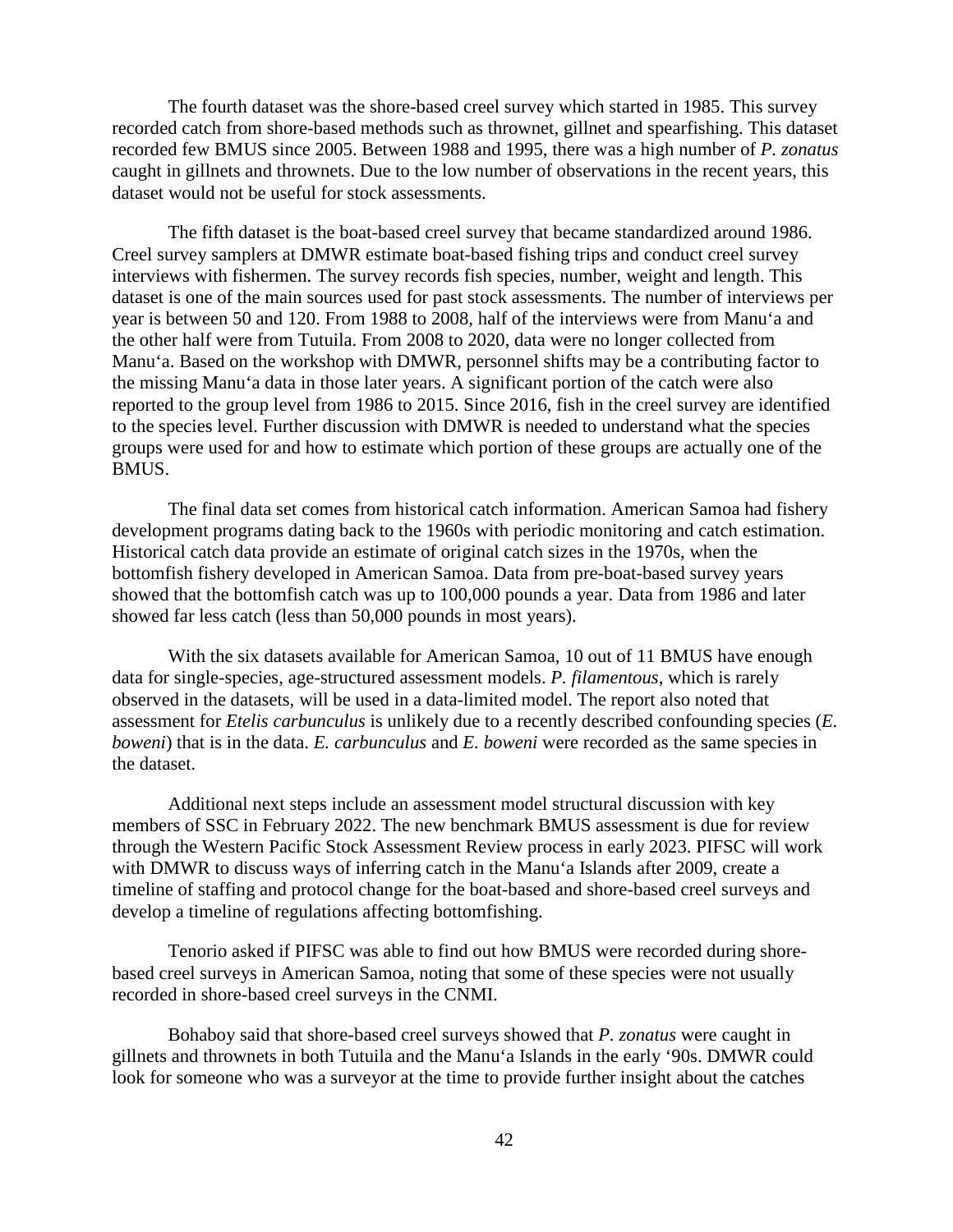during that time. *P. zonatus* caught in the shore-based nets were recorded to be up to 14 cm. It is also possible that the fish caught were misidentified.

Nadon added that NOAA diver surveys never encountered *P. zonatus*, indicating that it is a deep species.

Dueñas asked about the average catch rate per vessel per trip.

Nadon said that the catch rate is dependent on the gear used and the species caught.

Bohaboy added that the average catch rates, or CPUE, is part of the modeling phase in the analysis. The models have not been fit yet to provide the average catch rates, but they hope to have that information available soon.

Dueñas said that the average catch rate is important when it comes to ACLs and how the catch would be divided amongst communities. He also said that species misidentification is common among fishermen, noting that there is species misrepresentation that can affect the data, considering that there are 250 species in the coral reef ecosystem and bottomfish fisheries.

Nadon said that starting in 2016, there was a standardized training for DMWR staff to identify fish to the species level. Any pattern, such as the appearing and disappearing of *E. bownei* in the *E. carbunculus* data, may be due to species misidentification and a concern for the stock assessment.

Sakoda asked if the size and life history data are being used for the 10 species that have enough data for single-species, age-structured assessment.

Nadon said that size data are what will be ultimately used for the assessment with some life history data. For life history, there are growth, maturity and longevity parameters for all 11 BMUS, but not specifically for American Samoa. For the model, life history parameters from Guam, the CNMI or Samoa would be used.

Soliai said that the workshops are an important step in the Stock Assessment Improvement Plan. DMWR staff was able to provide invaluable insight on the data collected over the years. He thanked PIFSC staff for facilitating the workshops.

Sword said that the 2009 tsunami was a factor in why there was less data after that time.

Peck asked how shark depredation is factored into CPUE and size since larger fish take longer to reel in and may be more prone to depredation.

Bohaboy said that discussion with fishermen in American Samoa can provide insight on shark depredation and if it should be something to consider in the stock assessment.

#### **D. Scientific and Statistical Committee Report on the American Samoa Bottomfish Data Evaluation**

Ochavillo provided a report on the outcomes of the SSC working group data workshop. PIFSC SAP collaborated with the SSC to review the datasets and analyses that will be used for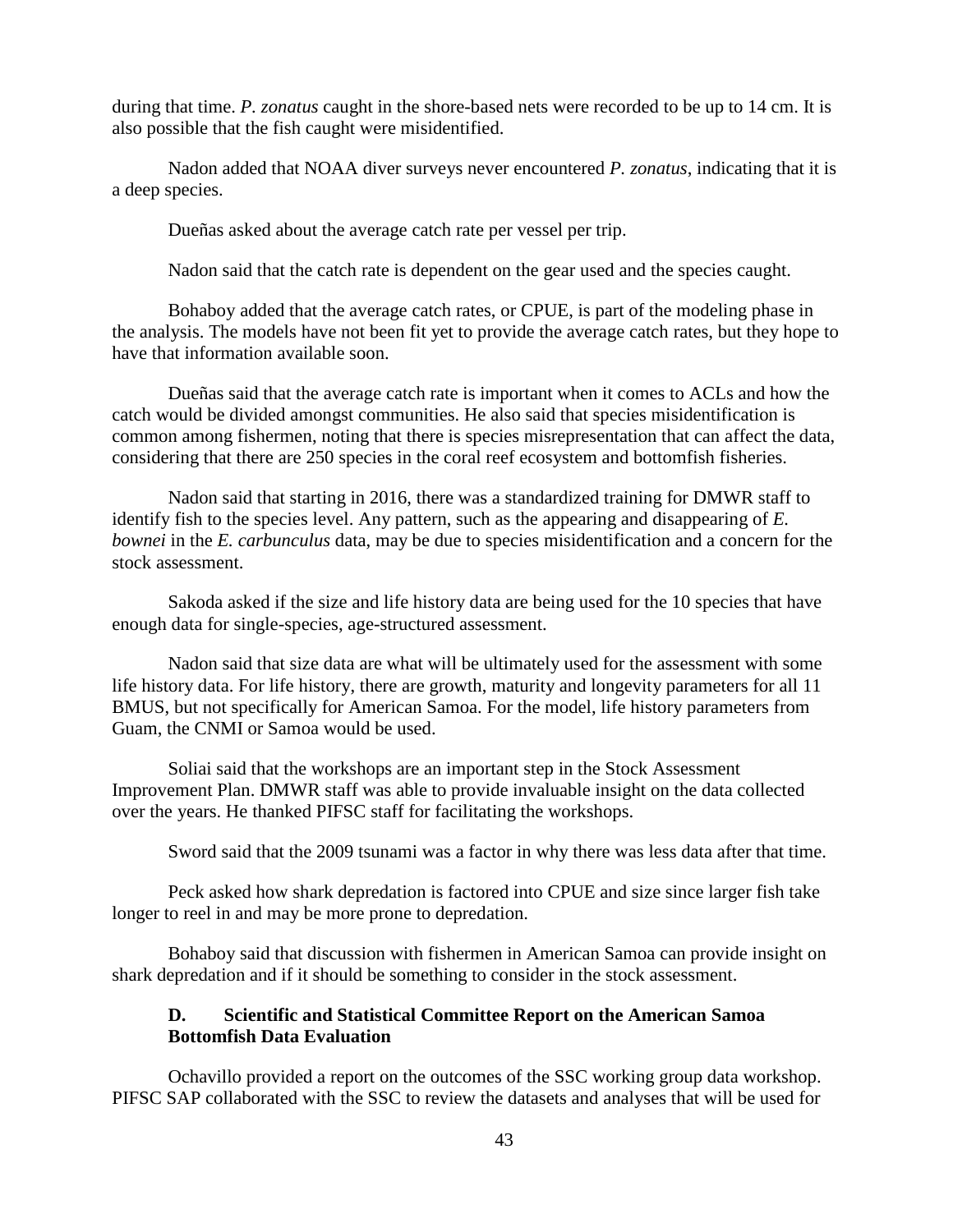the new stock assessment in 2023. No management decisions were made. The SSC working group and PIFSC staff reviewed the six datasets. The NOAA diver survey has enough size data to generate short trend but only for a few BMUS. The Commercial Purchase Program will not be a major source of species-specific data as the program was not designed to do that. The biosampling data has enough information to generate size distribution for most species except for *P. filamentosus*. An SSC member mentioned that *P. filamentousis* is a rare species. *Lethrinus rubrioperculatus* does have significant data from biosampling, but it is not observed in the commercial data most likely due to what vendors chose to sell.

For the shore-based creel surveys, the SSC working group noted that there were more interviews between 1988 and 1996 than 2005 to present, which may be due to a shift in survey methodology. Due to low sample size, this data will not be used for CPUE and size information. The SSC noted a reduction of boat-based creel surveys completed in recent years. Also there is little information on bottomfish sold and unsold. Catch derived from creel surveys suggests that sales are much higher than assumed, but not supported by the Commercial Purchase Program invoices. Historic catch information have been difficult to obtain but could provide insight into full catch history for information on an unexploited stock and total removals.

The SSC working group discussed the use of rate-based input controls in the future instead of ACLs. Though the focus of the workshop was data, analyzing data and model structure are not mutually exclusive since the scientists need to understand how different frameworks respond to various inputs. It was noted that interviews from the outer banks were low and reporting from Manu'a since 2009 was low. SSC members had concerns about uncertainties in model output and assessment results. Members advocated for a multi-model interference. Bottomfish are still culturally significant, but it is unclear if the use of bottomfish for cultural events has changed throughout the years.

The SSC working group made the following recommendations during the workshop: 1) explore ways to determine if there is size selectivity by vendors in American Samoa, using anecdotal information if necessary; 2) DWMR should produce a timeline of changes in staff, data collection methodologies, fishery regulations and any other major events (e.g., natural disasters) that may have had an impact on fishery data; 3) assemble a group of creel survey data collectors that worked in previous decades to have a focused discussion on past methodologies; 4) generate an analysis of the estimated proportion of sold vs. unsold bottomfish from the creel survey data without filtering for length measurements; 5) determine the number of boats in Manu'a that were repaired by the Council's program to better estimate the number of active fishing vessels in recent years; and 6) PIFSC SAP should send DMWR a list of pertinent questions that can be asked during discussions between the agricultural departments of American Samoa and Samoa.

Dueñas said that he is disheartened that American Samoa bottomfish life history will be compared with Hawai'i, Guam and the Great Barrier Reef as life history for all fish differ from region to region. He shared that fish live in different depth zones and do not overlap much, and that target species and size might also be different between regions.

# **E. Pacific Community Regional Technical Meeting on Coastal Fisheries and Aquaculture**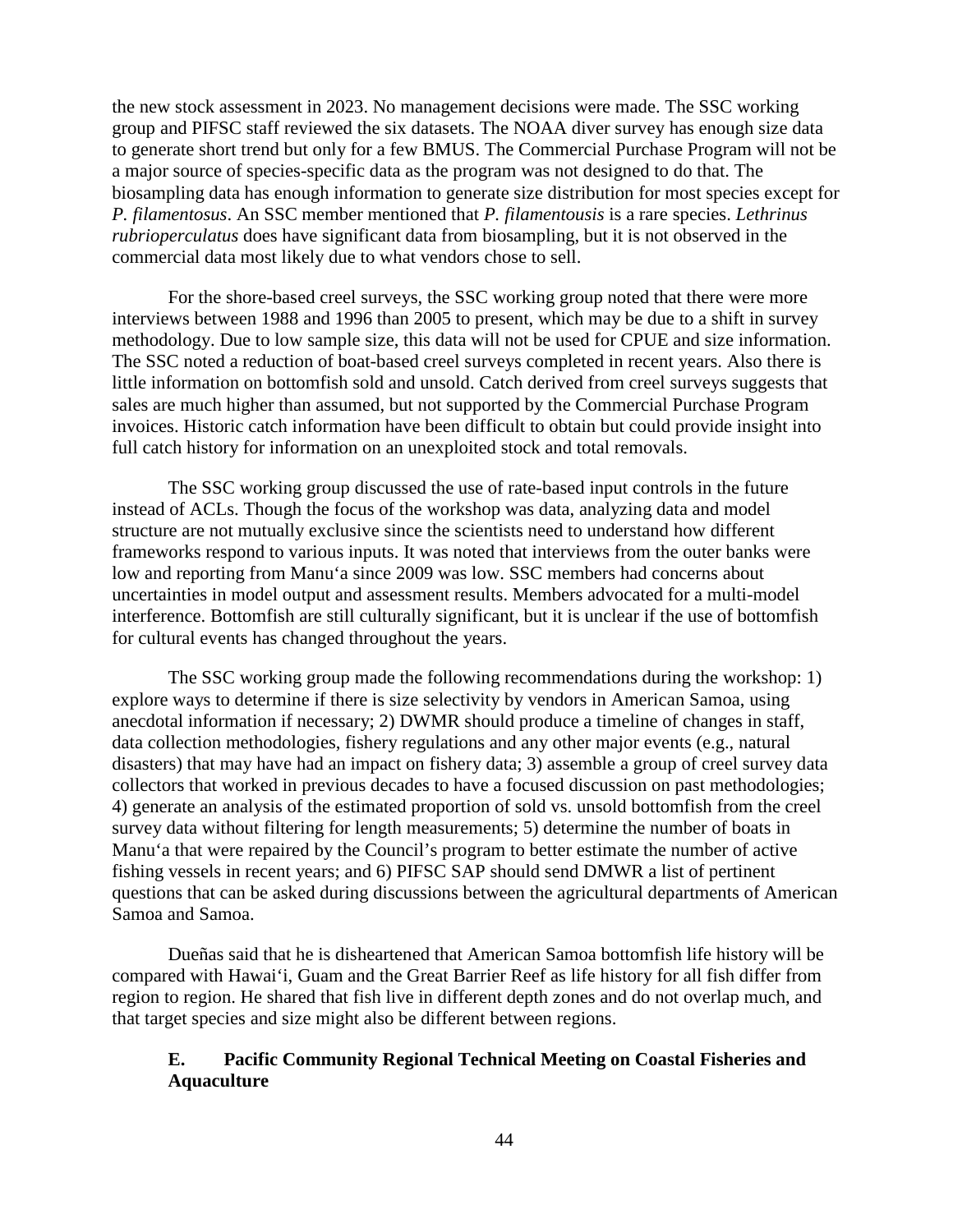Ochavillo reported on the 4th SPC Regional Technical Meeting on Coastal Fisheries and Aquaculture that was held Oct. 12-15, 2021. DMWR staff participated in the meeting to discuss technical and scientific gaps, needs and challenges in the territory and opportunities in the region. SPC reported that its e-monitoring project develops electronic platforms for data reporting for various coastal fisheries in the South Pacific. During breakout groups, staff discussed the potential risk of aquaculture commodities and management strategy needed. SPC will provide support for DMWR to develop an American Samoa Aquaculture Plan. DMWR plans to submit a formal request to further this endeavor. Other projects included the developing of Coastal Fishery Report Cards for countries in the region and promotion of community-based fisheries dialogue. Additionally, the U.S. Agency for International Development announced \$15 million to fund the "Our Fish Our Future" project, and \$6 million for the "Pacific Coastal Fisheries Management and Compliance" project for all U.S. Agency for International Development-eligible countries.

# **F. Advisory Group Report and Recommendations**

## **1. Advisory Panel**

There were no AP recommendations regarding the American Samoa Archipelago.

## **2. Fishing Industry Advisory Committee**

There were no FIAC recommendations regarding the American Samoa Archipelago.

## **3. Non-Commercial Fishing Advisory Committee**

There were no NCFAC recommendations regarding the American Samoa Archipelago.

## **4. Scientific and Statistical Committee**

Don Kobayashi, SSC member, presented the SSC recommendations.

*Regarding the American Samoa Bottomfish Data Workshop*, the SSC supported the PIFSC SAP in developing single-species, age-structured stock assessments for the American Samoa BMUS. If practicable, the SSC suggested simple single-species production models using Bayesian software tools developed at PIFSC also be examined in addition to the agestructured assessments.

The SSC recommended that the Council direct staff to work with NMFS to explore input control approaches to limit fishing mortality and contrast them with the current output control framework and use of ACLs.

*Regarding the SSC Working Group Report on American Samoa Bottomfish Data Evaluation*, the SSC recommended that the Council request PIFSC, in collaboration with the SSC working group, explore other historical datasets.

The SSC accepted the SSC working group recommendations. The SSC recommended that the Council and PIFSC address the recommendations in the working group report.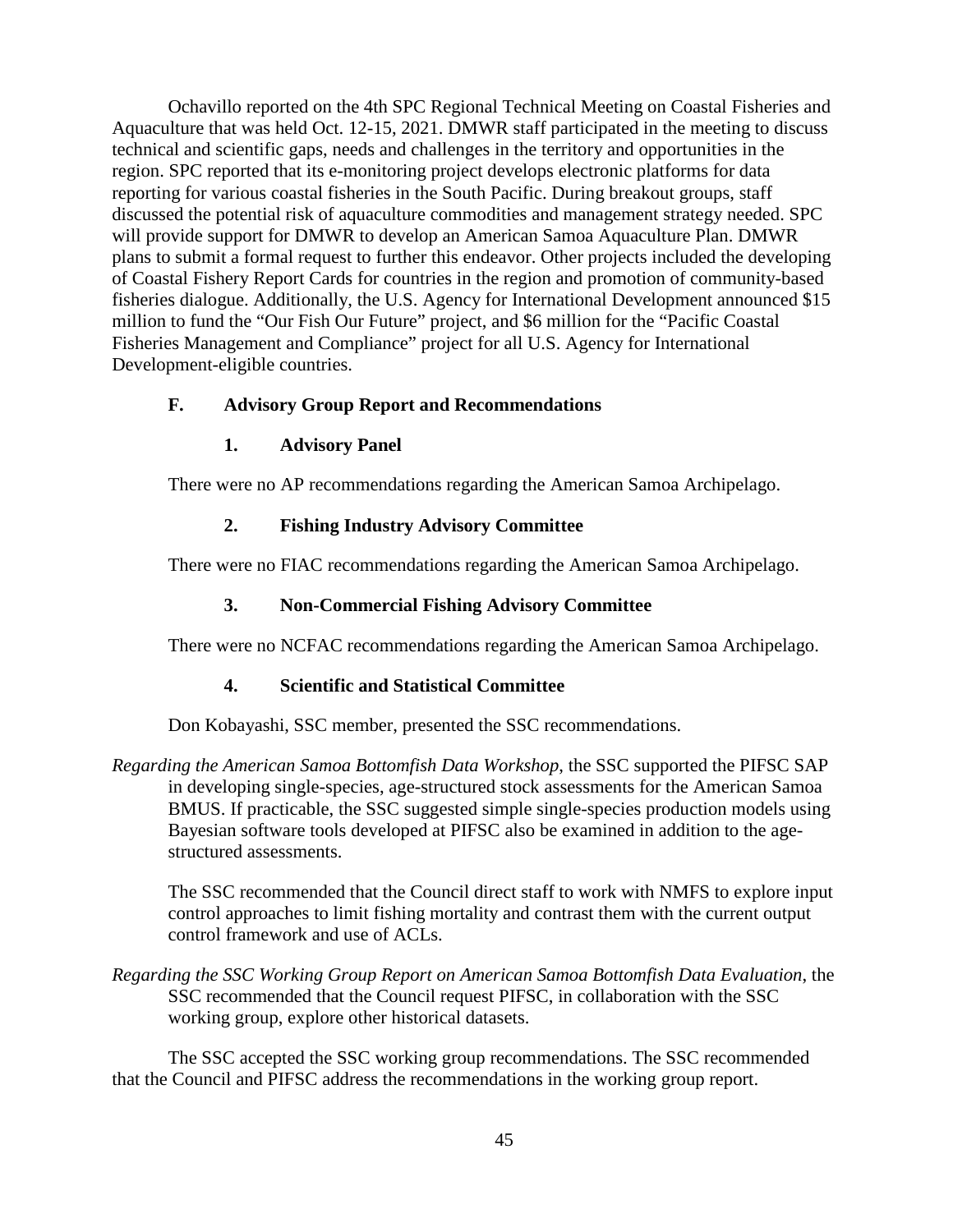# **G. Public Comment**

Tam, AP chair, commented on the American Samoa bottomfish data situation, noting that it is important to engage the community. Fishermen are very knowledgeable about fisheries as they are always out on the water. PIFG is about fishermen being part of the solution, not the problem. In Hawai'i in the past, some of the best scientists did not go to school but acquired extensive knowledge about their fishery from observing, and each of the fishing communities had master fishermen (lawai'a). Part of PIFG's success with its bottomfish project is that everyone on the project is a fisherman, and they were trained on a scientific level to come to a mutual understanding with the scientists over the last 10 years on what the bottomfish fishery looked like. The key to success is for scientists to meet fishermen halfway because fishermen know what the fish are doing and when they are spawning. When all stakeholders come together to manage a resource, it will be better for all, now and in the future.

# **H. Council Discussion and Action**

*Regarding the American Samoa Bottomfish Data Workshops, the Council* **requested NMFS PIFSC continue the development of the single species age-structured assessment using the length information rather than the uncertain catch and effort data based on the evaluation of the available data for the American Samoa bottomfish fishery. Further, the Council recommends, if practicable, PIFSC examine a simple singlespecies production model using Bayesian software tools developed in-house in addition to the age-structured assessment**.

**The Council requested NMFS PIFSC, in collaboration with the SSC working group, explore other historical datasets. Further, the Council requests PIFSC and DMWR address the recommendations in the SSC working group report.**

**The Council directed staff to work with NMFS PIFSC FRMD and NMFS PIRO Sustainable Fisheries Division (SFD) explore input control approaches to limit fishing mortality and contrast them with the current output control framework and use of ACLs. Further, the Council directs staff to look into the consistency of the rate-based input control with the draft National Standard 1 Technical Guidance Memo for providing flexibility in the application of ACLs for data-limited stocks.**

*Moved by Sword; seconded by Dueñas. Motion passed.*

# **X. Protected Species**

## **A. Hawai'i Longline Fishery Seabird Mitigation Measures**

# **1. Modification of Seabird Interaction Mitigation Measures in the Deep-Set Longline Fishery (Final Action)**

Asuka Ishizaki, Council staff, presented the draft regulatory amendment to modify seabird interaction mitigation measures in the Hawai'i deep-set longline fishery for Council's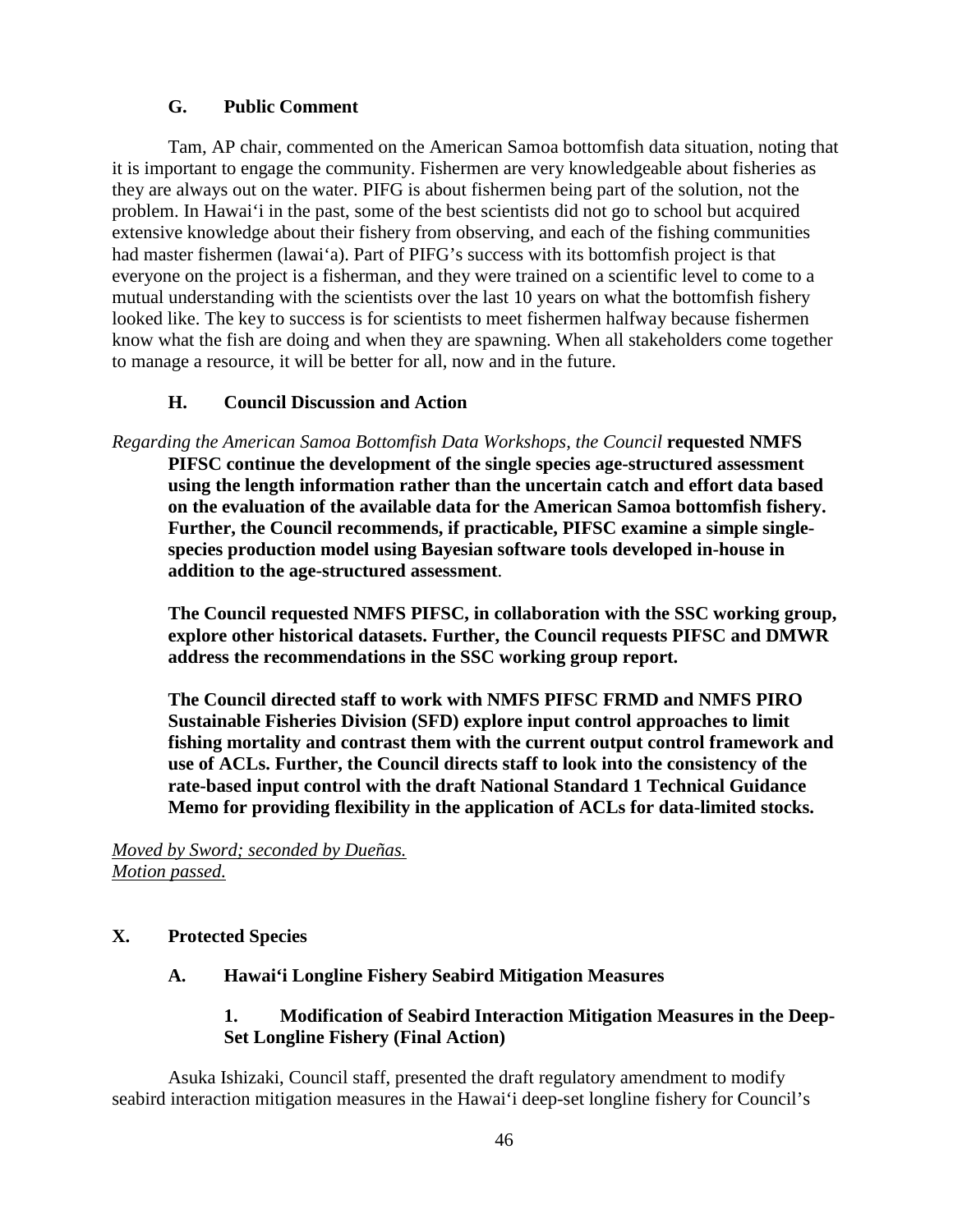consideration for final action. Ishizaki provided a brief background on the action, which stems from increased black-footed albatross interactions observed since 2015 and addressing priorities for alternative mitigation measures identified through Council workshops. The Council at the December 2020 meeting directed staff to develop a regulatory amendment for considering the use of tori lines in lieu of blue-dyed bait and removing the strategic offal discard requirement, and the Council subsequently took initial action in September 2021. Ishizaki reviewed the purpose and need for the action, noting that the scope of the action does not include changes to the shallow-set longline fishery.

The draft regulatory amendment analyzed three alternatives: 1) no action, 2) replace bluedyed, thawed bait and strategic offal discharge measures required for stern-setting vessels with a new tori line requirement, and implement nonregulatory offal management best practices training (preliminarily preferred alternative), and 3) replace blue-dyed, thawed bait with a new tori line requirement, and modify the strategic offal discharge requirement to an offal management requirement.

Ishizaki presented the draft tori line regulatory specifications applicable under alternatives 2 and 3, which were based largely on the short streamer tori line design tested in the deep-set longline fishery through the cooperative research project. While considerable literature research and expert input were incorporated into the design, only one design was tested during the field trials due to time and funding constraints, and the known efficacy of the tori lines in the deep-set fishery is based on that particular design. The draft specifications were updated from the preliminary draft presented to the Council at the June 2021 meeting, which had focused on the minimum standards comprised of aerial and drag section length, streamer design and attachment point height. Based on further discussions with PIRO SFD staff, enforcement representatives, GCPI, the PIR Observer Program and industry, a list of additional specifications were identified. These included specifications for aerial and drag section material, a requirement to carry two tori lines at the start of every trip and a requirement to include a breakaway point. Language to address the Council's recommendation from the September 2021 meeting for exemption language in the event of an attachment point structure failure was also incorporated into the revised draft.

Ishizaki also presented the analysis comparing the differences in the strategic offal discharge requirement under alternatives 2 and 3. Based on the available scientific evidence, operational characteristics of the fishery and foraging behavior of albatrosses, the best practices in the deep-set fishery are no offal discard during setting operations and discharging offal during hauling on the opposite side of the vessel when seabirds are actively pursuing baited hooks. Under alternative 2, the regulatory requirement for strategic offal discharge would be removed and replaced with best practices training, whereas under alternative 3, the regulations would be modified for consistency with the best practices. While alternative 3 may provide greater compliance with best practices, the extent to which improved compliance results in conservation benefit is unclear and may be marginal, due to inconclusive evidence on the benefits of the measure. Compliance and enforcement burden would be removed under alternative 2 and reduced under alternative 3.

Ishizaki provided a brief summary of the effects analysis, highlighting the cost differences between blue-dyed bait and tori lines. Once the Council takes final action, rulemaking process will occur and the regulatory change may be implemented in late summer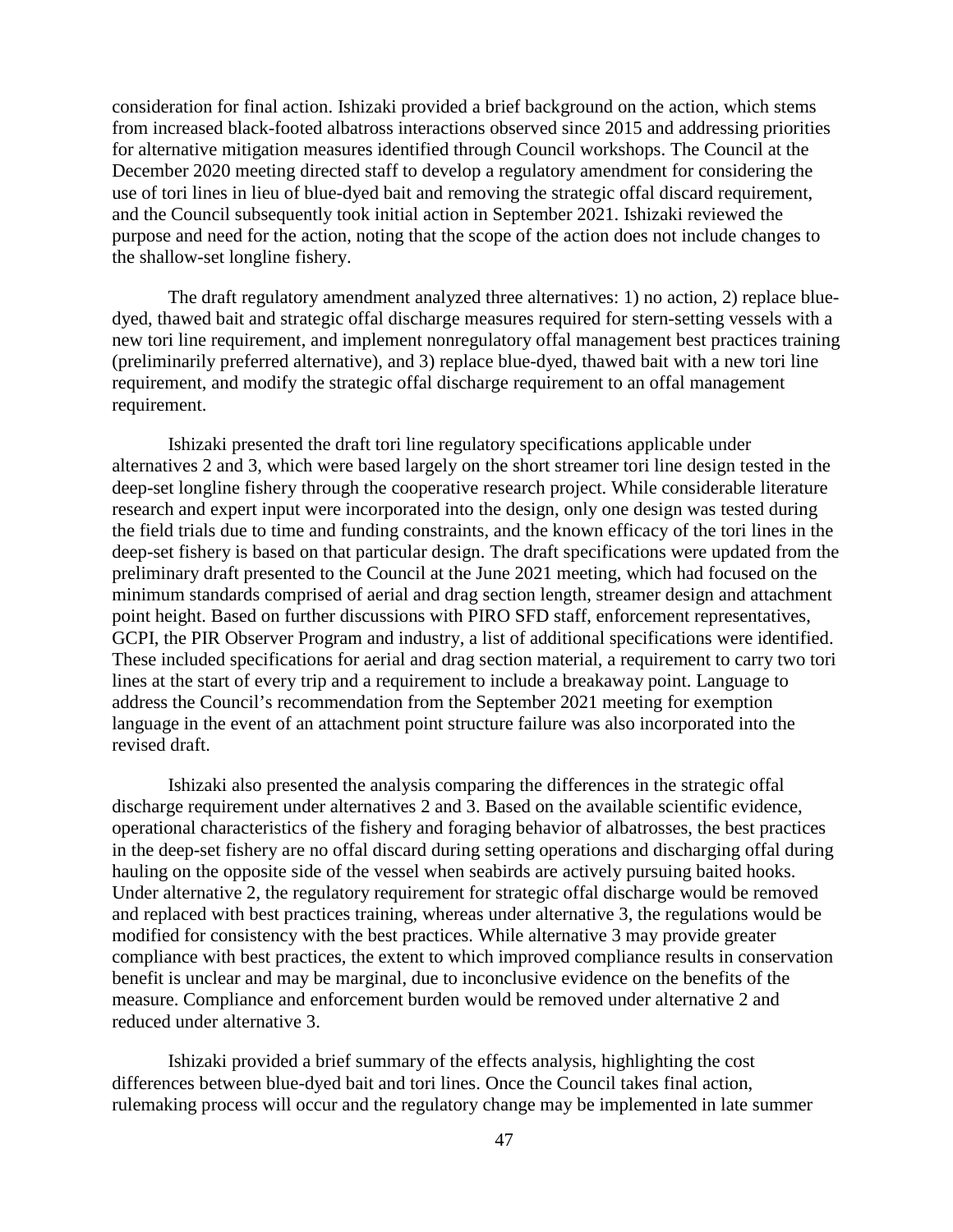2022 at the earliest. Ishizaki noted that additional preparation for implementation will be needed, including refining draft guidance for fishery participants to build their own tori lines, coordinating tori line and pole distribution at no cost to fishery participants and considering a process for periodic review of tori line standards.

Dueñas asked if the range of the black-footed albatross has increased and whether the population is growing. He also asked if additional closures would be needed if interactions continue to increase, noting that the longline fishery's effort currently excludes the 200 miles around their nesting sites.

Ishizaki said that the black-footed albatross population is gradually increasing, but at a much slower rate than the increase in interactions observed since 2015. The fishery's effort distribution has gradually shifted to the northeast, while black-footed albatross range extends further south in some years due to oceanographic conditions, resulting in greater overlap in the ranges and increase in interactions. The interactions could also be tied to a combination of factors, including the ineffectiveness of the blue-dyed bait and captain turnover. The expansion of the PMNM happened in 2016, and interactions did not decline subsequent to the 200-mile closure, which was not surprising given that seabird interactions occurred both inside and outside of the EEZ.

Dueñas asked if there were major interactions in the 50- to 200-mile zone prior to the monument expansion, and if there was not, whether offal discharge was actually benefiting the birds by making food readily available for them.

Ishizaki said that the interactions between 50 to 200 miles were likely a smaller component of seabird interactions (compared to the high seas). Regarding offal benefiting birds, Ishizaki recalled a study from Japan that had suggested some association with seabird health and feeding around fishing vessels.

Sakoda asked if the color of streamer material matters and whether that needs to be included in regulations.

Ishizaki said that available literature suggested that streamer color or material is not as important as some of the other factors, and thus was not included in the draft regulatory specifications. In the trials, a heavy-duty, UV-coated plastic was used for the streamers based on availability of the material.

Ramsey asked if the additional material specifications for the tori lines are broad and common enough to account for any supply chain disruptions or material shortage coming into Hawai'i.

Ishizaki said that the inclusion of language that allows for other similar materials that have certain properties are intended to help with potential supply chain issues that may disrupt availability of Dyneema, noting that the material has not experienced any supply issues at this time. She noted that the advisory bodies considered that issue also.

## **2. Hawai'i Shallow-Set Longline Fishery Experimental Fishing Permit**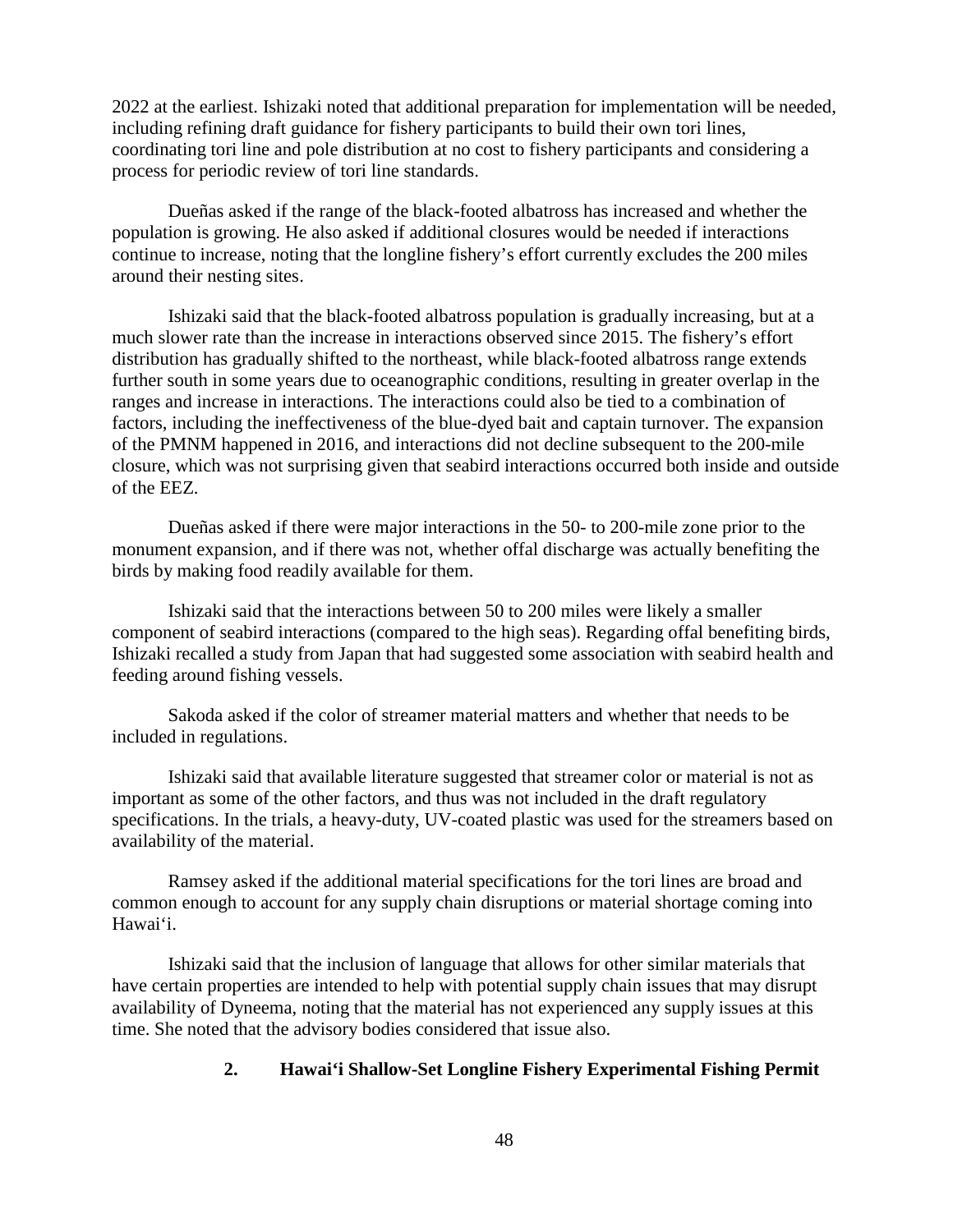Lynn Rassel, PIRO SFD, presented on the Experimental Fishing Permit (EFP) application submitted by HLA to test tori lines in the Hawai'i shallow-set longline fishery. The Council at the 185th meeting recommended additional research to develop appropriate seabird mitigation measures for the shallow-set fishery, with high priority placed on identifying combinations of mitigation measures that maintain the effectiveness of seabird deterrence during dusk compared to the existing night-setting suite of measures. This would provide greater operational flexibility, which may help optimize swordfish catch rates, promote more efficient fishing operations, maintain catch value and enhance crew safety while preventing seabird mitigations.

The proposed research would require an exemption for existing mitigation measures including thawed, blue-dyed bait, setting an hour after sunset and strategic offal discard during the set, thus an EFP is required for these exemptions. Rassel provided an overview of the EFP process and requirements, noting that HLA has submitted a complete application and PIRO is consulting with the Council and the State of Hawai'i at this meeting.

HLA is proposing to conduct trials from January through June when albatrosses are most active. The vessels would alternate sets with the control and treatment sets, with the treatment sets using double tori lines and untreated bait while starting the set up to two hours before the current night-setting requirement. No offal will be discarded during setting operations to reduce confounding factors, based on the prior experiment conducted for the Hawai'i deep-set longline fishery. The study will target deployment of 40 to 80 sets under the EFP. Data on seabird attempts and contacts will be collected using electronic monitoring and human observers. Rassel presented a summary of the anticipated effects of the EFP on target and nontarget catch, as well as seabirds and other protected species.

Dueñas asked if NMFS has an EFP application format in place to process it faster, recalling the case of a Hawaiian fisherman who had tried for years to get an EFP for longline fishing in the past.

Rassel said that there is a format in place, and referenced regulations at 50 CFR 665.17 for details.

Rice asked what is needed from the Council to advance the application.

Tosatto said that he needs to consult with the Council as part of the EFP approval process, which is the reason for the briefing, and hoped the Council has sufficient information in front of them to support the application by the industry. He will also consult with the State of Hawai'i because the project will take place around the state, and said that he will follow up with Sakoda, after which NMFS will make the decision of whether to approve the EFP.

### **B. False Killer Whale Issues**

#### **1. Report of the False Killer Whale Weak Hook Study**

Diana Kramer, PIRO Protected Resources Division, presented an overview of a study comparing target and overall catch retention and value on 4.2 mm versus 4.5 mm hooks in the Hawai'i deep-set longline fishery. PIRO received the final report the previous week, right after the SSC meeting. The fieldwork took place between March and July 2021 with four participating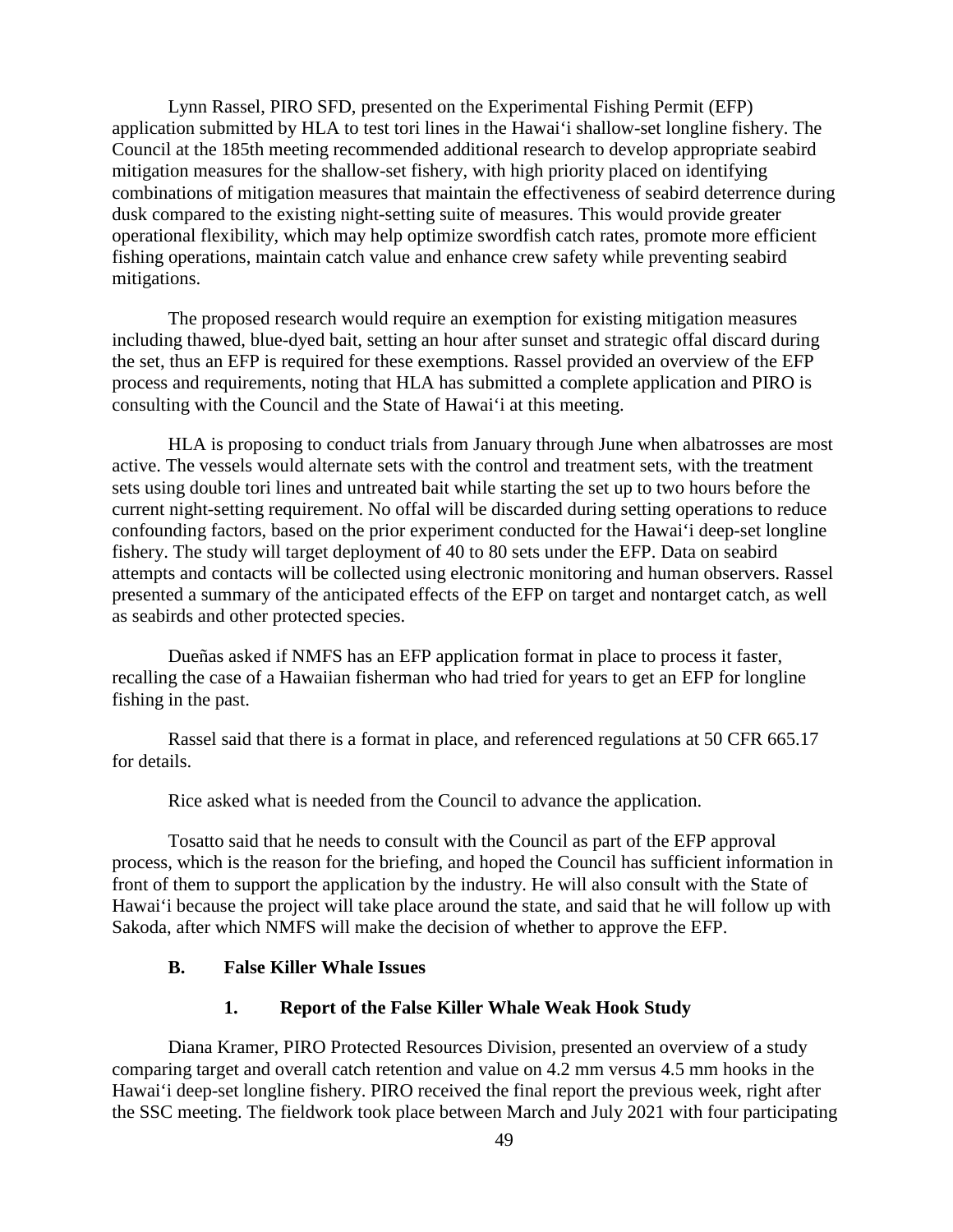vessels that completed 178 sets. The two hook types were deployed in alternating order within each set.

The length and weight of bigeye tuna were greater on the strong (4.5 mm) hooks compared to the weak (4.2 mm) hooks, although the difference in values were less than the 10% threshold set for the False Killer Whale Take Reduction Team (FKWTRT). The overall mean length difference was 0.4% greater on weak hooks and the mean weight difference was 5.4% greater on weak hooks. The price per pound and sales price for bigeye tuna were greater on the strong hooks compared to weak hooks. The total ex-vessel revenue for all species sold at the auction was \$604 greater on the strong hooks than the weak hooks.

FKWTRT met in October 2021 to review the draft report and provide suggestions for edits to the report, but did not discuss implications of the study. FKWTRT's comments on the draft report were presented to the report authors in preparation of the final report. FKWTRT and NMFS will review the final report and consider the results in the context of the take reduction measures in the coming months. Kramer encouraged Council members to review the final report and work with a FKWTRT representative about the implications of the study results in terms of any action either through the FKWTRT or separately, noting that the report contains a lot of information about the gear that may be valuable to the Council.

Dueñas said the study reminds him of past efforts to test the effect of different circle hook types on fish catch, and that a comparison analysis could be done on all of these mitigation measures.

Rice asked whether the analysis reported on how many of the weak hooks straightened out while pulling in the gear, noting his experience longlining for Bluefin in Louisiana where there were a lot of straightened out hooks.

Kramer said that the final report included a section about the straightened hooks.

### **2. Hawai'i Longline Acoustic Monitoring Study**

Erin Oleson, PIFSC, presented on the FKW acoustic monitoring study in the Hawai'i deep-set longline fishery. The goal of the project is to understand how FKWs interact with the gear, how commonly they are near the gear and whether there may be any sounds produced by the gear or vessels that may be attracting them and increasing depredation and bycatch. The PIFSC Cetacean Research Program began deploying passive acoustic monitors on longline gear in 2012 in collaboration with the PIR Observer Program and individual fishers within the longline fleet. Observers deploy the acoustic recorder by attaching it in the middle of the basket, and the recorders turn on and off with a saltwater switch. Once the recorders are brought back to the lab, PIFSC staff work through the data to look for FKW and other odontocete sounds, as well as for sounds that may be produced by the vessel or the gear. In the current phase of the project, the observer also uses an in-air acoustic recorder to record sounds produced by the vessel near various pieces of fishing equipment to identify the source of sounds that may be attracting animals to the gear.

Results to date have shown that FKW clicks and whistles were heard most commonly around the gear during the haul, with clicks indicating foraging behavior. FKW sounds were detected more frequently than observer-reported depredation rates, which suggest that FKWs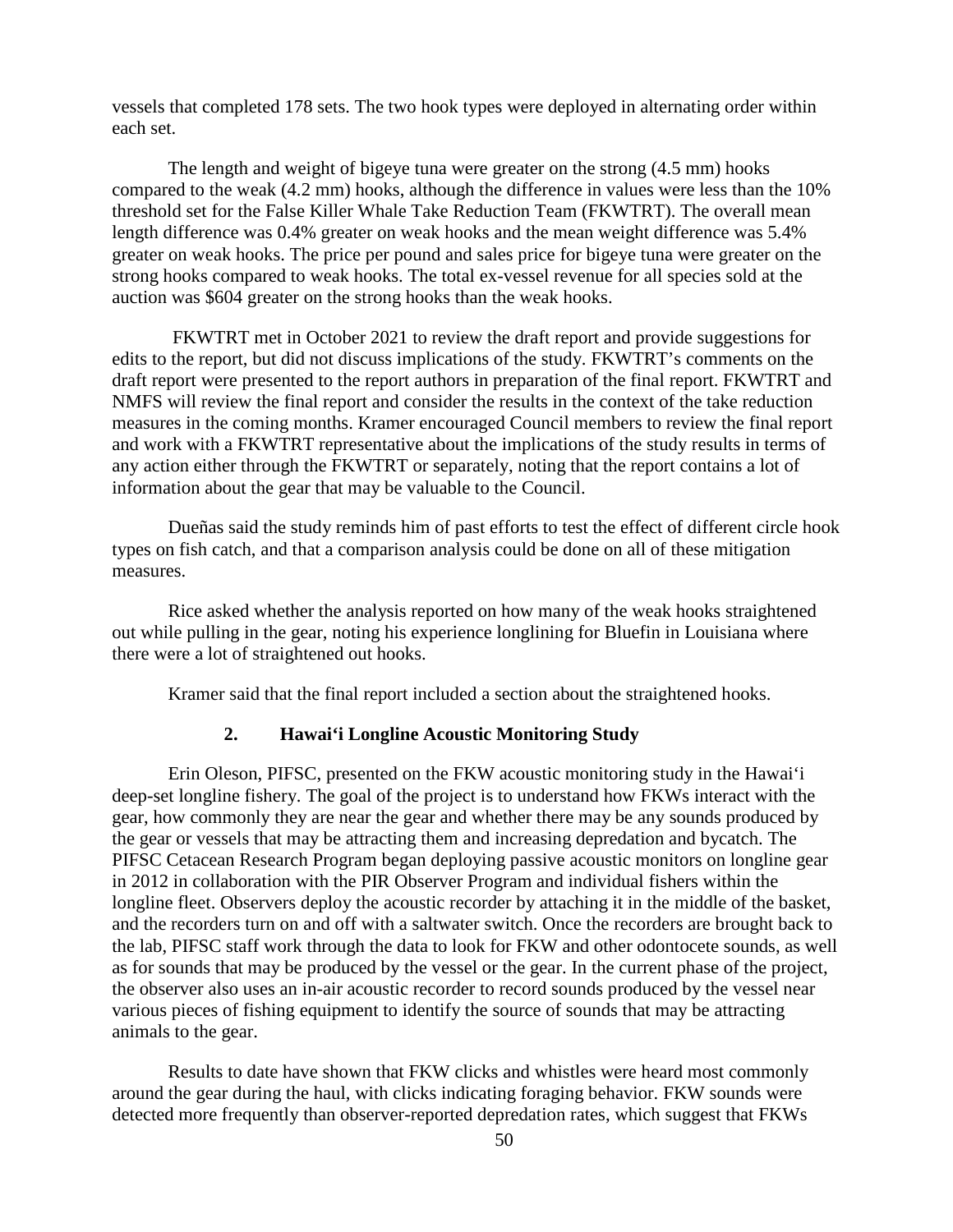may be around gear without taking any bait or catch, or that FKWs are depredating on bait. Additionally, FKW encounters were higher during hauling events when vessel-generated noises were detected, particularly with a sound that is commonly detected at the beginning of the haul for an hour or two. Observers are currently recording the sound of the hydraulic reel and a number of other reels or spools to identify the source, starting with a list of common gear that various captains suggested during the protected species workshop. PIFSC has funds to monitor up to 20 trips with in-air recorders and to work with individual captains to identify solutions to reduce or mitigate potential attractant sounds.

Dueñas asked if the project also includes FKW satellite tagging to track their movement to monitor their foraging range, noting that certain oceanographic features are used to identify areas with high presence of sea turtles. He also asked if the vessel or gear sounds may echo differently by vessel depending on the type of hull, such as mixed metal and fiberglass. Dueñas also wondered if there are additional monitoring with foreign vessels on the high seas, as the interactions may be occurring beyond the U.S. boats, while the mitigation measures are only practiced on U.S. boats.

Oleson said that the project does not include deployment of satellite tags, but PIFSC has supported satellite tag deployment for a number of years on both pelagic and insular FKWs through partnership with the Cascadia Research Collective, and also through PIFSC's own surveys. As part of the fiscal year 2021 federal appropriations for FKW fishery interactions, NMFS funded a dedicated survey effort intended to increase deployment on the pelagic population and better understand habitat associations as well as their range and interactions with fishing vessels. A couple of published studies have analyzed satellite tag data along with logbook data from the deep-set fishery, which showed responses of tagged whales to vessels. These relationships have been studied for the U.S. fleet, but PIFSC does not have access to data needed to look at animal movement in association with foreign fishing fleets.

Rice said that the vessel noise sounds like the puller with the line going through the water.

# **C. Endangered Species Act Consultations for the Hawai'i Deep-Set Longline Fishery, American Samoa Longline Fishery and Bottomfish Fisheries**

Kramer provided a brief update on the ESA consultations, highlighting the anticipated completion dates for the biological opinions as follows: Hawai'i deep-set longline fishery, March 2022; American Samoa longline fishery, April 2022; and bottomfish fisheries, February 2022.

Soliai asked if anything has changed since the last Council meeting.

Kramer said that she would need to check back, but the dates for at least one of the consultations have been pushed back by a few months, although nothing major, and the new dates are within a month's time frame of what was presented at the September 2021 Council meeting.

Ishizaki said that the anticipated completion dates presented at the last Council meeting were October 2021 for the American Samoa longline fishery and January 2022 for the Hawai'i deep-set longline fishery. At the time, the Council had heard that a draft of the American Samoa biological opinion was in review.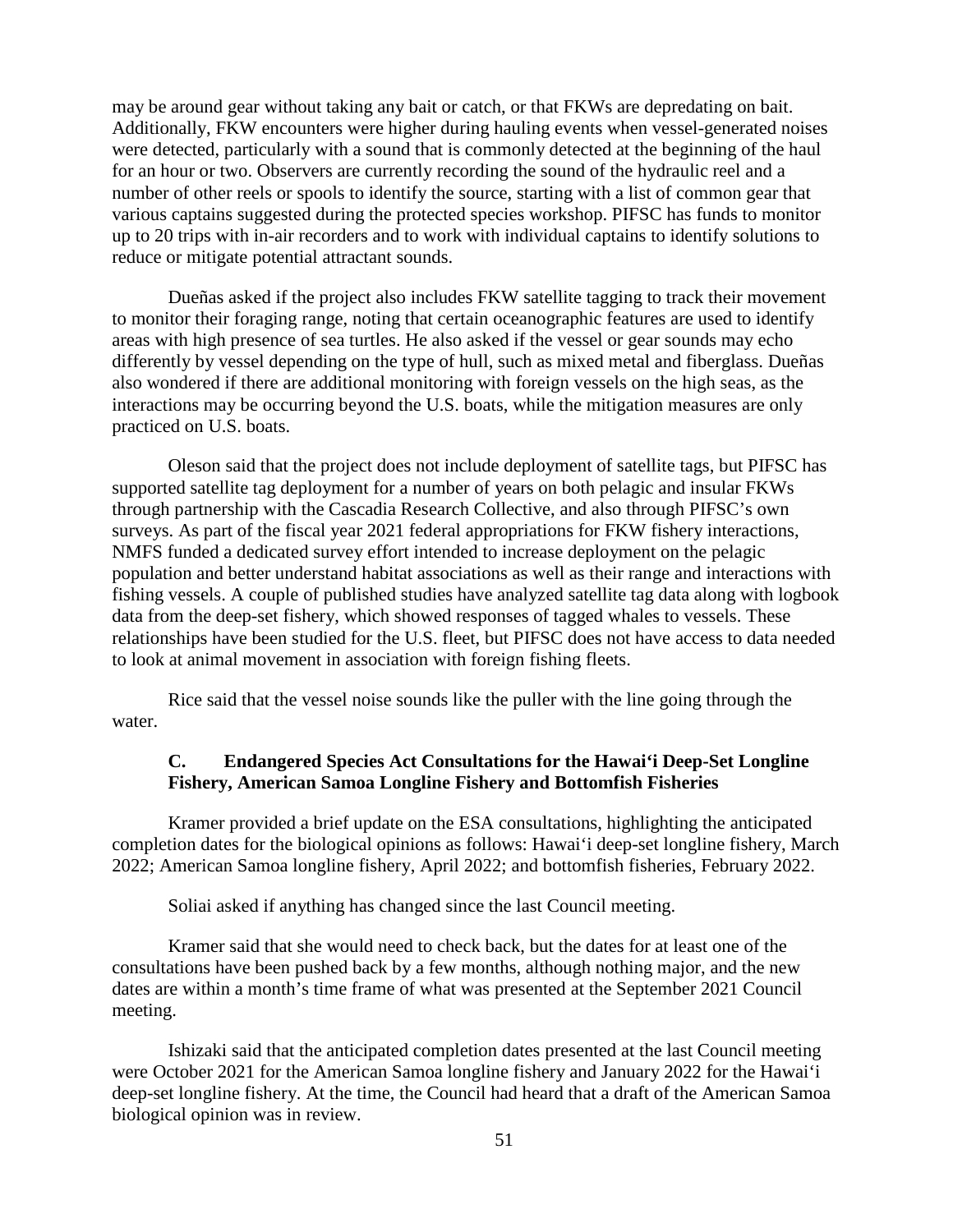#### **D. Endangered Species Act and Marine Mammal Protection Act Updates**

Kramer reported that NMFS published the final Recovery Plan and Recovery Implementation Strategy for the MHI FKW stock, which address threats including small population size, incidental take, inadequate regulatory mechanisms, competition with fisheries and effects from climate change. NMFS is also conducting a five-year status review for the insular FKW stock, which is anticipated to publish in early 2022.

For the coral recovery planning, NMFS is exploring an ecosystem recovery plan that addresses the climate threat and highlights the urgency and need for traditional and innovative solutions. Following the May 2021 workshop, NMFS has continued to solicit expert input through working groups and ad hoc consultations. NMFS will be reaching out to U.S. and international stakeholders to solicit input on recovery actions and activities.

In response to public comments on the proposed coral critical habitat, NMFS is working with experts from American Samoa, Guam, the CNMI and USFWS to ensure that it has the best available information on the distribution of ESA-listed corals within each affected area. NMFS is also developing new maps that will show precise locations of critical habitat, and conducting a new economic impact analysis based on the most recent Section 7 consultation data and other information received during the comment period.

On Sept. 28, 2021, NMFS published two rules on Hawaiian spinner dolphins: a final rule that prohibits swimming with, approaching or remaining within 50 yards of a spinner dolphin, which applies within two nautical miles from shore of the MHI in designated waters; and a proposed rule to establish five time-area closures in the MHI, which would apply from 6 a.m. to 3 p.m. The public comment period for the proposed rule is open through Dec. 27, 2021, and NMFS is scheduled to host a public forum on the proposed rule Dec. 9, 2021. Kramer showed the maps of the proposed closure areas, four of which are around Hawai'i Island and one near Maui.

Kramer reported on the FKW interactions in the Hawai'i longline fishery to date, highlighting the 13th interaction for 2021 that was confirmed since the September meeting. One additional interaction occurred Nov. 19, 2021, inside the EEZ, which may trigger the Southern Exclusion Zone closure depending on the outcomes of the expedited injury determination process. NMFS will update the FKWTRT and the fishery as appropriate once the injury determination is made. Kramer also provided an update on the FY2021 federal appropriations projects. For the telemetry deployment project, some tagging occurred in May and additional fieldwork occurred in November. For the hook corrosion and breaking strength study, a draft manuscript is in progress. For the camera system development project, some prototype cameras have been built and initial testing began in November. For the handling tools project, the University of Hawai'i Department of Engineering is developing options to test. A contract for the electronic monitoring of empty hooks project was awarded in September 2021 and work is projected to be completed in March 2022.

Rice said he only found out about the proposed time-area closures for spinner dolphins the day before, and he will not be able to attend the public forum but has been contacted by some fishermen. He said that the proposed closure areas for Honaunau and Ho'okena overlap with "ono lane" where fishermen troll through 50-60 fathoms of water to fish for ono, so there will be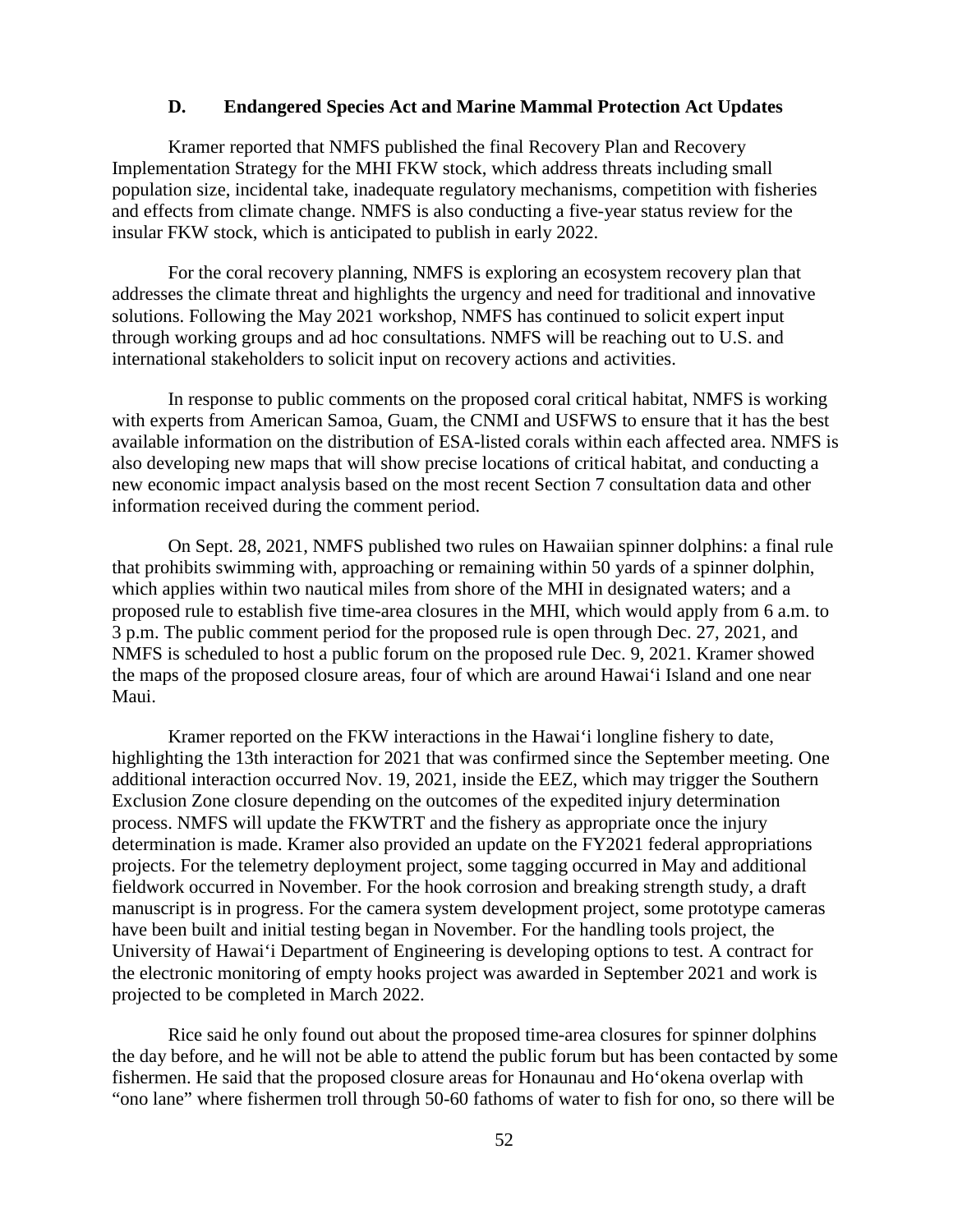a lot of skiffs coming through the area. The proposed closure for Ho'okena also overlaps with the ko'a that recreational and subsistence fishermen fish during the day. He said that the spinner dolphin areas should be brought inside of 40 fathoms.

Tosatto said he is not able to respond directly to Rice's comments because NMFS is in a public comment period, but hoped public input continues and encouraged Rice and others to submit comments in writing before the deadline. He said that the proposed closure areas are not new, as the consideration for time-area closures was included at the time the approach rule was proposed. At the time, NMFS was not proposing the time-area closures, but received strong support for them, which is why NMFS is proceeding with a proposed rule at this time. He said it would be good to get the fishers in the communities to provide input, because the input from the communities so far has been in favor of the closures. The overall goal is to focus on the protections needed for spinner dolphins, but NMFS understands that a certain amount of community buy-in is needed for the closures to be successful. If the closures are implemented, NMFS envisions there would be some type of marking in the water to assist with enforcement, and if there is constant traffic through the area, that would be at the consequence of that individual.

Rice said if buoys are used for the markings, that would cause more traffic because the buoys would attract 'opelu (mackerel scad).

Gourley said the updated database of the listed coral records shows one listed coral species, *Acropora globiceps*, in the CNMI, whereas NMFS had previously identified the presence of three listed coral species. If the updated database is correct, he asked if NMFS plans to revise the ESA listing.

Tosatto said the action that NMFS is currently considering is the designation of critical habitat, noting that if NMFS were to conduct a status review, that would be the time when it would consider changes to the listing.

Gourley asked for confirmation that NMFS is currently conducting a status review of the listed corals.

Tosatto said yes, and that he believed there is a status review in some phase of development at this point.

Gourley said that if the original listing was not accurate and if new data show only one species occurring in the CNMI, the ESA listing should be corrected. He asked if NMFS has a date when the final rule for the coral critical habitat is expected to publish.

#### Tosatto said no.

Dueñas said he is not against protecting corals of concern, but he is concerned when agencies with federal government funding have failed to protect those corals and another federal agency comes in and wants to take away resources from the community. He said that sedimentation continues to plague Guam despite the presence of a Coastal Zone Management Program and a Coral Reef Initiative Program for the last 20 years, but there appears to be no concern from NMFS when a bloom during a heavy downpour extends a mile beyond the reefs. The only people that NMFS will affect are the fishing community or marine users, as will be the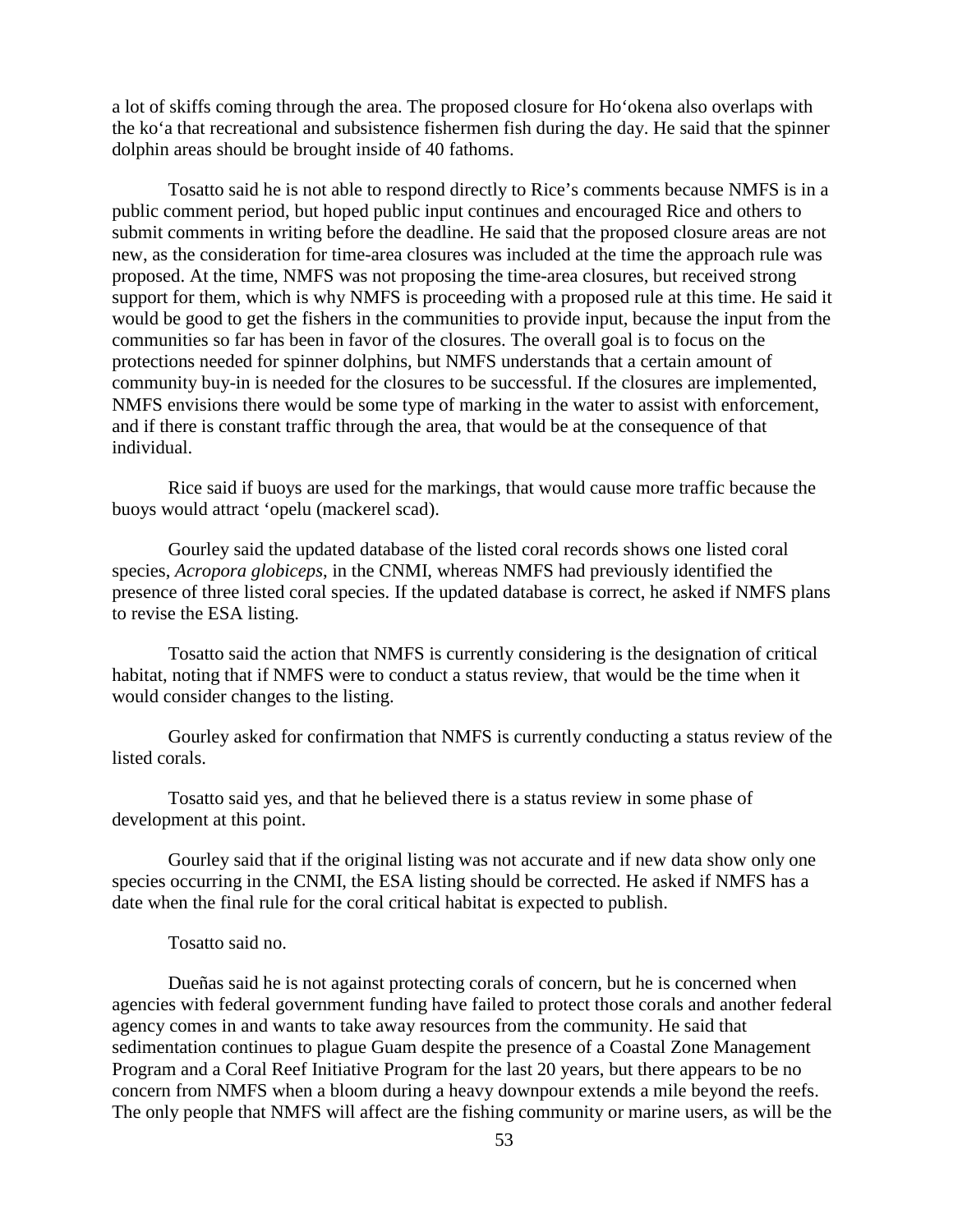case for the spinner dolphin closures in Hawai'i. He asked if the ono fishermen are impacting the dolphins, or if it is the tour companies who will continue to make money because they can move around.

Amani asked if the spinner dolphin area closure would affect all ocean users including swimmers and kayakers, or if it is just for vessels.

Kramer said that the proposed closures apply to all ocean activities, with some exceptions including transit to privately-owned shoreline and outrigger canoes for traditional subsistence fishing.

Rice said the biggest problem will be from the kayaks coming across Kealakekua Bay to the Captain Cook Monument as there are usually 40 kayaks that come across the bay every day.

Kramer said that the visitors route to the Captain Cook Monument is noted on the map, but said that NMFS welcomes public comment on that issue.

Sakoda requested that the Council chair and members wrap up the agenda on time the following day so that those interested in the spinner dolphin public forum can attend.

Ramsey said that he has also been contacted by fishermen and had some conversations about the time-area closures. One high level concern is that it is precedent-setting for closing off areas to fishing activity when impacts to dolphins are not from fishing activities. The proposal will also close off prime trolling areas, not only around the Big Island, but also around Maui, with many fishers either swimming out and spearfishing, or launching from La Perouse Bay using kayaks. Based on questions he received, Ramsey asked if the closures can wait until the newly implemented approach rules work, and why some proposed areas allow near-shore transit while others (such as in Makako Bay) are closed off in a way that access to near-shore mooring buoys would be lost. He said no comments he has heard have been bad, noting that quite a few comments from fishermen were in support of the proposed closure, and passed on compliments to NMFS for a proposal that supports the perpetuation of Native Hawaiian practices by allowing traditional fishing practices and fishing from canoes.

Rice agreed that the fishermen are not opposing the rule, but they oppose the lack of access.

Kramer thanked Council members for sharing their comments and encouraged that they be submitted as public comments so they are on record. She said that comments on specific areas, depths or coordinates would be helpful, and added that the public forum the following day will have an open period for questions and answers.

## **E. Advisory Group Report and Recommendations**

## **1. Advisory Panel**

Gil Kuali'i, Hawai'i AP vice chair, presented the AP report and recommendations.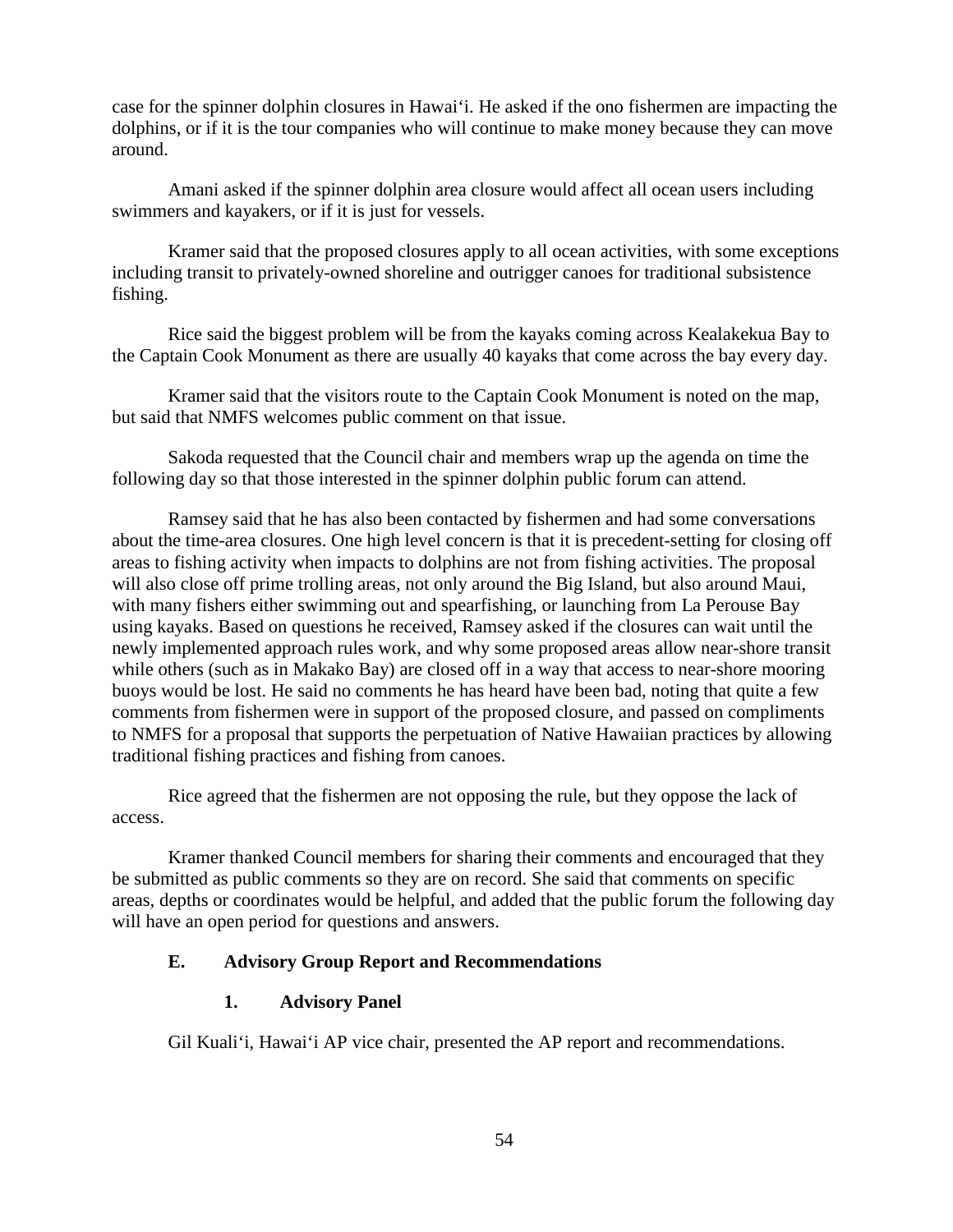*Regarding seabird mitigation measures in the Hawai'i longline fishery,* the Hawai'i AP recommended the Council support alternative 2 and ensure that the regulations list the material description rather than brand names.

Kuali'i added that the AP was concerned that regulations are difficult to modify or remove once implemented, and some prudence should be applied. The AP understands that this is a Council and fishery-led initiative, but it is important to maintain as much flexibility in the specifications as possible.

# **2. Fishing Industry Advisory Committee**

Ishizaki presented the FIAC recommendations on behalf of Michael Goto, FIAC chair.

- *Regarding the modification of seabird interaction mitigation measures in the deep-set longline fishery,* the FIAC recommended the Council adopt alternative 2, which would replace blue-dyed, thawed bait and strategic offal discharge measures required for stern-setting deep-set longline vessels with a new tori line requirement, and implement best practices training on offal management as part of the annual protected species workshop. The FIAC supported tori line regulatory specifications that identify appropriate aerial and drag section backbone material with the additional language of "other similar material" to account for unanticipated issues with procuring the specified material. FIAC recommended that the Council periodically review the minimum standards and consider refinements, if necessary.
- *Regarding FKWs,* the FIAC recommended PIFSC and PIRO continue to work with HLA, FKWTRT and the Council to identify research priorities to address FKW interactions in the Hawai'i longline fishery.

Ishizaki noted that there was a similar recommendation regarding FKW priorities from the FIAC at the June 2021 meeting.

### **3. Non-Commercial Fishing Advisory Committee**

There were no NCFAC recommendations regarding protected species.

### **4. Scientific and Statistical Committee**

Justin Hospital, SSC member, presented the SSC report and recommendations.

*Regarding the modification of seabird interaction mitigation measures in the deep-set longline fishery,* the SSC reiterated its previous recommendation supporting alternative 2 (replace blue-dyed, thawed fish bait with tori lines, remove the regulatory requirement for strategic offal discharge and provide best practice training for offal management at protected species workshops). The SSC noted that the preferred alternative mitigation measures and regulatory specifications are based on the best scientific information available (evidence-informed). The SSC supported the regulatory exemption for the tori line attachment point height.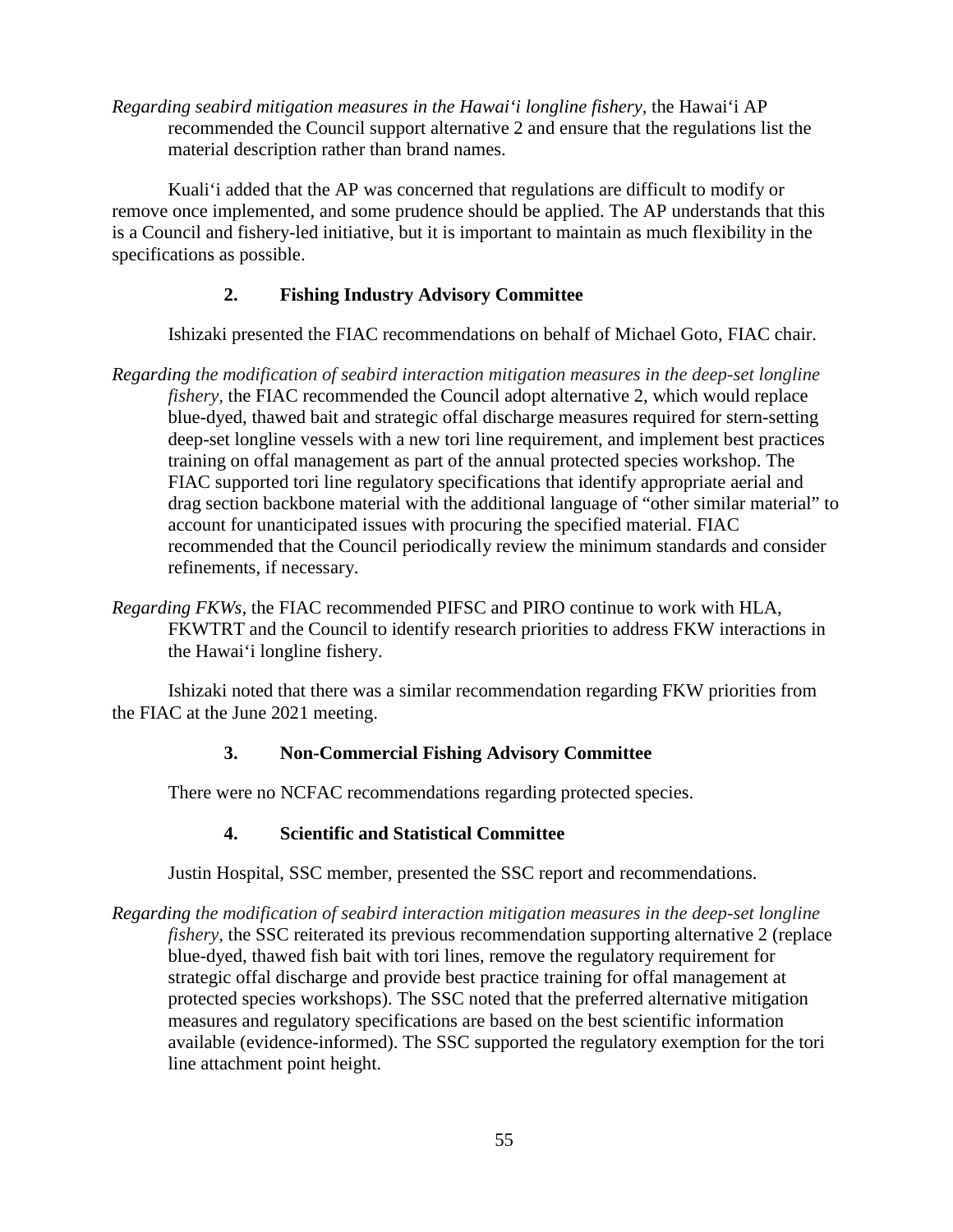- *Regarding the Hawai'i shallow-set longline fishery EFP,* the SSC supports the proposed study under the EFP.
- *Regarding the FKW weak hook study,* the SSC tasks the FKW Working Group to work with staff as appropriate to develop the Council position on the implications of the study results in preparation for the in-person FKWTRT meeting in 2022.

Hospital noted that the SSC did not receive the weak hook study final report until the last day of the meeting, and did not receive the detailed presentation that the Council received. The SSC's FKW Working Group members did assist staff with review of the draft report, and members reiterated concerns they had during the SSC meeting.

# **F. Public Comment**

Eric Kingma, HLA, provided comments on the shallow-set longline EFP and the deep-set fishery seabird mitigation measure modifications. Regarding the EFP, HLA is looking at the issue in terms of both seabird conservation and improving operational efficiency in the shallowset fishery. HLA looks to the Council's favorable review on the EFP consideration, and appreciates Council staff's assistance as well as review by PIRO SFD and consideration by the regional administrator. Regarding the seabird mitigation measure action in the deep-set fishery, HLA has been involved in the research and understands that eliminating blue-dyed bait and the offal discard requirement in lieu of tori lines will result in seabird conservation, and HLA wants to get ahead of the issue and reduce the interactions that have been increasing. HLA had a general membership meeting earlier in the day where the tori line specifications under consideration were presented, and HLA is in full support. HLA would appreciate potential flexibility in refining the specifications as the fishery encounters any implementation issues, but at the start, specifying a certain material type or similar material is the best way forward.

Ryan Steen, HLA and FKWTRT member, commented on the FKW weak hook study. The suggestion that the FKWTRT directed a 10% threshold is not correct, as there was never an agreement among the members as to what threshold of impact is acceptable for switching to weaker hooks. FKWTRT discussed the number of sets that would be performed under the study and the statistical power for detecting a certain change, and was told that it would only be possible to determine a statistically significant difference of 10% due to the number of sets that would be conducted. The fishery had hoped for a study that could detect a 5% difference. The industry believes that no economic impact is acceptable for switching to a weaker hook. Steen also said that while the final report does include a discussion on straightened hooks, the issue was that many of the hooks that were straightened were not collected in many of the sets. He noted there are no good data on straightened hooks, even though that was information the FKWTRT had requested and was told would be collected in the study. From the fishery's perspective, a weaker hook is not the direction that FKWTRT should be heading, as weak hooks have not proven to be the fix and HLA will be advocating for the FKWTRT to take a different direction.

Kuali'i provided comments on the spinner dolphin time-area closure proposed rule, noting that he agrees with comments made by Rice regarding the overlap between the proposed closure and fishing activities, and the effects on fishermen.

# **G. Council Discussion and Action**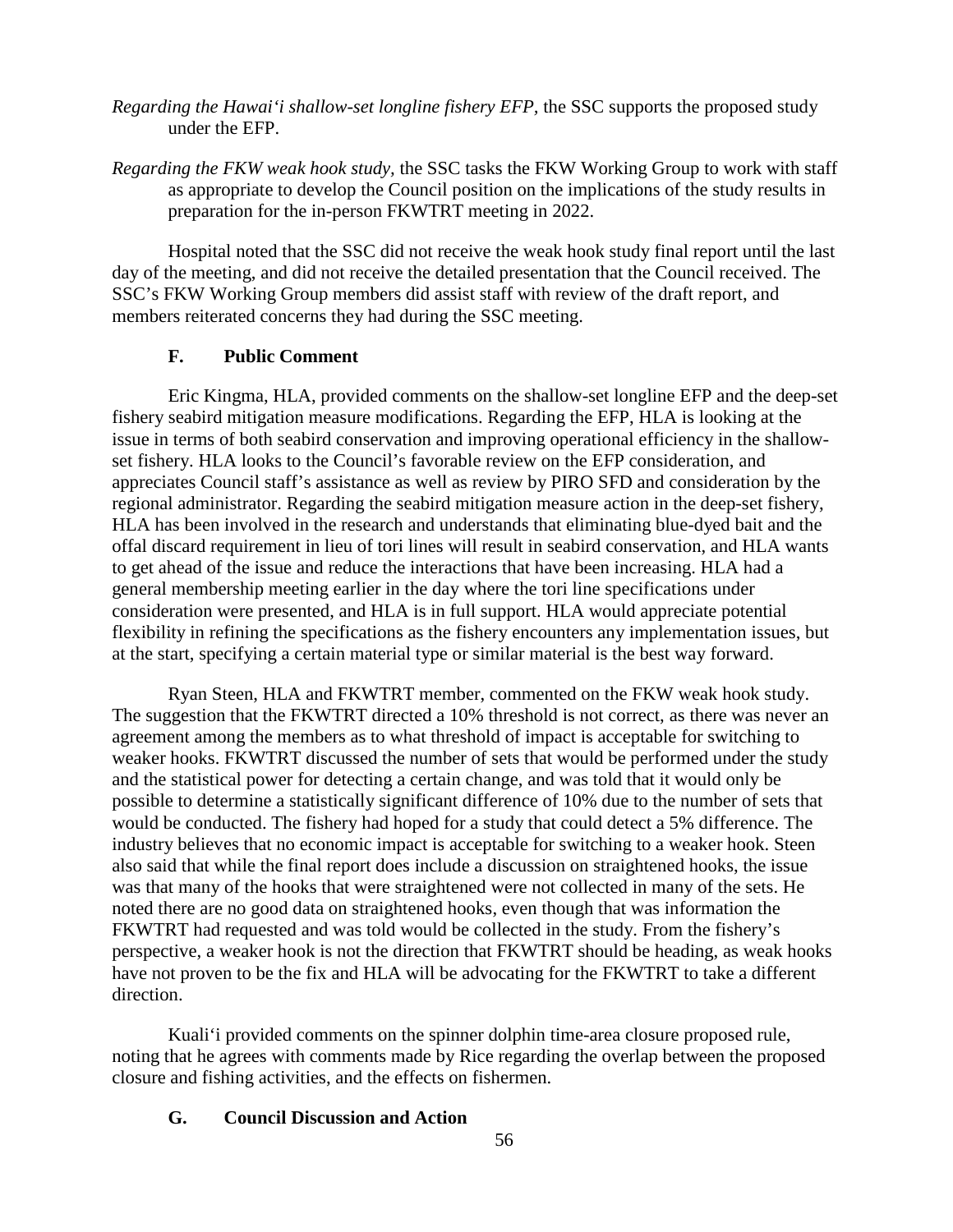*Regarding the modification of seabird interaction mitigation measures in the deep-set longline fishery, the Council* **recommended the following regulatory amendments to improve the overall operational practicality and mitigation efficacy of required measures for the Hawai'i deep-set longline fishery (alternative 2 in the draft regulatory amendment):**

- **a. Replace blue-dyed, thawed bait and strategic offal discharge measures required for stern-setting deep-set longline vessels with a new tori line requirement; and**
- **b. In lieu of a regulatory requirement for a strategic offal discharge measure, implement best practices training on offal management as part of the annual protected species workshop, based on the best practices as presented, or any update thereof.**

**The Council recommended the tori line regulatory specifications as follows:**

- **a. Length specification of a minimum of 50 m for the aerial section and a minimum total length of 100 m.**
- **b. Specify material type, while maintaining some flexibility:**
	- **i. Aerial section: Ultra-high molecular weight polyethylene or other similar material that is light-weight, water-resistant, low stretch and floats in water.**
	- **ii. Drag section: 6 mm or larger braided material that is water-resistant and floats in water.**
	- **iii. Prohibited material for aerial or drag sections: Prohibit use of monofilament nylon in the aerial or drag sections of the tori line.**
- **c. Require two tori lines meeting specifications to be present on the vessel at the start of every trip.**
- **d. Aerial section must have streamers that are a minimum of 30 cm in length and spaced less than 1 m apart, except no streamers are required for the last 20 m of the aerial section.**
- **e. Tori line must be attached to the vessel or a fixed structure on the vessel made of rigid material at a minimum height of 5 m above the water if located within 2 m from vessel stern (or additional 0.5 m height for every 5 m distance from stern).**
- **f. Require a breakaway point to be included at the point of attachment.**
- **g. Attachment point height exemption that allows the operator to use an alternative attachment at the highest possible point on the vessel if the structure used to attach the tori line breaks during a trip (exemption only applies for that trip).**

**Further, the Council deems that the regulations implementing the recommendations are necessary or appropriate in accordance with Section 303(c) of the MSA. In doing so, the Council directs Council staff to work with NMFS to complete regulatory language to implement the Council's final action. Unless otherwise explicitly directed by the Council, the Council authorizes the executive director and the chair to review the draft regulations to verify that they are consistent with the Council action before submitting them, along with this determination, to the Secretary on behalf of the Council. The executive director and the chair are authorized to withhold submission of the Council action and/or proposed**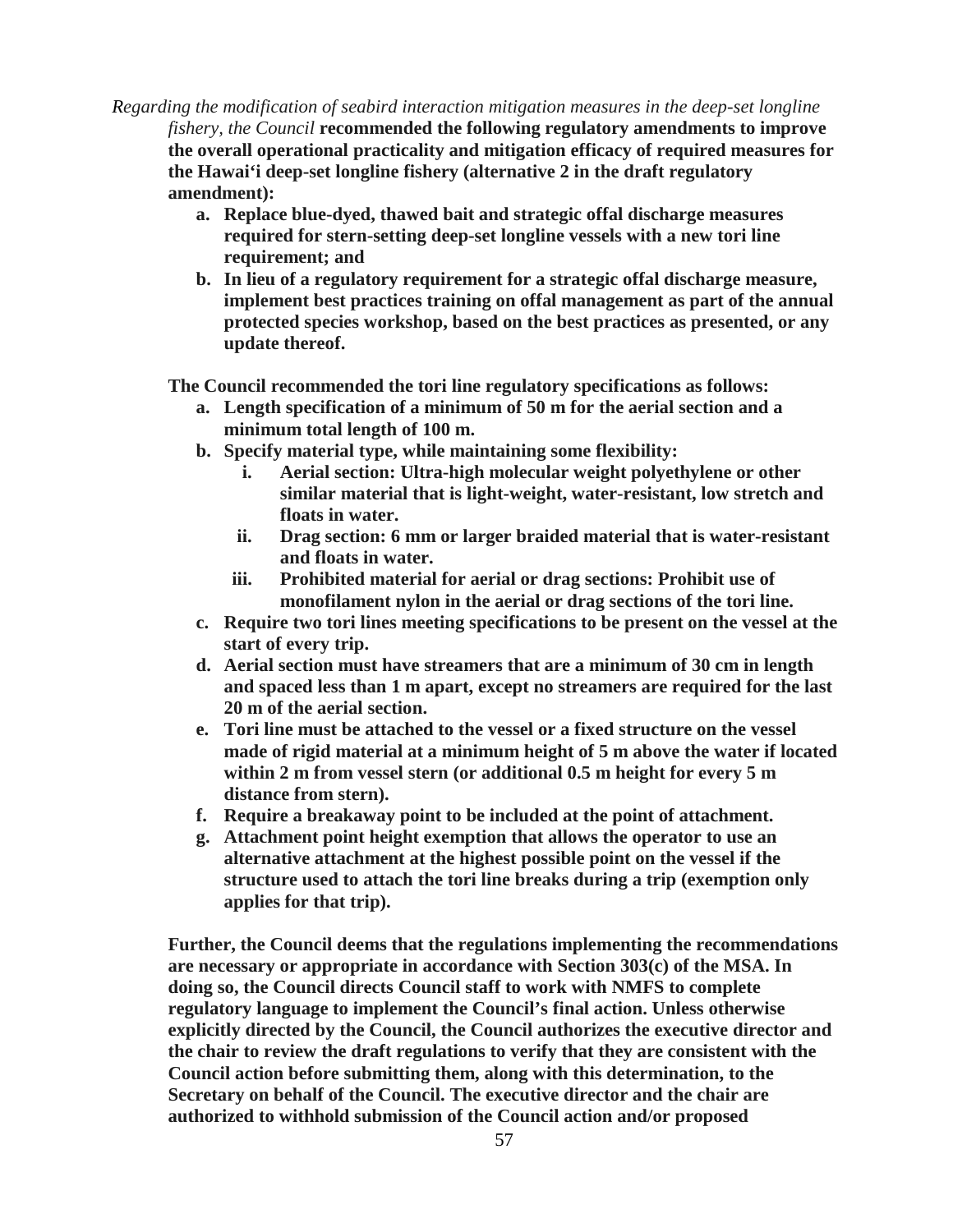### **regulations and take the action back to the Council if, in their determination, the proposed regulations are not consistent with the Council action**.

Tosatto said that he will be abstaining because this is a final action that will come before him for decision-making.

# *Moved by Rice; seconded by Sword. Motion passed with Tosatto abstaining.*

Tosatto raised a point of order on the last action, noting that the discussion during the motion should be limited only to voting members, whereas Soliai asked for any comments from nonvoting members.

Simonds said that nonvoting members are allowed to comment but not allowed to vote.

Tosatto asked GCPI to consult Robert's Rules.

Onaga said that under Robert's Rules, when discussing motions during debate of the motion, any member can speak, so it would appear that any member must be germane to the motion, must address all remarks and the speaker must be courteous.

Tosatto withdrew his point of order.

*Regarding the modification of seabird interaction mitigation measures in the deep-set longline fishery, the Council* **directed staff to convene a tori line implementation team comprising Council, NMFS PIRO, NMFS PIFSC, industry and other appropriate expertise to support the transition from blue-dyed bait to tori lines by developing additional design guidance for fishery participants to build their own lines that meet regulatory specification and coordinating distribution of tori lines and poles at no cost to fishery participants. Additionally, the implementation team should develop a process for periodically reviewing the minimum standards for tori line design or materials, and report back to the Council for its consideration at a future meeting, if appropriate.** 

# *Moved by Dueñas; seconded by Sword. Motion passed.*

# *Regarding the Hawai'i shallow-set longline fishery EFP, the Council* **recommended issuance of the EFP to HLA.**

Sakoda asked if his "yes" vote on this motion would be considered the State of Hawai'i's official consultation response.

Tosatto said no, noting that he envisions one of his staff would have a follow-up call with Sakoda or the appropriate representative, and that a "yes" vote in this case would be in support of the Council's consultation.

Sakoda says that the State of Hawai'i does support the EFP application.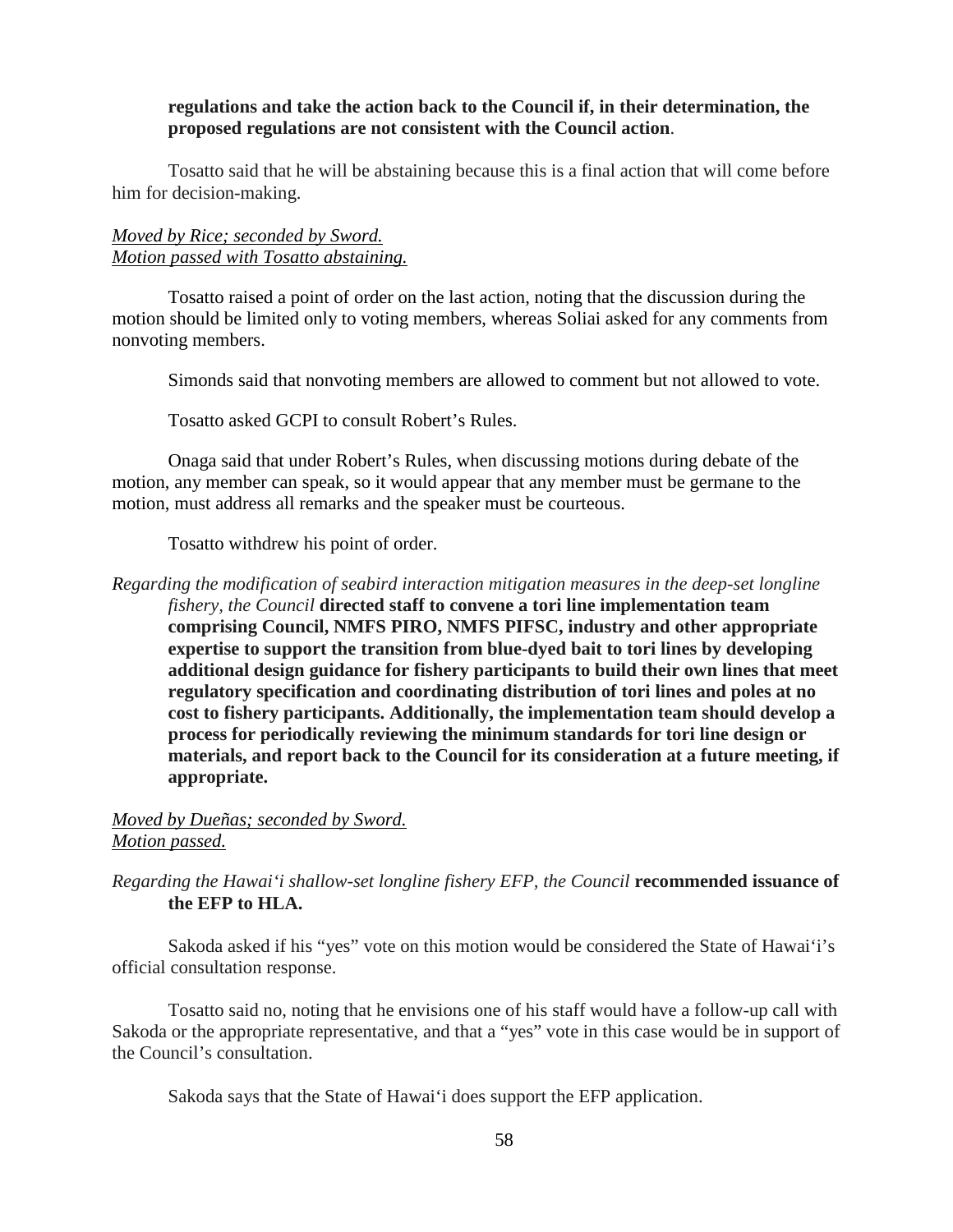Tosatto said he will abstain mostly because it is reflective of a consultation regarding the EFP with NMFS.

## *Moved by Sword; seconded by Dunham. Motion passed with Tosatto abstaining.*

# *Regarding the FKW weak hook study, the Council* **directed staff to develop the Council position on the implications of the weak hook study with input from SSC working group in preparation for the in-person FKWTRT meeting in 2022.**

Rice said that from what he understands, a hook in a FKW is considered a serious injury, which does not make sense because a FKW that died of natural causes was found with six hooks in the stomach.

Dueñas asked that staff spell out acronyms in the motions for the benefit of the public.

## *Moved by Sword; seconded by Rice. Motion passed.*

# *Regarding the spinner dolphin time-area closure proposed rule, the Council* **directed staff to send a comment letter in response to the proposed rule highlighting fishery issues identified by Council members.**

Sakoda said that the State of Hawai'i will also be submitting its own letter, but noted he has no problem supporting the motion.

# *Moved by Sword; seconded by Rice. Motion passed.*

*Regarding coral critical habitat, the Council* **requested NMFS PIRO continue coordination with the territory governments in advance of the final rule to designate critical habitat for ESA-listed coral species, including follow up with the Guam and the CNMI governments to provide specific reasons for not accepting the territorial objection of the NMFS negative determination on the CZMA federal consistency provisions.**

*Moved by Sword; seconded by Dunham. Motion passed.*

# **XI. Pelagic and International Fisheries**

#### **A. American Samoa Longline Fishery Report**

Keith Bigelow, PIFSC, provided the 2021 semi-annual report for the American Samoa longline fishery. Fishing performance in American Samoa was relatively poor in 2020, with 11 active vessels deploying approximately 3.6 million hooks and landing 30,000 albacore. The CPUE in 2020 was the worst in the history of the fishery at approximately 8.4 albacore per 1,000 hooks, compared to the fleet's ideal CPUE of approximately 12 fish per 1,000 hooks. From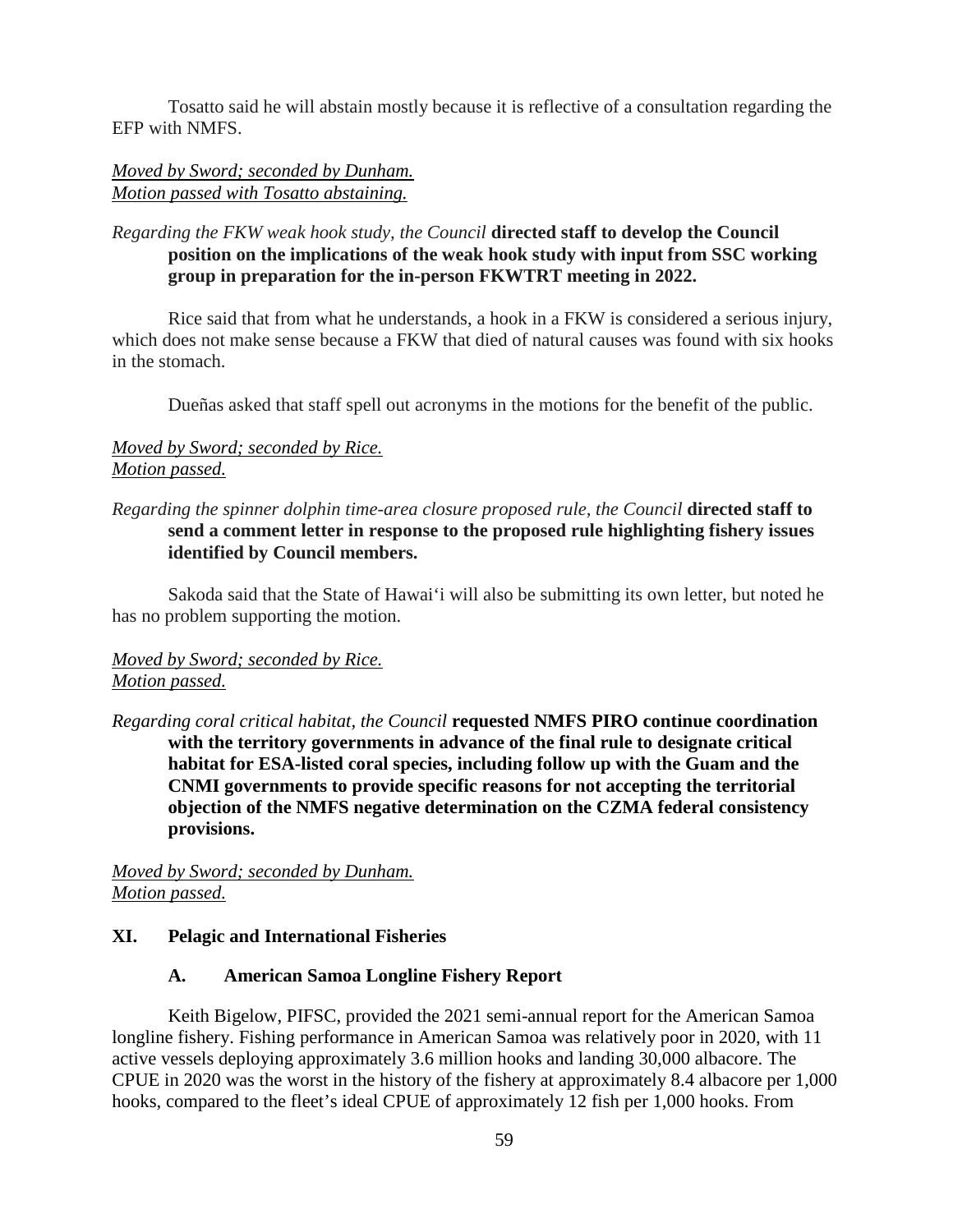January to May 2021, the fishery performed slightly better, catching 8.9 fish per 1,000 hooks, compared to six fish per 1,000 hooks in 2020 for the same period. There have been interruptions in flights slowing down the processing of logbooks at PIFSC, and PIRO staff in American Samoa has assisted with retrieving logbooks and electronic reporting (ER) implementation.

Dueñas asked how size composition of fish landed in the American Samoa longline fishery has changed, and whether El Niño or La Niña has had an effect on any observed changes.

Bigelow said the El Niño cycle impacts more tropical waters. The size frequency of albacore is fairly similar throughout history, approximately 42 pounds per fish on average, much smaller than the Hawai'i-caught tuna. Bigelow said that PIFSC noted changes in the size frequency from the longline fishery. He added that South Pacific albacore is smaller than its North Pacific albacore counterpart, and the average size per fish has remained unchanged. Troll fisheries at higher latitudes catch juveniles, while American Samoa catches adult fish typically at 9 or 10 years old.

Sword asked how the logbook information and other data from the region may help fishermen increase their CPUE.

Bigelow said there was a new stock assessment in 2021 and catches from China and Taiwan have been high. Effort controls are likely needed by the WCPFC to reduce pressure on the stock and help CPUE. American Samoa is in a difficult place because the U.S. EEZ is relatively small, with other nations' EEZs surrounding American Samoa, meaning that there is not a lot of opportunity compared to other Pacific Island countries that have a larger area to fish.

Sword asked if the condition could improve for American Samoa vessels if they could reach high seas areas to fish.

Bigelow said American Samoa vessels do have the opportunity to fish on the high seas and had fished on the high seas in the past, but have stayed in the U.S. EEZ in recent years.

Soliai asked if the CPUE compares to other nations of similar fleet sizes.

Bigelow said some nations have higher catch rates, but CPUE declined across the board in 2020. China and Chinese Taipei vessels are larger and have the ability to move around to fish on high seas.

Soliai asked if the 8.4 and 8.9 fish per 1,000 hooks for the last two years was roughly average for the region.

Bigelow said the other Pacific Island countries have similar CPUE, but this is the poorest CPUE in the history of the American Samoa fleet. Vessels prefer to get approximately 12 albacore per 1,000 hooks, so 8.4 is approximately a 30% reduction.

Peck asked if other species, such as yellowfin and mahimahi, are included in the full longline report.

Bigelow said the 2021 annual report will be presented in March 2022 and will include incidental species such as yellowfin, wahoo and mahimahi.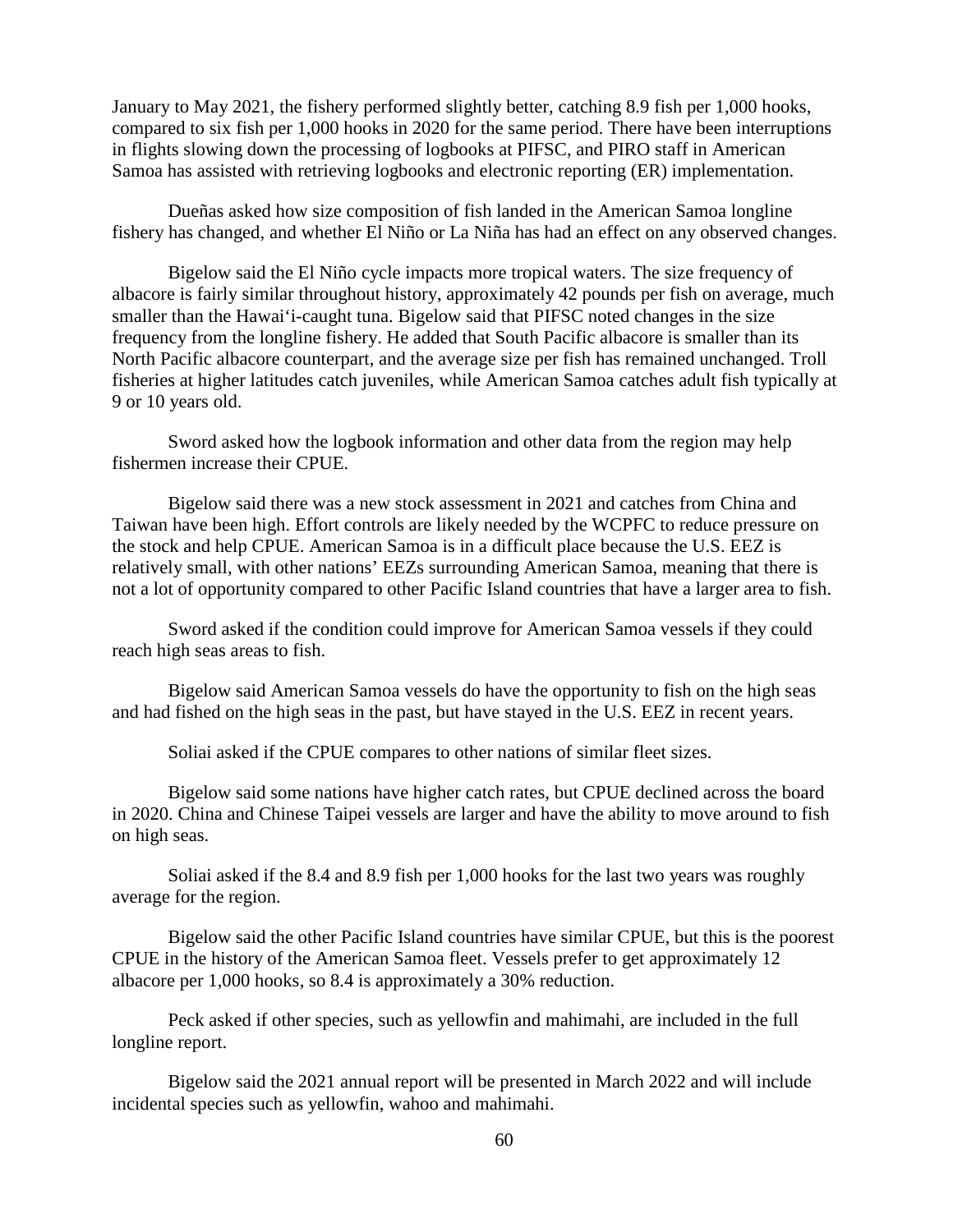Peck asked if the CPUE for the incidental species have changed.

Bigelow said he did not know.

# **B. Hawai'i Longline Fishery Report**

Russell Ito, PIFSC, provided the 2021 semi-annual report for the Hawai'i longline fishery (deep-set and shallow-set components). The report described fishery statistics including participation, effort and catch in 2020 and 2021. Participation peaked at approximately 140 vessels in February 2020, started dropping in April 2020 to a low of 115 vessels in August 2020, but has been increasing slowly up to approximately 130 vessels as of July 2021. There was an increase in monthly trips since the COVID-19 pandemic, which peaked at 220 trips in March 2021. Fishing effort was approximately 2,200 longline sets from early 2021 through June 2021, increasing from a low of 1,600 longline sets in April 2020. CPUE and catch for bigeye tuna has fluctuated with peaks in April 2020 and winter 2021 at approximately four fish per 1,000 hooks,. Swordfish catches were relatively high by the end of 2020, with higher catches seen in 2021 compared to previous years. Ito noted that higher swordfish catches in March and April 2021 are likely related to more flights and the ability to move product. Ito also provided updates on the Hawai'i longline fishery's gear modifications for shark conservation and recovery from COVID-19.

Ito summarized the implementation of ER, noting that 124 out of the 147 active vessels have been equipped with ER tablets. Tablets were also sent to American Samoa and are undergoing testing with the PIR Observer Program staff, but outreach to deploy tablets has not yet started. The NOAA OLE is replacing old VMS units that are having issues synchronizing with the ER tablets. Replacement tablets have been made available and VMS connectivity has greatly improved. Software development continues to incorporate fishermen's suggestions into the application, and software updates for vessels operating out of California have been accomplished. Ito noted challenges with COVID-19 protocols, timing for intercepting captains and captain turn-over.

Rice asked if the decline in bigeye tuna during the summer can be attributed to La Niña.

Ito said he was not sure, but suspected La Niña may have influenced how vessels were operating. He added that the timing when the economy opened up was helpful because the fish prices were high and boats were able to continue operating even with the poor bigeye catches.

Rice said La Niña definitely impacted his fishing with a bad summer for yellowfin, but he has seen conditions improve in the last couple of months. He asked if the Hawai'i longline fishery catches have also picked back up.

Ito said conditions have improved into the fall, but the fleet was struggling a couple of months ago due to the low catch per trip. He added that troll fishery catches were also poor around Kaua'i over the summer.

Dueñas asked if there are changes with size frequency and CPUE in the Hawai'i longline fishery.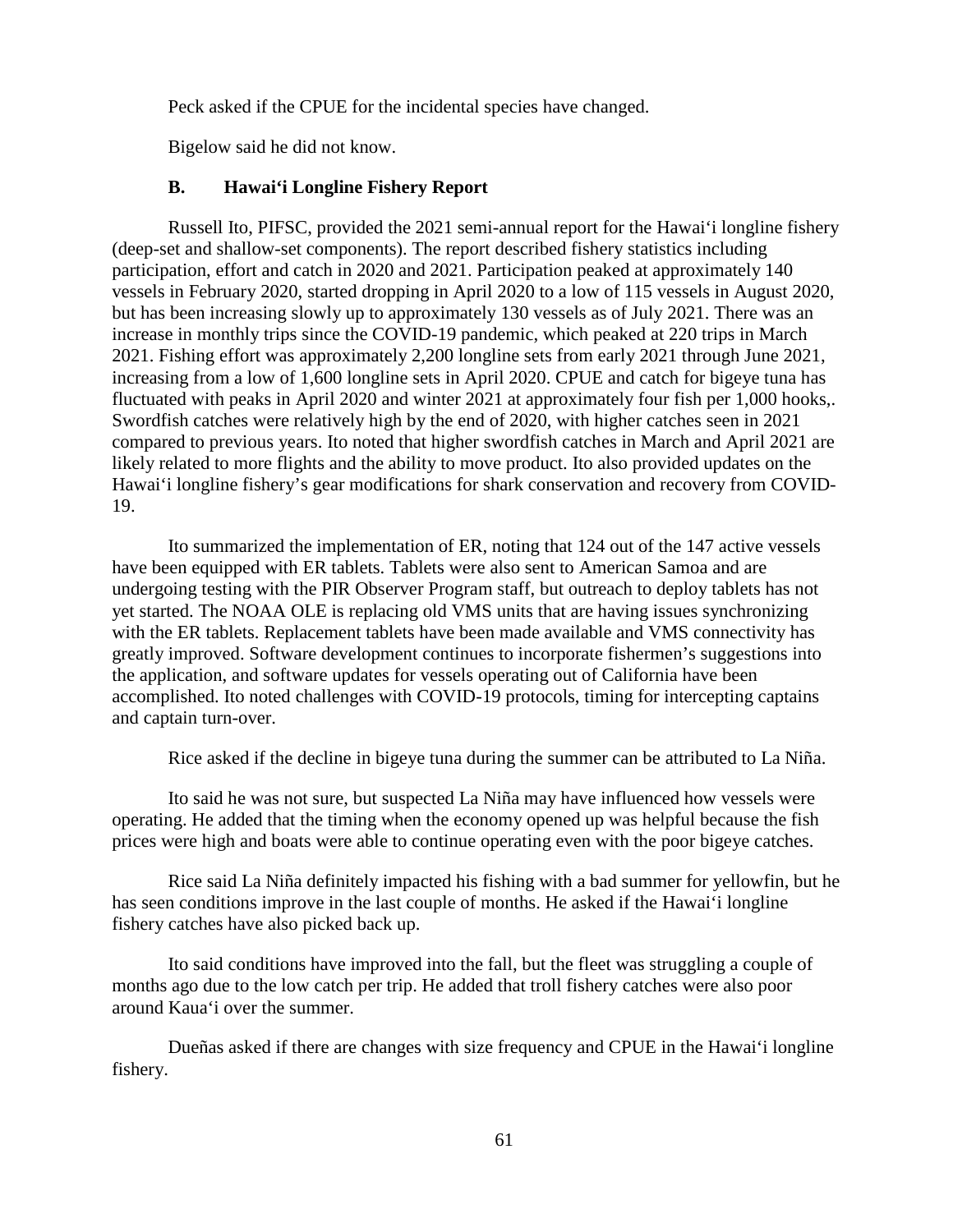Ito said bigeye tuna CPUE was lower in 2021 compared to 2020, but size frequency has not changed from approximately 80 pounds per fish. Swordfish average size is approximately 160 pounds per fish, which has been consistent over the years.

Dueñas said that Hawai'i has the heathiest fish stocks out of the entire Pacific region and the consistent sizes over the years confirm that, which is relevant in the WCPFC's quota issues for the Hawai'i longline fishery. He asked about the Hawai'i longline fishery's switch to milkfish bait and whether that has made a difference, noting that Guam fishermen tried using milkfish bait for a few years, but was not continued.

Ito said some boats have tried using milkfish as an alternative to sanma (saury) and sardines due to supply and cost issues. He is not sure if that had an impact on CPUE, but suspected that the fleet had some success with milkfish as it continues to use it.

Dueñas asked if there is research on fishing impacts following the monument closures.

Ito said he has not done research on the impacts as he is focused on ER deployments, and said he would leave that up to the stock assessment scientists.

Soliai asked what impact climate or climate change may have on American Samoa and Hawai'i longline fisheries.

Bigelow said the question would be better addressed by PIFSC's Ecosystem Sciences Division.

Soliai said he would consider it as a recommendation to PIFSC.

Amani asked if ER tablet in-person training will be provided in American Samoa beyond the training videos, and about the average time to train users.

Ito said none of the American Samoa vessels have tablets deployed now, but test tablets were sent to American Samoa and are undergoing testing with PIR Observer Program staff, with plans to conduct outreach with the boats at a later time. Training in American Samoa is problematic because there is currently no experienced or dedicated staff for tablet deployment there. Training can be done in approximately 15 minutes for tech-savvy operators, and those who are not comfortable will file paper logs along with their ER transmission so that data can be cross-checked.

Soliai said he had issue with the characterization that training in American Samoa was "problematic" and that lack of progress should not be attributed to boat owners as they are eager to transition to ER. Soliai asked for a timeline for conducting the training in American Samoa.

Bigelow said the delay was due to PIFSC staffing issues that the agency hopes to solve eventually, and agreed that it was not an industry problem.

Dang said he appreciated the progress with the fleet's adoption of the ER system, and said he was glad that some of the challenges, including language and technology barriers, are being worked through.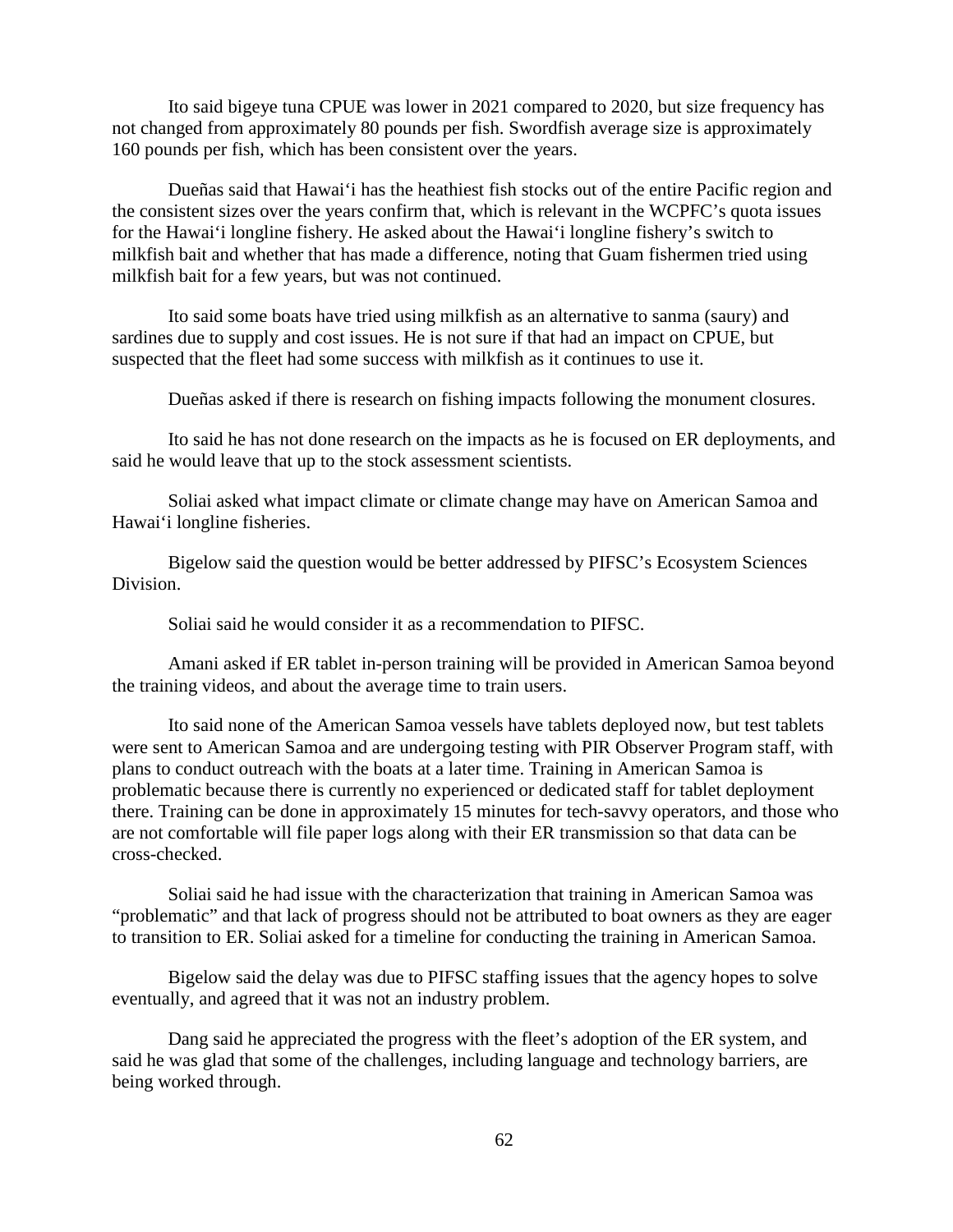## **C. Hawai'i Community Tagging Program**

Melanie Hutchinson, Cooperative Institute for Marine and Atmospheric Research (CIMAR), provided an overview of the Hawai'i Community Tagging Program. The Program began in 2016 as a collaborative research program focused on the use of advanced telemetry technologies to elucidate shark behavior and habitat requirements. The focus began on bigeye thresher sharks but shifted to oceanic whitetip sharks as the Program developed. This work depends on the efforts and local ecological knowledge of the fishing community to deploy tags, collect data and pursue practical and sustainable solutions to mortality mitigation. The Program has conducted eight workshops and trained 160 fishers in Hawai'i as participants. One of the major issues addressed in community outreach is improved shark identification. Research objectives include improving knowledge of habitat use, stock structure and demographics around Hawai'i, and research to reduce the risk to key shark species in fisheries. Tagging initiatives include the use of acoustic, satellite and individual identification tags.

Molly Scott, CIMAR, summarized oceanic whitetip shark movements related to FADs using electronic tags. Other research efforts investigated the association of silky and oceanic whitetip sharks with offshore aquaculture pens and State FADs. An offshore aquaculture cage that broke loose from its mooring in July 2021 provided an opportunity to compare movement patterns of these sharks with respect to presence and absence of the cage.

Hutchinson summarized large scale satellite tagging studies throughout the Pacific Ocean and the impacts of habitat conditions on vertical movement. She also presented depredation mitigation efforts, including galvanic releases on "jugs" and magnetic deterrents. Researchers used photo identification to observe movement and site fidelity of more than 150 individual sharks.

Scott summarized outreach efforts and future steps, which include collaboration with other scientists to develop improved species distribution maps and partnering with the U.S. Animal Telemetry Network and International Ocean Tracking Network. Scott explained the outreach and media component of the program, including filming with the Planet Shark series with National Geographic that will focus on community-based shark conservation programs. Next steps will be to integrate habitat-use, fishing interaction and environmental data to create species distribution models in collaboration with colleagues from the Southwest Fisheries Science Center and PIFSC. This will enable the scientists to elucidate potential biological hot spots and drivers of movements for these highly migratory species.

Gourley said a similar effort in the Mariana Archipelago to track shark movements would be beneficial and that an identification key for sharks that could update an old NOAA booklet is needed.

Rice said most sharks are on the west side of the Big Island of Hawai'i now that two buoys have been redeployed, and the sharks stay on the down-current side of those buoys. Rice also said he was glad to know that sharks known as bronze whalers are actually silky sharks. Rice said the large fish pens was taking fish away from natural ledges, which a lot of people did not like, and he is glad they are gone. Rice asked if the fishermen that the team is working with also took them to the private FADs to work with the sharks.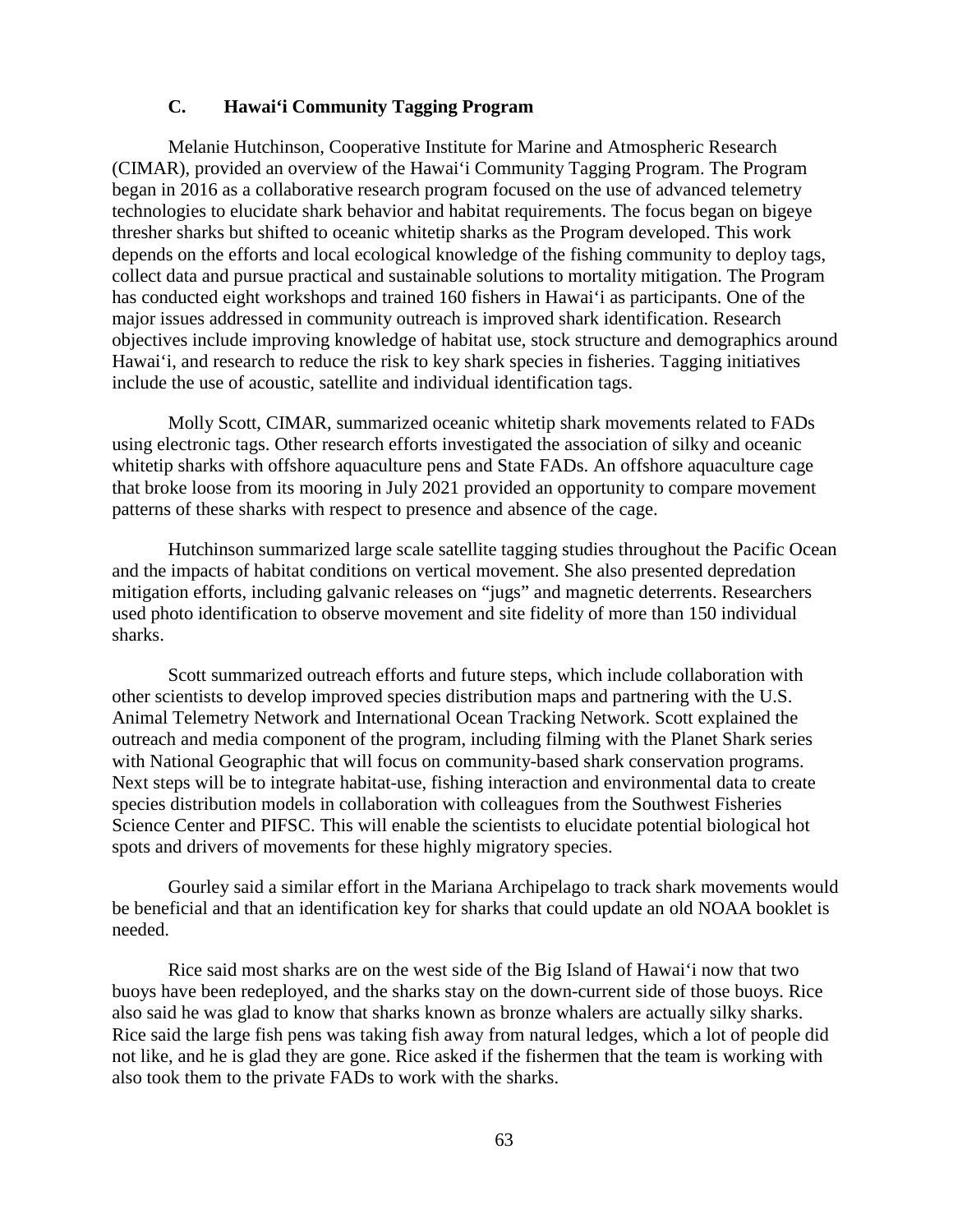Hutchinson said her team has not fished with anyone since COVID-19, but noted that the purpose was to train fishers to tag themselves and that some have reported tagging on private FADs. Hutchinson said she will send Rice an ID guide.

Rice suggested that fishermen tag sharks at OTEC and TP buoys because it would be interesting to see if those sharks stay in the area. He said he has caught a shark at C buoy in the past that had five or six hooks in its mouth, suggesting that it may be a resident shark.

Muña-Brecht said DAWR had a shark depredation proposal that includes swabs of depredated catch, and asked whether shark avoidance strategies have already been developed or determined to be effective.

Hutchinson said the avoidance strategy is a component still to come, as her team is still in the data-generation phase and has not yet published anything from the project. She noted that the quarterly newsletter posted on the CIMAR webpage includes a featured fishermen section, and the fishermen are always asked about their depredation avoidance strategies. The team is documenting the information from fishermen, which will be part of a forthcoming overarching report for the entire program. Hutchinson also referred to Iwane's publication, which includes some ideas from fishermen on strategies they are using or interested in testing.

Amani said she has noticed more sharks while spearfishing, trolling and bottomfishing. Amani asked if a time will come when information will be gathered on whether there are too many sharks and that some action is needed.

Hutchinson said the team does not make those decisions, as its role is to generate information for decision makers.

Amani asked why aquaculture pens off Kona were removed.

Hutchinson said a private company owned it and it was removed after it broke free of the mooring. Her team had a partnership with the company that owned the pen, so the team was able to generate some data around the time the pen broke loose. The mooring was later recovered and the company is considering next steps for the pen.

Rice said the pen was shipped to the mainland and not likely to be brought back to Kona.

Dueñas said Guam has been dealing with shark depredation for more than 20 years, including when he used to fish at one of the FADs where it was almost guaranteed to get depredated by a shark at some point, but would never see the actual shark. Dueñas said that many of the FADs used by the large purse-seine fisheries are lost, some of which became snagged on Guam reefs. He believes the FADs could be bringing in the shark ecosystem toward Guam. He compared the conservation of sharks at a time when large amounts of fish are harvested from the ocean to releasing wolves back into the wild when the deer population is small. Dueñas hopes the tagging program can expand beyond Hawai'i, and suggested color coding the tags by location so that fishermen can easily identify whether the shark was tagged at a specific FAD or bank.

Hutchinson said she liked the idea of color coding the tags.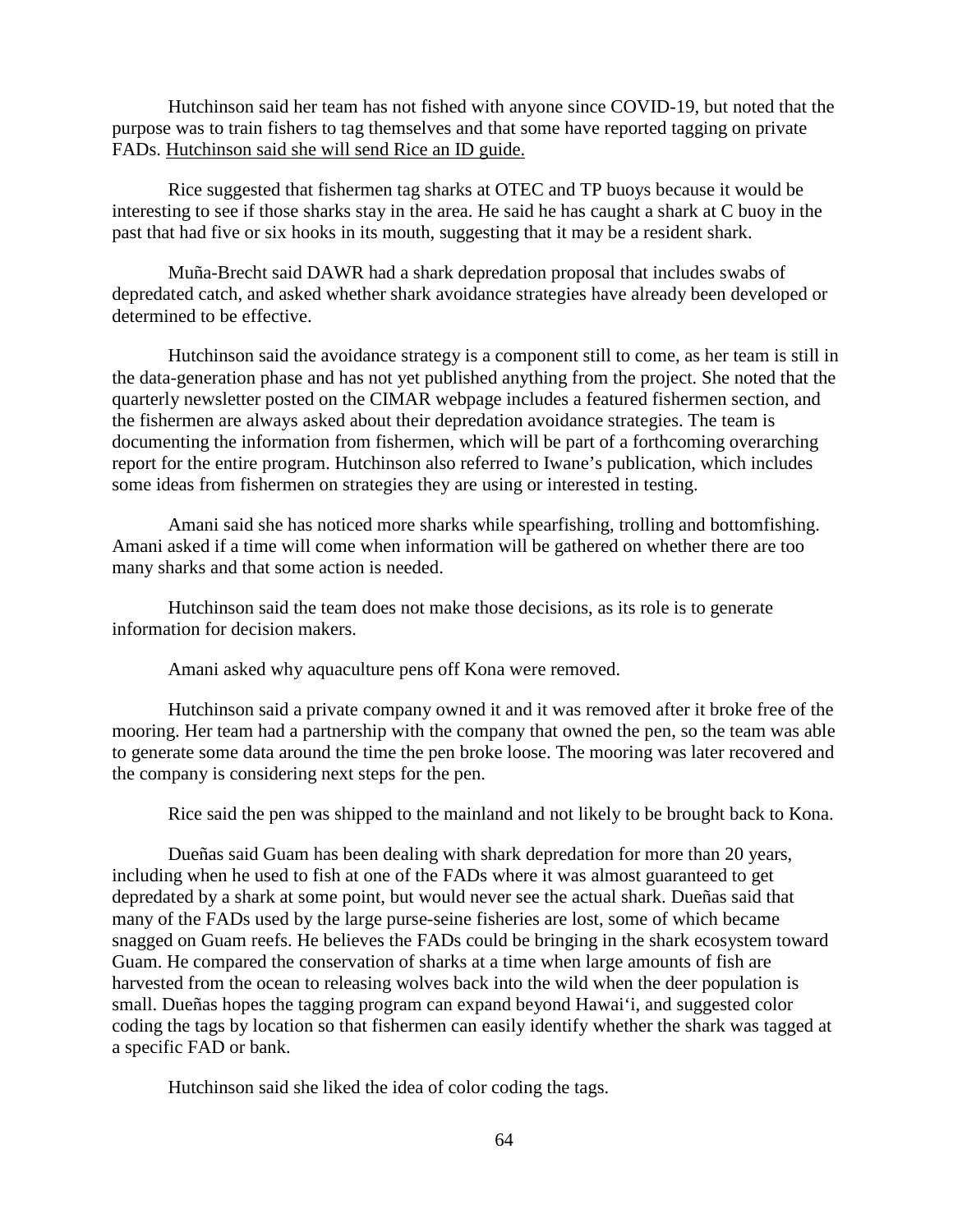Soliai asked how he can get similar research done in American Samoa, noting increases in depredation and a recent fatal shark attack. He asked if there is a place to report fatal shark attacks.

Hutchinson referred to the International Shark Attack Database run by the Florida Museum at the University of Florida.

Ramsey said shark attacks are not that rare in Hawai'i, noting some that had occurred recently. He asked about the method of sharing information and results with the fishermen, noting that successful tagging programs rely on good circular communication between fishers and scientists.

Hutchinson said communication started from fishing with fishermen and word of mouth through those established relationships, and later expanded to workshops and multiple social media platforms. Tagging results are communicated back to the fishermen anytime data are received from the tags. The team also has a quarterly newsletter. The communication back to the fishermen includes not only what their tags did, but the impacts of what is learned from the tags.

Ramsey said he is interested in learning how the breakaway jug system works, noting issues with jugs used in drone fishing.

Hutchinson said that the breakaway is called a galvanic timed release, and she could follow up with Ramsey.

Rice said sharks work on instinct, noting that he once used a sandwich container to distract a shark while catching tuna.

Tosatto reminded the Council members and fishing community that oceanic whitetip sharks are listed as threatened under the ESA. While there are no take prohibitions under Section 4(d) provisions, impacting and affecting the behavior of the species would not be consistent with the ESA. He said that NMFS needs to learn more about the jugging practice, including the need for a 4(d) rule. The Forever Ocean Aquaculture Project (the fish pens) was always intended to be a temporary project that received a special permit under the Coral Reef Ecosystem FMP. When the fish pen broke free, it was on its last harvest round and was due to come out of the water shortly after that event happened. Learning about how sharks interact with those aquaculture cages in federal waters, as well as the impacts on fisheries, is something that PIRO will be considering with the Council in its aquaculture Programmatic Environmental Impact Statement.

Dang asked about the level of interactions that troll and handline fisheries have with sharks.

Hutchinson said that is one piece of information the team is trying to generate with the tagging effort, noting that reporting of shark interactions is voluntary.

Rice said fishing on the up-current side of a FAD would be a deterrent to catching sharks in his experience. Rice also said the practice of jugging for sharks was happening in the 1980's prior to the ESA determination.

#### **D. Area-Based Management Working Group Reports**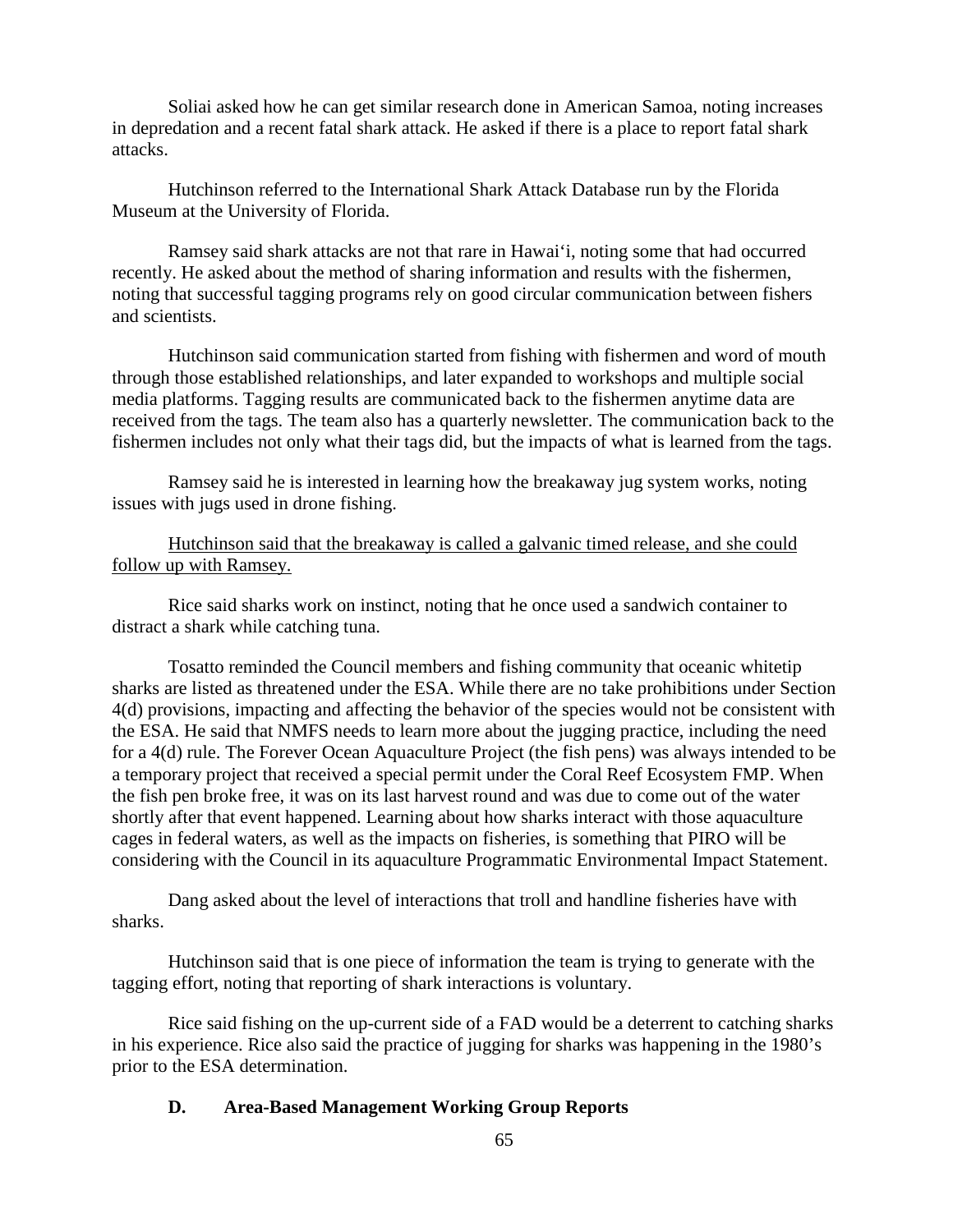#### **1. Council Coordination Committee Working Group**

Mark Fitchett, Council staff, reported on the CCC subcommittee on area-based management (ABM), which was formed at the May 2021 meeting. The subcommittee is preparing a draft report of regional area-based measures for federal waters in the U.S. EEZ by May 2022. Fitchett described eight principles of the Biden Administration's "America the Beautiful" initiative and how they may apply to ABM. The CCC is operating on the definition of "conservation" agreed upon before its October 2021 meeting as the initiative does not have a definition for conservation at this time. Fitchett also described the subcommittee's proposed criteria for conservation based on the International Union for the Conservation of Nature guideline, including the need for evidence to support the need for ABM for the purpose of conservation. The CCC subcommittee is now collating regional ABM measures for the purpose of conservation that may be intended for fisheries management, protecting species of interest and protecting habitat. Each member from each region is in charge of cataloging this information. 61% of Western Pacific waters are closed off or protected in one way or another, including through marine national monuments. Other regions do not have equivalent levels of protection. The Western Pacific Region, like other regions, prohibits the use of bottom trawls, bottom tending gears and destructive gears. Fitchett described the next steps for the subcommittee, noting that the draft report is expected to be available at the next CCC meeting in May 2022.

Dueñas asked if the subcommittee recommends looking at mitigation and conservation efforts, noting that mitigation is more important than closures.

Fitchett concurred and said that one of the objectives that the subcommittee discussed was the ability for a conservation area to generate ecosystem services like producing fish and jobs. The SSC noted that a goal for conservation should not be just 30%, but rather if an area is being effectively managed for sustaining target and nontarget fisheries—then it would be 100% effectively managed. Fitchett also reiterated the Western Pacific Region is approximately 61% within the definitions of conservation proscribed by the CCC subcommittee, and the Western Pacific Region also has 100% protection against destructive gears.

#### **2. SSC Working Group**

Fitchett reported the aim of the SSC working group is to provide advice on the use of ABM to achieve goals provided by the Biden Administration "America the Beautiful" initiative and ongoing U.N. Biodiversity Beyond National Jurisdiction (BBNJ) negotiations. Both have a goal to conserve 30% of lands and water by 2030. The BBNJ negotiations target waters on the high seas, and are not to interfere with existing legal instruments and frameworks such as regional fishery management organizations. Fitchett also provided an overview of additional international issues, including the expected opening of the Phoenix Islands Protected Area (PIPA) in Kiribati, and a summary of major domestic area closures to be evaluated by the ABM working group. Fitchett described the work plan and scope of deliverables, with the first deliverable expected at the March 2022 Council meeting, consisting of an outline of a policyfocused paper to address domestic and international issues impacting Western Pacific Region fisheries. In June and September 2022, the working group is expected to inform U.S. positions at the U.N. Committee on Fisheries that is addressing BBNJ and ABM on the global high seas. One question that the SSC working group will be examining is whether executive orders requiring ABM goals will circumvent evidence-based analyses such as the National Environmental Policy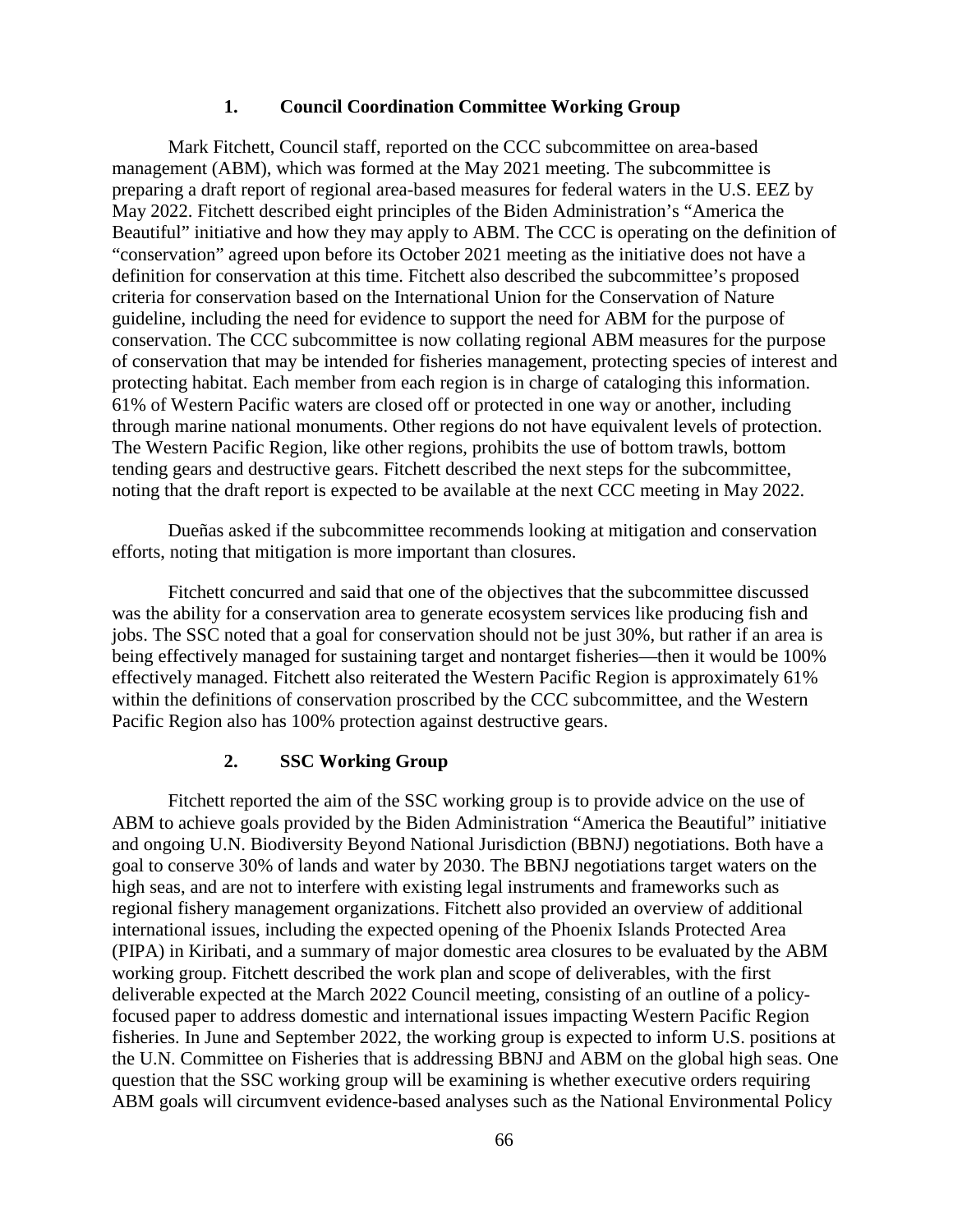Act and MSA. The working group will also consider the international landscape and whether the U.S. domestic closures are a pyrrhic victory for conservation with unintended consequences.

Gourley said the "America the Beautiful" campaign could have positive outcomes if it helps to clarify the definition of what conservation entails and how conservation areas can prove their worth. It may also be possible to move marine monument creation away from advocacy into a science-based decision-making process, firm up definitions and establish standards for ABM sectors. He said the Council needs to participate in all sectors of the ongoing ABM movements, and he noted the SSC recommendations on the CCC subcommittee and the SSC working group that the Council should follow up on.

Dueñas said he is glad the SSC is looking at the efficacy of the existing closure areas, especially around the Pacific Remote Island Areas (PRIA). He expressed concerns that the areas are becoming missed opportunities for conservation seeing that foreign fishing efforts around the PRIA are still extensive, and about the lack of assets in the area to determine if vessels are turning off VMS or using FADs to attract fish to the high seas areas around the PRIA. He said the United States is at the forefront of conservation as exemplified through the management of the Hawai'i longline fishery. He is disturbed that U.S. fisheries are called industries because they are inherently community-based fisheries that are much smaller than distant-water fishing nation vessels, and are limited in range and scope because of the regulations. Distant-water fishing nations are apparently not obligated to comply with any type of international regime, exemplified by reports of 2,000 loggerheads killed in Baja California, Mexico, while the Hawai'i fishery is dealing with seven or nine interactions a year that are not even mortalities. Dueñas also said he is disappointed the United States does not have a prepared action plan for international fisheries.

Muña-Brecht asked how the work of the SSC working group will consider impacts of deep-sea mining activities allowed in areas where fishing is restricted.

Fitchett said deep-sea mining is an international issue that is tied into BBNJ, and warrants consideration by the SSC working group. The United States is not a member of the International Seabed Authority, which is dealing with that very issue. Most activity is on the high seas, with some interest inside EEZs of some nations.

Muña-Brecht recalled a presentation from a previous Council meeting that showed some deep-sea mining activity under consideration near the MTMNM.

Fitchett said Doug McCauley was the expert who presented on Deep Sea Mining Watch at the March 2020 Council meeting and it could be beneficial to have him weigh in on this issue again.

Sword asked if there is information available on how much Chinese purse seiners pay to fish in Kiribati. He also asked if there was dissent from the Parties to the Nauru Agreement (PNA) since the issue with China fishing in Kiribati might be in counter to the compliance monitoring scheme. These issues affect the ability to maintain supply for American Samoa with just 13 U.S. purse seine boats. He added that PRIA closures are not helping the United States, while it was apparent Kiribati looks after its own economic interests.

Fitchett said he did not have information about the payments and deferred to Tosatto.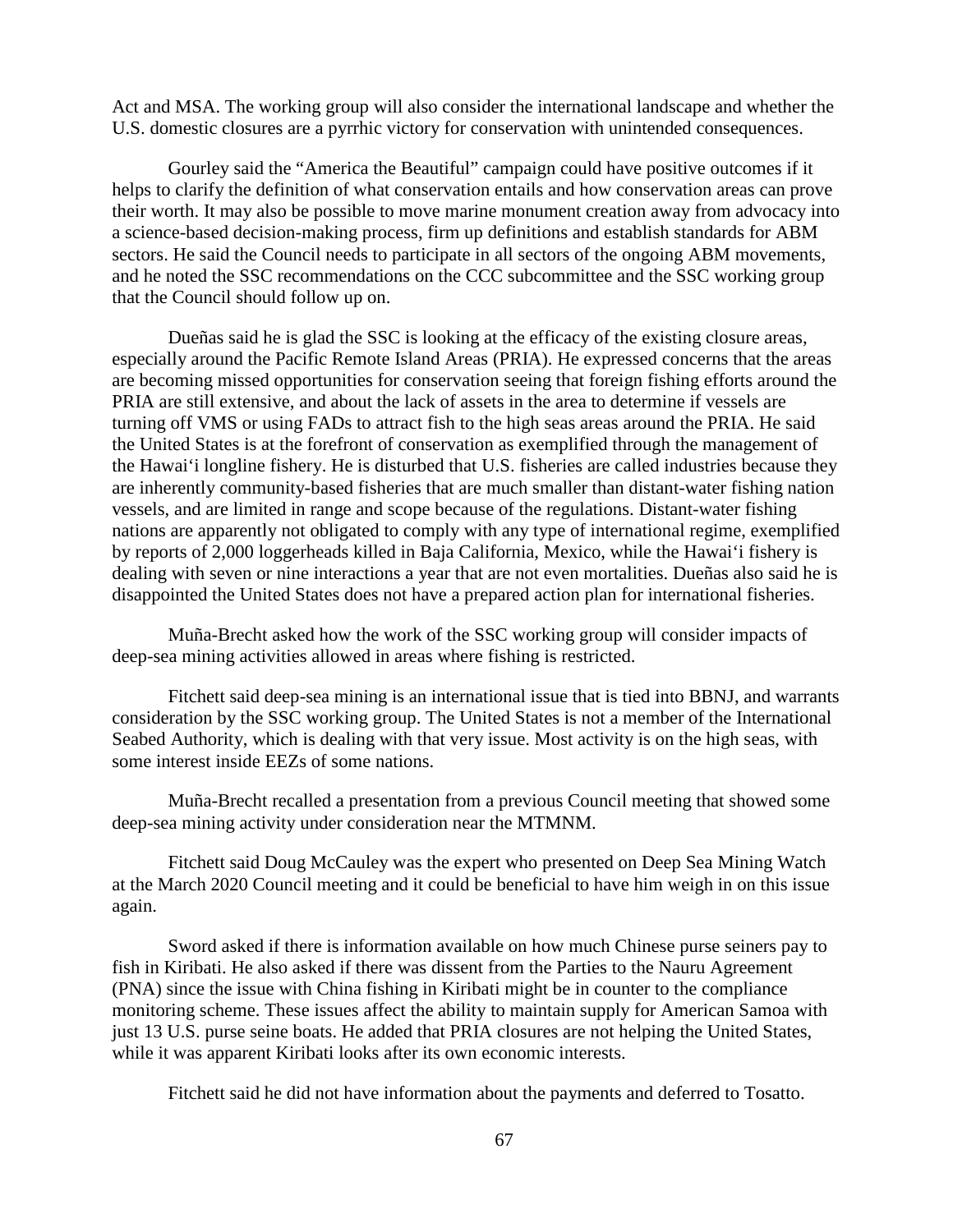Brinkman said the International Seabed Authority is not his office's responsibility, but his sister office at the State Department does have purview over that issue. He said if the Council is interested, he could seek availability for a more in-depth brief on the International Seabed Authority and mining in the international zone.

Peck asked what depth the SSC working group is interested in with respect to resources and if the focus is only on pelagic fisheries. He also said a Taiwanese longliner that ran aground at Rose Atoll in 1993 spilled 100,000 gallons of diesel fuel and devastated the atoll, which is still causing impacts. The ASG supported the establishment of the Rose Atoll Marine National Monument in part to create a buffer zone to prevent future incidents of ships running aground on the atoll.

Fitchett said the SSC working group would only be able to address whether areas are reaching efficacy based on available data streams. For Rose Atoll, the working group would need to look into whether data are available to support an evaluation of the effectiveness of the intervention.

### **E. International Fisheries**

### **1. Western and Central Pacific Fishing Commission 17th Technical and Compliance Committee**

Emily Crigler, PIRO International Fisheries Division (IFD), presented on the WCPFC 17th Technical and Compliance Committee (TCC) Meeting held Sept. 21-28, 2021. Eight cooperating nonmember renewal applications were reviewed this year for Curacao, Ecuador, El Salvador, Liberia, Nicaragua, Panama, Thailand and Vietnam, all of which were ultimately forwarded for review during the 18th Regular Session of the Commission (WCPFC18). No new vessels were nominated for inclusions in the Illegal, Unregulated and Unreported Fishing Vessel List for 2021, and three vessels are remaining on the list. The European Union submitted a proposal to amend the current conservation and management measure (CMM) for the Illegal, Unregulated and Unreported Fishing Vessel List to include a number of cross-listing procedures (with other organizations), but the proposal did not move forward due to lack of agreement from the Pacific Islands Forum Fisheries Agency (FFA) members. The Compliance Monitoring Review (CMR) process was held in a closed session, and the final CMR was adopted at WCPFC18. This was the first year the TCC was able to review the new aggregated tables summarizing information on alleged infringements, which is a fairly new requirement from the most recent CMR measure.

TCC meeting participants adopted three recommendations on COVID-19-related issues, including the continued suspension of the three intersessional decisions until March 2022, review of the possible phasing in of the removal of the suspensions and consideration of the effects of COVID-19 in developing the list of obligations for assessment in the 2022 CMR. New Zealand provided a last-minute proposal for a recommendation to require ER for operational catch and effort data, but it was not adopted and New Zealand committed to develop a more detailed recommendation for future consideration. The VMS working group, cochaired by Terry Boone, NOAA OLE, also adopted 12 recommendations.

TCC meeting participants also discussed the applicability of the tropical tuna measure (CMM 2020-01) with respect to ISC advice on reporting from Indonesia and Philippines pole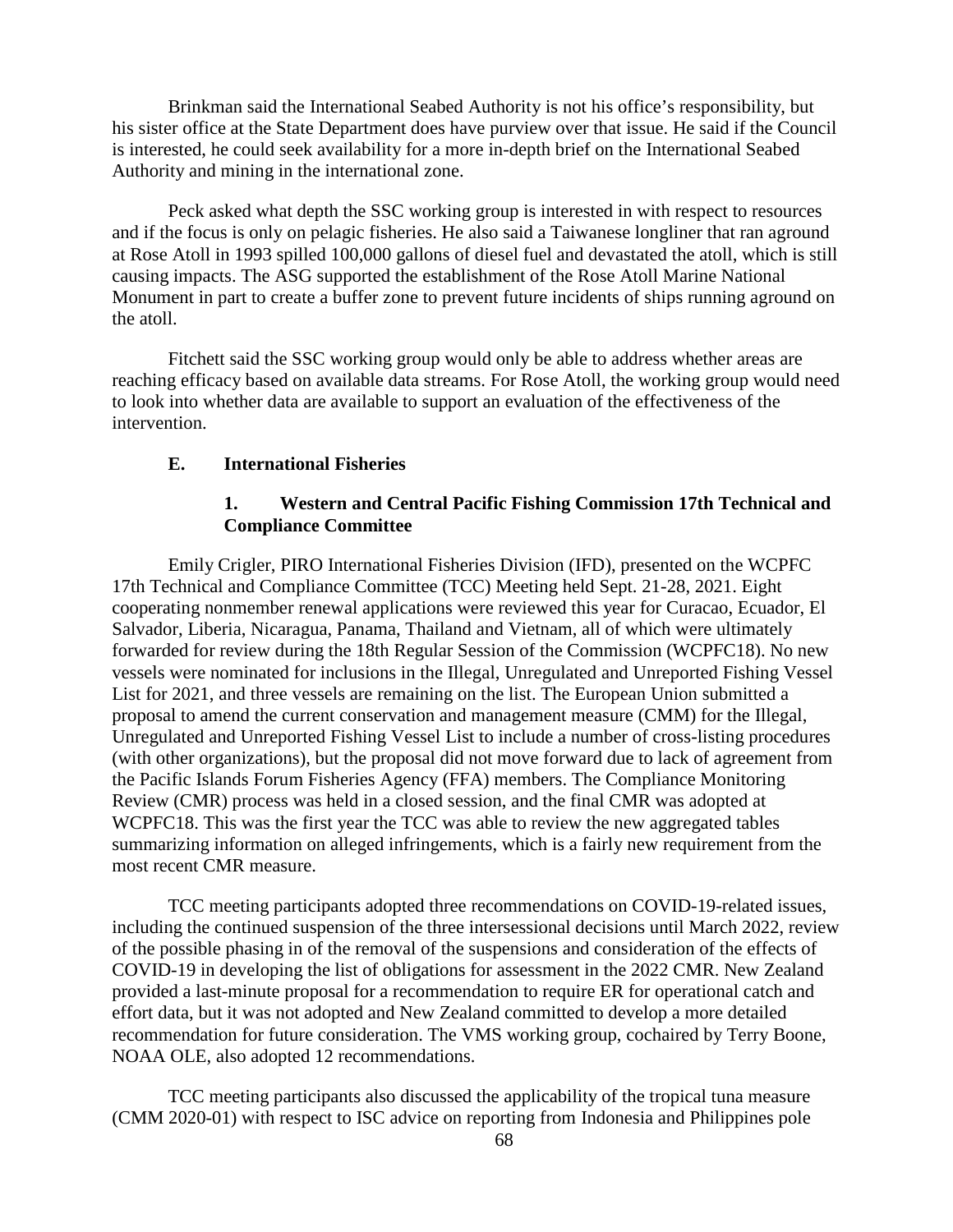and line and handline fisheries. The European Union also sought clarification on the application of the FAD closure exemption in footnote 1 of CMM 2020-01, asserting that the application of a FAD exemption [by Small Island Developing States, or SIDS] applies to flag vessels and not chartered vessels. PNA members have maintained their position that it applies to both flag state and chartered state vessels. The TCC meeting participants also discussed guidelines on reporting purse seine processor data and endorsed best practices and safe handling of cetaceans. The United States submitted comments on the draft guidelines developed by the FAD Management Options Working Group, which aligned with PNA and FFA members, and included concerns regarding the logistical constraints of obtaining nonentangling and biodegradable FAD materials in remote ports like American Samoa. Regarding the treatment of crew on fishing vessels, Indonesia and New Zealand have been leading work intersessionally with members to develop a proposed CMM, but members agreed a lot of work still needs to be done. The United States submitted a couple of proposals for consideration at the TCC meeting that were not adopted. One proposal related to the adoption of specific Regional Observer Programme Minimum Standard Data Fields to be collected and report by observers during transshipment events, and another was to use observer reports to monitor and assess compliance with adopted management measures.

### **2. Western and Central Pacific Fisheries Commission 17th Northern Committee Report**

Valerie Post, PIRO IFD, provided an overview of the WCPFC 17th Regular Session of the Northern Committee that was held in October 2021. A Northern Committee and IATTC Joint Working Group on Pacific Bluefin Tuna Management agreed to consider a new CMM and a new resolution in the Western and Central Pacific balance of catch between "small" and "large" fish. The joint working group also agreed on increases for large fish throughout and a catch limit for Korea, who previously did not have a large fish catch limit in a table. A new provision allowed 17% of catch from previous years to be carried over to the next year. The FFA had some questions about the stock assessment and discomfort it had expressed the previous year at the ISC, but it eventually conceded that it would not block the Northern Committee's recommendation. There were disagreements on baseline fishing effort for North Pacific albacore stock. Vanuatu proposed language to amend it, but it was disapproved by Japan. The ISC gave a presentation on results from the Management Strategy Evaluation. The United States got recommendations approved at the Northern Committee work plan to revisit the limit reference points and adopt a target reference point (TRP) next year, and to adopt a harvest control rule and a threshold reference point in 2023. Next year, the Northern Committee will discuss North Pacific albacore further and draft a CMM to ensure an end to illegal, unregulated and unreported fishing on the stock.

#### **3. Permanent Advisory Committee**

Goto, United Fishing Agency, provided an update on the Permanent Advisory Committee to Advise the U.S. Commissioners to the WCPFC (PAC). The PAC agreed to propose an increased U.S. longline catch limit for bigeye tuna and keep language on retaining the U.S. position on the Effort Limit Areas for Purse Seine Fisheries. The PAC also made recommendations for the U.S. delegation on South Pacific albacore and striped marlin, and a proposal to remove wire leaders in WCPFC longline fisheries to reduce impacts on sharks. The wire leader removal proposal was based on the Council's actions. Regarding the Hawai'i longline quota, the United States continues to request an increase in the U.S. longline bigeye tuna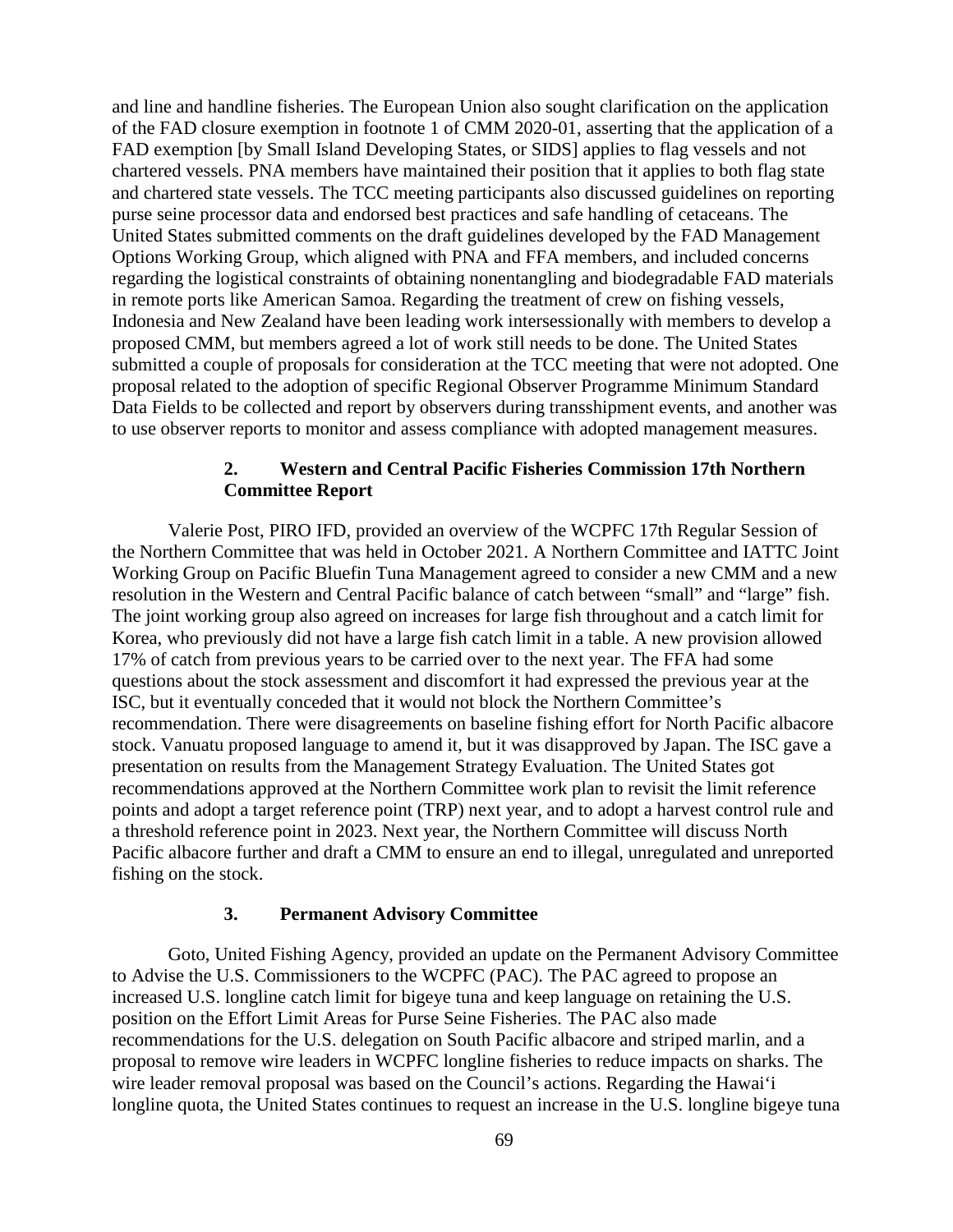quota as it has for more than 10 years. The United States has the smallest quota relative to other countries and is subject to the highest standards.

Dueñas asked if there needs to be an amendment to the South Pacific Tuna Treaty for American Samoa to have its own lateral agreement with Pacific Island countries, which could allow the U.S. purse seine vessels or super alias to fish around other islands.

Tosatto said the PAC only advises the United States on the WCPFC and not the treaty. U.S.-flagged American Samoa longliners can already engage in agreements with foreign nations to fish there, given proper notifications.

Soliai asked what would be involved if American Samoa-based longliners wanted to fish in the EEZ of the Cook Islands.

Tosatto said that arrangement is between the vessel owner and the host country, noting in the past U.S.-flagged vessels did fish in the Cook Islands EEZ. To get permission from the Cook Islands government, the vessel would have to seek registery in the Cook Islands, and a vessel would need to choose its flag, but not without consequence of being a foreign vessel when back in American Samoa.

#### **4. South Pacific Albacore Management Issues**

Fitchett presented issues regarding South Pacific albacore and action at WCPFC18. Poor performance with respect to the American Samoa longline fishery was discussed as well as a proposal by the United States to expand the CMM for South Pacific albacore to encompass the entire stock range. He also presented results from the 2021 stock assessment, including a summary of issues despite the stock not being overfished or experiencing overfishing. Region 2 and 1 had the highest degree of depletion, relatively. Region 2 is the area around American Samoa where there is very little high seas area. The current CMM for the stock only applies to waters south of 20° south latitude to reduce high seas effort, but that region does not have the lowest depletion.

Fitchett described how the American Samoa longline fishery has declined in participation and fishery performance since 2007, from more than 5,000 mt catch to fewer than 1,200 mt in 2020. In 2007, the ratio of Chinese to U.S. catch of South Pacific albacore was approximately 1 to 1. Since that time, Chinese catches of South Pacific albacore are more than 20 times that of U.S.-flagged catch. For example, in 2019, much larger Chinese longliners fished in the EEZs of countries near American Samoa, such as the Cook Islands and Vanuatu, where they caught more than 5,000 and 4,000 mt of albacore, respectively. In 2018, WCPFC adopted an interim TRP with the goal to increase biomass and resulting CPUE. WCPFC members have suggested a reduction in fishing effort in the South Pacific targeting the stock, noting that the stock has gradually declined and CPUE has declined even more. Despite all of this, the stock is not overfished, nor experiencing overfishing. However, regional depletion in waters around American Samoa is the highest in a region comprised mostly of the EEZs of Pacific Island States. There is little to no chance of an interim TRP for the stock being reached under status quo levels of catch and effort. Therefore, there was a need for WCPFC18 to consider a revision to CMM 2015-02 for South Pacific albacore to encompass the entire stock distribution and develop harvest strategies. Otherwise, fishery performance and profitability for the American Samoa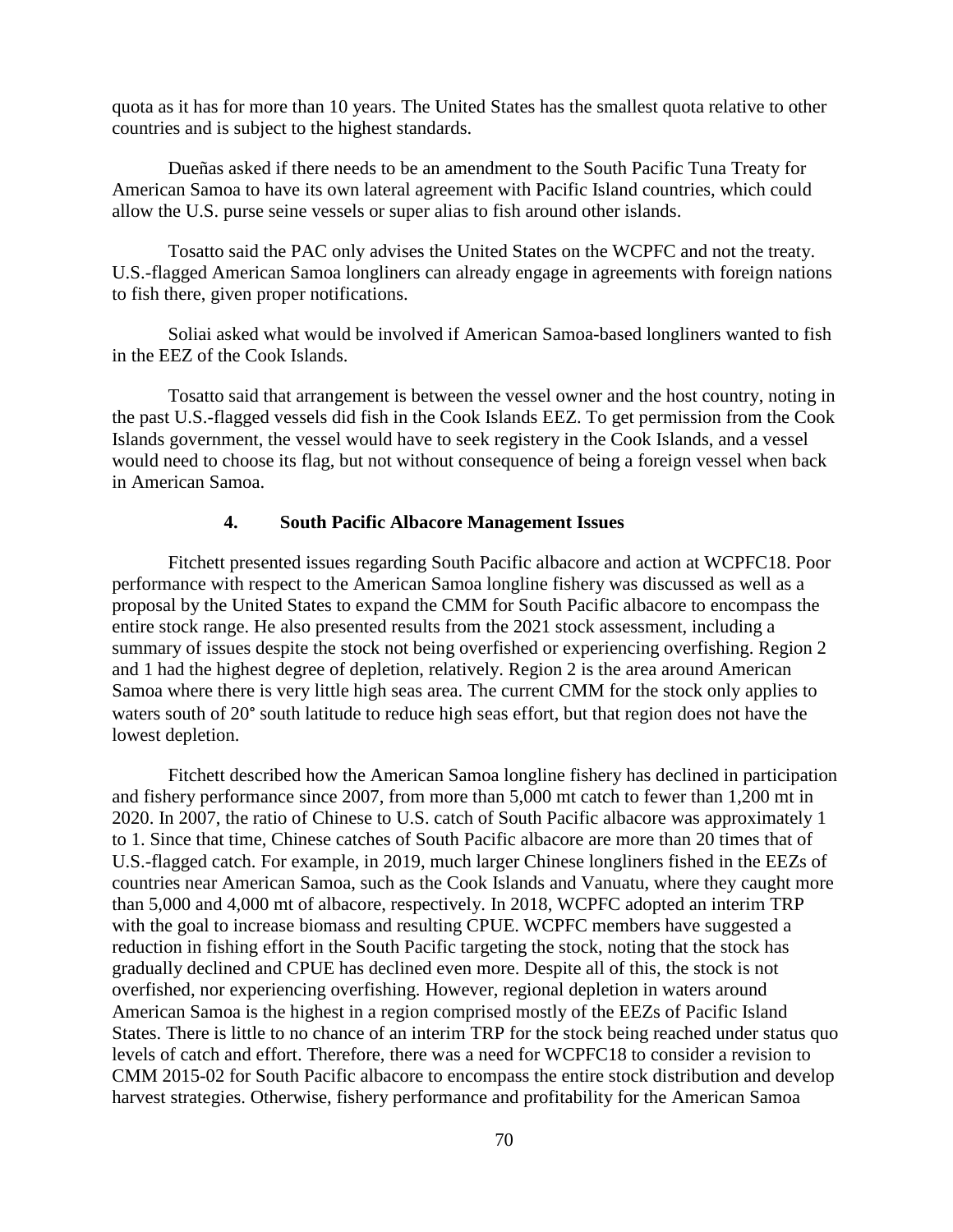fishery continues to decline due to an increasingly disproportionate burden, despite being entitled to special consideration as a SIDS.

Alex Kahl, PIRO IFD, presented the United States' positions at WCPFC18. The United States has expressed extreme concern regarding China's increased fishing effort. Since 2017, the United States has expressed a need to reduce fishing pressure to reach an interim TRP. The United States was unable to find any other cooperating commission members to support a proposal to strengthen the effort control of the existing CMM by taking better accounts of the vessel levels and expanding the measure to north of the equator where the stock is mostly exploited, noting that the current CMM applies to waters south of 20° south latitude. Other members could not agree to binding language to expand it. The South Pacific Group (SPG), a consortium of members, did express a desire to "freeze" fishing effort to current levels and expressed concern limited to high seas fishing. Unfortunately, the WCPFC18 made no progress on reducing catches towards a biomass target and instead was fixated on reducing catches on the high seas. Kahl said there was hope for improvement in 2022, noting the South Pacific Albacore Working Group led by Fiji, and given the level of increasing interest at the ISC, TCC and now the WCPFC18 in 2021. The United States remains optimistic that there will actually be motivation and momentum to revise CMM 2015-02 in 2022.

Amani said that considering the lack of fishing participation in American Samoa and issues with demand, it would be expected for less fish being caught. She was concerned that the lower fish catch now could affect the territory in the future, and hoped that someone is considering that aspect so that the fleet is not hindered with the pelagics.

Fitchett said disrupting supply can have long-term impacts, whether due to poor performance or closures because of market confidence. The fishery in American Samoa supplies the cannery, and that is not a supplier that it wants to lose.

Sword said the disparity in catch between China and American Samoa is alarming, at a ratio of 20 to 1. Scientists should be alarmed if the fishery is overcapacity.

Fitchett said American Samoa fishes in the U.S. EEZ around American Samoa exclusively because of its Marine Stewardship Council (MSC) certification stipulations and since it is surrounded by EEZs of other countries. A lot fishing effort in EEZs around or near American Samoa is by Chinese longline boats that are much larger in size. Those vessels are subsidized and can move to the Eastern Pacific zones or anywhere. They also have capital to engage in charter arrangements with countries to fish in their EEZs. The American Samoa fleet, which is much smaller, epitomizes a SIDS fleet and should be using SIDS status to its advantage. It is also a gold standard fishery, but is limited to within its own EEZ. In contrast, the Chinese vessels that are able to operate for much longer have a longer range.

Sword said there is not enough being done to fix the situation and other countries are able to get things working to their advantage, citing Kiribati.

Soliai said there is probably a red wall around the U.S. EEZ around American Samoa (referring to a map shown in Fitchett's presentation) preventing the albacore from coming in because there are so many Chinese fishing operations in the area. Soliai also said a lot of island nations no longer have their own fleets and thus most effort in the U.S. EEZ around American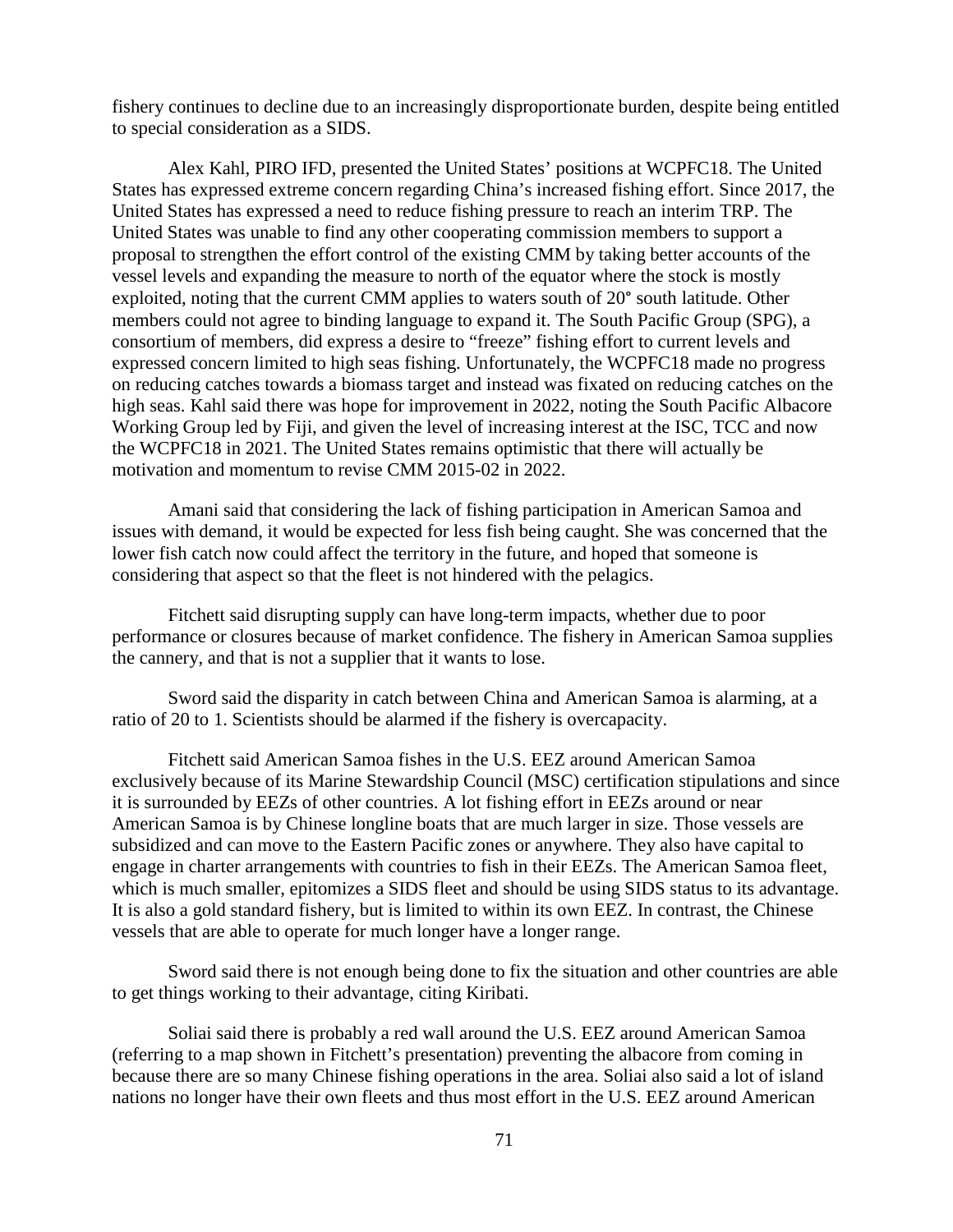Samoa is done by charters. Soliai said it would be interesting to see for the islands that do have local fleets if the CPUE is comparable to the American Samoa longline fishery. Soliai pointed out StarKist production is going to be severely impacted if most (if not all) of the MSC-certified albacore through the cannery is not coming from the local fleet. Soliai recommended the United States engage the FFA and SPG, and include American Samoa in the discussion.

## **5. Outcome of Western and Central Pacific Fisheries Commission 18th Regular Session**

Tosatto presented outcomes of WCPFC18. The longline component of the CMM for tropical tunas was the key issue for the Council. The United States was seeking some changes for TRPs for bigeye tuna and management objectives, which provide the basis of a catch increase for the U.S. longline fishery. Referring to the previous agenda item discussion on South Pacific albacore, Tosatto echoed concerns by Soliai and Sword, noting there is a need to relinquish control of the issue by just FFA members and have New Zealand assume more leadership on the matter. Also discussed at WCPFC18 were overfishing issues with respect to striped marlin, and oceanic whitetip and silky sharks. The United States proposed strengthening the measure for sharks by prohibiting wire leaders and the use of shark lines, noting removing wire leaders would have reduced fishing mortality by 28 and 36% for silky and oceanic whitetip sharks, respectively, but the proposal did not reach agreement.

With respect to tropical tunas, the United States went into WCPFC18 with the objective to get recognition of American Samoa's purse seine fleet and bring equity for American Samoa as a U.S. Participating Territory. In 2020, the United States agreed to rollover bigeye tuna catch limits for one year on the contingency that tropical tuna workshops would be held to develop a new CMM. Despite two tropical tuna workshops and science supporting a U.S proposal to increase the U.S. catch limit for the Hawai'i longline fishery, no substantive changes were made. No new management objectives were agreed upon and no new TRP was adopted for tropical tunas. The only progress was in recognizing the disproportionate burden of conservation on American Samoa, principally, and all territories participating in the WCPFC.

Tosatto discussed other stocks of interest. There was no progress on adopting a rebuilding plan for North Pacific striped marlin. There was agreement for a new striped marlin stock assessment in 2022 that will use a "dynamic  $B_0$ ," or unfished biomass. WCPFC18 also addressed issues covered by the Northern Committee, and there was no progress on harvest strategies.

Rice asked what benefit the United States has in the WCPFC and whether the nation needs to be part of it, noting the United States does not get anything out of the negotiations.

Tosatto said the United States at one time was the largest purse seine fishery in the region, so there is history of the United States having an impact on resources. Tosatto noted that sea turtle measures, sea turtle mitigation, shark measures, striped marlin rebuilding and Bluefin tuna rebuilding would not be in place in this region without U.S. effort. He said the United States is driving the conservation and management of these stocks in the WCPFC. The question of why the United States is not getting its needs met is more difficult to answer.

Rice said the United States is not benefiting today and vessels are reflagging with more benefits with PNA and FFA. American Samoa relies on U.S. purse seiners. U.S. fishermen need to benefit from WCPFC.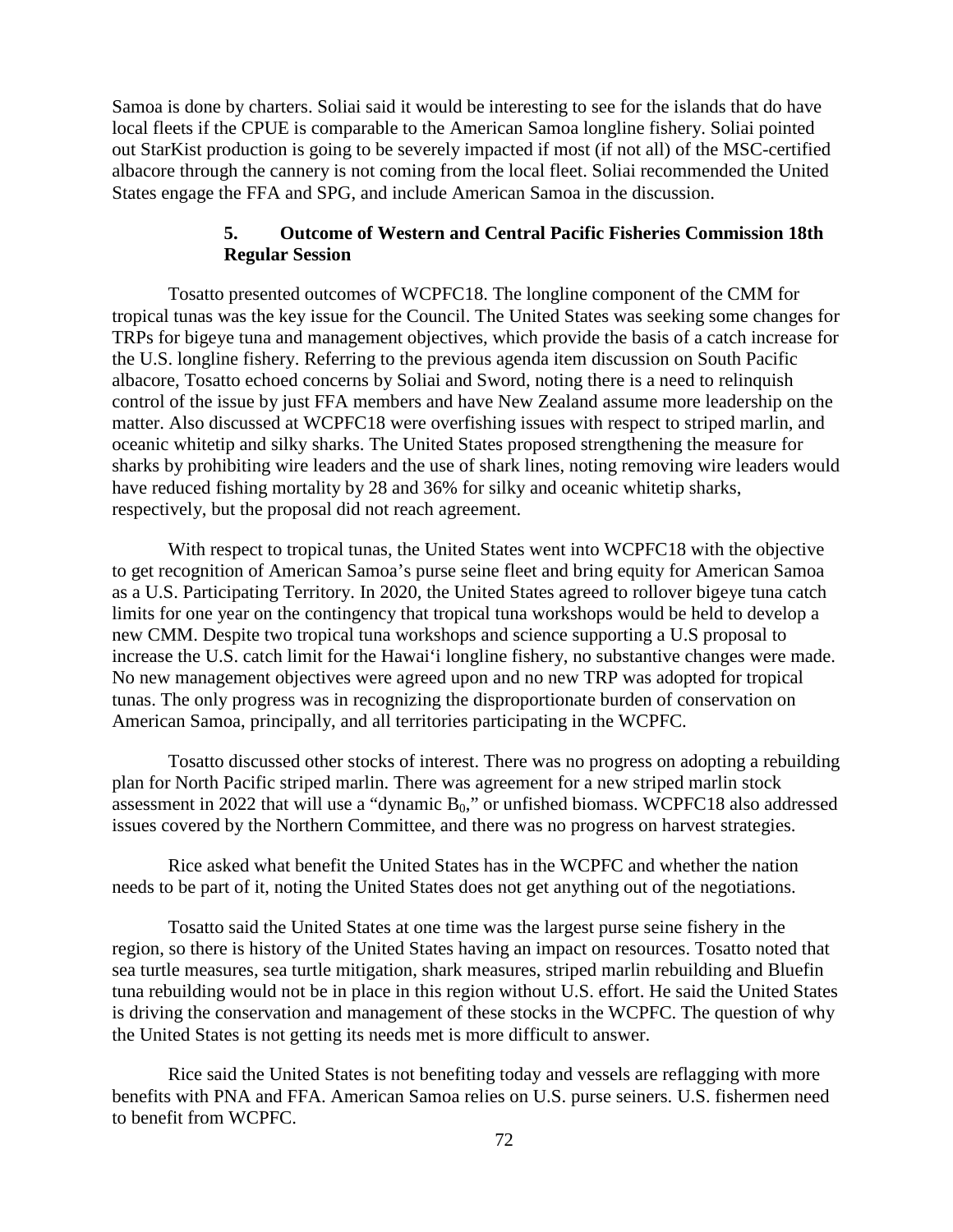Amani asked why agreement to ban wire leaders was not reached at WCPFC, noting that there is enough information to support that measure.

Tosatto said there was a desire to get more scientific information and operational considerations. He noted the United States also resisted the ban for many years out of operation and crew safety issues.

Amani said the United States makes more rules but is getting penalized by not being able to catch more fish than the other countries that are not held to the same standards.

Sword asked how much money China is giving Kiribati to open up PIPA to fishing.

Tosatto said the United States has a cooperative agreement with PIPA and has reached out to its partners, but has not been able to get more information. What he has heard was that the PIPA partners were surprised by the Kiribati government's announcement. He said it would be difficult to uncover what China pays to get its outcomes in the region.

Sword said that China's state-sponsored subsidies influencing fisheries hurts American Samoa. Sword asked if there was dissent within the PNA because of PIPA.

Tosatto said there is a rift among the PNA, with Micronesia leaving the FFA. He has not seen that same rift translate through the FFA or the PNA grouping. He noted members in Micronesia that are part of the PNA remain tightly aligned with it likely because these issues are economic rather than political in its nature. PNA has been at odds with Kiribati for some time.

Sword noted the shortcomings to the United States at the WCPFC and said Soliai was chastised after he made remarks on the floor at WCPFC18. He asked what can be done to make it better for the United States.

Tosatto said WCPFC18 was different with setting the tone that American Samoa is speaking for itself and the United States is supporting American Samoa. Every country typically enters the meeting with the need to satisfy its own interests first, and the ability to agree to a management package comes second. However, while the United States did not accomplish what it needed, WCPFC18 was different in that it was not the meeting where everybody was standing up against the United States. Unfortunatelys there will be 364 days of cooling off where everyone could retrench into their old way of thinking. Tosatto said it is on the United States to figure out how to continue the dialogue about getting its fisheries what is needed. Tosatto noted that several people complimented the performance of the U.S. longline fishery in comparison to the Asian longline fisheries.

Sword said he is concerned for the next two years of WCPFC meetings and if the United States will have any purse seiners left.

Soliai said Alexa Cole did a superb job leading the United States on the floor and wondered if a deal that was broken up into separate pieces would have had a different outcome. Soliai said the United States needs to keep holding others to its standards like observer coverage. Soliai recommended having a workshop on zone-based management leading up to the next WCPFC meeting so that the United States can make an attempt to cooperate, or try to get some FFA participation to address the objectives that will help the United States, Pacific Island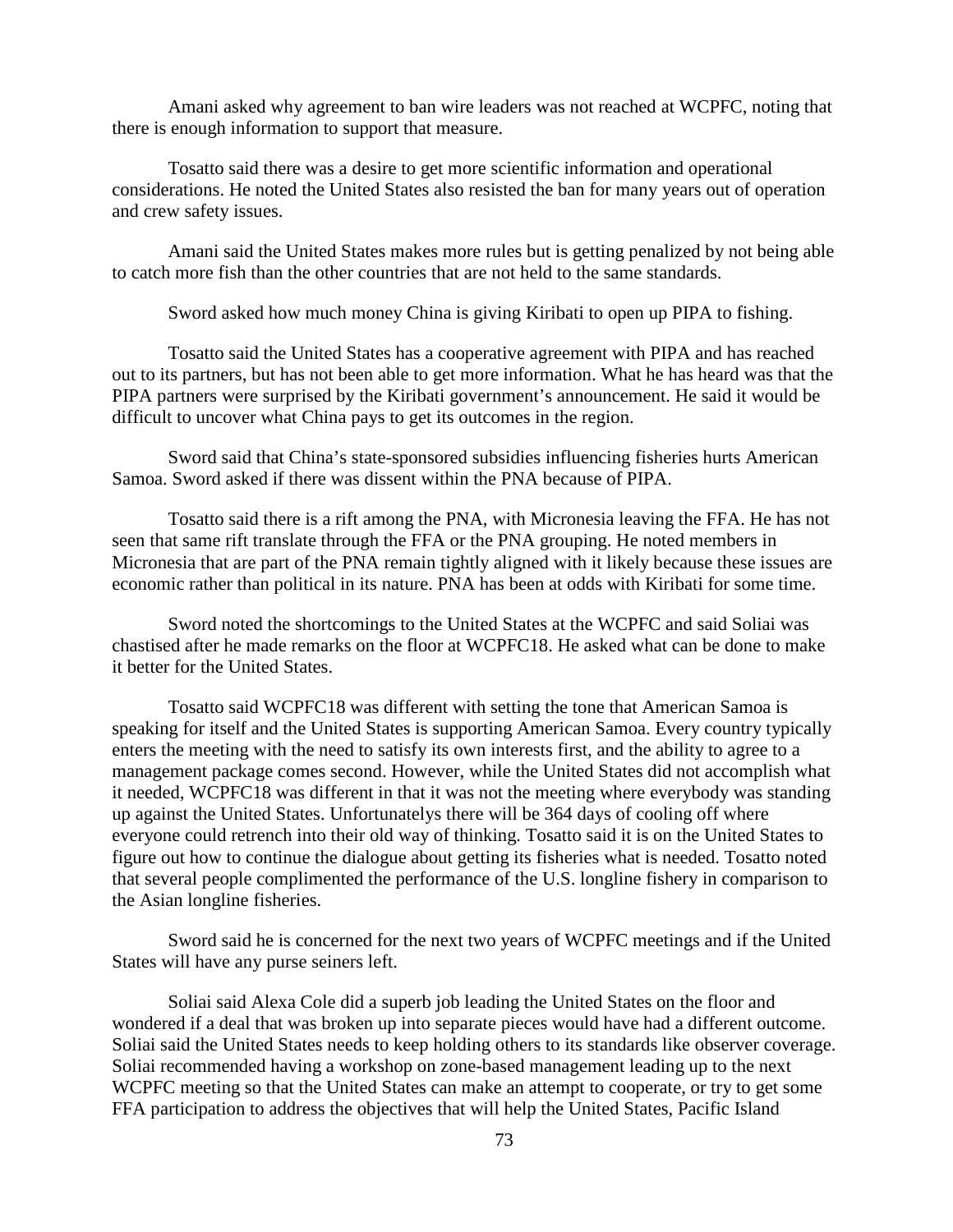countries and American Samoa. He added that American Samoa needs to be recognized as a SIDS. Soliai asked how Japan was able to walk away with its requests for bluefin tuna increase and the skipjack TRP being kept at its status quo.

Tosatto said Japan got its top priority achieved largely through the summer joint working group and Northern Committee cycle. Japan gave FFA a lot of accommodation on the two issues to remove its objections to the bluefin tuna assessment. The United States helped a lot in the bluefin negotiations on balancing catches between the eastern and western sides of the Pacific. He added that government's control for managing nearshore waters in Japan was about to change, which made it the right time to go with the increase.

Soliai compared WCPFC18 to watching a football game, noting one team cannot get any referee calls on its side.

Rice asked if Japan also got an increase in quota in the IATTC.

Tosatto said that Japan is an IATTC member and it agreed to the bluefin catch increases of 15%, but the catch is only allocated to the United States and Mexico.

Dang said from what he saw, the countries aligned against the United States without clear reasoning while the United States has a much smaller impact on the resources. Dang called for the United States to take a "multi-prong" approach in the future. He asked what progress on harvest strategies is expected in 2022, noting that the Hawai'i longline fleet is applying for MSC certification, which includes harvest strategies as a big component of the review.

Tosatto said the focus on the meeting for many was tropical tunas, while others wanted progress on harvest strategies so MSC certifications are not at risk. The United States cares about MSC because the stakeholders do, but MSC certification means absolutely nothing to the U.S. government because it do not endorse, support or in any other way add value to these MSC certifications or any of the certifying bodies. Tosatto said that Soliai's recommendation for zonebased management is valid.

Dang said the zone-based management workshop should include an objective for issues that the United States already does and others might be willing to adopt, such as observer coverage and no transshipping so that some incremental gains can be adopted.

Tosatto said the United States did have alignment with the FFA on monitoring and surveillance issues, but everyone is aware that such incentives would not necessitate change of behavior on the part of the United States, and they will become suspicious if the United States is proposing them.

Soliai said he was disappointed that members of the Freely Associated States were combative to every U.S. proposal and the State Department needs to do more ahead of time.

Simonds referred to the section of her executive director's report calling for a new U.S. strategy in the Pacific Islands with the WCPFC. This includes the Departments of State, the Interior and Defense working together in order to make the landscape workable for the United States at the WCPFC.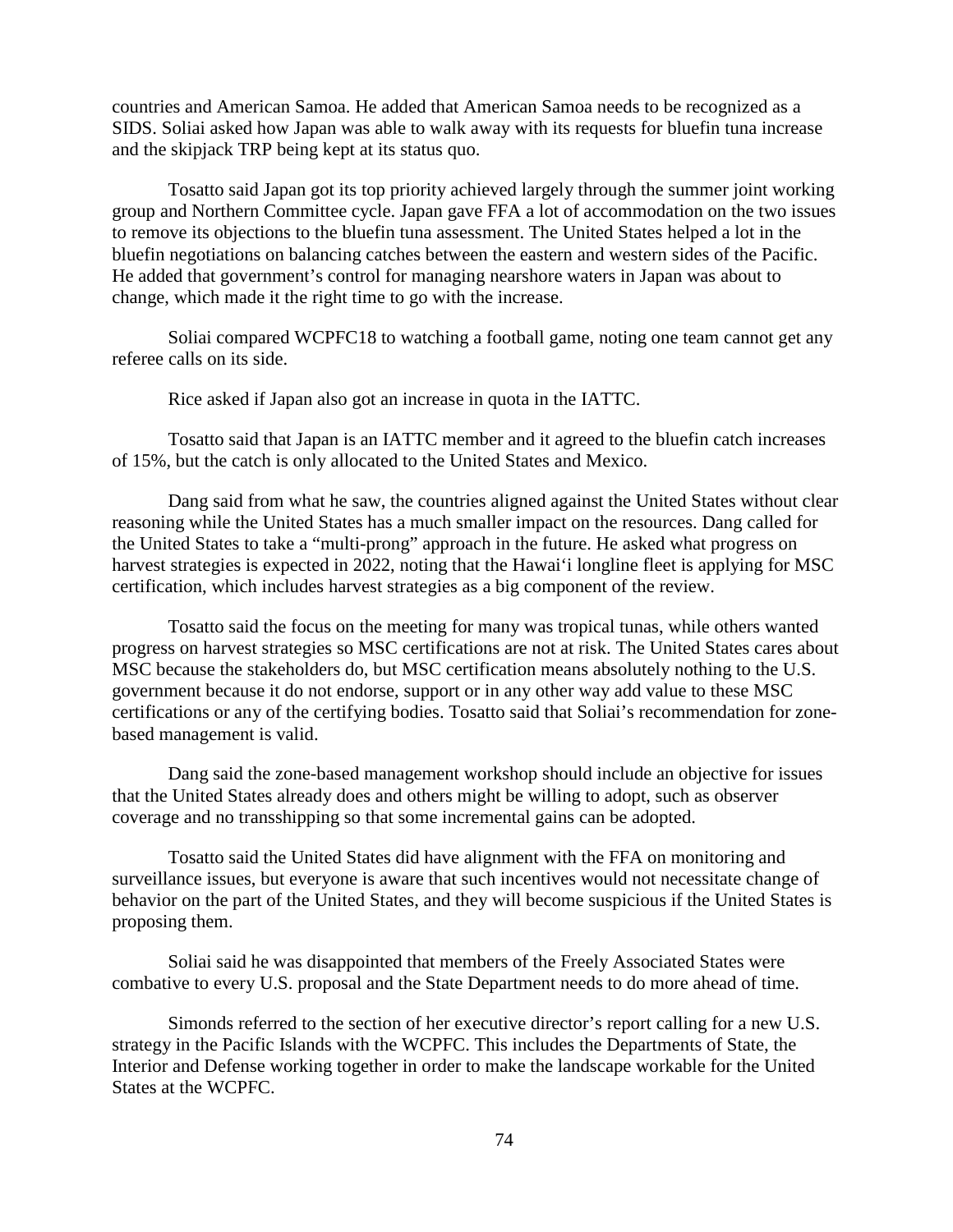## **F. Advisory Group Report and Recommendations**

## **1. Advisory Panel**

There were no AP recommendations regarding pelagic and international fisheries.

## **2. Fishing Industry Advisory Committee**

Goto, FIAC chair, presented the report and recommendations.

*Regarding the U.S. longline catch limit for bigeye tuna*, the FIAC recommended that the U.S. delegation to the WCPFC work to ensure that the U.S. longline catch limit for bigeye tuna is increased, given that bigeye is not subject to overfishing and that the area where the Hawai'i fishery operates entirely had the lowest regional depletion estimated in the 2020 stock assessment. The U.S. delegation should further note to the WCPFC that the Hawai'i longline fleet is highly monitored, does not tranship its catch at sea and is not characteristic of a "distant-water" fishery (based on fleet capacity, limited range and vessel size limits).

## **3. Non-Commercial Fishing Advisory Committee**

There were no NCFAC recommendations regarding pelagic and international fisheries.

## **4. Scientific and Statistical Committee**

Hospital, SSC member, presented the SSC report and recommedations.

- *Regarding the CCC ABM Working Group*, the SSC recommended that the Council provide a comment letter to NMFS, based on CCC subcommittee report, that conservation areas defined under "America the Beautiful": 1) be informed by empirical evidence and scientific veracity, 2) be adequately monitored and enforced, 3) be adaptive to address climate change—especially in the Pacific Islands, and 4) recognize existing subsistence and native rights.
- *Regarding the SSC Working Group on ABM*, the SSC endorsed the work plan as presented and expect an outline for a policy-focused paper centered on domestic and international issues impacting Western Pacific Region fisheries.
- *Regarding the WCPFC18*, the SSC endorsed continuation of specified fishing agreements between Hawai'i-based U.S. vessels and Participating Territories and recommends that the United States ensure that Paragraph 9 of the current CMM for tropical tunas be retained to formally recognize these agreements within the WCPFC.
	- The SSC endorsed the U.S. proposal to increase longline catch for the U.S. fishery and to increase the WCPFC observer coverage minimum for WCPFC longline fisheries because it is supported by best available science as provided to the WCPFC Scientific Committee. The SSC further recognizes that analyses provided by the WCPFC Scientific Services Provider demonstrates that the bigeye tuna stock is in a condition that may sustainably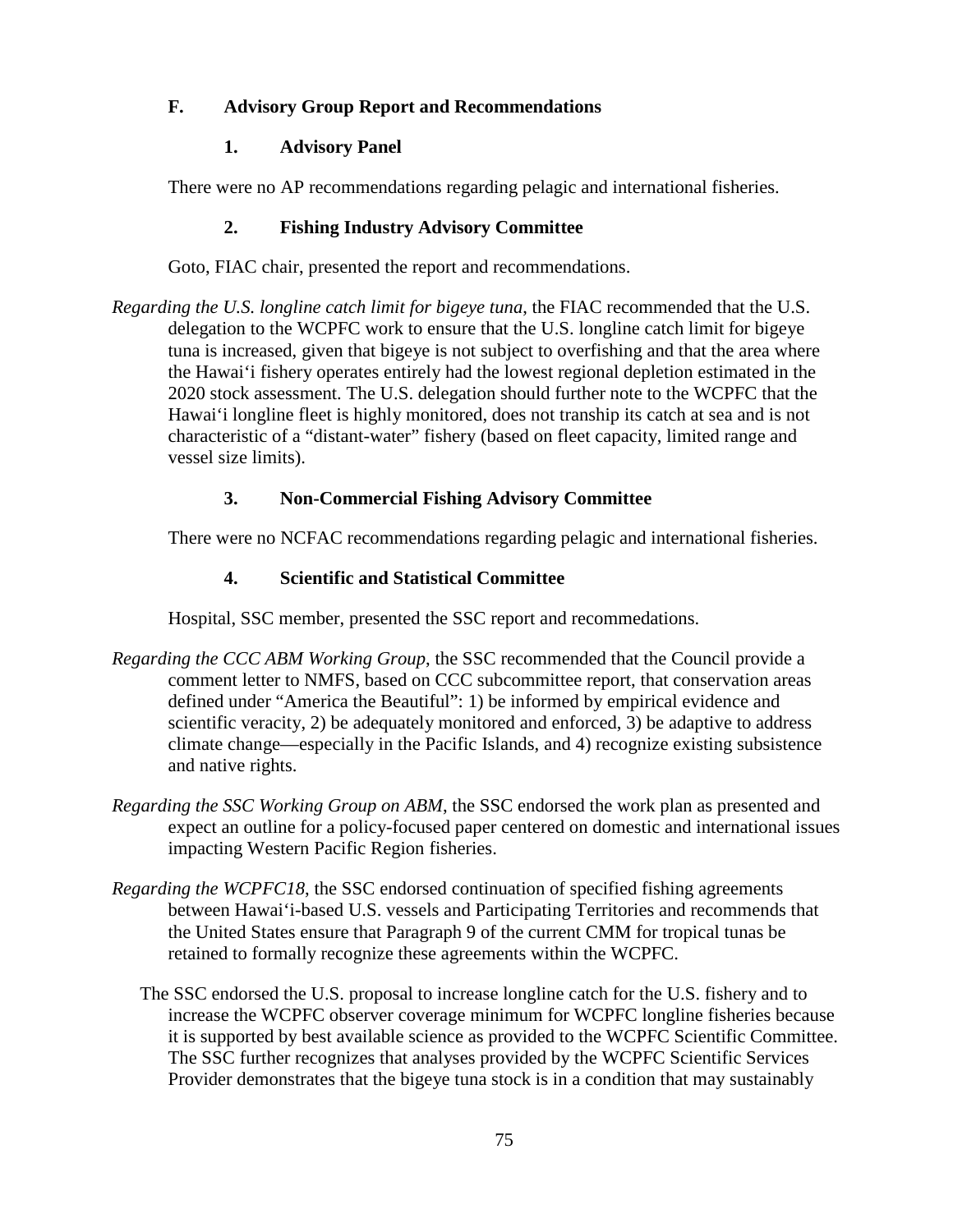withstand a modest increase in longline catch for the Hawai'i-based fishery, noting it operates in a region of low levels of biomass depletion.

## **G. Pelagic and International Standing Committee**

Dang, Pelagic and International Standing Committee chair, presented the report and recommendations.

*Regarding WCPFC Tropical Tuna CMM*, the Pelagic and International Standing Committee recommended that the U.S. delegation to the WCPFC work to ensure that the U.S. longline catch limit for bigeye tuna is increased, based on the fact that bigeye is not subject to overfishing and Hawai'i-based U.S. fleet operates entirely within a region with the lowest regional depletion estimated based the 2020 stock assessment, and that the fishery is truly a Pacific Island fleet providing fresh fish to its local island community. The U.S. delegation should further note to the WCPFC that the Hawai'i longline fleet is highly monitored, does not transship its catch at sea and is not characteristic of a "distantwater" fishery (based on fleet capacity, limited range and vessel size limits).

Dang referred Council members to the written report for the recommendation regarding the seabird action.

## **H. Public Comment**

Tam, AP chair, commended the presentation by Hutchinson and Scott. Based on the results from their shark study, Tam expressed concerns about plans for the Bureau of Ocean Energy Management and alternative energy for putting 30-40 wind turbine platforms around O'ahu. These platforms may serve as FADs and increase sharks or impact highly migratory species, including protected species.

Kingma, HLA, expressed disappointment over the inability for WCPFC to adopt an agreeable catch limit for the United States for the last 10 years. Kingma appreciates Council members who know the situation and how different the Hawai'i fleet is compared to Asian distant-water fishing fleets that are on the high seas, transshipping and not following any environmental regulations. The distant-water fishing fleets do not match the levels of monitoring for the Hawai'i fleet, which calls into question the accuracy of the information from these foreign fleets. Kingma also said the U.S. government needs to work more with U.S. commissioners in negotiations, and called for the United States to develop a new strategic plan for the next two years to be a leader in Pacific fisheries, involving relevant stakeholders in the process. He said that HLA is heavily invested in the international issues as the fishery is the largest food producer for Hawai'i, and the outcomes of WCPFC matters for Hawai'i's food selfsufficiency and security.

## **I. Council Discussion and Action**

*Regarding impacts of La Niña on Hawai'i longline fisheries, the Council* **requested NMFS PIFSC Ecosystem Sciences Division report to the Council on whether the 2020-2021 reductions in catch rates are attributed to La Niña and/or other oceanographic conditions***.*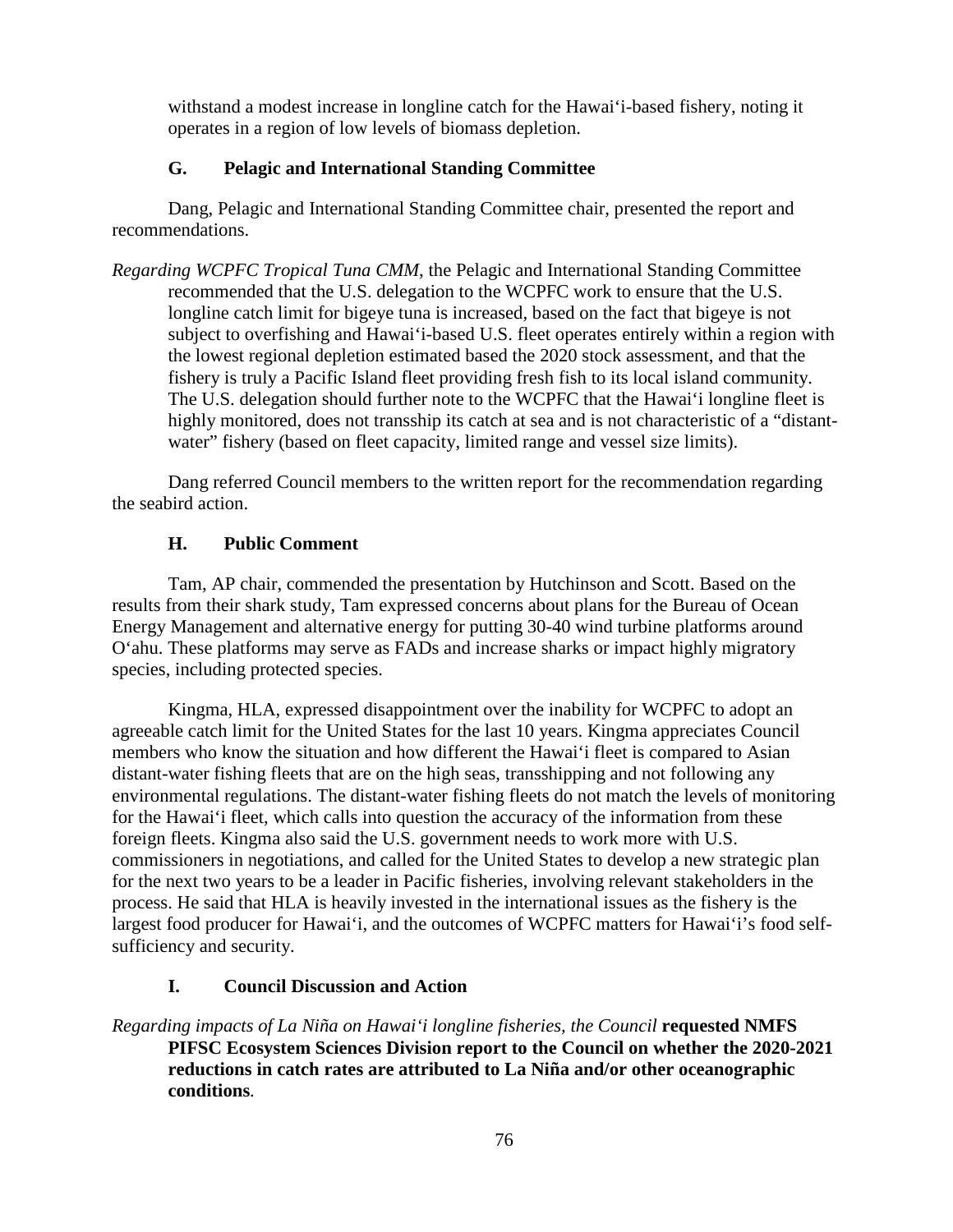*Moved by Rice; seconded by Sword. Motion passed.*

*Regarding the Hawai'i Community Tagging Program, the Council* **requested NMFS find funding to expand the community-based tagging work and species identification improvement work by the Hawai'i Community Tagging Program to the Mariana Archipelago.**

*Moved by Rice; seconded by Sword. Motion passed.*

*Regarding ABM working groups and subcommittees, the Council* **directed staff to send a comment letter to NMFS, based on the CCC subcommittee report, that conservation areas defined under "America the Beautiful": 1) be informed by empirical evidence and scientific veracity, 2) be adequately monitored and enforced, 3) be adaptive to address climate change—especially in the Pacific Islands, and 4) recognize existing subsistence and native rights.** 

**The Council endorsed the work plan for the SSC ABM Working Group as presented and expects an outline for a policy-focused paper centered on domestic and international issues impacting Western Pacific Region fisheries at the March 2022 Council meeting.**

**The Council requested the State Department provide an update on relevant issues with the International Seabed Authority at its March 2022 meeting.**

## *Moved by Sword; seconded by Rice. Motion passed.*

## *Regarding the American Samoa South Pacific albacore fishery, the Council* **requested NMFS to continue talks with Pacific Island nations and to request that American Samoa be a part of the discussions with the SPG and other FFA members.**

Tosatto asked for clarification on the intent of the motion, noting that NMFS cannot invite American Samoa to discussions among the SPG as those would not be NMFS's meetings, but NMFS could invite American Samoa to meetings that it has with those groups.

Soliai said the intent was for American Samoa to be a part the discussions that the U.S. government has with the Pacific Island nations.

Dueñas said that in the past, territories have participated in several FFA meetings, which provided an opportunity to network with the attendees from the Pacific Island nations.

# *Moved by Rice; seconded by Sword. Motion passed.*

## *Regarding outcomes of WCPFC18, the Council* **directed staff to write the governors of U.S. Participating Territories to ensure broader participation of their delegations at the WCPFC.**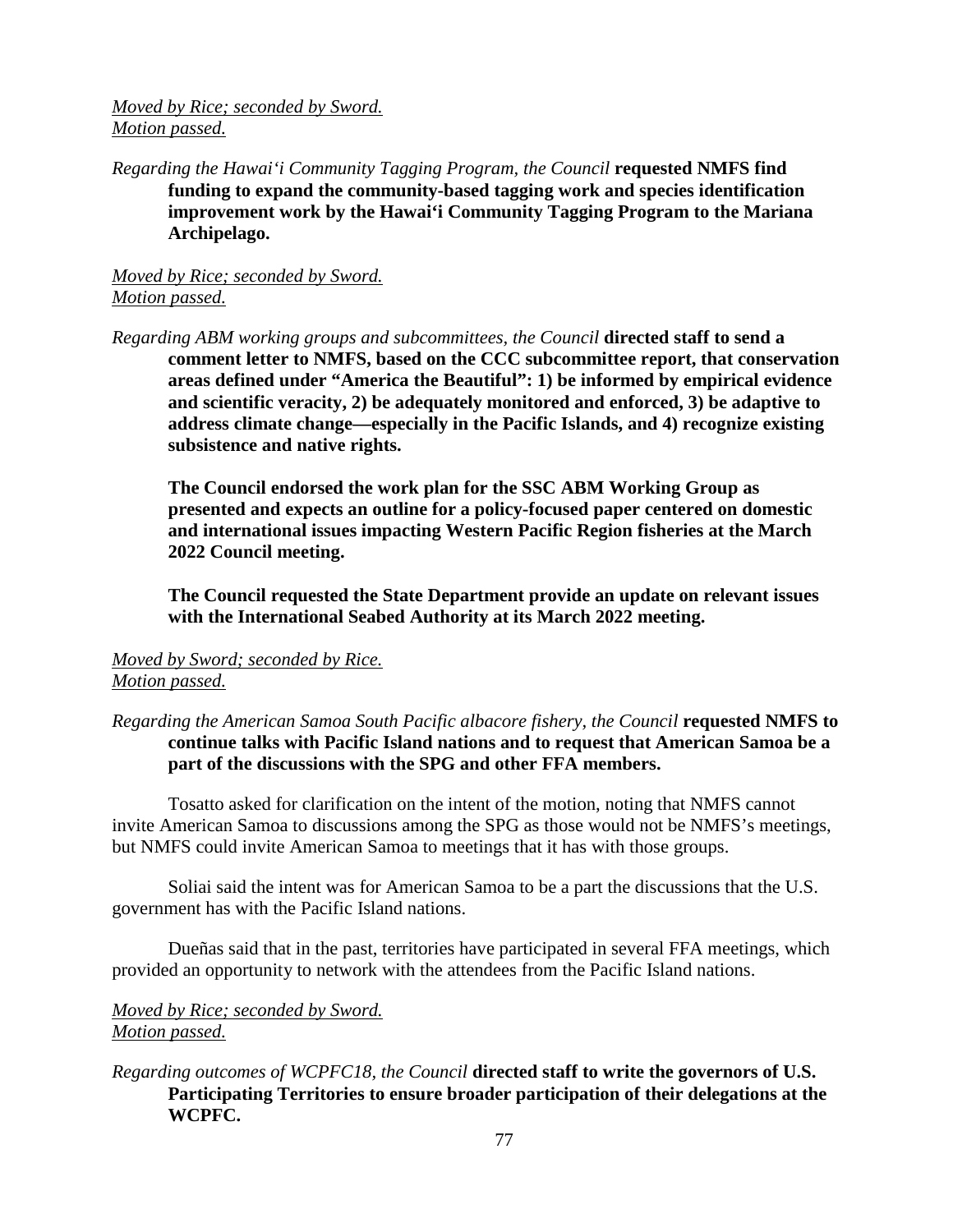**The Council directed staff to send a letter to the Secretaries of State, the Interior, Commerce, Defense and Homeland Security outlining the outcomes of the WCPFC18, expressing the Council's disappointment, and to request that the Biden Administration develop a new high-level strategy that will prioritize improving negotiations at the WCPFC, enhancing cooperation across all relevant federal departments, including the Departments of State, the Interior, Commerce, Defense and Homeland Security.**

**The Council directed staff to work with NOAA NMFS to develop a workshop on zone-based longline management for WCPFC fisheries in cooperation with the FFA. Topics should include: 1) sub-regional-tailored management objectives, 2) protecting the rights and benefits of territories like American Samoa, 3) incentives for monitoring, compliance and surveillance, 4) applicability towards vessels with respect to size limits or transshipment history, and 5) facilitating harvest strategies.**

**The Council directed staff and requests NMFS to update stock projections on oceanic whitetip sharks incorporating updated information from Hutchinson et al. (2020), building upon analyses submitted to the 17th Science Committee Meeting of the WCPFC, and to publish the stock projection analyses.**

**The Council requested NMFS and the State Department to convene meetings with American Samoa and the SPG with respect to South Pacific albacore fisheries, and develop a mutually agreed upon plan to reduce regional depletion of albacore in waters north of 20° south latitude.**

**The Council requested NMFS and the State Department to develop a strategic plan well in advance of the PAC meeting with the goal of increasing the U.S. longline bigeye tuna catch limit, ensuring the long-term continuity of the American Samoa cannery, and to phase-in increases of the WCPFC observer coverage minimum for WCPFC longline fisheries.**

Tosatto said he is not aware of PIFSC's ability to do the stock projections, noting assessments are done through international collaboration. He also noted that the last two recommendations look duplicative of the previous motion.

Nakoa suggested adding Department of Homeland Security to the second recommendation, noting that the USCG is in that department and not in the Department of Defense.

*Moved by Rice; seconded by Sword. Motion passed.*

*Regarding the Global Fishing Index, the Council* **recommended the CCC coordinate with its SSCs to develop a more comprehensive assessment of U.S. fisheries and publish it in a peer-reviewed journal to support evidence-informed discussion.**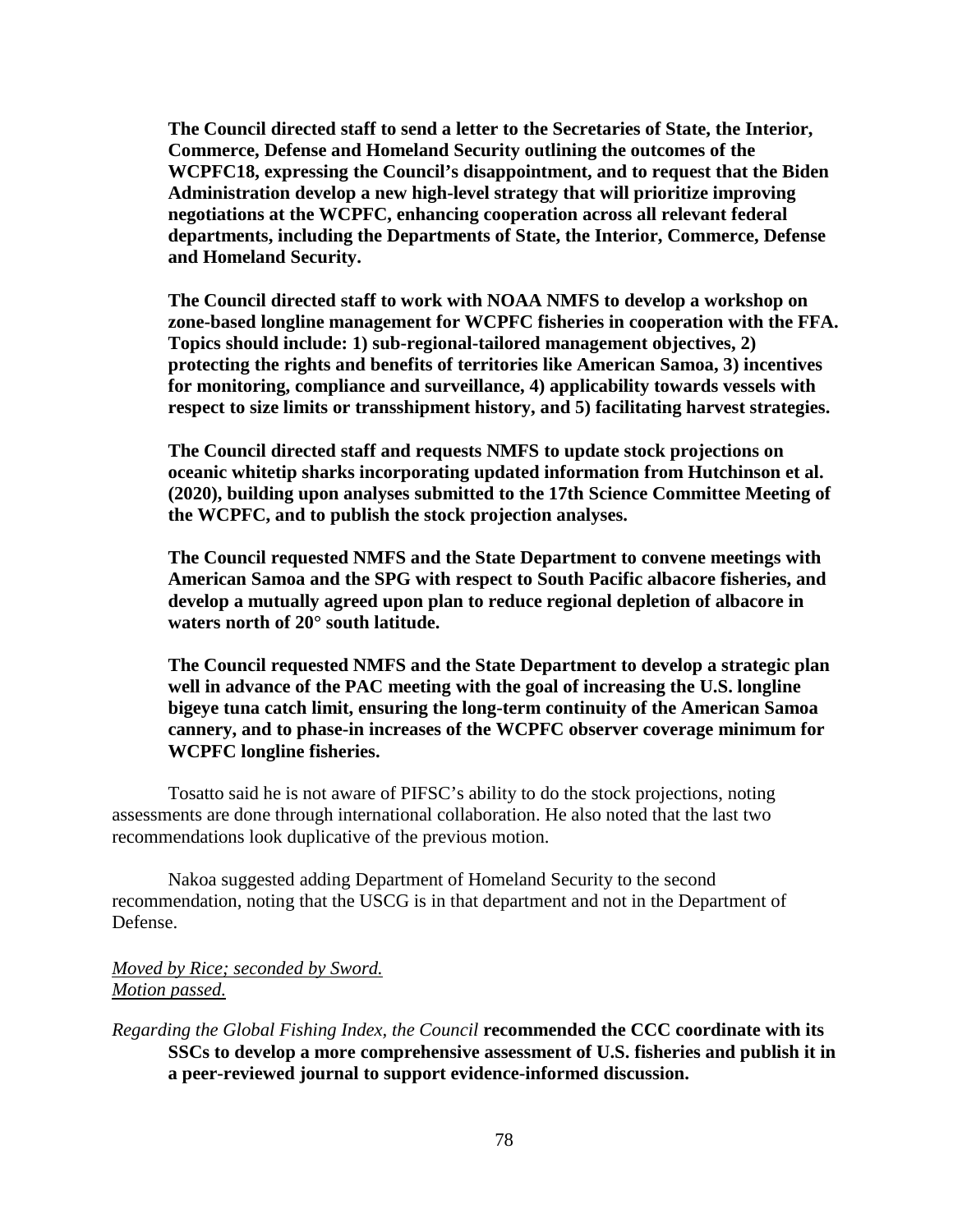*Moved by Rice; seconded by Sword. Motion passed.*

### **XII. Hawai'i Archipelago and Pacific Remote Island Areas**

#### **A. Moku Pepa**

Rice reported the Kona charter fleet had seen a decrease in charters during the fall. The small-boat fishers have had a couple of small runs of tunas, but overall the fishing has been slow. The fleet is hoping that fishing and charters will pick up in the winter as the visitor count is anticipated to increase. The fleet was previously able to dispose of oil at the harbor but the State discontinued the drop-off, and fishermen have not had much luck with outside disposal sites they have contacted, causing an environmental hardship for boaters. Large oil containers are being disposed of at trash cans and left at docks and fishermen are suggesting Sport Fish Restoration Funds could be used to assist boaters and fishers. Previous federal funding paid for a tank and pump for the boats, but was not installed by the State and sits at the harbor unused six years later.

Ramsey reported the Omicron variant of COVID-19 was just showing up in Hawai'i and that the governor has gone on record to say he does not expect any sort of major changes or restrictions. In the interest of time, he referred Council members to the briefing materials for his report.

Dueñas said he has been doing oil recovery on Guam with the GFCA for almost 20 years and the environmental laws do not allow the oil to be burned by power plants, necessitating it be shipped off-island. It costs Guam \$8 per gallon of waste oil to ship off-island and be picked up by a certified recovery program.

Tosatto was unsure of what part of the federal government provided the funding but noted it was worth pursuing and agreed to look into it but was unsure of where it might go as they would need to find the responsible agency.

### **B. Department of Land and Natural Resources / Division of Aquatic Resources Report (Legislation, Enforcement)**

Bryan Ishida, aquatic biologist for Hawai'i DAR, presented the State's report for August through October 2021. The deep-seven bottomfish 2020-2021 season wrapped up in August with 320 commercial marine license (CML) holders having made 2,094 trips, catching 163,940 pounds of mixed deep-seven species. The season tracked closely to what was seen in the 2019- 2020 season, with a slight increase in catch in the last week. There was an abnormal species distribution in the catch, with ʻōpakapaka contributing 36% of the total catch, whereas it is typically closer to 50%. The trend did not hold for all species, as ehu and gindai contribution was above average. For the current 2021-2022 season, fewer than 56 CML holders made 324 trips and caught 24,939 pounds of deep-seven species as of the end of October, showing a seasonal peak in catch as fishers start to target deep-seven species for the holidays and take advantage of the nice weather. While it is too early to draw conclusions on the current season, the trend of low ʻōpakapaka contribution to the total catch seems to continue, representing 38%.

From January to October 2021, 18 CMLs made 53 trips and caught 3,346 pounds of Kona crab. After the season reopened in September, there was relatively low catch from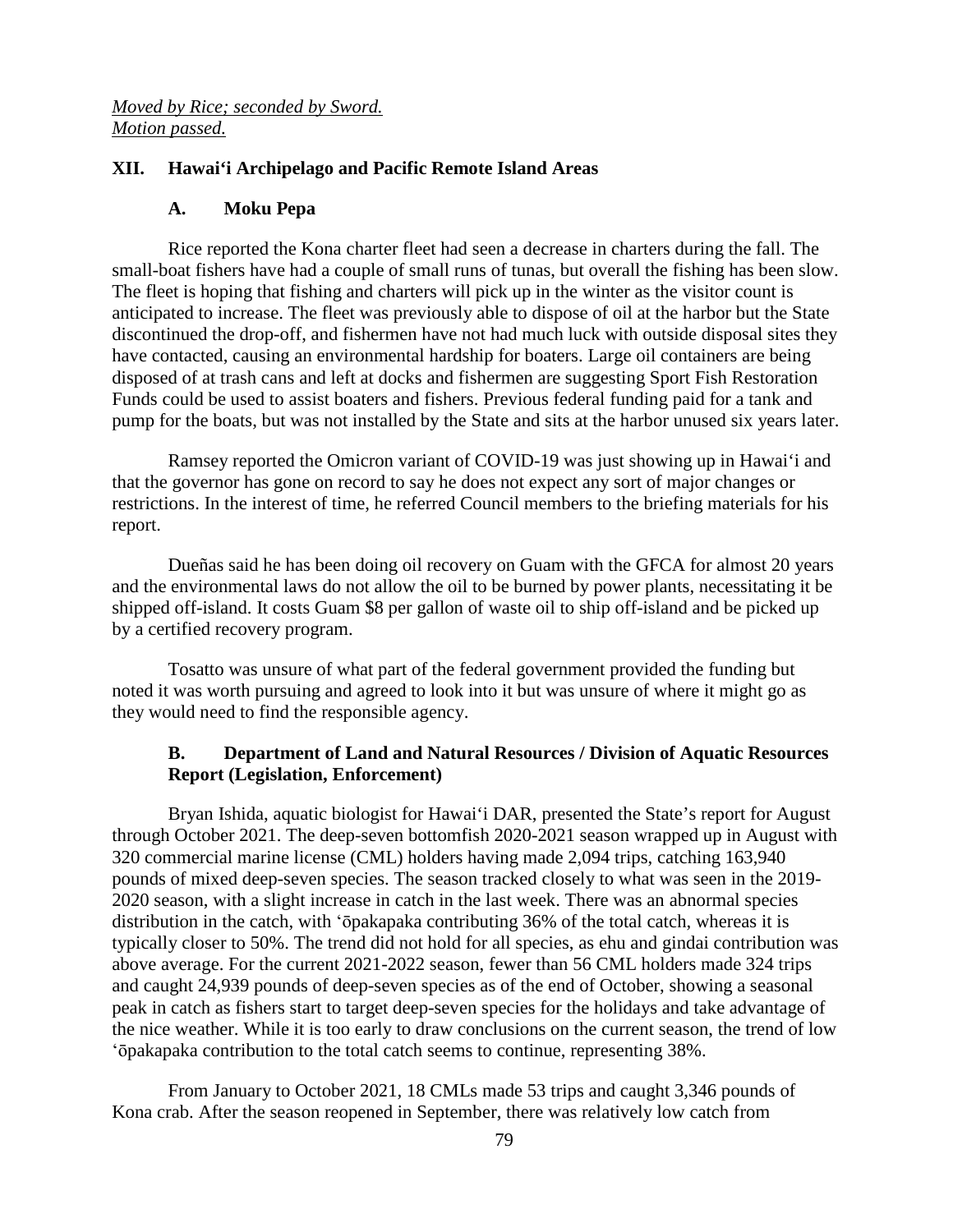commercial fishers, but that is not surprising as the fishery is overwhelmingly recreational. For uku, 195 CML holders made 777 trips and caught 49,082 pounds from January to October 2021, which is a similar trend to what was seen in 2018, with not much of an increase expected in the last two months of the year. For all commercial fisheries, 2,776 CMLs were renewed for a revenue of \$280,180 as of the end of October, which is below average, but above 2020 numbers.

Ishida reported that one permit was granted for the PMNM that did not require DLNR approval. There has been a decrease in the number of permit requests due to the wrap up of the field season, deteriorating weather conditions and continued COVID-19 restrictions. The PMNM is revising its best management practice for disease and introduced-species prevention protocol for permitted activities in the marine environment. This is in response to the presence of the invasive algae *Chondria tumulosa* at Pearl and Hermes and Midway atolls. The revision will result in a *Chondria*-specific best management practice with biosecurity protocols.

The State's FAD program had no activity between August and September, and FADs HH, P, SO, K, OT, C and TT were replaced in October as part of a long-awaited deployment that was slowed down in part due to supply chain issues and shipping delays. There are plans for another big deployment on Kaua'i and O'ahu replacing nine buoys. The State has concluded consultations with the Environmental Protection Agency and USCG regarding the vessel incidental discharge national standards of performance. West Coast states, including Hawai'i, have requested additional engagement with the Environmental Protection Agency to address concerns regarding ballast water treatment and exchange, biofouling and in-water cleaning and monitoring systems to evaluate the performance of discharge standards. Lastly, the application period for round two of the CARES Act funding closed Sept. 30, 2021, with 290 applications received. DAR made a final review of all the claims and passed it on to the PSMFC, which is reviewing applications for eligibility. DAR does not have an estimated time frame for disbursement of funds as the process is ongoing.

Rice asked if the FADs that were replaced included structure under the buoy.

Ishida said there was no change to the configuration.

Rice suggested C buoy as a test to include structure the next time it needs to be replaced.

#### **C. Green Turtle Management**

Joshua DeMello, Council staff, provided an update on green sea turtle management. At the September meeting, the Council directed staff to continue looking at the feasibility of the cultural take of Hawaiian green sea turtles. Staff developed a feasibility study to analyze the regulatory and policy pathways that could afford a cultural take of green sea turtles to determine the Council's options for potential green turtle management. This study is based on developing an exemption through the ESA 4(d) process and explored the pathways of how take could occur if a 4(d) rule is available. In any pathway, an individual, community or the state would need to develop a harvest plan. If a 4(d) rule is available, the Council could look at options such as an FMP or an EFP. Outside of the Council's management, there are considerations for the State of Hawai'i as well as international actions that could be an issue. The United States is a party to the IAC which prohibits the intentional capture, retention or killing of, and the domestic trade in, sea turtles, their eggs, parts or products. The IAC has a provision for each participating party to allow a take exception for satisfying economic subsistence needs of traditional communities. The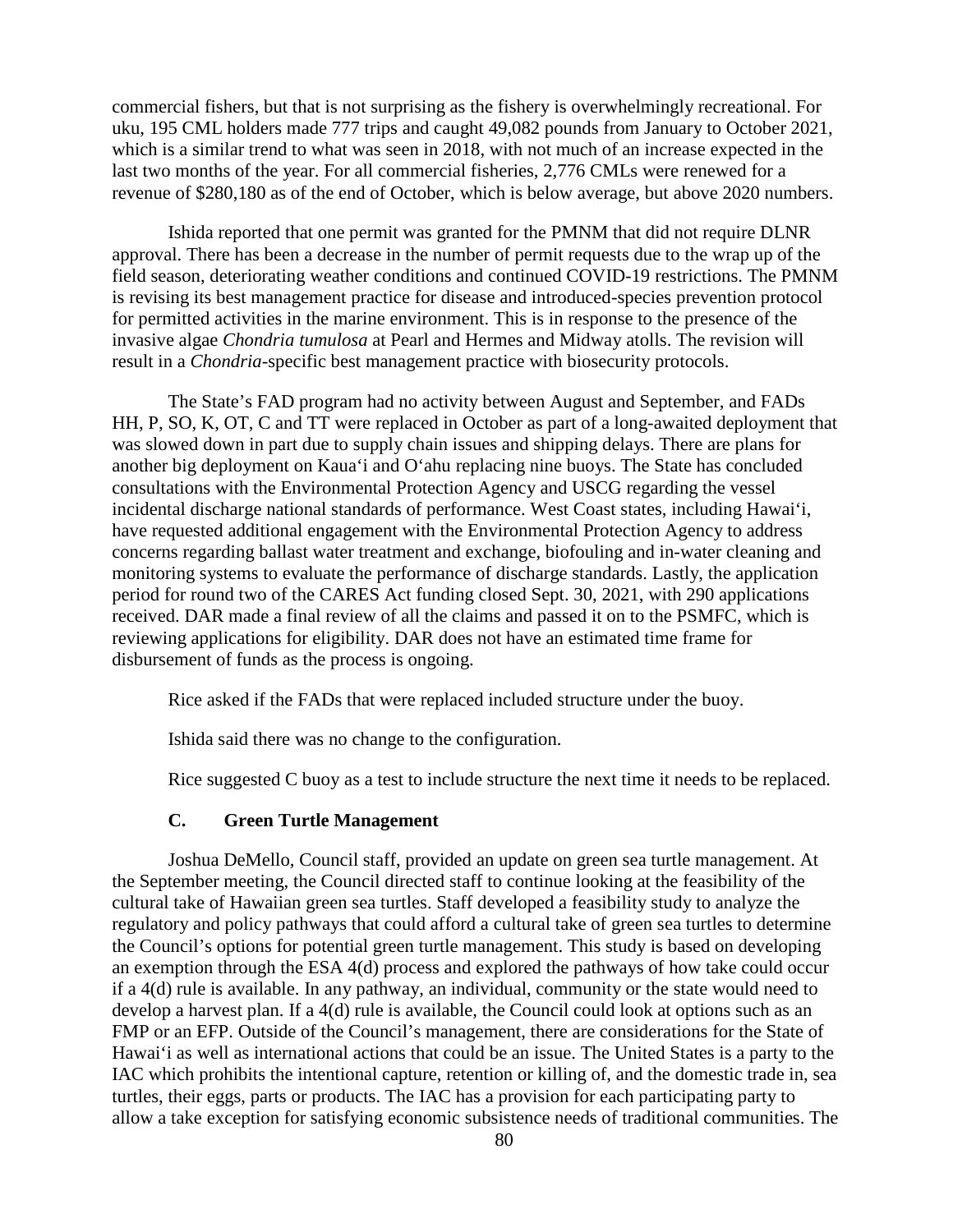IAC passed a resolution that provides a procedure on how that traditional community exemption would take place, under which a management plan that takes into account the IAC recommendations would need to be developed.

Simonds said the draft feasibility study was sent to NMFS headquarters and PIRO for review and comments. Due to the IAC issues, Council staff developed questions for GCPI and invited David Hogan, director of the Office of Marine Conservation at the Bureau of Oceans and International Environmental and Scientific Affairs at the U.S. State Department, to speak to the Council about the IAC and to answer some of these questions.

Hogan said the State Department had taken a look at the staff's questions and consulted with NOAA in advance of the meeting to ensure providing as comprehensive an answer as possible under the circumstances. The IAC, which his office negotiated on behalf of the United States along with NOAA and USFWS, is designed specifically to conserve and protect sea turtles. The exception for economic subsistence take was a very specific exception that is available for countries within the Convention Area, which includes the United States, including Hawai'i. The negotiating dynamic at the time was specific to the coastal communities in Latin America, particularly Central America, who directly harvested turtles and eggs during nesting activities. The negotiations centered on the type of exception to the objectives and the prohibitions within the IAC, which includes conservation and protection of turtle and the prohibition of a direct take. The development of the procedure was specific to the economic subsistence, that is, the use for food and nutrition for those coastal communities. The consideration of the federal government at that time was that the agreements would rely on and link with U.S. domestic regulations regarding sea turtles that occur in the United States, but are listed under the ESA as threatened or endangered. Those existing domestic laws and regulations were cited in the transmittal package sent to the Senate regarding the treaty for advice and consent, and resulted in a determination that no further implementing legislation would be needed (for the United States to ratify the IAC) because of the existing prohibition on direct take of turtles. It is not clear to the State Department at this moment whether there is any avenue that exists under the IAC to seek an exception to the prohibition on direct take of turtles.

Hogan said one of the challenges is that without any specific petition for a take exception that the State Department can respond to, and not knowing whether the take would be for cultural take or economic subsistence take, it is not clear whether a take would qualify for an exception. Generally, if take is prohibited by the ESA and its implementing regulations, it would not be possible for the United States, as a matter of policy, to advance a request for an exception. Similarly, because the U.S. government at the time (of the ratification) indicated that the exception mechanism under the IAC would not apply to the United States because of the preexisting status of turtles under the ESA, it is not very clear whether, or even how, they could proceed as a matter of policy to advance a cultural take exception. The ESA and the IAC essentially reinforce each other and if there is a domestic prohibition under U.S. regulations for direct take, the State Department would not be able to take any action under the IAC. Similarly, any action at the IAC would not in any way affect the status of turtles under the ESA. In fact, any consideration of an ESA action to exempt green turtles in Hawai'i from the prohibitions that are in force under regulation would have to bring into the deliberation for prohibition on direct take under the IAC. So it does not appear clear to the State Department whether there is any way to make progress.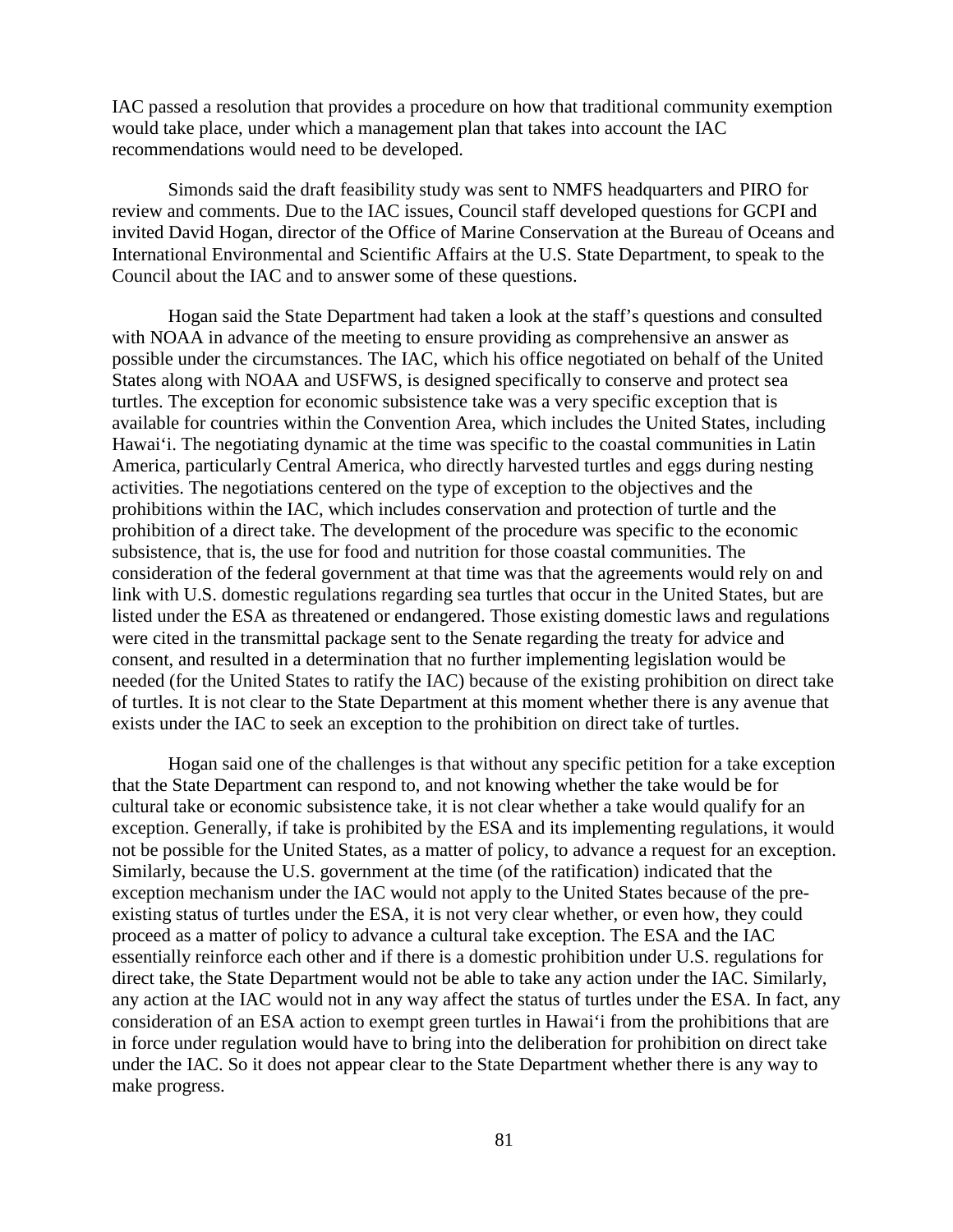Dueñas said the IAC should remove the barriers to the take of Hawaiian green sea turtles. He noted that the Hawaiian green sea turtle exploitation was done by non-Hawaiians and that the indigenous Hawaiians managed and protected the species. There should be the ability for a cultural take to perpetuate Hawaiian culture rather than pickle their culture and put it in a jar.

Gourley said he would like to see this move forward if at all possible. The Council has been trying to get a cultural take of sea turtles for a long time and Hawai'i would be a good test example to get this movement going.

Amani said enforcement would be needed for a cultural take to work. The islands of Micronesia have the ability to take turtles so it should be opened for a limited take for cultural purpose in the U.S. Pacific Islands.

Muña-Brecht said it sounded like the IAC has a process but it conflicted with the ESA. She asked if the IAC could move forward with a process if it is presented with a substantive request.

Hogan clarified that the exception process under the IAC is only for economic subsistence, that is taking turtles to eat or to provide an economic activity for traditional communities. It is not an exception that is available for cultural take. There is also no way that the IAC can affect the ESA listing, and there is no way that an ESA listing would unlock the exception under the IAC. They are two separate legal regimes. The ESA listing existed at the time that they negotiated the IAC and so the prohibition on direct take of turtles for any reason under the ESA is the primary domestic legal barrier to taking green turtles in Hawai'i. The State Department could not proceed with any action of the IAC if green turtles remain prohibited for direct take for any reason under the ESA. Hypothetically, if there was an action under the ESA to allow for a green sea turtle take in Hawai'i or any sea turtles anywhere, that does not automatically mean the U.S. federal government would put forward a request under the IAC primarily because it could only proceed for reasons of economic subsistence and not cultural take. This is a matter of policy between the federal agencies that represent the United States at the IAC. There would have to be quite a lot of things changing in the United States, and then it also would be subject to decision-making under the IAC through the Consultative Committee, which is linked to its exception process. The process would also need approval from other parties, particularly parties that have been driven to increase their sea turtle conservation and protection in fisheries on shore-side and nesting, as well as its habitat over the last few decades. It would not be politically accountable to then go and ask for the kinds of exceptions that others have asked for and have been denied.

Muña-Brecht asked if there is really no avenue to pursue a change for even economic subsistence because there is an ESA listing.

Hogan said that was his point. The basis for advice and consent and essentially ratification of the IAC was the status of the green turtle and the other turtles listed in U.S. waters under the ESA. While that remains the case, and based on the way the treaty was negotiated, he did not see a path for cultural take of turtles in Hawai'i, green turtles, or otherwise. He also said that it would be difficult to meet the threshold for an economic subsistence take as well.

Muña-Brecht asked what the threshold is for economic subsistence.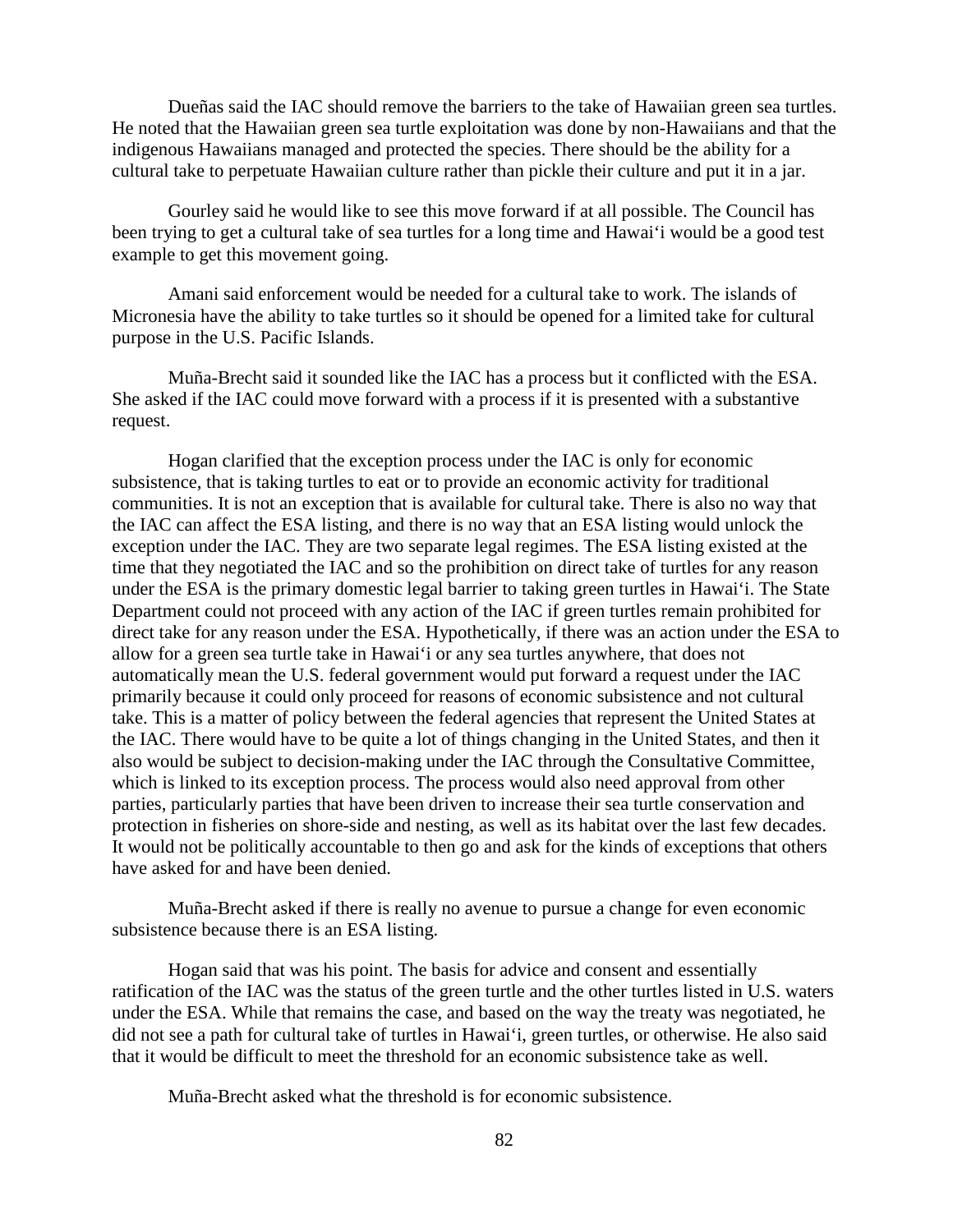Hogan said that in general, it is the need for take of turtles for the purposes of nutrition, traditional diet or essentially as a critical economic activity. None of those cases were considered as applicable for the United States at the time that the treaty was ratified.

Muña-Brecht said that would be the United States as a whole, not necessarily considering each of the territories or island jurisdictions.

Hogan said that would be the United States as a whole, including anything that is subject to U.S. law.

Muña-Brecht said economic subsistence is subjective for each island, especially when compared to the continental United States.

Hogan said he understood that, but the Convention Area does not create any distinctions between the cultures and economic subsistence practices in Hawai'i and the Pacific Islands, the West Coast, the East Coast or the Gulf Coast. As long as there is a federal prohibition under the ESA, and as long as the United States remains a party to the IAC, it would not be viable.

Dueñas said it is unfair that the United States is a signatory to the IAC that allows other countries to harvest and at the same time denies its own citizens the same opportunity. If it is about conservation, there are instances where hundreds of turtles are found dead on the Baja Peninsula, yet the natives of the Pacific Islands are not able to harvest for consumption and culture. Other countries are allowed to harvest turtle eggs, but Americans are not allowed to harvest anything. Economics seems to be the magic word in this whole exercise and he hoped someday economics can include the practice of lifelong cultural values.

Hogan said stakeholders who are focused and interested in this issue may want to give significant consideration to the economic subsistence because a process to examine a cultural take is not available under the IAC even if something were to change in the ESA. The exception for economic subsistence is what is available for countries that have been able to make a petition, get the approval from the Consultative Committee's review, and undergo decision-making under the convention that included participation by the U.S. government. Exceptions were approved for other countries because the status of those turtles under domestic law for them is different than the status of the turtles under U.S. laws and regulations. The ESA applies in the United States for activities that are subject to ESA, which includes any direct take of sea turtles or turtle eggs. The ESA is U.S. law and the regulation that serves as the foundation for the policy work that the State Department does to promote sea turtle protection and conservation internationally because of the restrictions on U.S. economic activities, including commercial fishing that results from the need to protect those species as required under the ESA, whether it is the prohibition on take of turtle as bycatch in longline fisheries or prohibitions on take of turtles in trawl fisheries. The difference between what is protected under U.S. law and what is protected under other countries' laws is important and why they negotiated the IAC. The other reason was that the United States prohibited shrimp trawling unless fishers could demonstrate that they could exclude sea turtles from the trawl nets, and the United States wanted to make that a requirement across the board for all the countries that would sign under the agreement. Fisheries bycatch has been a significant purpose of the United States. Direct take was also subject to the negotiation, and it was the basis of the ESA prohibition on direct take that was used to negotiate the treaty. It is a different approach for other countries and why the domestic regulatory structure and the interaction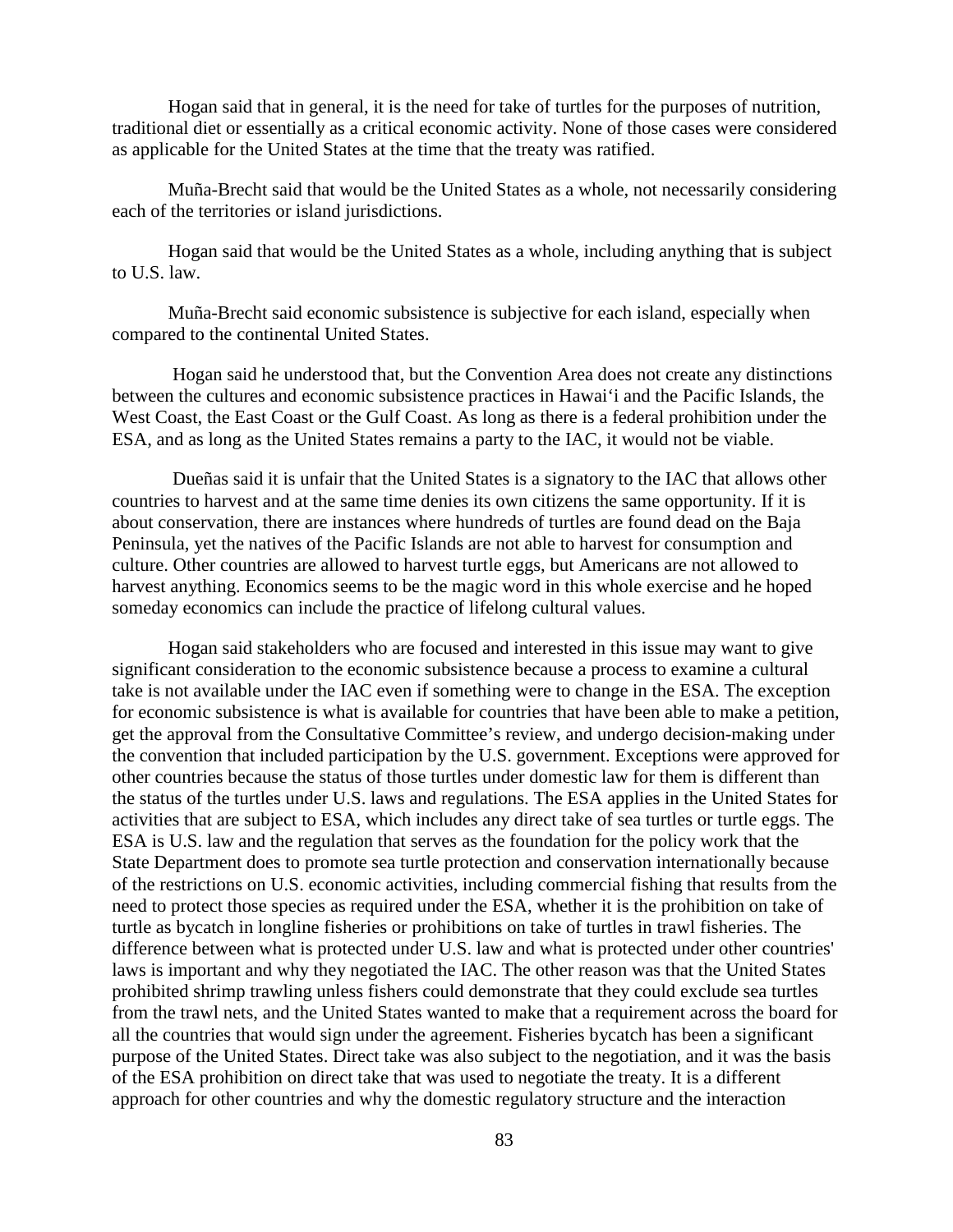between the Hawai'i stakeholders and the implementation of the ESA is the primary controlling mechanism for cultural harvest in the United States. The IAC is essentially running in parallel to that.

Simonds asked how removing the green sea turtle from the threatened list would affect the IAC and management of turtles.

Hogan said if there was a change under the ESA for Hawai'i green sea turtles or specieswide, then the IAC would remain as-is in regard to the international obligation of the United States to prohibit direct take of sea turtles. The activity that the stakeholders in Hawai'i would want to petition the federal government to seek an exception for would need to meet the provisions of the IAC for the purposes of economic subsistence. As a matter of policy, the federal government might still not move that petition forward because there might be very little chance of succeeding, either in convincing any of the parties that the United States would qualify for the exception because it would contradict the position it took in negotiations and it would essentially contradict what the State Department told the Senate at the time. It would be a very challenging situation as a matter of policy to have the federal government advance a petition for an exception. Even if that were able to be overcome, the IAC would still have to go through decision-making, the Consultative Committee, input from the Scientific Committee and then the decision-making process of the parties. There are a lot of variables that might not go the way the Hawaiian stakeholders might wish, and there is no guarantee that it would come out positively. One of the big challenges would be getting the federal government to agree to advance that position.

Simonds said if the green sea turtle was recovered and removed from the ESA, there would still be hoops to go through, but the United States could take it on if it wanted to. It is not the answer the Council wanted to hear and asked what would have helped during the enabling legislation and if exceptions could have been made at that point.

Hogan said when the Senate provides advice and consent to ratification, the agreement usually is what it is at that moment. It is very rare that the United States would decline to ratify an agreement and then go back and reopen it, but it has happened in the past. In this case, the United States was the initiator of the negotiations of the IAC and pressed very hard to negotiate it and the outcome was one that satisfied the U.S. political and international relations objectives at the time in terms of conservation of sea turtles and exporting the U.S. bycatch reduction policies, generally, and in particular for the trawl fisheries. It is difficult to say what would have changed anything at the time during the ratification process, though the United States could have opted not to negotiate the treaty as there were different outcomes in different parts of the world. The IAC is the only legally binding sea turtle conservation agreement. The United States attempted to negotiate a similar agreement for the Indian Ocean and Southeast Asia, but the countries there would not agree for it to be legally binding and the United States ended up with a memorandum of understanding, which is less strong. Because the United States was implementing U.S. law and U.S. regulations as it stood at the time and as it has remained in regard to procedural conservation, the treaty reflects what the U.S. approach was then. As a matter of policy, it also reflects the current view of the U.S. government regarding the status of the turtles. If there is a change based on any action under the ESA, which is not State Department jurisdiction, the IAC would still be in place with a prohibition as an international obligation and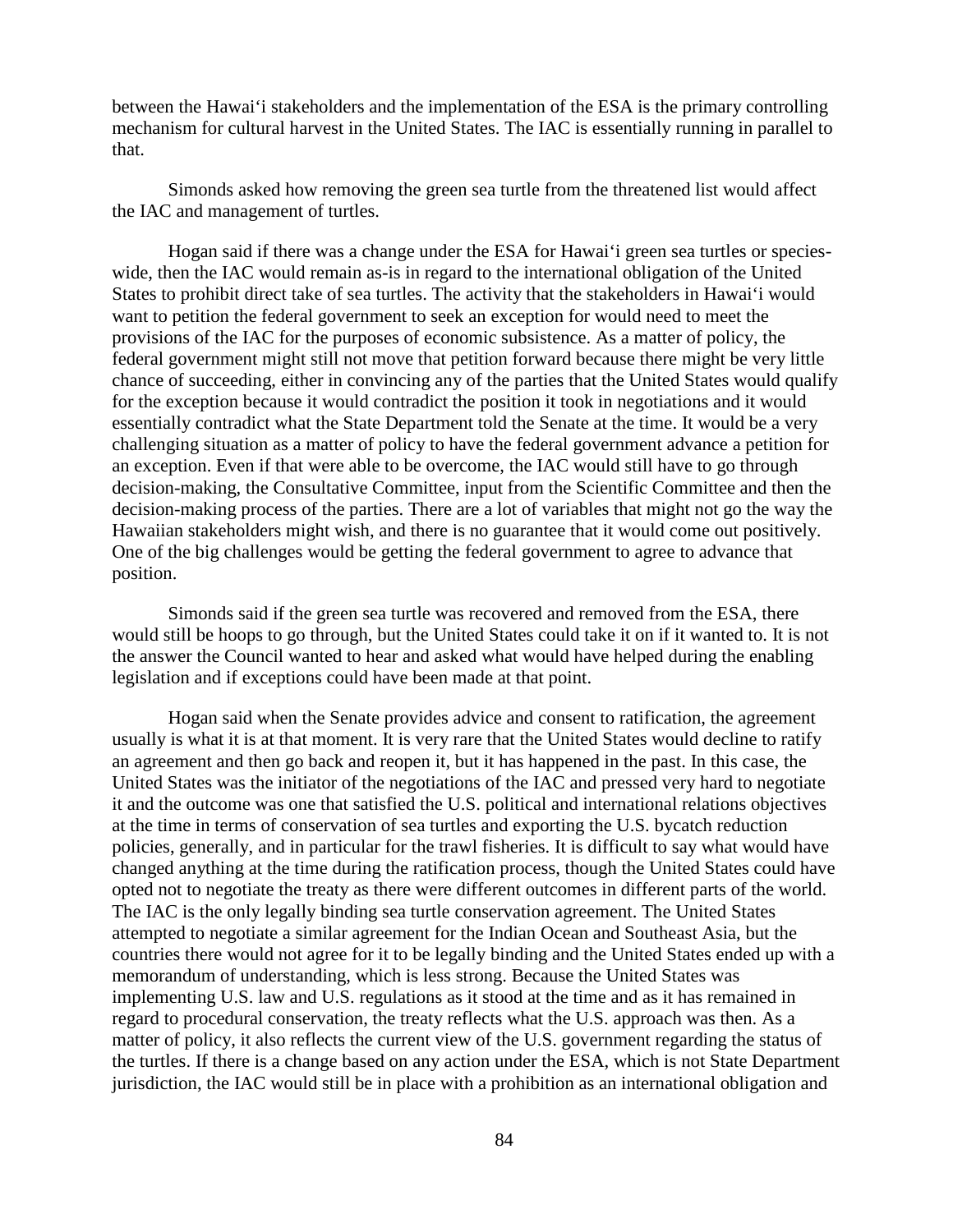there would be a number of hoops that would have to be cleared to make any progress under the treaty.

Tosatto said there is a difference in status of green sea turtles in the region, with the DPS for Hawai'i listed as threatened and DPSs around American Samoa and the Mariana Archipelago as endangered. There are no options to pursue potential take allowance under Section 4(d) of the ESA for populations listed as endangered. Potential changes in future status would be needed to provide for a take allowance. The bar is high to get the IAC to allow for a take under the exception for economic subsistence of traditional communities. Identifying the traditional communities would need to be convincing in the IAC, though subsistence would be the easiest bar to reach based on consumption compared to medicinal or other cultural uses. Exemptions for economic subsistence when they were pursued and agreed were for traditional communities in places that were subsisting on sea turtles and there were no other alternatives for nutrition. Turtle consumption in Hawai'i has not been done in a number of years so it would be a high bar to cross. That is a consequence of the wording of the agreement that the United States pursued and agreed to that kept the exception very narrow. The community in Hawai'i is looking for a broader use, a more cultural use and not one of economic subsistence, and that could be an issue.

Sakoda said there seems to be a growing recognition of indigenous rights at the international level. He asked if there is a process to renegotiate the terms of the IAC to include cultural take and how difficult that would be.

Hogan said anything is possible, but it would be difficult. The IAC would require renegotiation and that would also allow other parties to introduce provisions that the United States may not like in terms of conservation management, habitat or trade. It would also need ratification by all of the existing parties. It is not necessarily something that the United States could undertake easily or lightly, even if there was an interest in the federal agencies of doing so. The United States would have to remain coherent between domestic laws and regulations and any amendment. There is a growing recognition of indigenous rights, and under the current administration there is a significant effort to reintroduce consideration of indigenous rights, practices and knowledge. A legally binding treaty would not be able to be negotiated today in terms of sea turtle conservation and management given what the other countries understand to be the United States' approach, making renegotiation very difficult. The United States would face an uphill challenge from many of those countries if it were to reopen the treaty for an exception.

### **D. Northwestern Hawaiian Islands Proposed National Marine Sanctuary Update**

Eric Roberts, deputy superintendent for PMNM, provided an update on the initiation of the NMSA 304(a)(5) designation process with the Council. Over the last month, NOAA initiated several actions related to PMNM. On Nov. 19, 2021, NOAA published a Notice of Intent in the *Federal Register* to initiate the process to consider designating marine portions of PMNM as a national marine sanctuary. As part of that process, NOAA is also coordinating its responsibility for review under the National Historic Preservation Act. On Nov. 22, 2021, NOAA formally initiated the NMSA Section 304(a)(5) process through a letter to the Council, as well as letters inviting consultation to approximately 275 major organizations and others interested in historic properties. The letter to the Council provides an opportunity under Section 304(a)(5) of the NMSA to prepare draft fishing regulations for the proposed sanctuary within PMNM.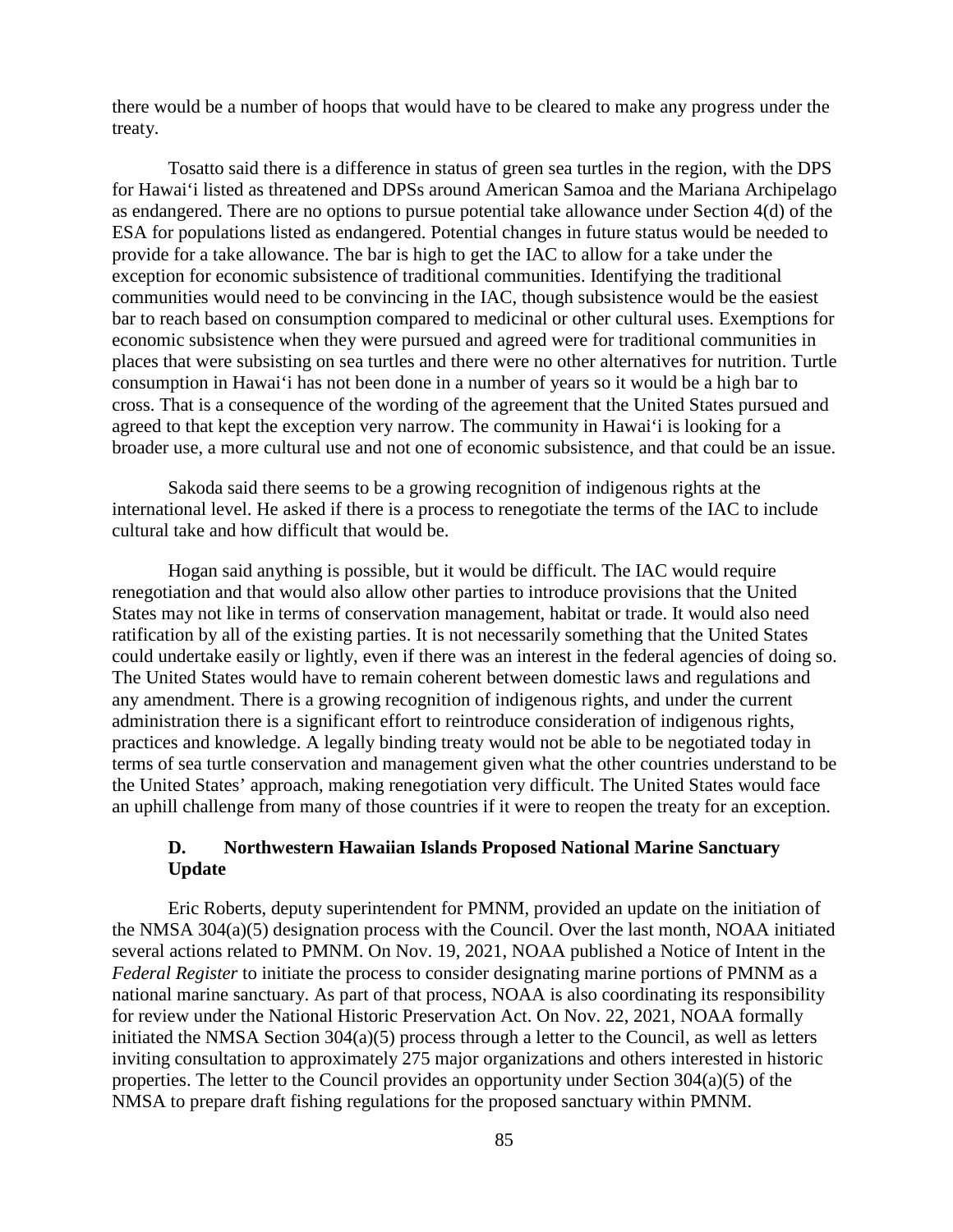As part of the process, the Council may choose one of three actions: recommend draft fishing regulations for the proposed sanctuary, recommend that fishing regulations are not necessary or choose not to act at all or in a timely manner. Additionally, if the Council declines to make a determination with respect to the need for regulations, makes a determination which is rejected by the Secretary of Commerce or fails to prepare the draft regulations in a timely manner, the Secretary shall prepare the fishing regulations. The goals and objectives of the sanctuary, the purposes and policies of the NMSA and existing Presidential Proclamations specific to PMNM are the criteria against which the Council's action shall be compared.

Roberts provided an overview of the anticipated sanctuary process. The section 304(a)(5) timeline for drafting fishing regulations lines up with the rest of the process and is consistent with the NMSA to provide adequate time for two Council meetings. NOAA is providing 120 days to conduct the 304(a)(5) process and requests the Council complete its review and initial recommendation on the necessity of sanctuary fishing regulations, along with the preliminary draft of fishing regulations and a proposed timeline, no later than March 31, 2022.

NOAA is in the public scoping phase and working to gather initial comments from the public on the proposed sanctuary designation process, which is expected to wrap up in early 2022. This correlates with the same timing for the  $304(a)(5)$  process where the Council may provide a preliminary draft of fishing regulations along with a proposed timeline for the remainder of the Council's role in the rule-making process. The next major phase will be the publishing of a draft Environmental Impact Statement and draft Sanctuary Management Plan, which NOAA anticipates releasing during winter 2022-2023, with a final Environmental Impact Statement and Sanctuary Management Plan expected in fall 2023. This would also be the time when the Council would draft and publish a proposed rule and final rule.

For the original area designated by Proclamation 8031 and ratified by Proclamation 8112, ONMS believes the current MSA regulations under 50 CFR Part 404 are consistent with the both the relevant provisions of Proclamations 8031 and 8112 and the goals and objectives for the proposed sanctuary. ONMS recommends that the Council propose regulations for the Monument Expansion Area (MEA) that are consistent with both the fishing provisions of Proclamation 9478 and the goals and objectives of the proposed sanctuary. Roberts said that it is NOAA and ONMS' goal to make the process as transparent and as collaborative as possible.

Maria Carnavale, Council staff, provided an update on the Council's role and tasks as part of the sanctuary designation process. She provided a background on previous Council discussions, including the Council's previous recommendations for potential goals and objectives. Staff also participated in an Office of Hawaiian Affairs Native Hawaiian Cultural Working Group workshop dedicated to fisheries in the Northwestern Hawaiian Islands. The Council received the NMSA 304(a)(5) package and will need to respond by March 31, 2022. This meeting provides an initial discussion of options that the Council may choose to recommend for fishing regulations. At the last meeting, the Council endorsed policy objectives, of which many concepts were brought up by members of the public in the public meetings held by NOAA. Ideas about boundaries, fish as food and cultural connections and minimizing impacts to fishers were representative of the larger public conversation.

The Council will need to decide in March 2022 whether fishing regulations are necessary. If the Council decides that regulations are necessary, it will need to provide draft fishing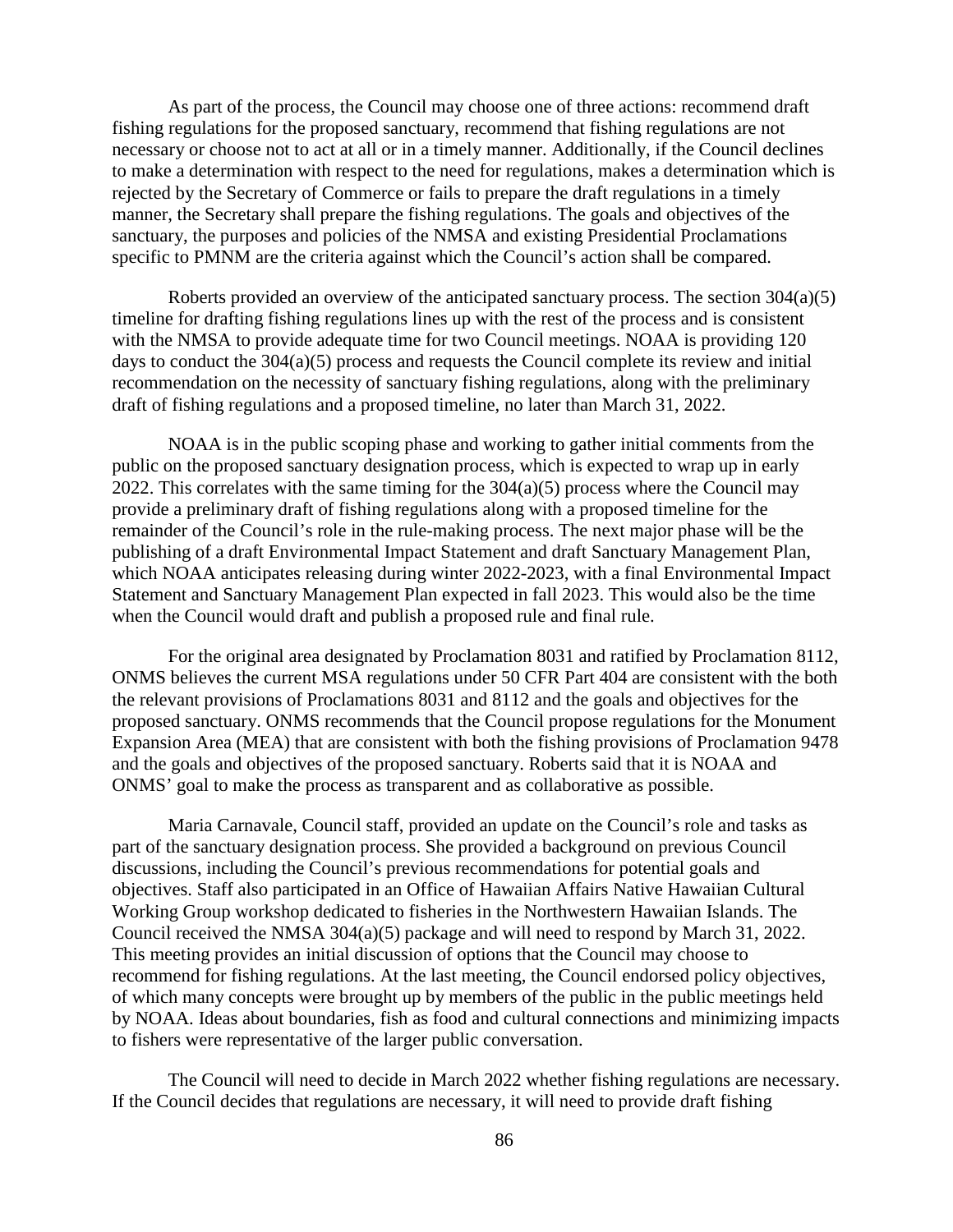regulations. The Council could also decline to make a determination. If draft regulations are provided to NOAA and accepted, the Council would initiate its FEP amendment process.

NOAA recommends that the Council propose regulations for the MEA and contends that the MSA is the appropriate statute for managing fishing within the proposed sanctuary. The ONMS approach is to spring-load the regulations, meaning that NOAA is intending to potentially duplicate the MSA regulations, which would remain dormant unless the MSA regulations go away or change, at which point the Sanctuary regulations would spring into action.

The Council has worked on fishery regulations in the other monuments in the Western Pacific, including noncommercial fishing and customary exchange, or the nonmarket exchange of marine resources between fishers and community residents for good or services and/or social support for cultural social and/or religious reasons. Carnevale said the Council also worked on fishery regulations for the MEA when it was designated by President Obama in 2016. The Council at its 168th meeting recommended staff conduct public scoping sessions with the purpose of determining what information is available for the Council to begin the process of analyzing alternatives and recommending management regulations. She provided the Council with a summary of comments from the public scoping and noted that creating different zones for fishing, allowing for research fishing, determining whether charter fishing can occur, a streamlined permitting process, and clear and enforceable regulations were concepts that came forward.

For marine zones, Carnevale said there are distinct regulatory and jurisdictional considerations to think about, including zero to three, three to 50, and 50 to 200 miles. Commercial fishing is prohibited by the proclamations, so the Council could take no action or prohibit commercial fishing. For noncommercial fishing, the Council may consider no action, permitting noncommercial fishing, defining commercial fishing with or without customary exchange and prohibiting noncommercial fishing. The Council was asked to consider the marine areas and potential fishing activities and provide input for staff to develop a response.

Gourley asked if the sanctuary regulations allow the sanctuary to be enlarged.

Roberts said the direction that has come out from the various proclamations, the executive order and the more recent direction from Congress is very specific in terms of considering the designation of PMNM as a National Marine Sanctuary. However, through the process there will be a range of alternatives that could be considered and/or brought forward by the public. Discussion regarding these alternatives will take place over the coming months and years as both public scoping and public hearings are completed. It is too early for NOAA to consider or think about what the public could want at this point.

Gourley said he was trying to find out if there is regulatory authority under the NMSA that allows this type of change when a sanctuary is created.

Roberts said sanctuary designation is an act of Congress and a public process. The consideration for any sanctuary boundary could be brought forward to Congress and it would be a congressional determination whether to accept that. He said yes, there could be a consideration for any boundary. The process is to allow that information to come out during the designation process.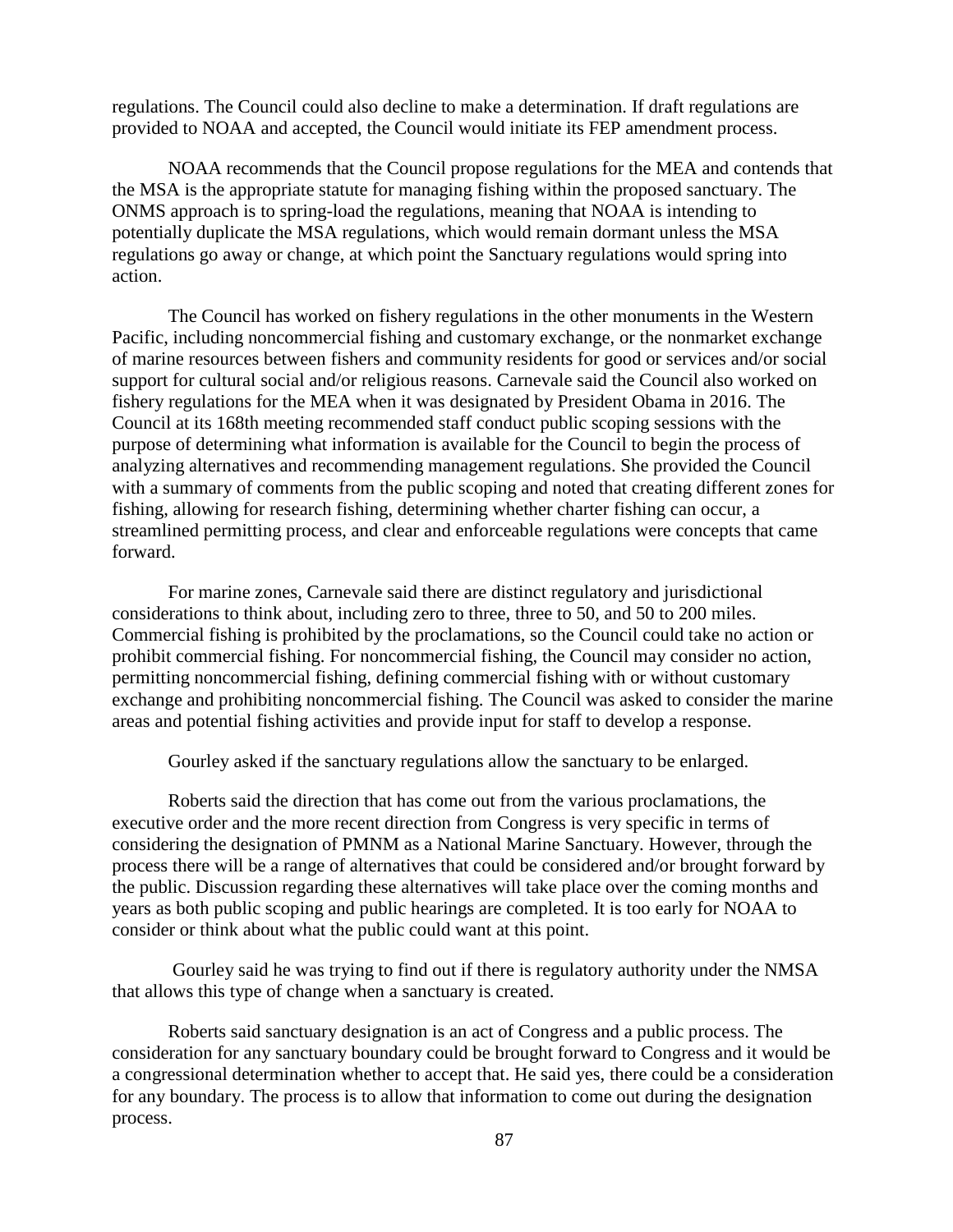Gourley said he was concerned that groups would use the sanctuary process to expand the MTMNM. He said that the sanctuary designation could be used as a tool for certain people to make the monument boundaries bigger and increase the removal of fishing rights.

Rice said charter fishing is noncommercial because fishers give the fish away. He said that they are also involved with customary exchange in the charter industry by giving away the fish to friends and family. He hoped that the determination is made that charter fishing is included in the noncommercial fishing definition.

Dueñas noted that charter is considered recreational fishing under the MSA. He said he appreciated that the ONMS recognized that fishing is still important under the sanctuary designation process, but expressed concern regarding its potential use in the Mariana Archipelago. He said ONMS should afford the region the same opportunity to participate if that happens in the future.

Sakoda said the sanctuary would overlay the monument and asked if any regulations developed by the Council would require a monument permit or if fishers wanted to fish they could just go there as long as they comply with the regulations.

Roberts said since the sanctuary could overlay the marine portions of the monument, it is likely that fishing would need to be a permitted activity. The process of what that permit will look like and what those activities would be will not come forth until the process works its way through and could be based in part on the Council's recommendations.

Simonds said the PIRO regional administrator reminded the Council in previous meetings that it was delinquent in providing fishing regulations for the MEA. That proclamation allowed for subsistence and recreational fishing. The Council did attempt to develop fishing regulations with public scoping meetings, but those fishing regulations were not developed. At the next meeting, the Council will consider those regulations and what types of activities should be allowed with permitting and reporting. She said that this process should not take years.

Tosatto said the Council's outstanding task from the expansion is now conjoined with this process of designation. He said fishing regulations for the sanctuary would be an MSA action and NOAA would coordinate so that it is approvable and consistent with the sanctuary objectives as the process moves through the MSA process. He said the Council could act in a timely manner to help the whole process along and address the Council's side of those issues. The spring-loaded concept has a precedent in other sanctuaries and is a smart NOAA outcome. As issues evolve, regulations might need to stay the same so the concept of spring-loaded gives the Council the flexibility to be dynamic and the sanctuary program responsive for the area. He said the idea of determining boundaries was also part of the sanctuary designation process in American Samoa where the Fagatele Bay National Marine Sanctuary was added to the Rose Atoll designation process to create the National Marine Sanctuary of American Samoa. However, the sanctuary designation did not expand the Rose Atoll Marine National Monument, as only a president can do that.

### **E. Advisory Group Report and Recommendations**

## **1. Advisory Panel**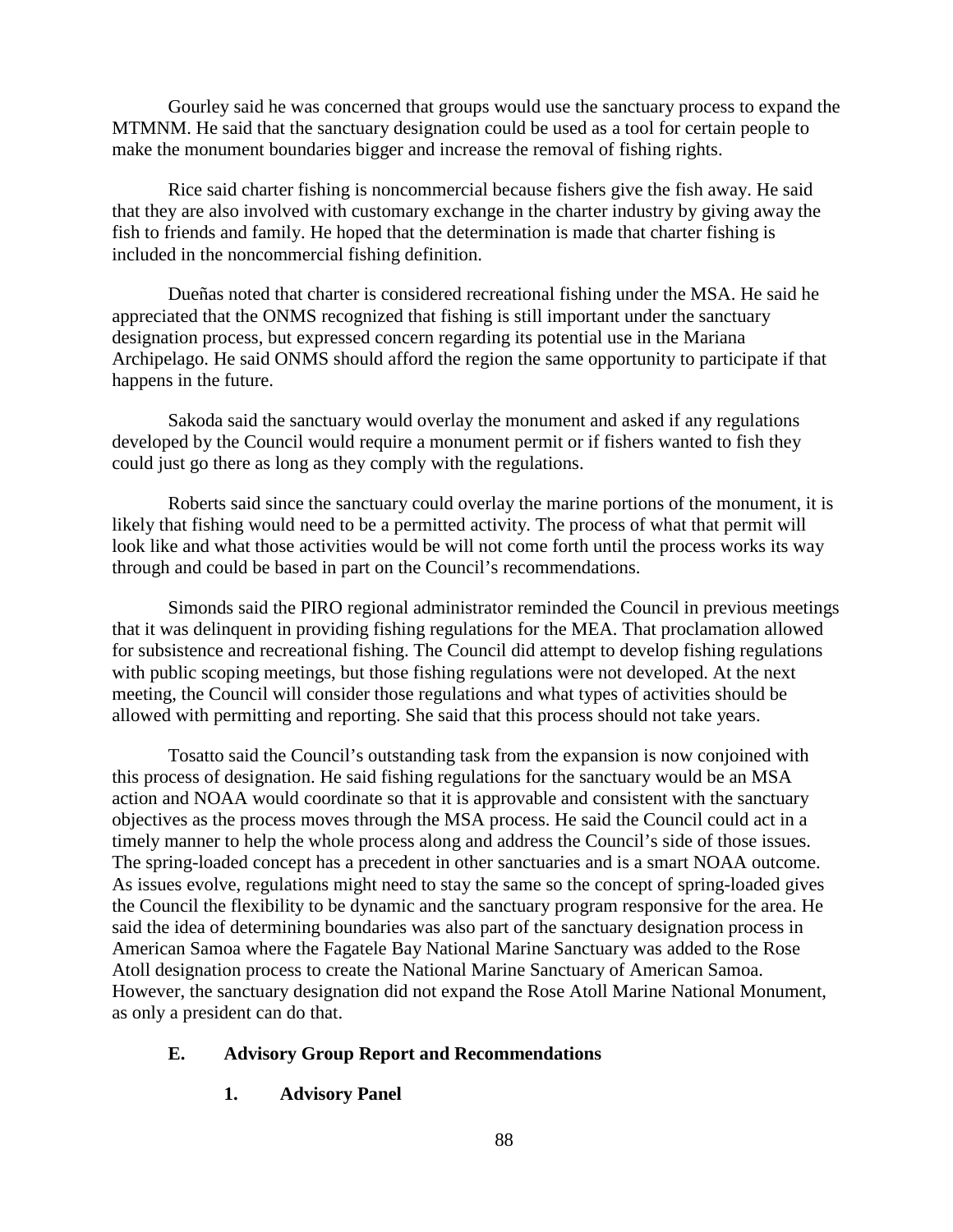There were no AP recommendations regarding the Hawai'i Archipelago.

## **2. Fishing Industry Advisory Committee**

There were no FIAC recommendations regarding the Hawai'i Archipelago.

## **3. Non-Commercial Fishing Advisory Committee**

There were no NCFAC recommendations regarding the Hawai'i Archipelago.

# **4. Scientific and Statistical Committee**

There were no SSC recommendations regarding the Hawai'i Archipelago.

# **F. Public Comment**

Dueñas, speaking as the president of the GFCA, emphasized that the national marine sanctuaries program was created to protect or repair damaged areas. The prime example is Fagatele Bay in American Samoa, which was destroyed and is now one of the premier sites in American Samoa. National marine sanctuaries should revert back to looking at areas in the United States that have been devastated or need environmental help to recover, rather than locking down areas where there is still an opportunity for management.

# **G. Council Discussion and Action**

## *Regarding the proposed Northwestern Hawaiian Islands sanctuary, the Council* **directed staff to initiate the process for the proposed sanctuary designation 304(A)(5) fishery regulation consultation by gathering relevant information for Council action at its March 2022 meeting.**

*Moved by Dueñas; seconded by Sword. Motion passed.*

# *Regarding green turtle management, the Council* **directed staff to send a letter requesting the Biden Administration pursue an avenue to recognize indigenous cultural harvest of Hawai'i green sea turtles within the IAC.**

Tosatto said while he supported the pursuit of indigenous and cultural interests, the action rings counter to current U.S. policy and therefore would abstain from the vote.

*Moved by Dueñas; seconded by Sword. Motion passed with Tosatto abstaining.*

# **XIII. Administrative Matters**

## **A. Council Member and Staff Ethics Training**

Tucher presented the ethics overview, focusing on lobbying and conflicts of interest. This included financial disclosure and when members must recuse from decision-making. Government ethics regulations that apply to federal officials are under 5 CFR 2635, while state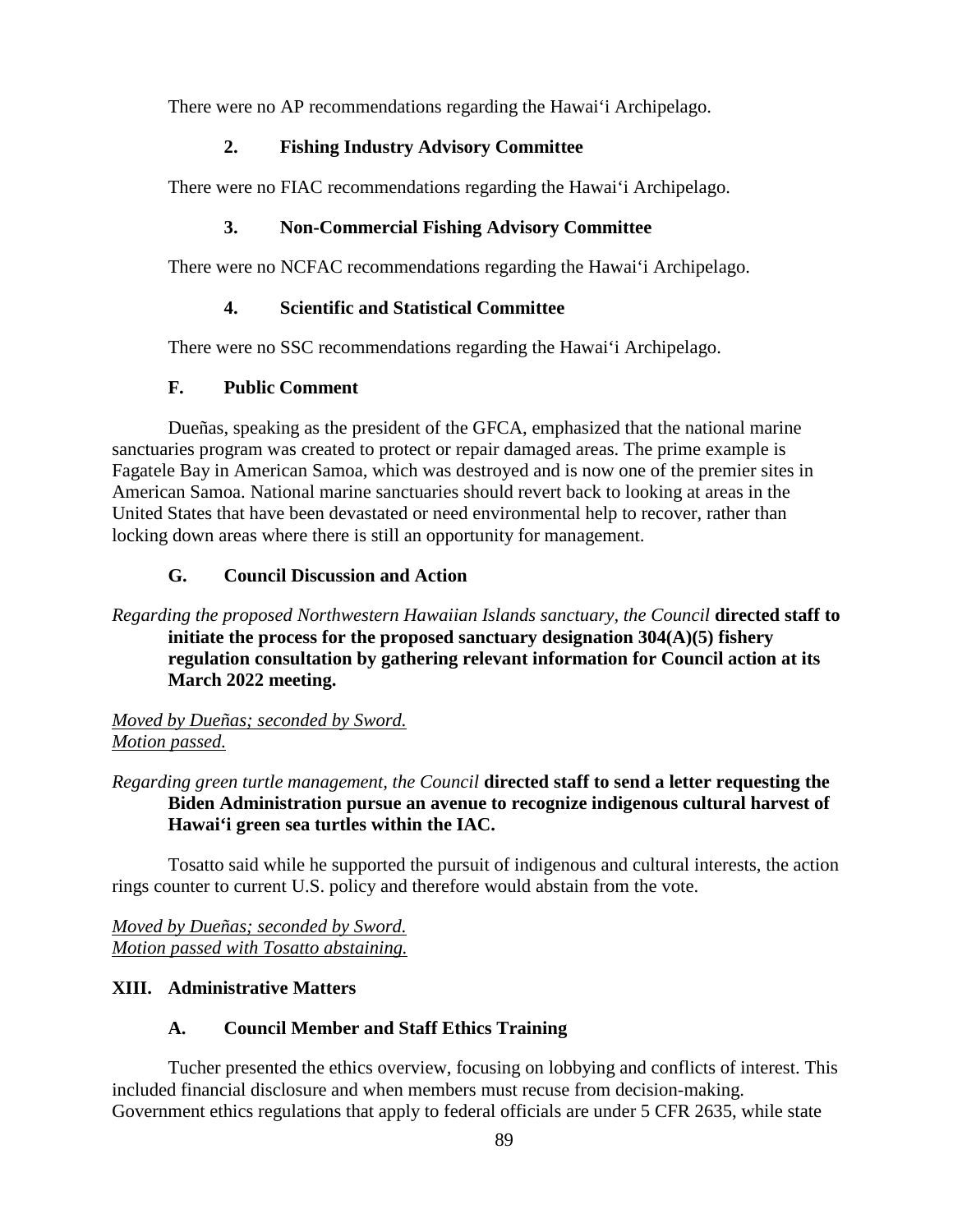officials on the Council follow the applicable state or territory ethics requirements. Tucher explained that nominated members of RFMCs are treated as federal employees under the criminal conflict of interest statutes, such as Section 208 but MSA Section 302 applies in lieu of Section 208, as members are not fulltime federal employees. MSA Section 302 requires the disclosure of relevant financial interest and recusal from voting on decisions which have a significant and predictable effect on those interests.

Tucher provided examples of when a Council member is exempt from MSA Section 208, or the process of identification through disclosure and recusal from voting. A Council decision such as an approval of an FMP or FMP amendment that has a significant and predictable effect on a member's financial interest would require a recusal. A request for review of a monument prohibition in a proclamation is not a request for an amendment of a regulation and would be an example of when a recusal would not be required. Tucher stated a member can determine there is a disproportionate benefit to his or her financial interest when voting on a Council decision if his or her interest is greater than 10% in the total harvest of the fishery, marketing or processing. This also includes full or partial ownership of more than 10% of the vessels used in that fishery or sector using the same gear type.

The NOAA GCPI conducts recusal determinations before every Council meeting by reviewing the notice of Council meeting actions. Council members may participate in Council and committee deliberations if the Council is notified of the voting recusal and affected financial interest have been identified in the record. Council members who are subject to a full recusal determination for matters of unique individual concern are restricted from voting and deliberation on that matter. There are penalties if Council members fail to disclose or comply with recusal requirements. Council members also have safe harbor if they have filed a timely and accurate financial disclosure and there is an issue with the recusal determination by GCPI.

Tucher presented on lobby restrictions and the regulations that apply, as well as the Office of Management and Budget Circular A for Cost Principles for Non-Profit Organizations. Members are prohibited from using grant funds to influence federal, state or local elections, federal or state legislation or any enactment or modification through communication with a member or employee of Congress or State legislature. This includes the preparation, distribution or use of publicity or propaganda to influence legislation or contribute to or participate in demonstrations, fundraising, letter writing and telephone campaigns. A Council member may lobby the executive branch, an example being that a member using Council letterhead could write a letter to the Secretary of the Interior expressing support for proposed legislation that would reduce the size of a marine national monument. Council members also have a constitutional right to petition the government on their personal views while not using Council equipment, materials or on Council time.

#### **B. Financial Reports**

Simonds referred members to the financial report in their briefing materials.

### **C. Administrative Reports**

Simonds reported that the Council has no staff changes and reported on two FOIA requests from *Civil Beat*. The first was for all contracts between the Council and Leimana DaMate, Edward Glazier, Noah Shirakawa, Gillnetters of Hawai'i, Salty Marine, Stove Boat,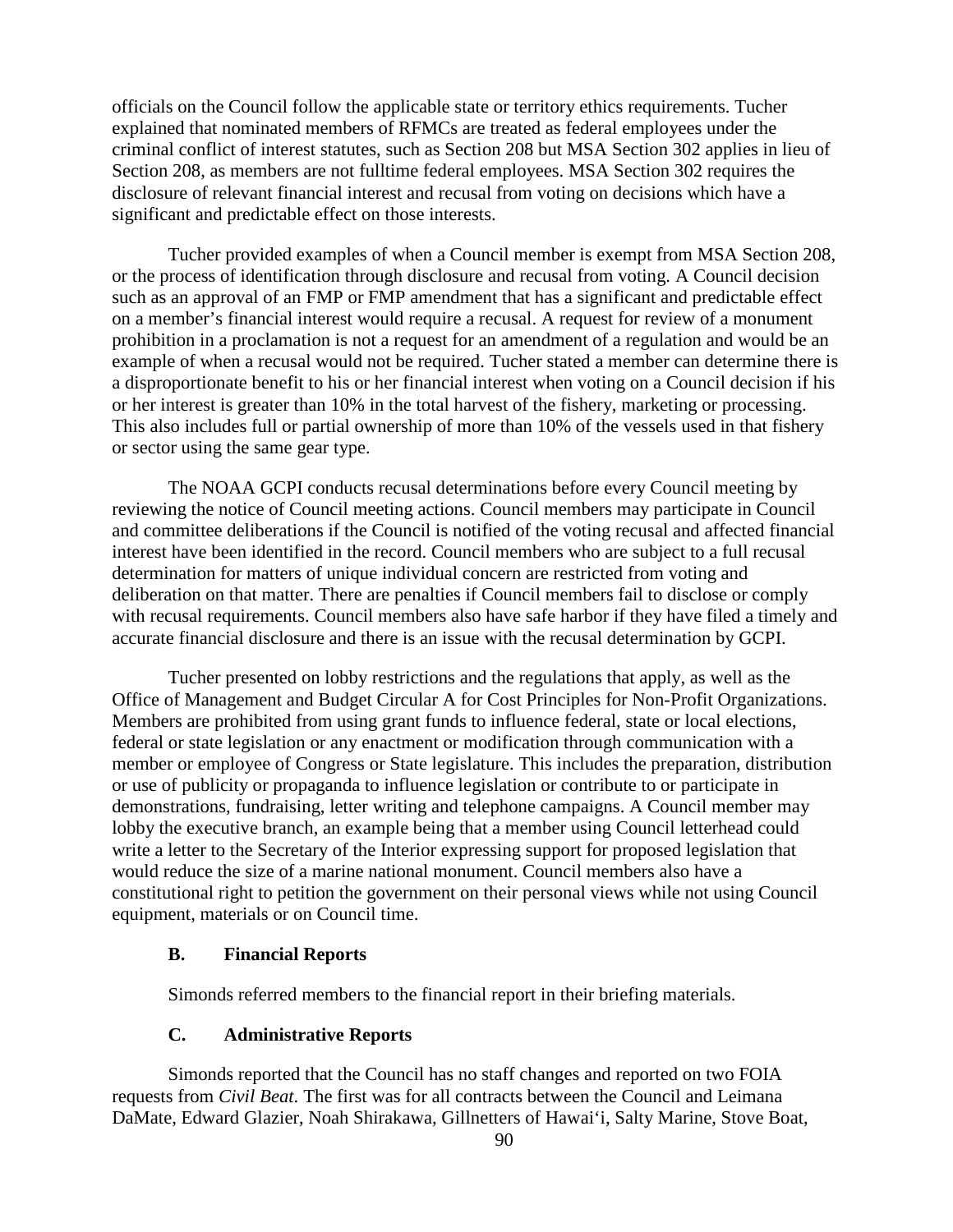Hawai'i Production Associates, Svein Fougner, Samoa Tuna Processors, Blue Continent Communications, KHNL and KGMB. The Council responded to that FOIA Nov. 15, 2021.

The second FOIA request from *Civil Beat* was for the 2021 and 2022 salary information for the executive director and staff, including breakdowns for base pay, locality and any benefits. The Council responded to that FOIA Nov. 29, 2021.

## **D. Fall Council Coordination Committee Report**

Soliai reported that the CCC met in October 2021 and highlighted the support for the workshop on EJ.

### **1. Environmental Justice**

Carnevale referred members to the letter sent to Ambassador Susan Rice and recent executive orders in their briefing materials. The letter to Ambassador Rice emphasized opportunities within the MSA that could foster and promote traditional indigenous fishing practices, and the executive orders added a definition of equity for underserved communities including native Hawaiians, Asian Americans and Pacific Islanders. The CCC reported that it has established an Equity and Environmental Justice National Working Group and one of the cochairs is from the Western Pacific Region. The goals of the working group are to coordinate and share information about NMFS efforts to embed equity and EJ in external programmatic work and support the implementation and response to the suite of presidential actions focused on racial equity, EJ and support for underserved communities. The Council has been working with other RFMCs, along with NMFS SFD, to develop a design document in preparation for a workshop on EJ and fisheries management. The process would include the RFMCs, in coordination with NMFS, to identify regionally distinct issues and protocols and how to implement some of the target outcomes.

## **E. Proposed Coral Reef Projects**

DeMello reported the NOAA Coral Reef Conservation Program has requested proposals for the funding provided to the Councils. Council staff has been working on a list of ideas with the island agencies for review. This includes ecosystem modeling to develop ecosystem indicators and thresholds, life history data gaps, genetic connectivity and supporting local capacity and coral reef ecosystem-associated species, and refining EFH. Other items discussed included investigating length-based SPR, species distribution models, impacts of offshore development and creating a baseline of ecosystem data. DeMello requested review and suggestions for project ideas from the Council for the 2022-2024 \$500,000 three-year grant proposals, due at the end of January 2022.

Dueñas asked that Council staff consider an assessment on the sedimentation issue and revisit the salinity project previously conducted by the Council.

## **F. Council Family Changes**

Mark Mitsuyasu said the Council received a request from Guam DAWR to appoint Biggs to the SSC and the Archipelagic Plan Team. Biggs will replace Jay Gutierrez on the SSC and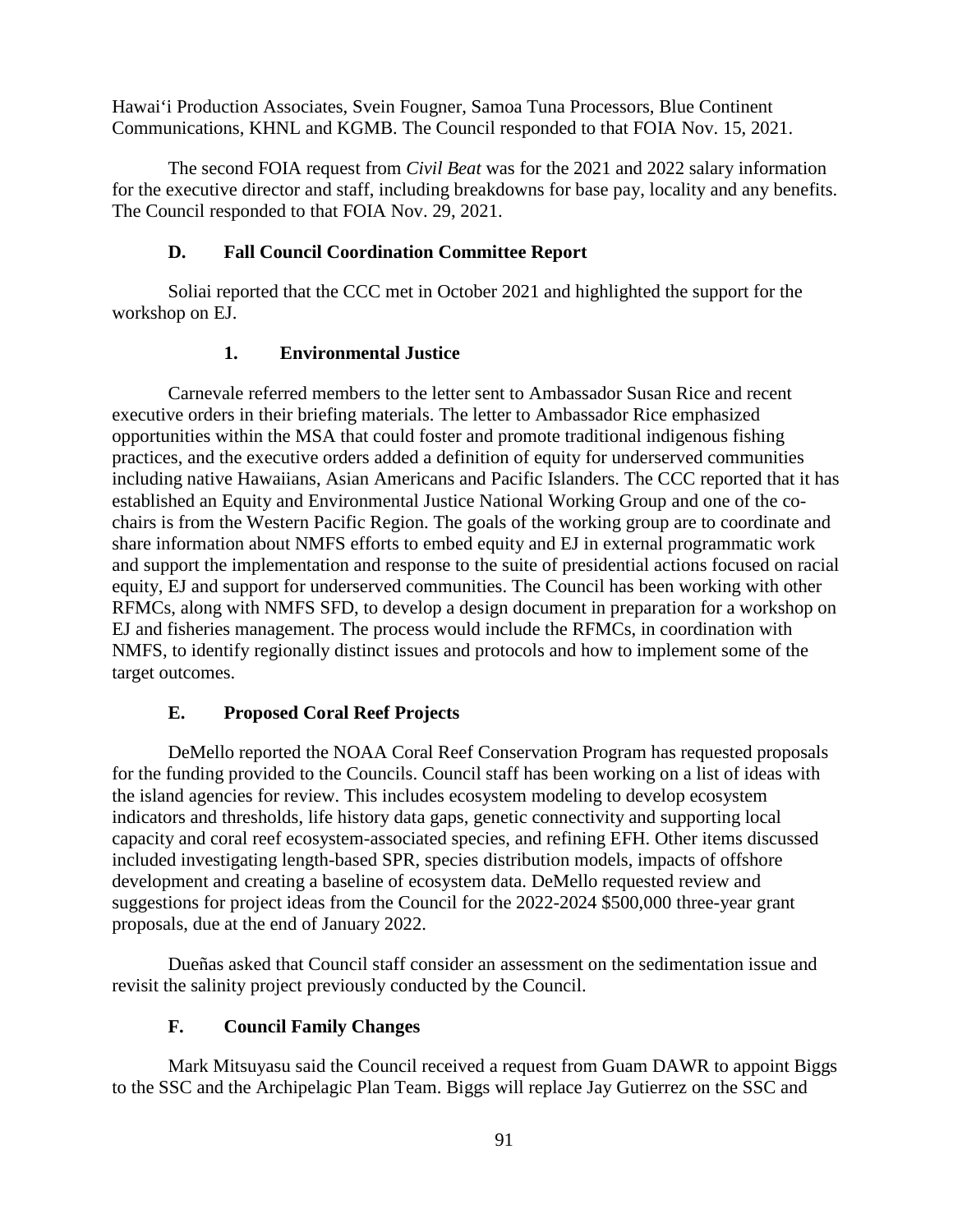Martinez on the Archipelagic Plan Team. The Council also received a request from CNMI DFW to appoint Frank Villagomez to the SSC, replacing Tenorio.

## **G. Meetings and Workshops**

Mitsuyasu referred members to the list of upcoming meetings and workshops in their briefing materials.

# **H. Standing Committee Report**

Mitsuyasu said the Standing Committee did not meet and there is no report.

# **I. Public Comment**

There were no public comments.

# **J. Council Discussion and Action**

*Regarding EJ, the Council* **directed staff to help organize and convene the upcoming CCC EJ and fisheries management workshop, while offering Hawai'i as the host site.**

**The Council requested NMFS PIFSC support regional upcoming EJ efforts through an examination of available data that will both better define our regional EJ lens and also assist in understanding data-related EJ impacts.** 

## *Moved by Dueñas; seconded by Sword. Motion passed.*

*Regarding proposed coral reef projects, the Council* **supported the projects as developed by staff for inclusion in the Council's next coral reef conservation grant and directs staff to finalize the proposal in consultation with the appropriate state and territorial agencies.**

## *Moved by Dueñas; seconded by Sword. Motion passed.*

*Regarding Council family changes, the Council* **appointed Jason Biggs, Guam DAWR, to the SSC, replacing Jay Gutierrez, and to the Archipelagic Plan Team, replacing Jude Martinez.**

**The Council appointed Frank Villagomez, CNMI DFW, to the SSC, replacing Michael Tenorio.** 

## *Moved by Dueñas; seconded by Sword. Motion passed.*

*Regarding administrative matters, the Council* **endorsed the 189th Council meeting financial and administrative reports as provided by staff.**